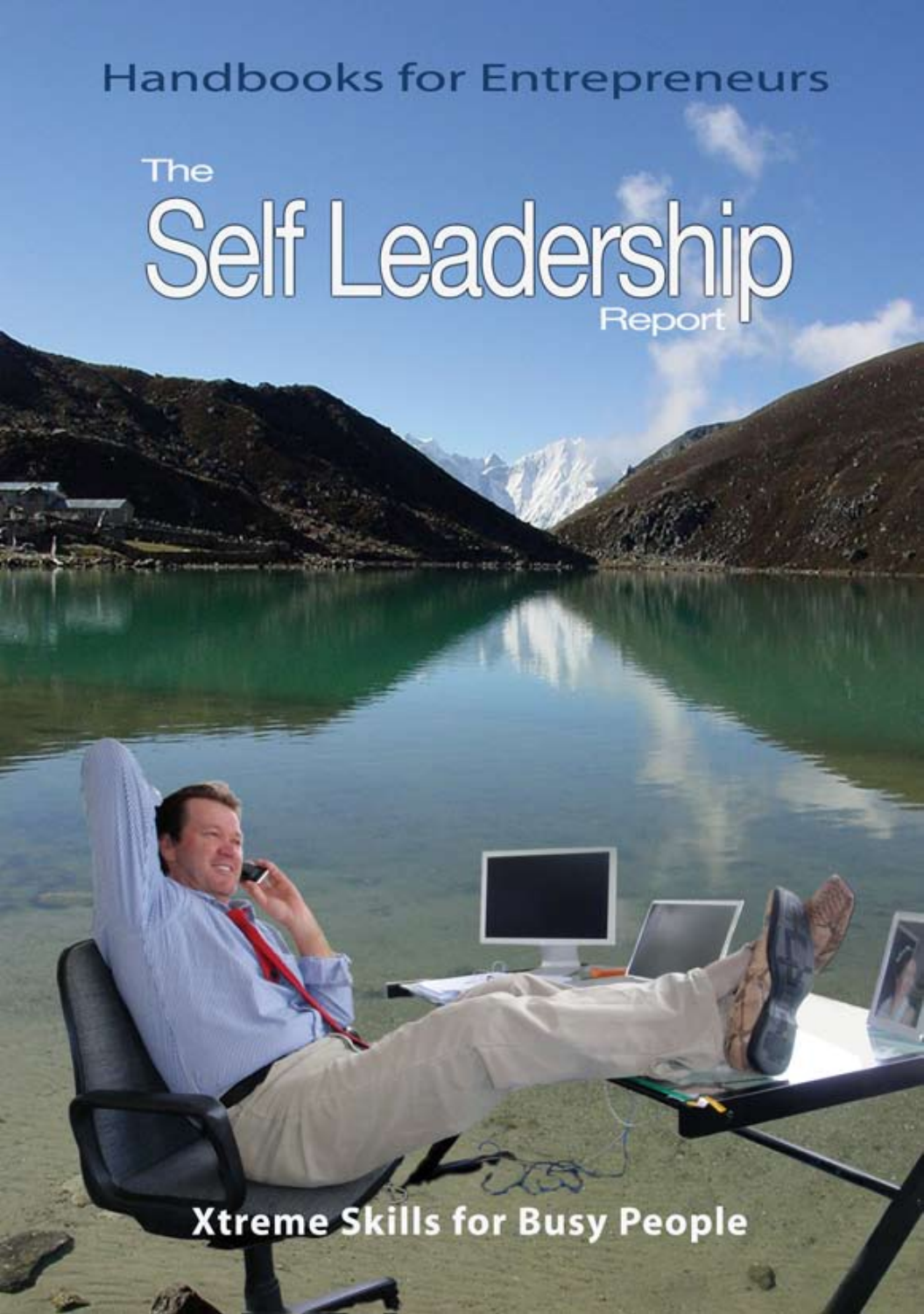# Handbooks For Entrepreneurs

"The Self Leadership Report"



Xtreme Skills for Busy People...

**By Chris Walker**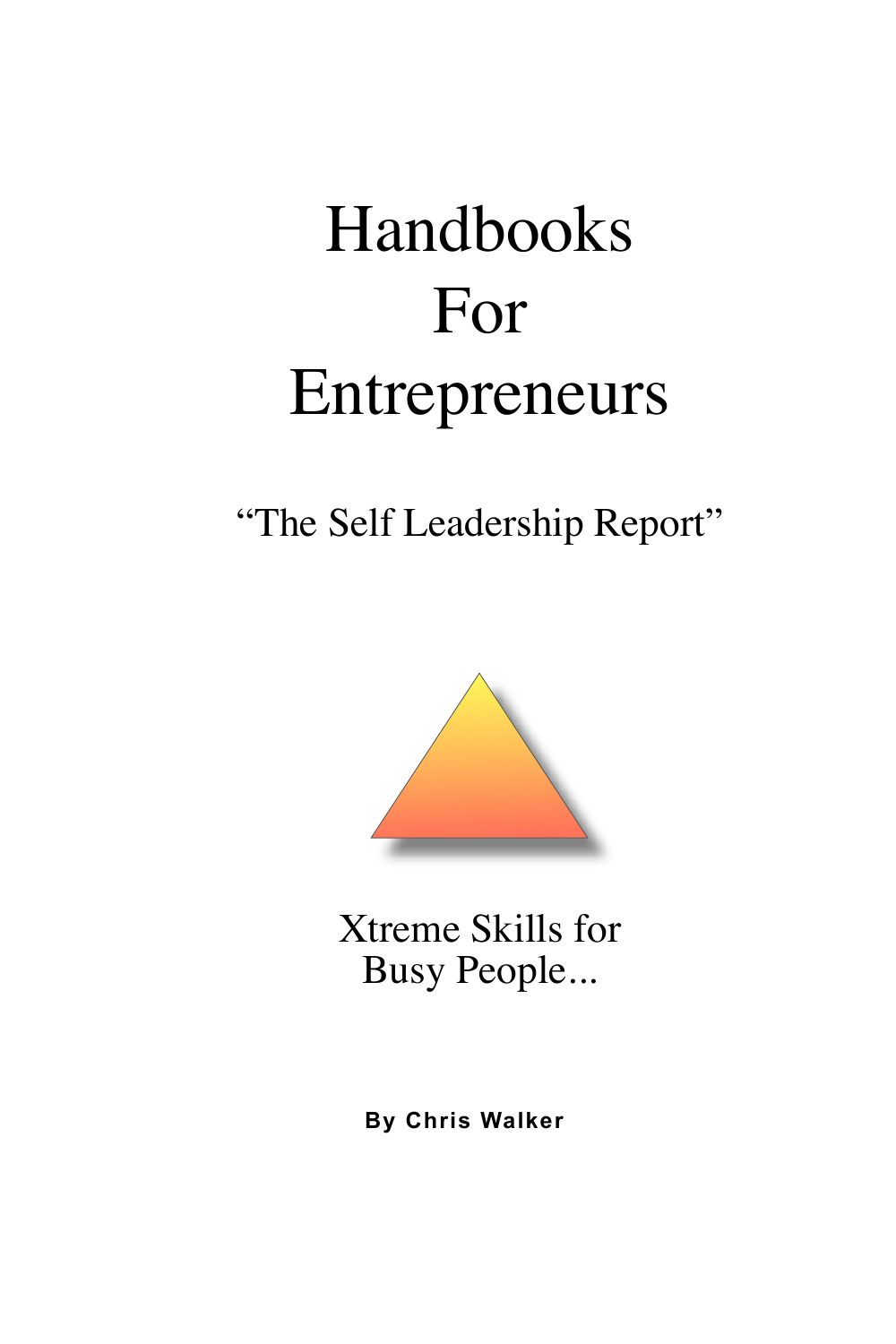# ABOUT THE AUTHOR

Chris Walker holds an MBA from the University of NSW, a Bachelor's Degree in Environmental Engineering from Swinburne University, as well as qualifications and studies in Yoga, Zen, Ayurveda and Tibetan Medicine. He speaks internationally on topics such as life balance, corporate culture change and personal mastery.

He has nine published books and continues to write on Nature Based Balance for Entrepreneurs.

Walker spends three months each year in the high Himalayas of Nepal taking private groups and individuals on personal journeys to the two highest non-technical trekking peaks in the world.

When at home in Sydney, Australia, Walker consults to individuals and small business on improved productivity, human development and lifestyle planning. He keeps himself fit paddling his sea-kayak around the oceans of NSW and trekking.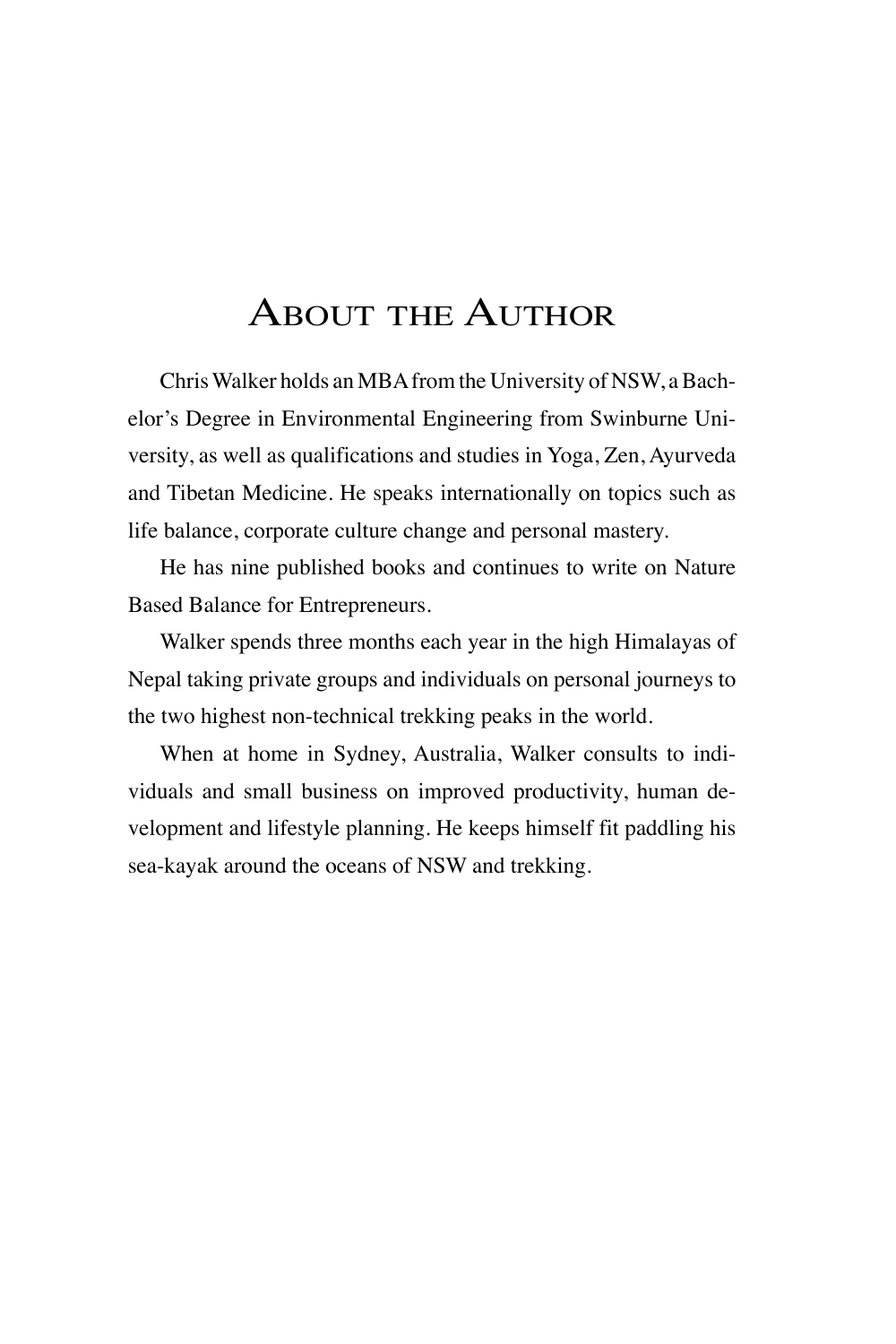# also by chris walker

*The Xtreme Stops Report The Self-Leadership Report The Relationship Report The Why am I Single Report The Vitality Report The Personal Harmony Report The Inspired Vision Report The Innerwealth Report The Staying Young Report*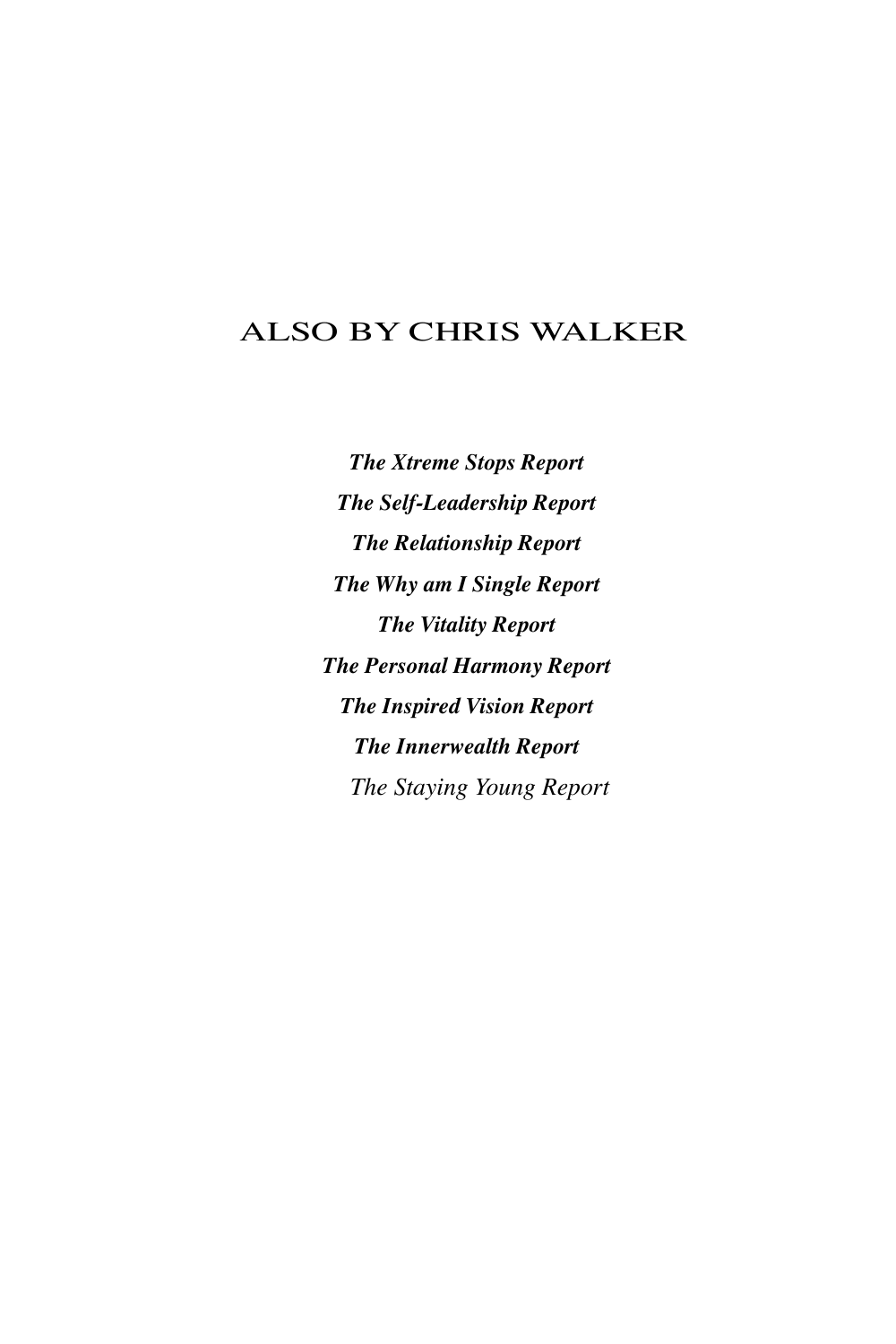# *Disclaimer*

This guide is copyrighted with all rights reserved. The author does not assume any liability for the misuse of information contained herein. The information contained within this guide is offered to provide you with beneficial concepts regarding your health and well-being. The author is not a doctor or psychologist nor does he claim to be. Please consult your primary care physician before changing any medication, exercise or remedy. By consulting your physician you will have a better opportunity to understand and address your particular symptoms and situation in the most effective way possible.

While every attempt has been made to provide information that is both accurate and proven effective, the author, and by extension, the guide, makes no guarantees that the remedies presented herein will help everyone in every situation. As the symptoms and conditions for each person are unique to individual histories, physical and mental conditioning, body type and the specifics of mind Spin, successes may vary.

A special note for Those of You Who Are Struggling from the Symptoms of Overload and Confusion, RIGHT NOW:

If your head is spinning and you feel you need some grounding right now we're here to help. You can book a personal consult over the phone or by internet connection within 24 hours of reading this simply by going to the web at www.innerwealth.com and sending me an email.

To your health!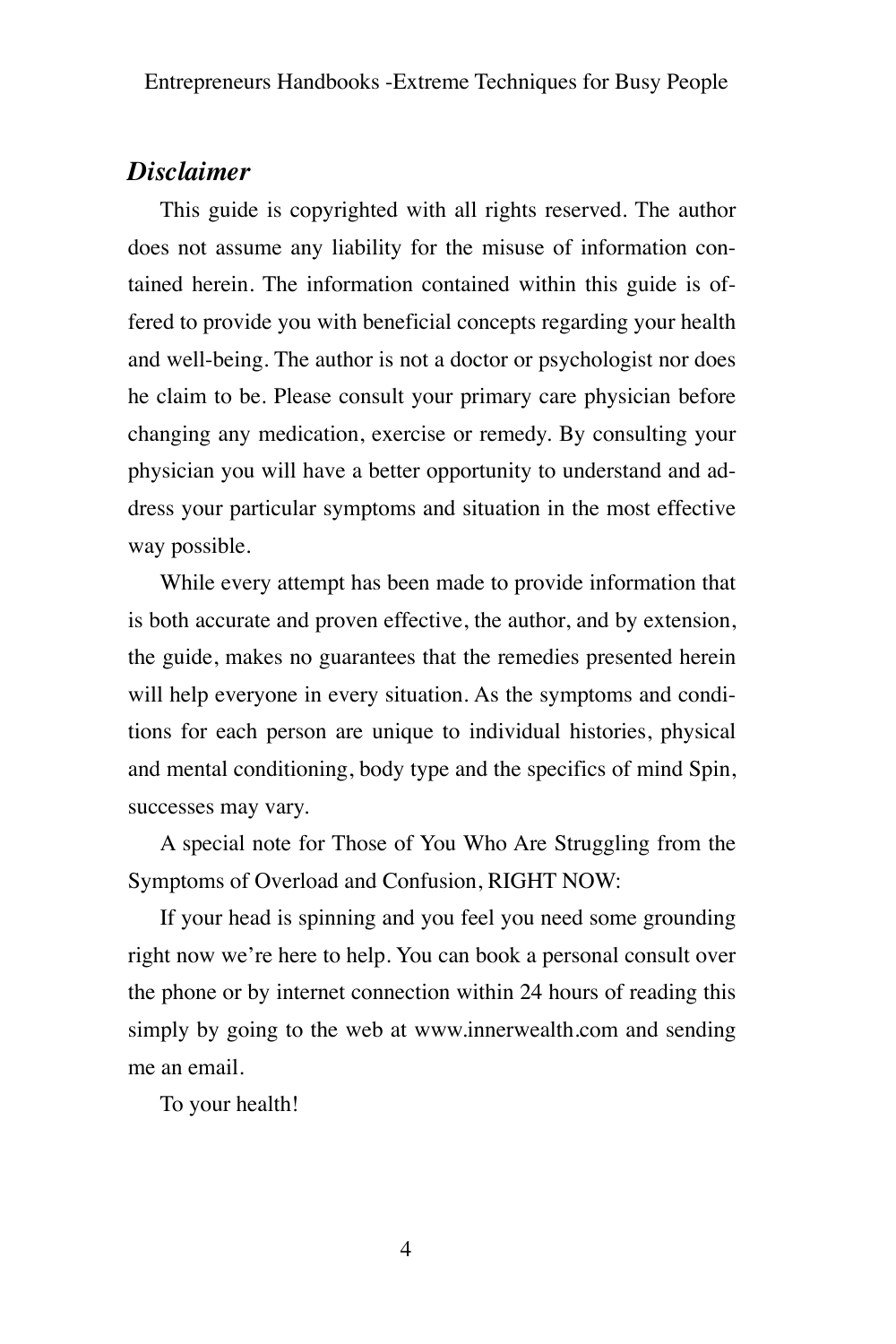# **CONTENTS**

| Turning up Happy.                                 | 7   |
|---------------------------------------------------|-----|
| Fit for Work                                      | 19  |
| Your SLI Score.                                   | 24  |
| Listen                                            | 36  |
| Inspiration                                       | 40  |
| Life Balance Skills                               | 53  |
| Feel or Be Real?                                  | 55  |
| Self-Leadership                                   | 57  |
| Compassion                                        | 61  |
| Power Breathing.                                  | 62  |
| Anger Management                                  | 69  |
| <b>Thinking Skills</b>                            | 78  |
| Frusta                                            | 81  |
| <b>Adaptation</b> skills                          | 86  |
| People Skills                                     | 89  |
| <b>Stress Management</b>                          | 91  |
| The Best Preparation is for the Worst Possibility | 94  |
| <b>Integrity Skills</b>                           | 97  |
| Dealing with Difficult People Skills.             | 103 |
| <b>Authenticity Skills</b>                        | 112 |
| <b>Relaxation Skills</b>                          | 113 |
| <b>Ethical Marketing Skills</b>                   | 114 |
| Strategic Skills                                  | 120 |
| Ethical Leadership Skills                         | 123 |
| Meeting Skills                                    | 129 |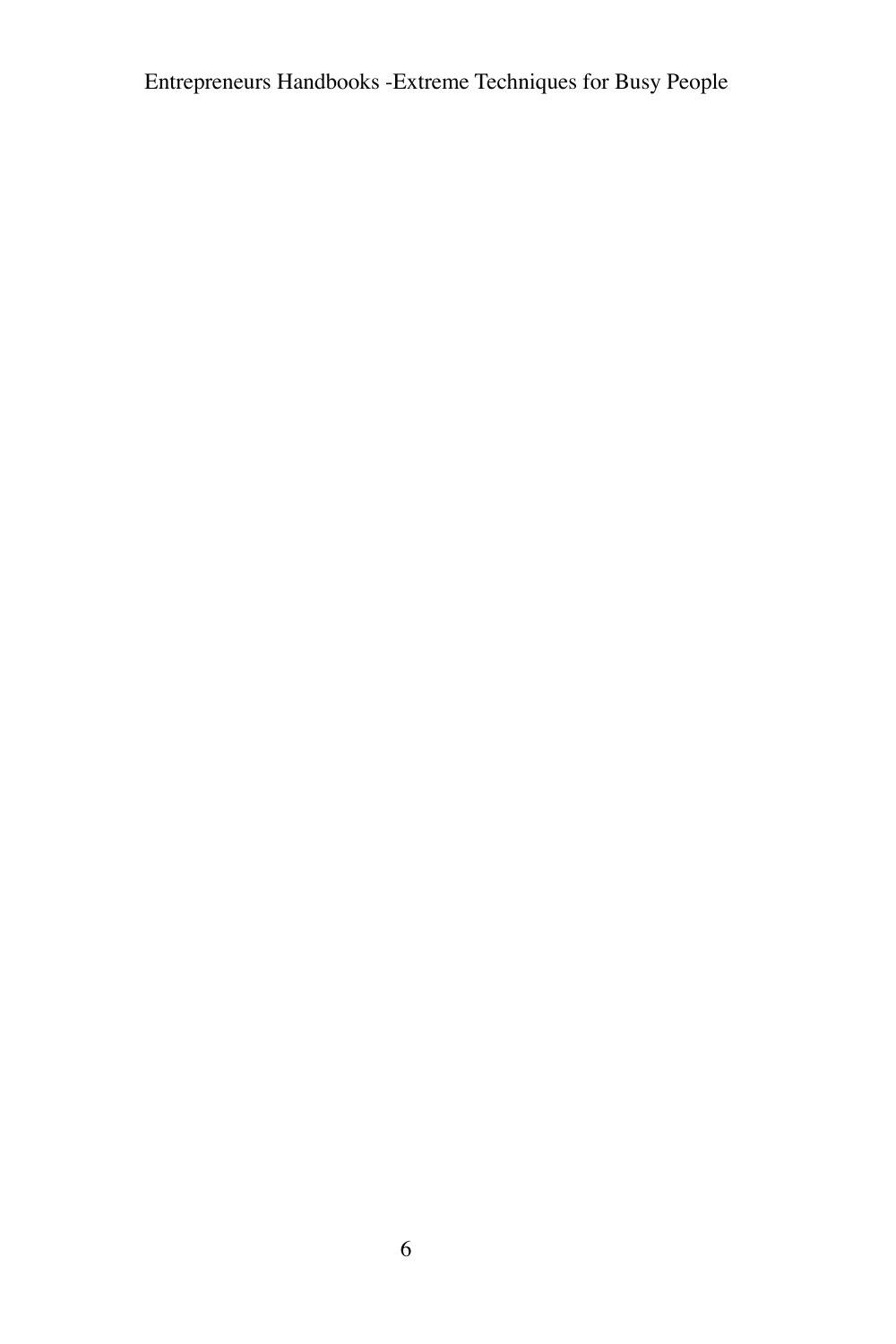# Xtreme Skill 1. Getting a Life - Turning up Happy.

Lets begin by putting our feet firmly on the earth. Self-Leadership has three goals: Happiness. Inspiration and Balance but the first of the three is the most complex.

Happiness...

What's happy? Some people are happy being violent. Some people are happy climbing to the top of a mountain with just a tooth pick between life and death. Some people make billions and live on their own island and are still not happy. Others take happy pills and end up depressed. It's a fickle subject, almost as evasive and mysterious as love.

So, lets cut through some layers.

The happiness I am speaking about is not immunity from troubles. That happiness is material and it's really vulnerable to the swings of life and surprises.

Instead, I am talking about contentment. That's a happiness that sits under the surface of life.

Many people confuse contentment with boredom but it's really a completely separate topic. Contentment means that whatever you are doing right now, you are doing because you choose it, not because you need it.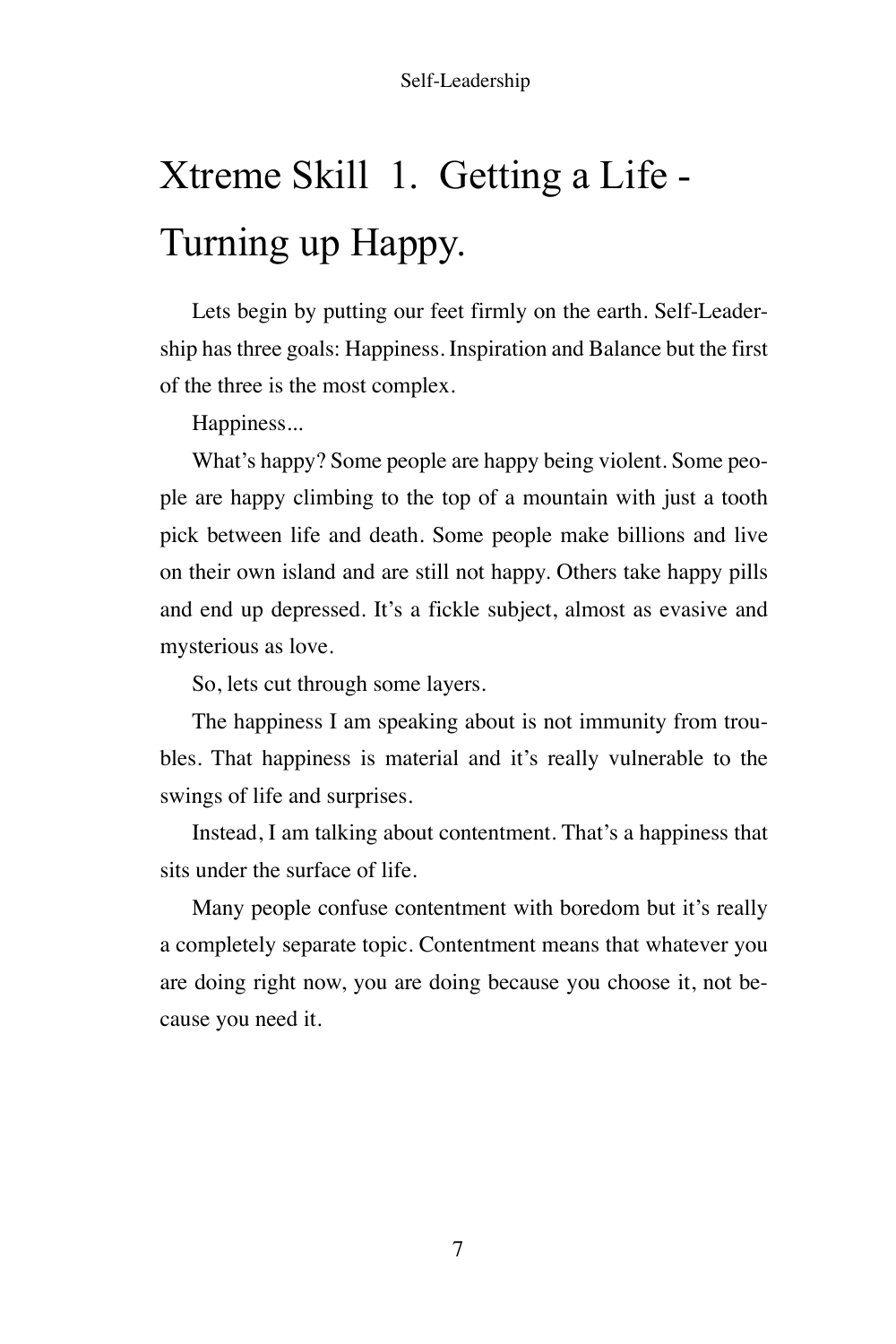# *Needing to do things in order to get happy is crappy.*

The games people play with your heart and emotions are totally possible only because you are needy. If you are not needy, there's no game.

All sorts of tricks are offered to "protect you" from the dark side of human insensitivity but those are just games that are played on you to fool your mind and hip pocket if you get needy.

If a person comes to work needy, they come with baggage and that baggage is sure to cause them serious disturbance. They might even legislate to have their neediness protected, their vulnerability tolerated but really, neediness is a flaw not a topic for legislation.

If I have two apples and want three I can approach my wanting with two different strategies. One, which is the most common amongst happiness seeking people, is to become a bit disappointed about the fact that I only have two apples, while all my friends and the marketing people say, three is better than two.

The second strategy is to see that I have two apples and acknowledge that I'm a lucky bloke and that there's so much to be thankful for in these two apples - what else could I need? And then, accept that three apples will be a natural evolution for me, so, while holding the happiness for two, I start working for three.

There was a dog with a bone and he looked into the water and saw a dog with a bigger bone. He dropped the one he had and dove into the water to retrieve the bigger bone, which of course was just his own reflection. He ended up with none.

By not appreciating what we've got, we lose it. That's a law of nature. What we appreciate grows.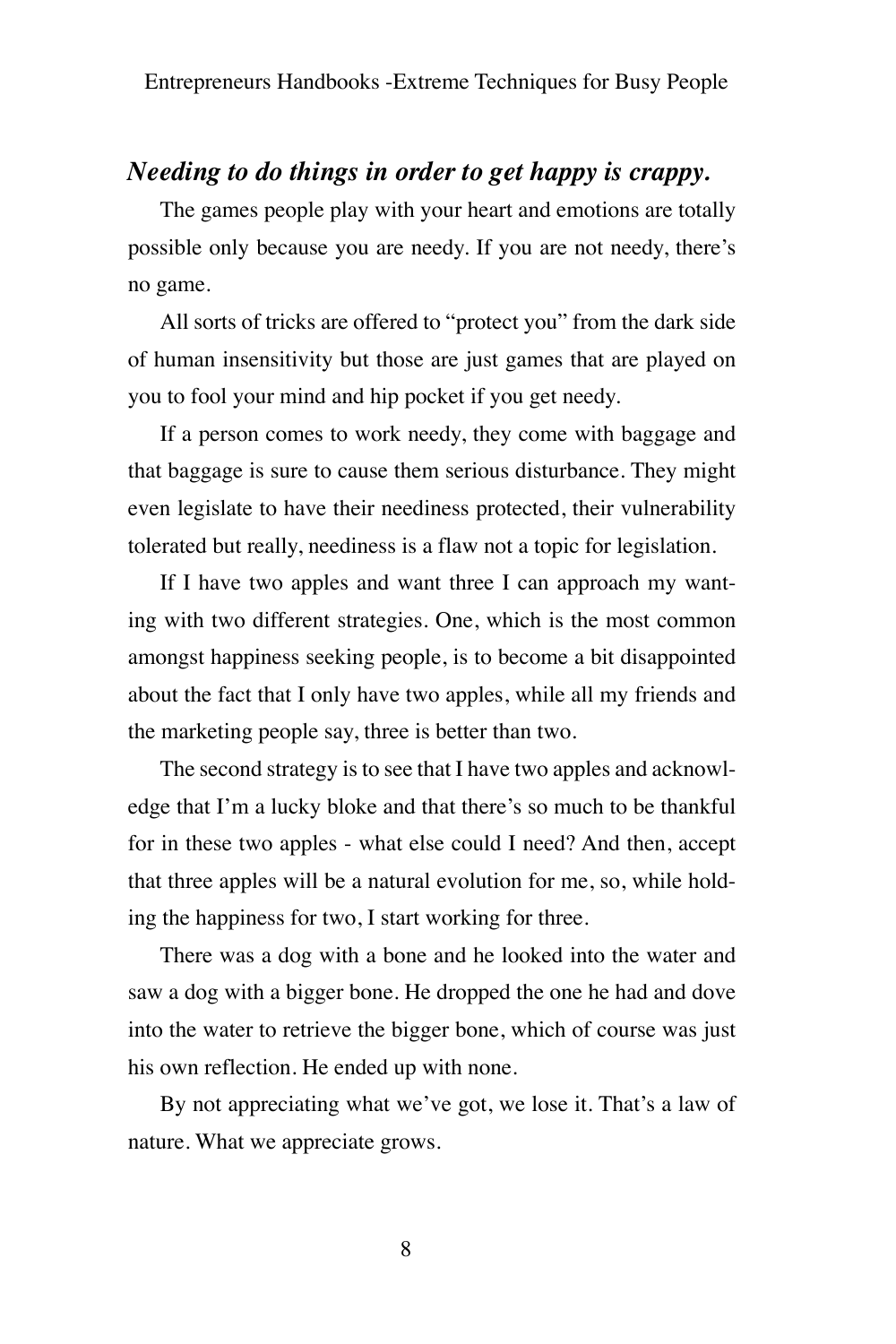Too many people become obsessed with the law of attraction. Its a diminishing idea if it is not merged with appreciation for what we have already got.

Too many people are like that dog with the bone. On one hand they appreciate the opportunity to grow and get what they want but there's a hidden catch to it because there is an automatic and unwritten backhander criticising or diminishing what they have already got.

Take Joe for example. He was married to a beaut lady but on a business trip saw a younger more attractive and highly sexual woman and almost spontaneously fell in lust. He left his wife because he saw, like the dog with the bone, an opportunity to upgrade his life.

Sadly, nature doesn't work like that.

Joe didn't appreciate his existing situation. The solidarity of his relationship, the platform for success it created, the comfort of not having to argue with someone he'd grown familiar with and the low maintenance of a long term relationship. Suddenly he found himself distracted, consumed and emotionally spent just trying to keep this needy new partner happy. Then, regret set in, then guilt, then remorse, but it was too late. His ex wife had come to me for support and I'd coached her to leave Joe and his dog and bone life strategy well alone.

If you are not happy before you go to work you won't be happy because of it. Needy people walk in the door of the office hoping like hell that something, somewhere is going to fluff their feathers. That neediness breeds vulnerability and hyper sensitivity which is all too often blamed on the job. That's rubbish.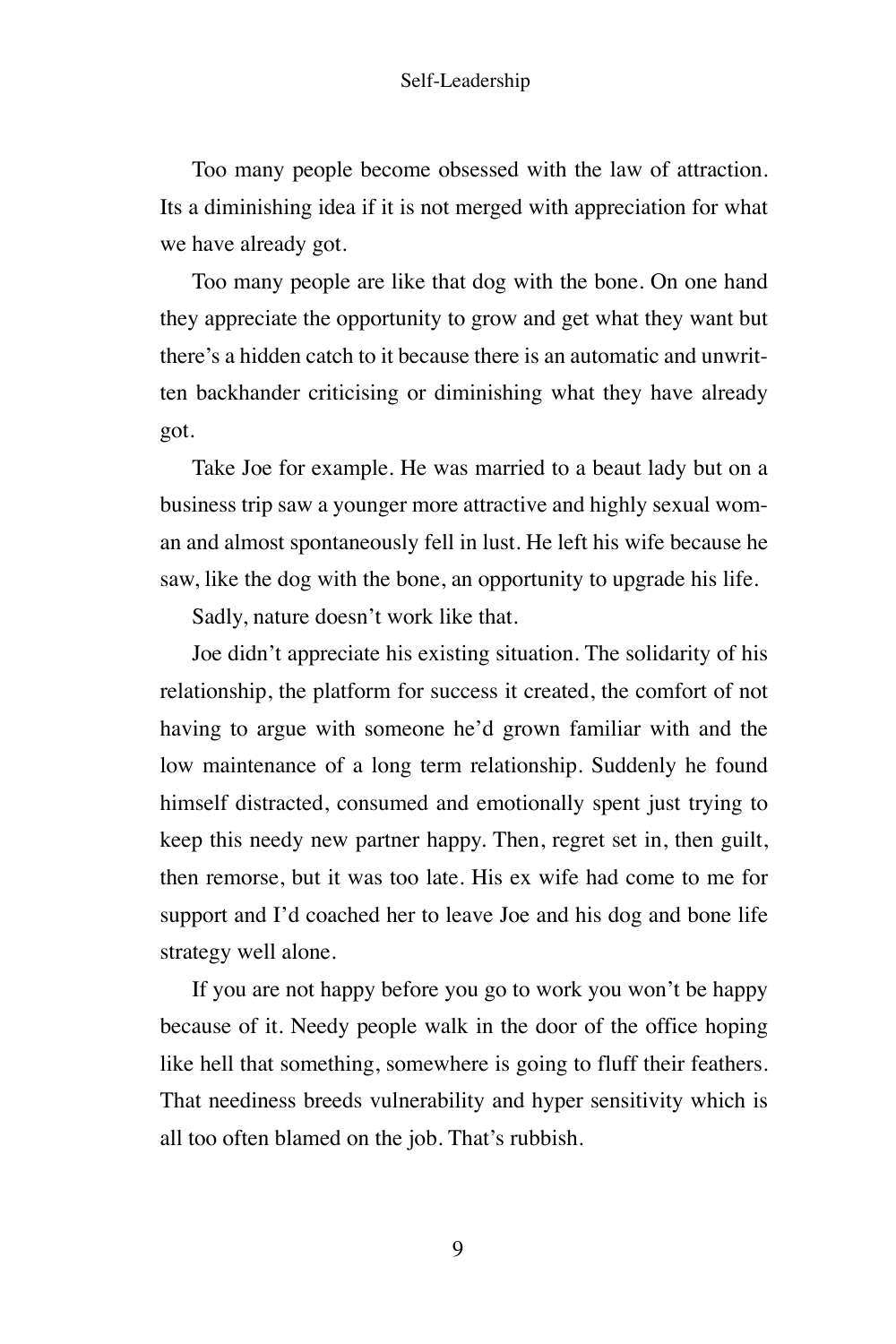In my corporate training programs my most common phrase is "get a life - turn up happy."

# *Understanding the Dynamics of Human Nature*

Three things mess with our ability to be happy before we arrive somewhere.

1/ The Past

2/ The Present

3/ The Future.

# **1/ The Past**

I've spent most of my working life helping people get past the past. We are all, without doubt a collage of memories, experiences, success stories and some not so good memories of the past. That's brilliant if all goes great.

But if some of those past stories are muddy, then we carry a burden into the present moment that can easily become like a sword over our head, a shadow on happiness that just won't go away.

One client had a few glitches in her childhood. She carried them through her youth and into her first marriage which, in retrospect she sabotaged terribly. Then, she went through some sort of life changing process, which really didn't change anything except her appearance and expectations.

So, that baggage festered and, after bringing a child into life, infected that relationship as well. Mother to daughter, daughter to grand-daughter. Three generations of baggage.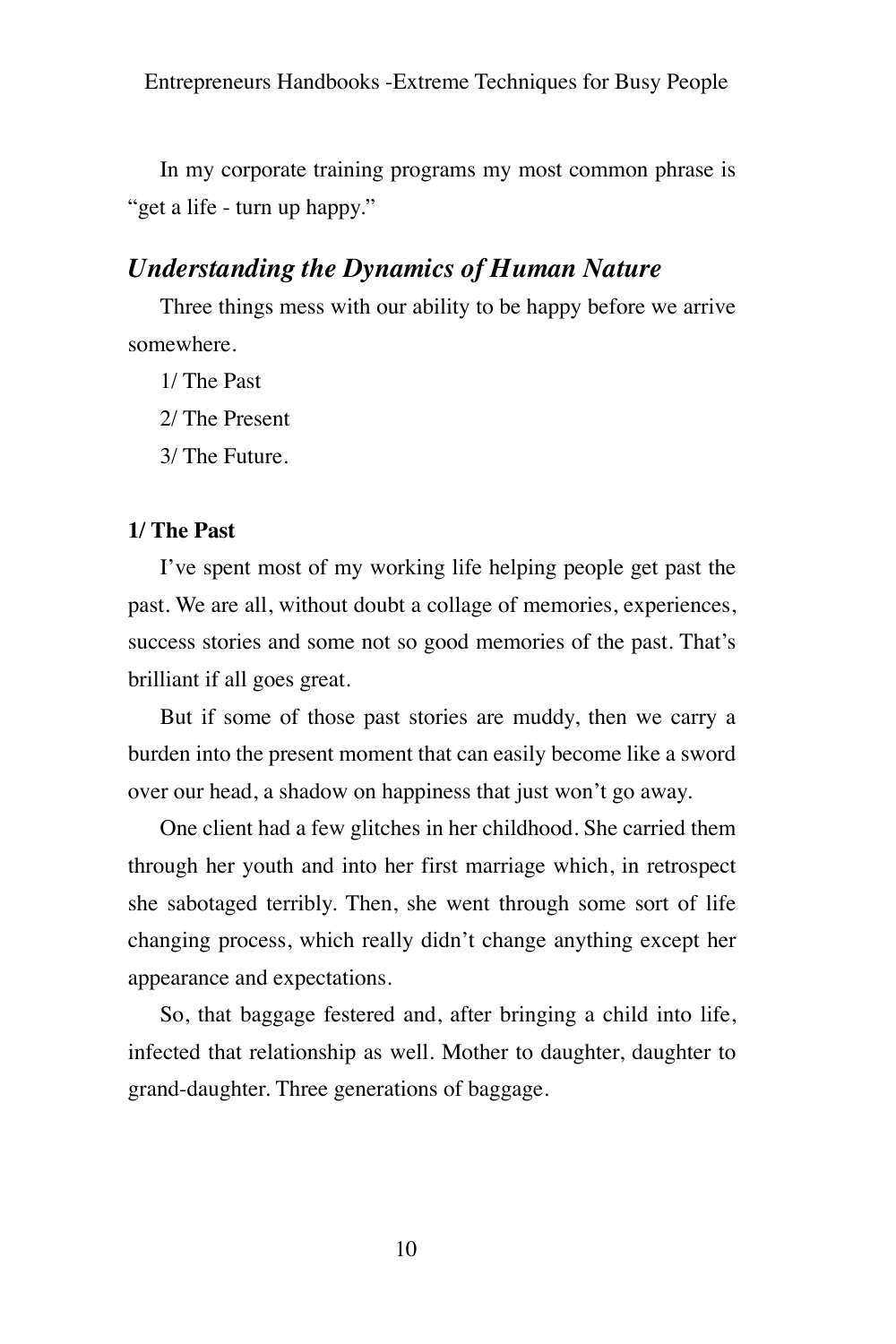That's a simple case. But what about in business when, last week someone dropped a bomb on you - lied or cheated you - are you going to mistrust everyone from today.

Getting over the past is a crucial part of happiness. We're born like a clean sheet of white paper and then through osmosis from parents, experiences from life, downloads from organised institutions or misinterpretations from misinterpretations, we blot that paper with some good, some not so good memory.

Simple math can help you deal with any BS that's travelling with you from past blotches that stained your page. It goes like this: any story that has more bad news than good or good news than bad, is BS. Find balance in your past stories and you'll simply let go of them.

Remember, judgement comes from imbalanced stories and what you judge you breed, attract or become.

# **2/ The Present**

Turning up happy requires that we clean that page daily.

That's really only difficult when we lack authenticity.

And that lack of authenticity is difficult, especially for us men. We bottle up emotions or, we get angry and blame the world for how we feel. Men are real victim players in life. It's how we keep our ego alive and healthy. He did this to me, she did that to me, or, better still, blame the machine.

I've taken people up mountains in Nepal for 30 years. Sometimes I'm lagging behind my clients, struggling with too heavy load, altitude sickness or simply not fit enough to keep up. I notice how easy it is to blame everything else. "Oh, these boots," or, "oh the dust." I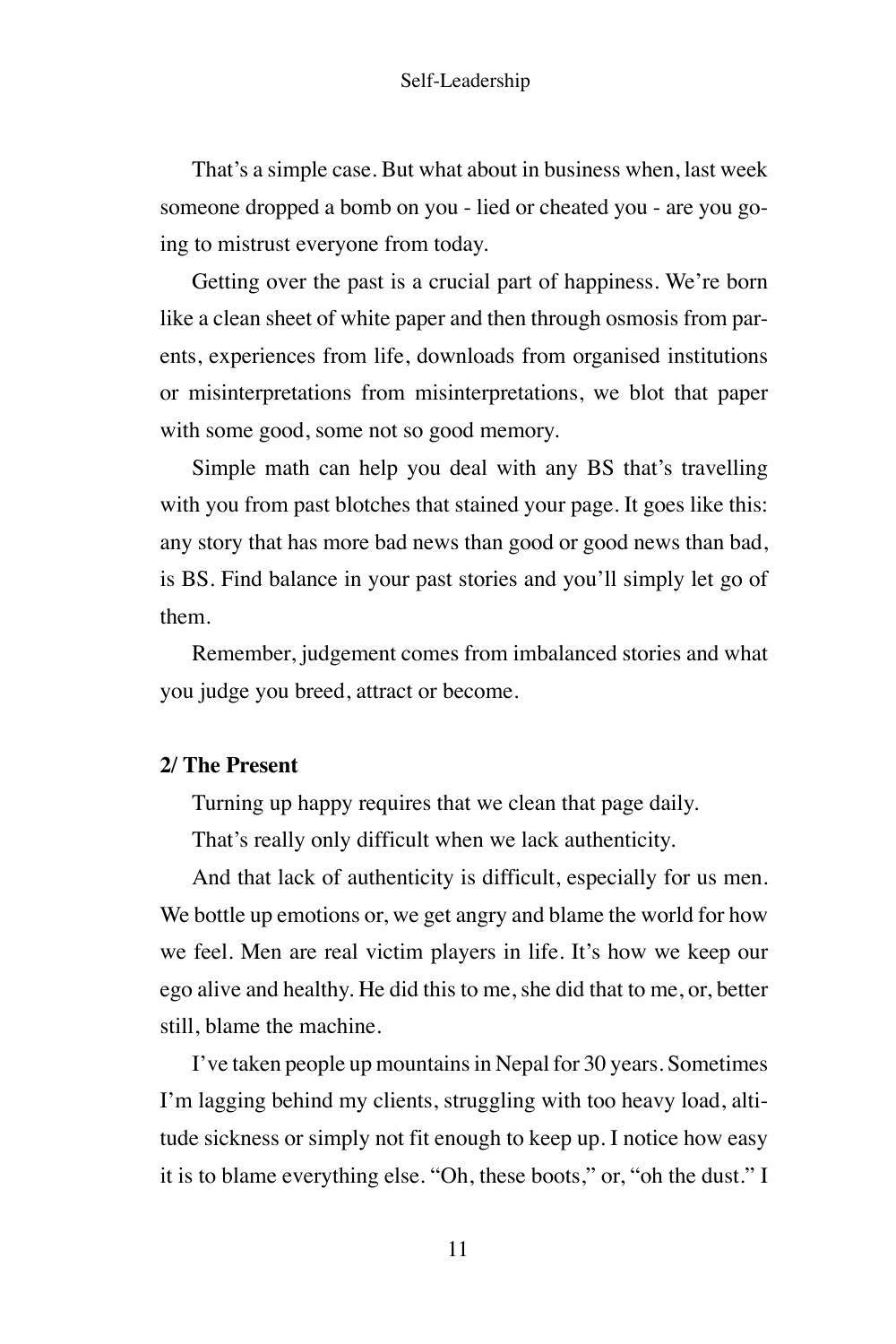just blame the universe or whatever I can get my mind to believe so that I don't have to be authentic. Well I used to anyway.

Happiness is often posed as an outside-in strategy which means that if I get what I want, I feel what I want. This causes many people to become environmentally sensitive, codependent and controlling of their environment and the people in it. This results in mental health challenges, continual worry, anxiety and often depression.

Immunity from the environment is essential for authenticity. If we are always vulnerable to the feedback loops of our environment, audience or colleagues we cannot bring our authentic self to life. Happiness requires that we get over it, get beyond the intimidation of what people think about us. We need, contentment, happiness before we turn up, not because of it.

Authenticity is a rare animal in the human condition. We're vulnerable to all manner of socialised, organised and politicised opinion about how we should act, think, feel and be. So, while respecting the good intention of that organised compliance for the greater good, we're also wise to comprehend the importance of individuality.

Happiness in the moment comes from intensity. Sloppy presence devalues time, and self-respect. That's why it's so hard to remain happy doing domestic duties or child care. The intensity drops, the mind starts to get restless and then it can either go into the past, or the future, places where happiness was or could be. That's the start of depressions and problems like addictions.

The most unkind gift a leader can give an employee is not enough work, not enough pressure or not enough intensity to keep their mind 100% consumed by their work.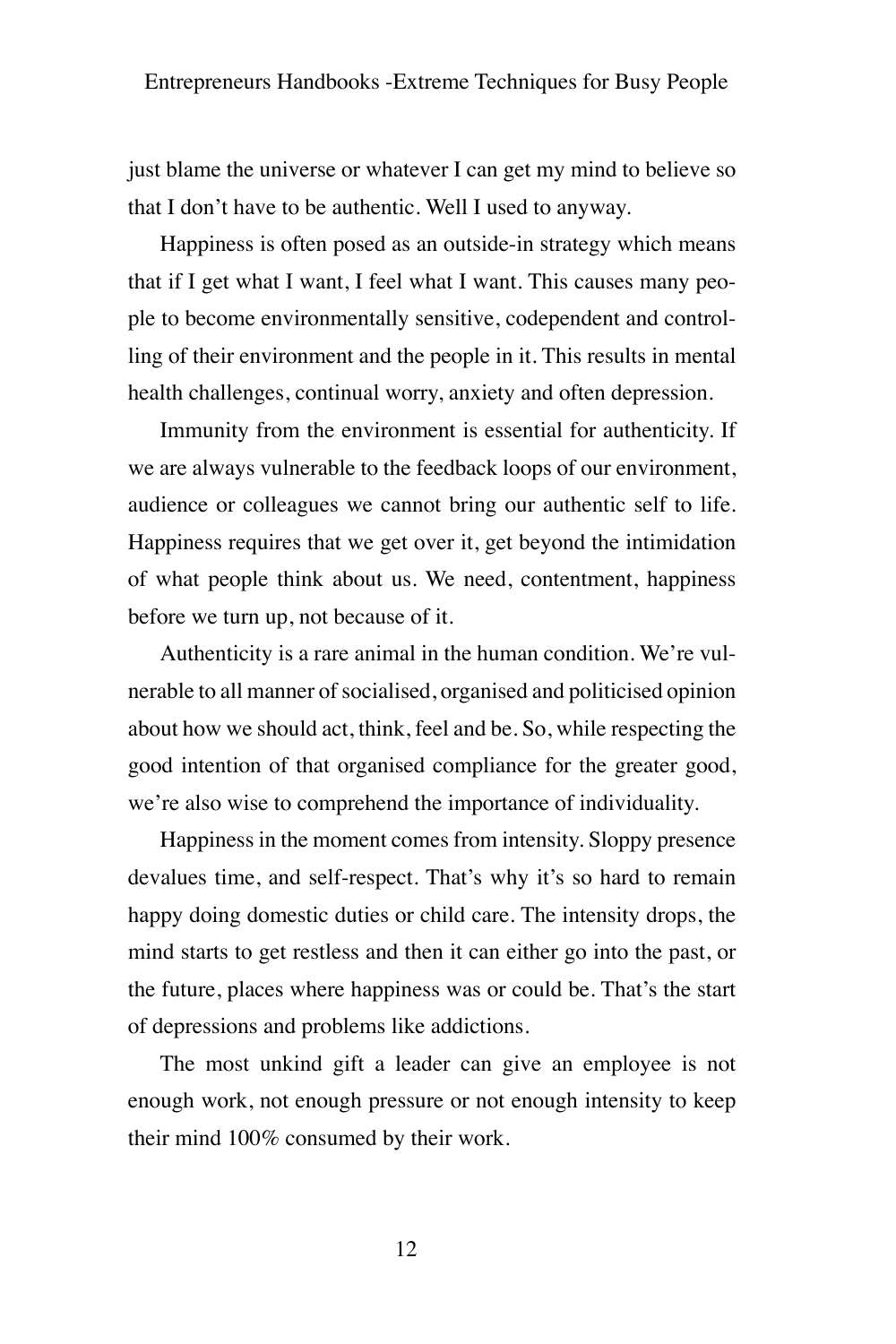At the same time, a person who has plenty of work but a bad attitude to it, will sabotage their presence simply by remaining at arms length to what they are doing.

Absorption in work is not punishing. My client kept telling me that he was so flat out busy he could hardly breathe. I watched him work one day and he had lots of spare time but when he worked it was with a furrow on his forehead, he trembled with nervousness like the earth was going to stop any minute.

That's just the ego wanting to feel important. Nothing good gets done in panic. Intensity is, on the other hand, our undivided attention to something important and it must be accompanied by the word - ENJOYMENT.

If you do intensity, but don't enjoy what you're doing, it's called ego flapping, and there's nothing surer than this attitude sabotaging what you're doing.

My client fell in love. She was really happy. But she didn't enjoy relationships. So, although she wanted the love part, she didn't enjoy the relationship part - and in spite of great effort - ended up single.

Another client hated working in an office but loved his work. He just didn't enjoy the claustrophobia of city life. He loved the work, hated the space and just couldn't enjoy what he was doing. He too sabotaged his career because of that.

In the moment, right now, there is going to be support and challenge. We need to get over the fantasy that there is an imbalance of these two. Too many people want life to be support, support, support, support and when challenges come, they freak out like God or the universe is punishing them. No, life is love and love is support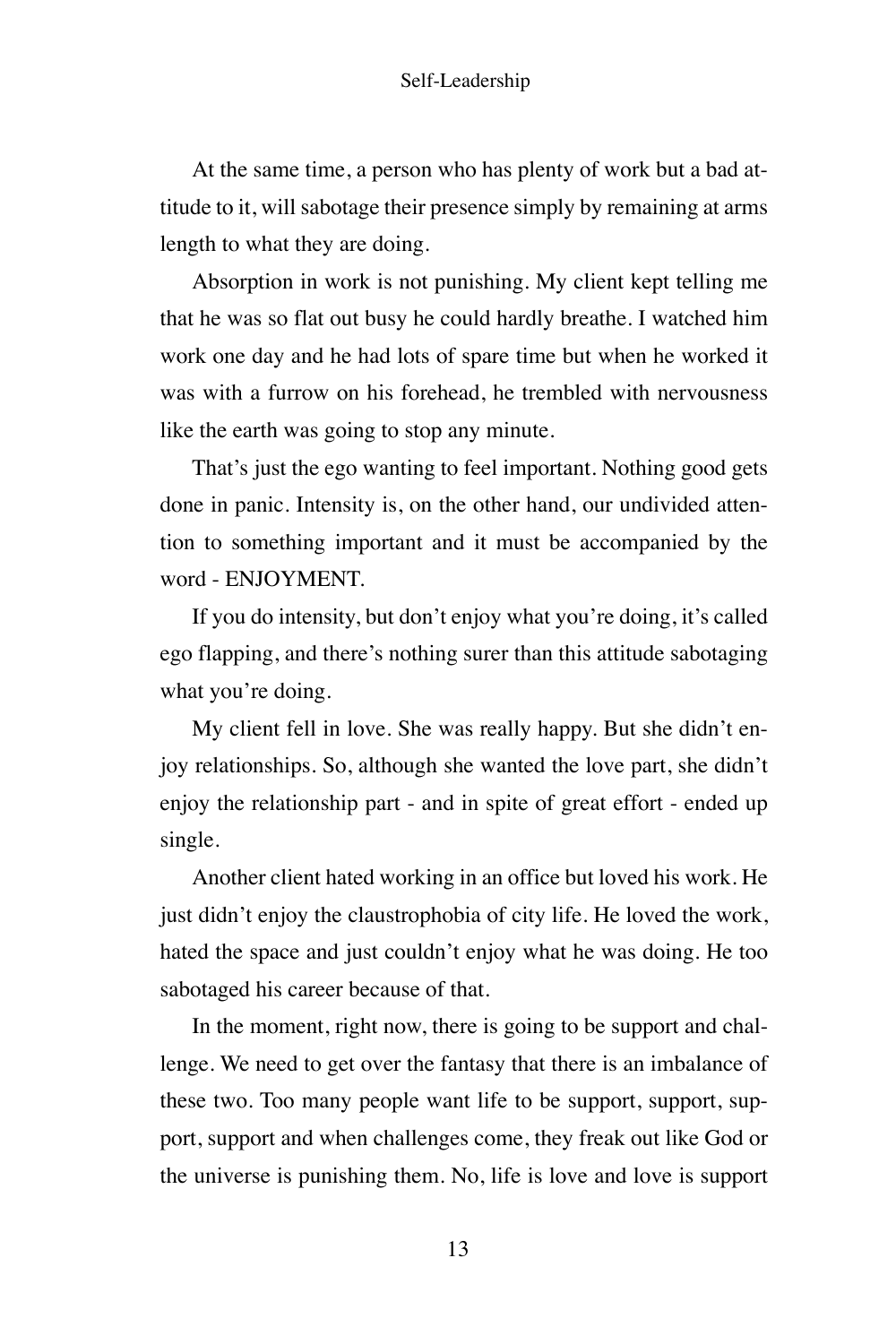and challenge. It's a great wisdom because only with that wisdom do you get to arrive in the moment and relax.

Support means comfort, challenge means discomfort. In between these two, we grow.

To enjoy the moment, to enjoy a relationship, to enjoy our work we need to enjoy challenge (things going wrong or difficult) as much as we enjoy support (ego stroking, relaxation, winning, success.)

A child doesn't want both support and challenge but they get it. Some parents try to protect their child from this balance, simply then, the challenge comes in "other ways" than discipline at home.

We don't get to choose whether there is support and challenge in our life, we can only choose the form.

Some people avoid challenge at work. They don't want to make mistakes or get in over their depth, so, they hold back and avoid challenge at work. That's fine, for a while but then they might get mental health problems or health problems or family problems.

We evolve at the border of support and challenge (order and chaos) so, it's wise to embrace chaos as much as order. (Not the hippie ideal)

Another word for happiness is contentment.

To be content is a profound achievement. This does not mean that everything is going right for you. To be content means that you are able to hold happiness no matter what is going on around you.

The world might turn upside down tomorrow but there is no need for you to turn upside down with it. You can hold happiness no matter what the circumstance if you know how.

When we speak about happiness we are not just talking about the outside world of time management and productivity in the sim-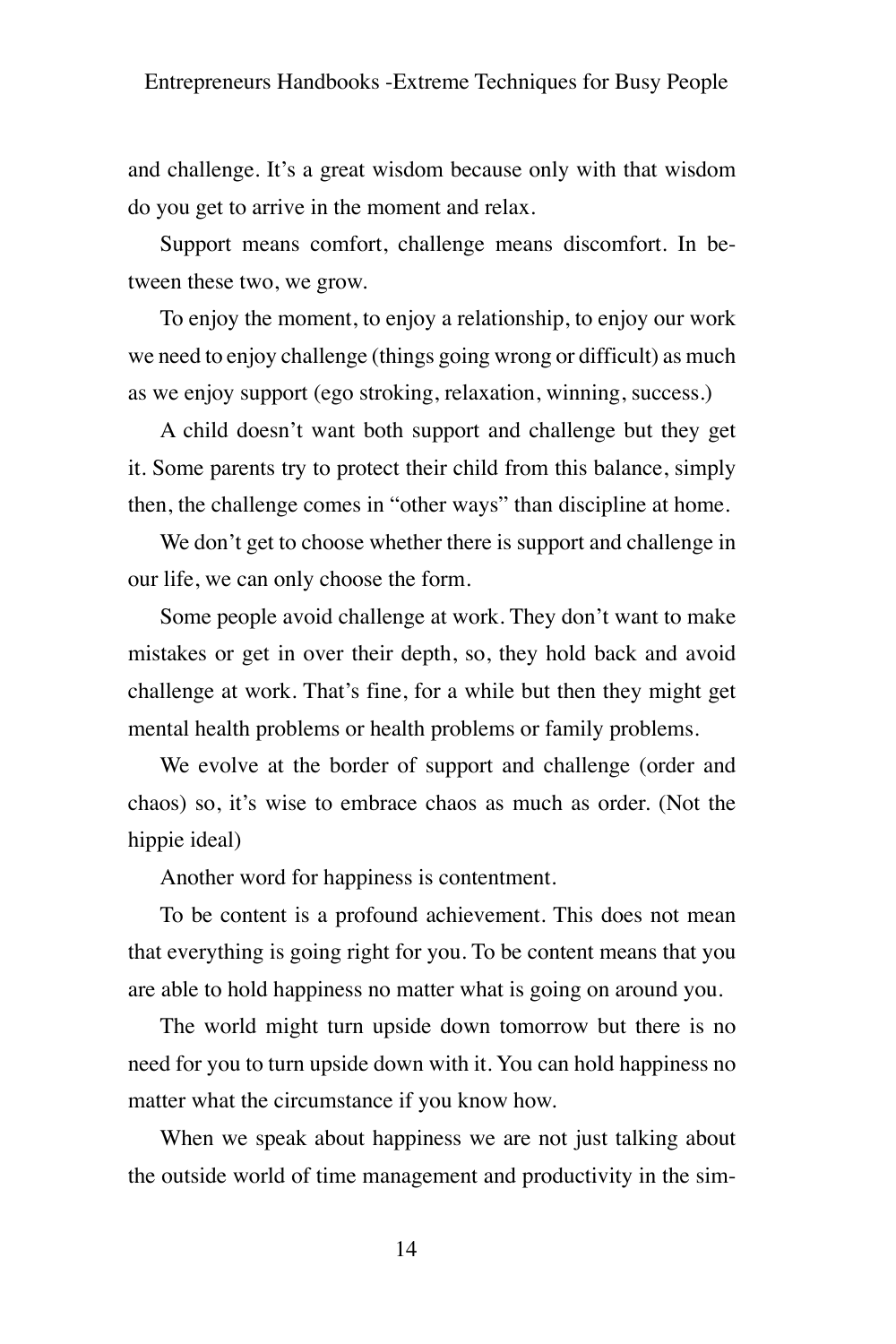plest forms. We are also talking about your intent. That means the quality of your inner world experience.

My client took over control of his family business. He'd been prepared for the role, his father retired and it was time. Almost immediately, years of frustration sitting under his father's watchful control exploded into a dazzling program of expansion.

The business grew, took more debt, and increased its profitability ten fold. To support the growth, my client persuaded his father and his wife to guarantee the debt with their life savings. There was a market downturn. The father lost his superannuation, the bank started process to foreclose on the homes, and then his father died from a sudden heart attack bought on by the stress of financial loss.

It was at this time my client contacted me for help. He needed more than business management advice, he needed to find his inner strength in order to stay committed to the journey. Deep down he wanted to check out.

Instead of working on his business strategy, I took him to the bush for a two day retreat. In that time we explored turning his outside-in way of thinking into an Inside-out process.

This was not easy for my client. He felt so bad, so hurt and so guilty and this torrent of pain was flooding his inner world.

We walked and talked and shared the journey of finding an authenticity that came from the inside to the outside and was independent of his life drama.

After two days, we were ready to face the challenges ahead. We did so with a quiet confidence, a deep self-respect. Each day with my client we spent up to three hours connecting him to this inner

15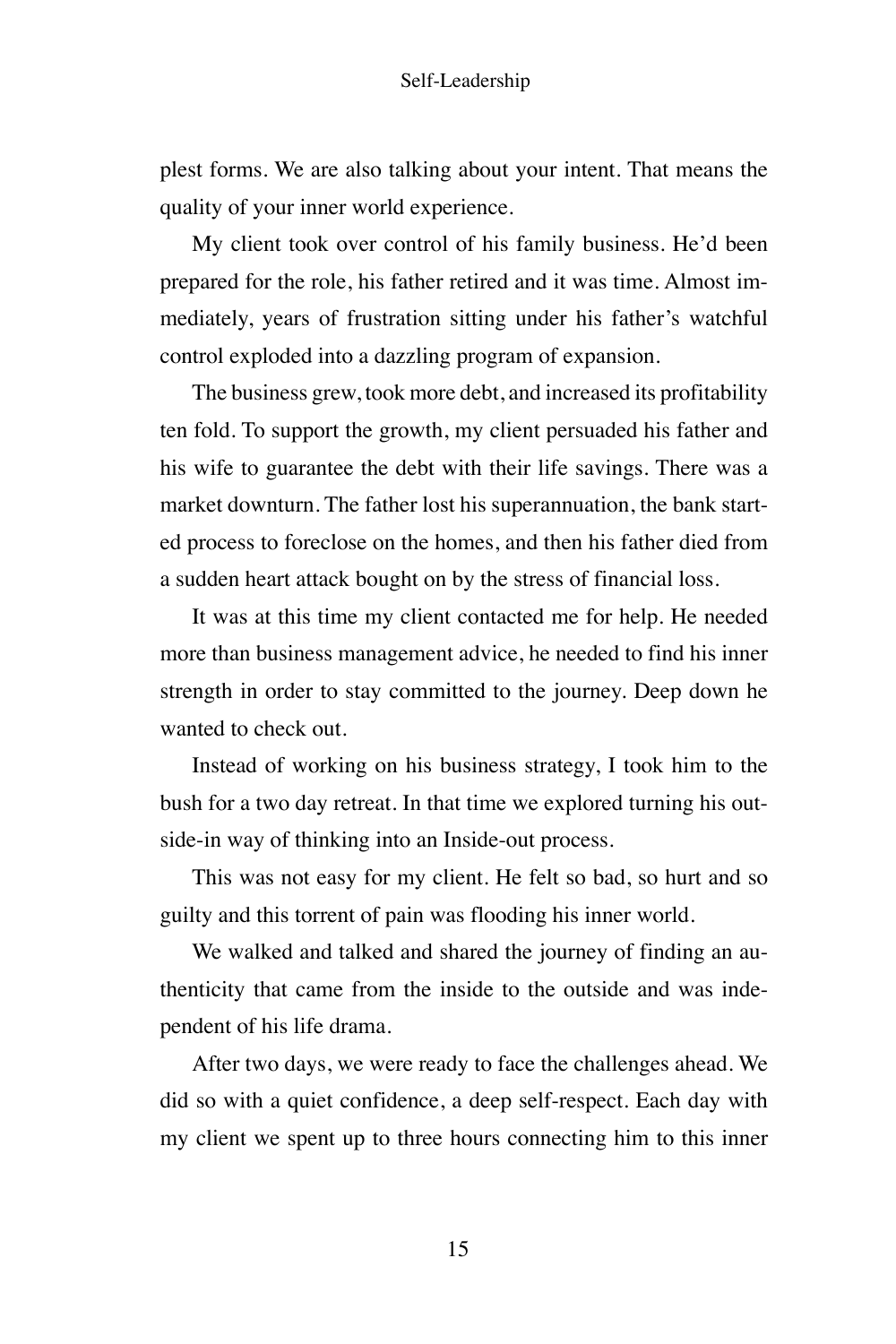space, making sure he was grounded in his authenticity before we faced the barrage of tough decision makers and vindictive bankers.

He got through it and saved the homes. To this day he continues to spend time each day, connecting to his inside out personal space.

# **3/ The Future**

I've heard all the talk about being in the present, the NOW and all that.

Those skills are really important and I hope the last section of this report acknowledges that.

However, all human eyes are turned to the future. People suicide because of the future. Success comes to those who know how to live for the future. People who care nothing for the future become desperate and un-trustable. There can be no leadership where there is no clear direction and value add for the future.

All great survival stories have come about because that individual had a powerful vision of the future. All great victories have manifested because people could predict the future. The person who knows the future is always the success story.

People who play sport for the now, lose. One thousand NOW's add up to the future. Self indulgence can run wild in the now, but might very well sabotage the future.

Define the future for child or a hero and a smile appears on their face. A wedding is such a joyful experience because people are so inspired about their future. Marriages like business, fail when there is no inspiration for the future.

There cannot be too much emphasis placed on the skill to visualise the future and then act in integrity to that vision.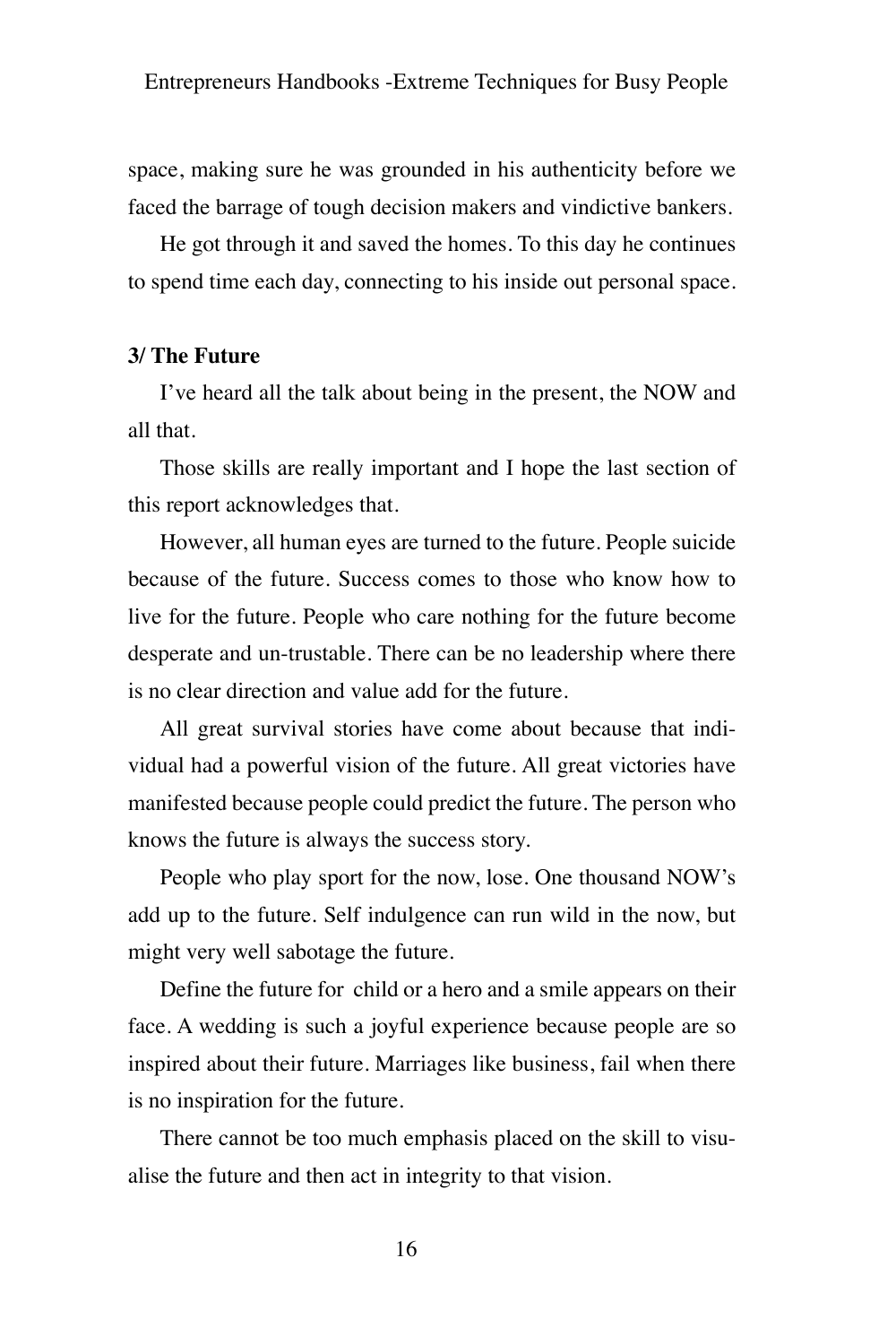Whether you use or Laws of Attraction technologies or any of the other millions of sciences for drawing the future into the present, you will need to be aware of the difference between fantasy and manifestation.

Fantasy happens in movies - people live happily every after once the fairy comes and sprinkles love dust.

In real life people live happily ever after once the magpie comes and sprinkles bird poo on our nice new clothes.

Life is not mirrored in movies, at least most of them. Challenge and support are the real markers of the future.

If you can vision a balance of support and challenge into your future dreams, you'll be on the real path. If you fantasise then you'll be dreaming of a pleasure without challenge existence and that'll just not manifest.

One client dumped her husband because she read a book about the perfect relationship. Hers didn't match up to her new found dream so, she just dumped him of course, the magpie arrived and bought her back to reality eventually. (Seven years in crazy land)

Many people in business invest the whole of their life savings on a venture. They don't hold back anything for the challenge side of their venture and boom, that's an ego path with a 50/50% chance of success. It's better than a casino, but not much.

If someone said, "you have 50/50% chance of dieing on the next flight, would you take it?

So, happiness in business, relationship and personal life is highly dependent on a clear and exciting vision - make it real - of the future. When it goes, we go.

17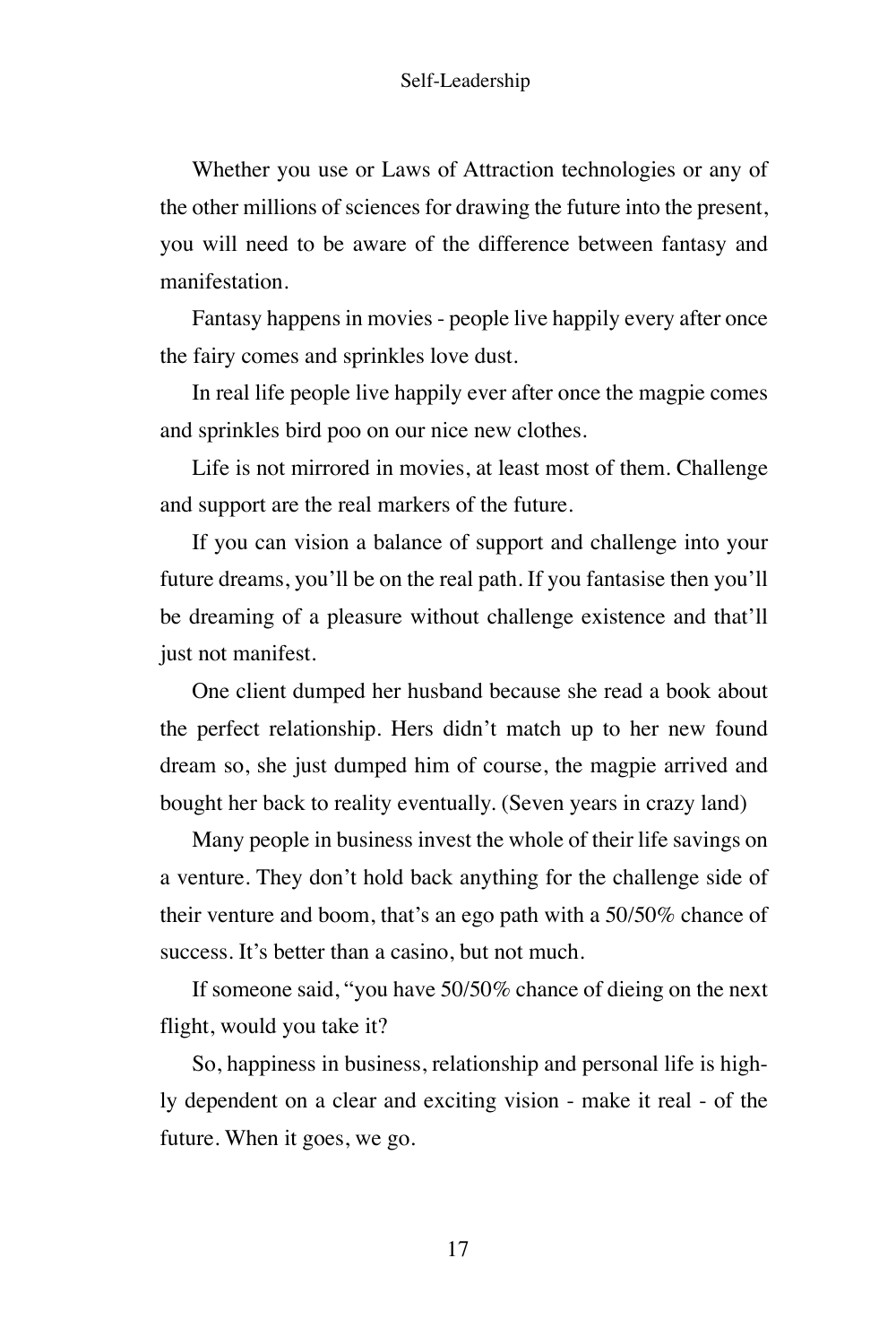Footnote:

Many motivators know that even a false promise will lift your spirits. They'll promise things even believing that it's OK to tell you the future is rosie when it's uncertain. That's temporary leadership and "good marketing."

Any promise of a pleasure without a challenge needs to be considered as fuel for the adrenal glands. Great fodder for short term bursts of speed, but don't try it day after day.

And yet, people want it. People want coca cola sugar hits, high energy drinks, alcohol and tobacco because they produce short term stimulation equivalent to a fantasy about the future.

When people lose hope for the future, they become addicted to such things. And this only reveals how vital a future vision is to the human spirit, so vital in fact, that we'll get addicted to anything that gives us a synthetic version of a vision. Drugs, people, toys, sex, food or spirituality + religion.

The future, and your commitment to a vision, is the single greatest influence on your choices, behaviour and happiness in life.

That's why, when we go to Retreat in Nature or Nepal, one of the most life changing experiences any person can have is to do a vision quest high in those mountains. If it connects, and you come away with a refreshed vision of the future, you come home a new individual. More energy, life-force and vitality than before.

## *Nature's Law: Find a purpose greater than self*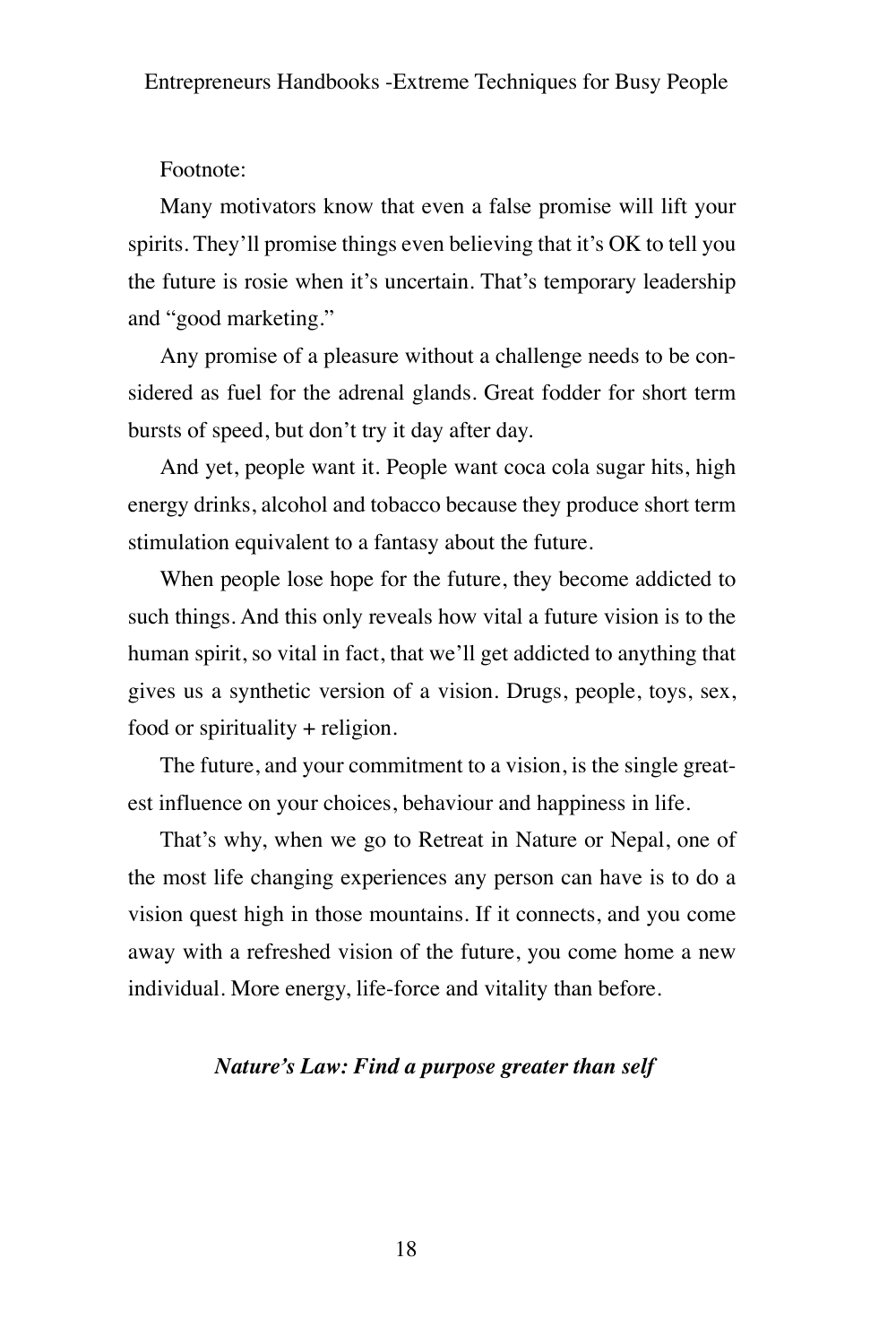# Xtreme Skill 2. Fit for Work

One of the most important words in any language is balance but what does it mean?

Balance infers two sides, and therefore to most people it means a good balanced distribution of time and effort between work and play. This is a very important idea.

But what about quality of time. We're also interested in the quality of that balance. For example: a client went on holiday with his family but it took five days for him to unwind. Five days of his balance time was wasted. Then he had five days of enjoyment with his family after which the last five he started worrying about his work again. This last five was also wasted.

Two days after this executive got back to work, his partner complained that he was out of balance. This, only one week after a very expensive and high effort investment in a fifteen day break.

So, what could he do differently?

Well, the answer is important to millions of Americans and others throughout the world.

It's as simple as this. If you had to run for a living. Would you wait until the end of the day to recuperate, or would you stop every half hour to refuel, revive and survive?

People come home so burned out from work, that instead of giving balance to their home time, they spend that time recuperating. So, even when it comes to weekends, people are often still recuperate from their work. In other words, they are not fit enough, and don't recover well enough at work. They come home to do it in their relationship time.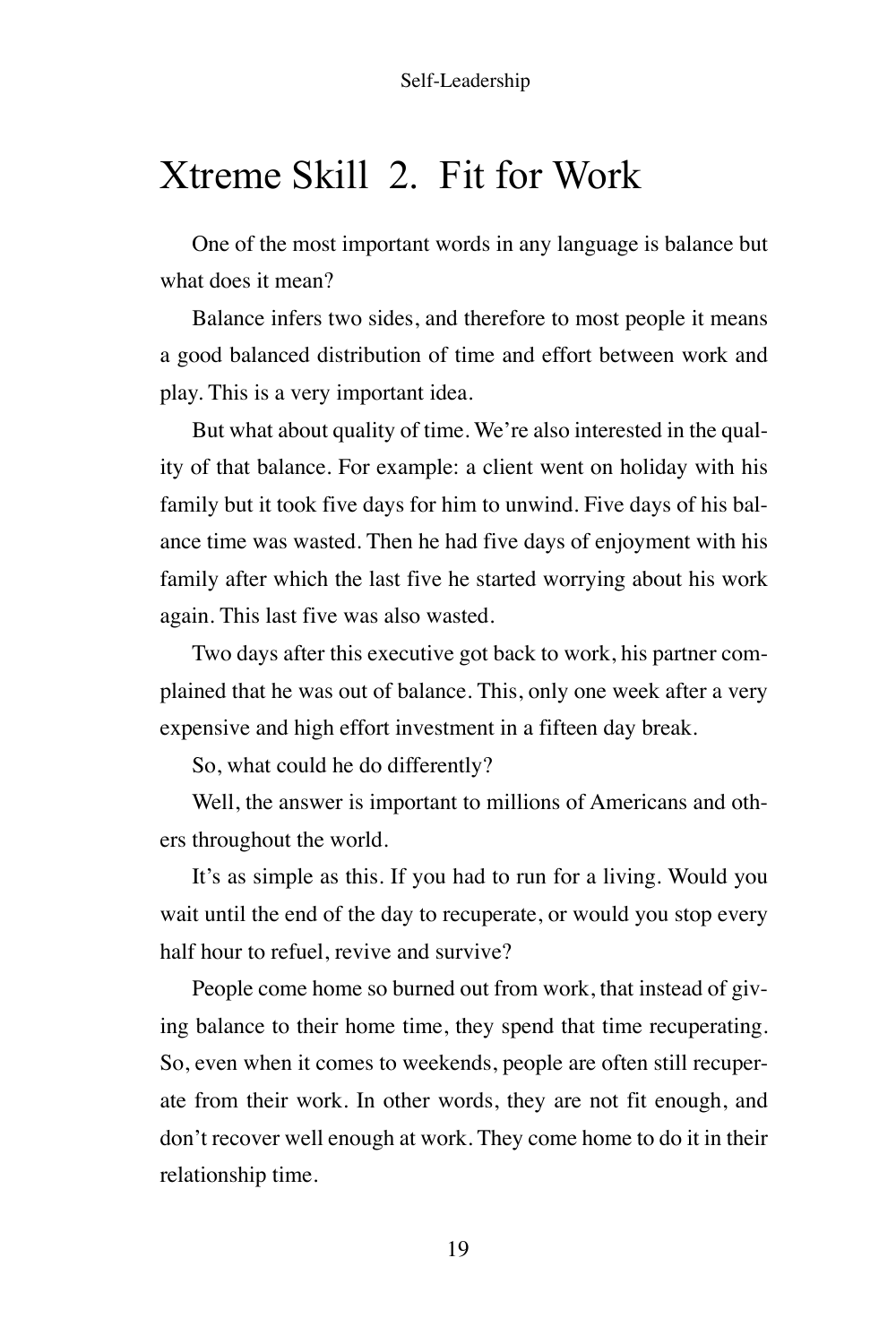In a game of Aussie rules football there are four 25 minute quarters. In between each quarter of football players don't sit around the lunch room eating sugary over cooked bread and idle chatting. They deliberately recuperate.

If that game went on longer, those players would need even more scientific recuperating skills and even more fitness. They couldn't do it day in day out living on sugar, coffee and cheap preheated, over processed food.

So, how do we expect to stay balanced when we're treating ourselves like work-horses during the day and coming home poorly.

My motto is "come home with more energy at night than you left with in the morning." If that doesn't happen, change something.

The clumsy notion of work-fit, is burn the day, recoup at night, hang on for the weekend and if possible rejuvenate on annual holidays.

Fit for work is even more important if your job involves stress, traffic, sitting at a desk or lots of meetings. These energy sucking experiences can drain the life-force out of you if you don't know good recuperation skills, and good self-management skills.

Here's a few hints about self-management in stressful, traffic, sitting at desk or meetings.

1/ Breathe rhythmically from your abdomen at all times.

2/ Breathe through your nose.

3/ Avoid coffee, sugar and reheated food.

4/ Eat light.

5/ Smile a lot.

6/ Be complimentary and appreciative of people.

7/ Don't hold a grudge

20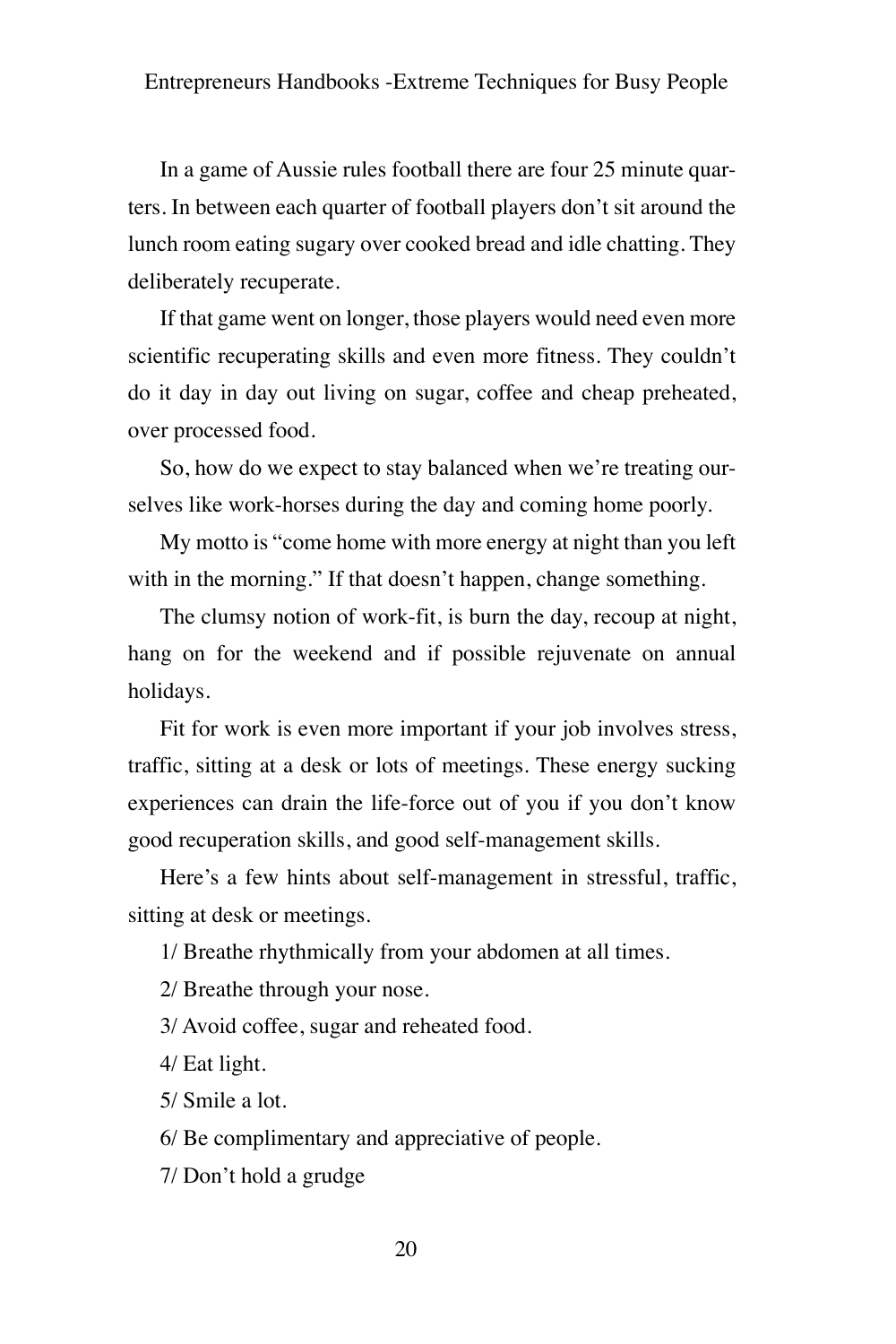8/ If you can't concentrate - take a cat nap (10 minute sleep) 9/ Don't waste time deliberately 10/ Avoid elation and depression. 11/ Sit tall 12/ Stay grounded And there are hundreds more.

# **Three Elements of Fitness for Work:**

**1/ Body**

**2/ Mind**

**3/ Spirit**

# **1/ Body**

Health is a choice. A primary choice. It's a choice to eat well, exercise regularly (daily) and relax mindfully.

Health is not something you do after work. Health is a lifestyle. If you are overweight and trying not to be, then it's your lifestyle, not your diet or exercise regime alone that can fix it.

Exercise is essential in the morning before work. Exercise done before breakfast is equivalent to double the value of exercise done in the evening before dinner.

Exercise is broken into two groups. Aerobic and anaerobic. There needs to be a mix of the two. Anaerobic exercise needs to focus on muscle groups and should not be repeated on the same muscle group more that twice a week. Aerobic exercise can be done daily.

See your health practitioner for advice. A heart rate monitor is essential for effective exercise programs.

Hydration is a vital key to health management.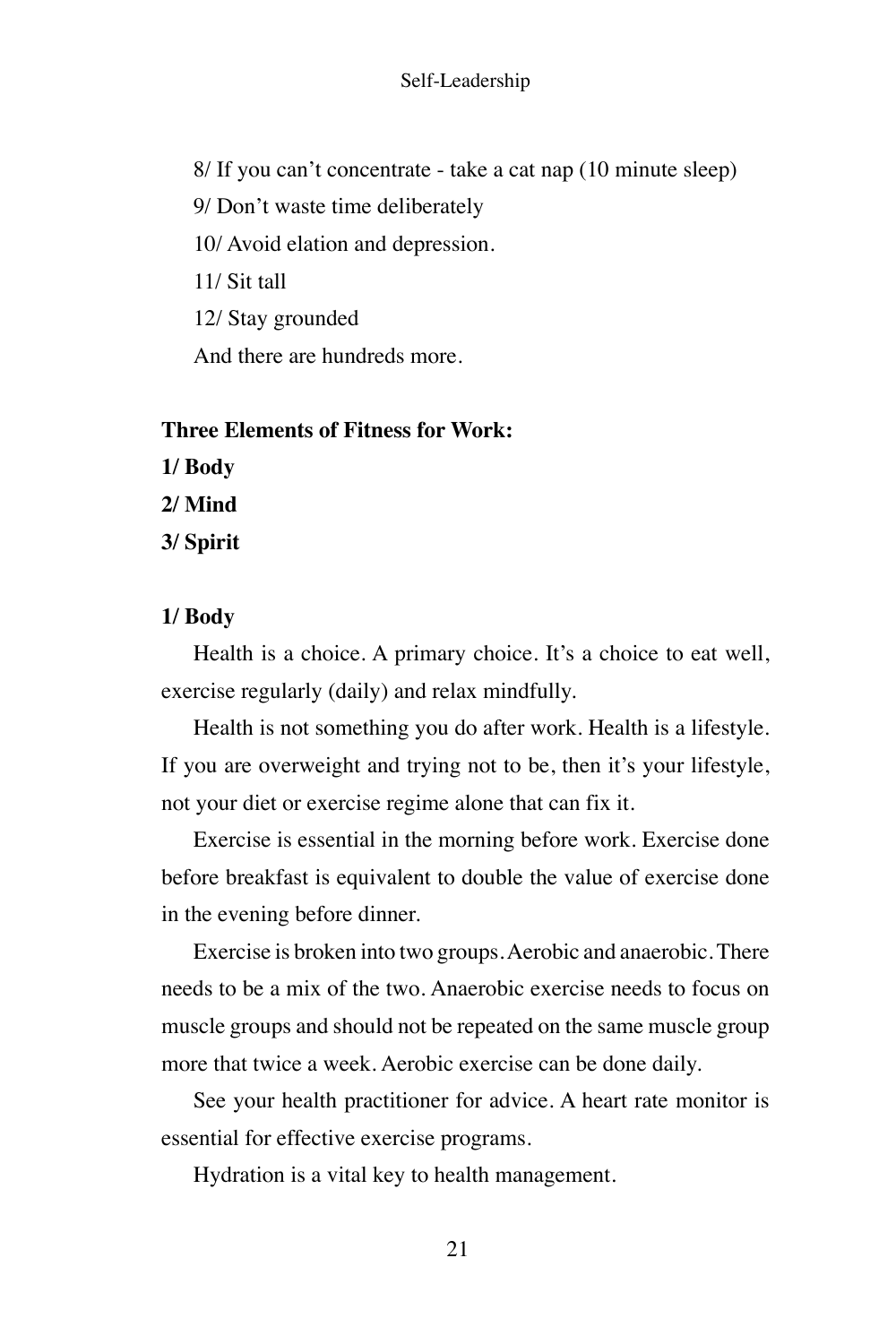## **Mind**

My client went to work and was interviewing staff. During that interview his mind was racing thinking about the theatre tickets he'd forgotten to buy, answering phone calls from "I just got to take this call" important people. He might also be looking at the person opposite him, thinking while they spoke. He was in fact, not present.

Have you ever talked to someone who wasn't present? How did it feel to you? Rude? Dismissive? Impatient? Disrespectful? Whatever you thought, it meant that you were not present either.

Emotion reduces our capacity to be in the moment. All emotion, positive or negative takes you either into guilt about the past (oh, gee I wish I had changed that) or fear of the future (Oh, gee I hope it happens, or doesn't happen...)

So, when we don't "Turn Up" in the moment, usually the people we're with don't "Turn Up" and then, well, even after a three week holiday our partner might say, "you're out of balance."

Balance doesn't just mean time. It means 100% dedicated time.

In my executive coaching programs I believe this to be the least mastered skill of all executives globally, and, the single difference between a great leader and a hard working not so great one.

So, "Turning Up" is both the essence of Balance and the mastery of good leadership.

I've dedicated a whole report, "STILLNESS" to this one topic alone.

Another important discovery is that the typical idea of balance, being the distribution of energy between work and not work is completely two dimensional. In reality, it has seven separate points of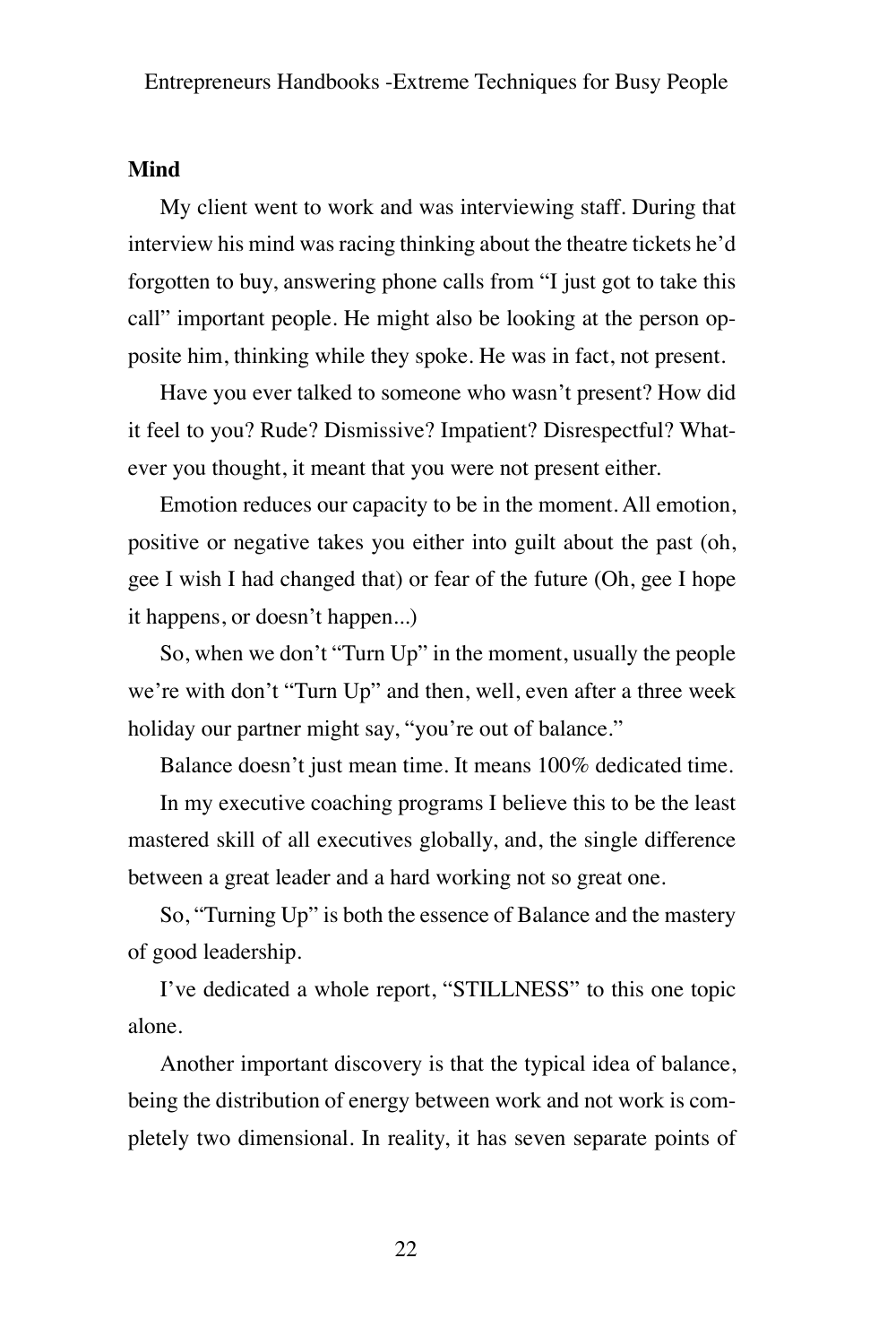reference and a missing contribution in any of the seven areas will result in an imbalance in life. - Emotional loss of self control.

## **Spirit**

Although many people shy away from the word spirit, simply it means motivation. When you feel inspired or motivated to do something then you can say, you feel spirited about it. So, spirit plays a big part in Fit for Work.

When the spirit goes out of something we go out of it. When the spirit goes out of a relationship, it's like the candle went out. When the spirit goes out of work, it becomes mean and mechanical. Those things have their price.

So, keeping the spirit alive at work is a full time requisite for people. Some achieve it by associating their work with the benefit of the product, some by the benefit of their pay-packet and others simply by the competitive challenge of self improvement.

Whatever keeps your spirits high, it's better to make it what you do rather than a bottle of it.

# *Nature's Law: As above - So Below. Where does the mind finish and the body begin?*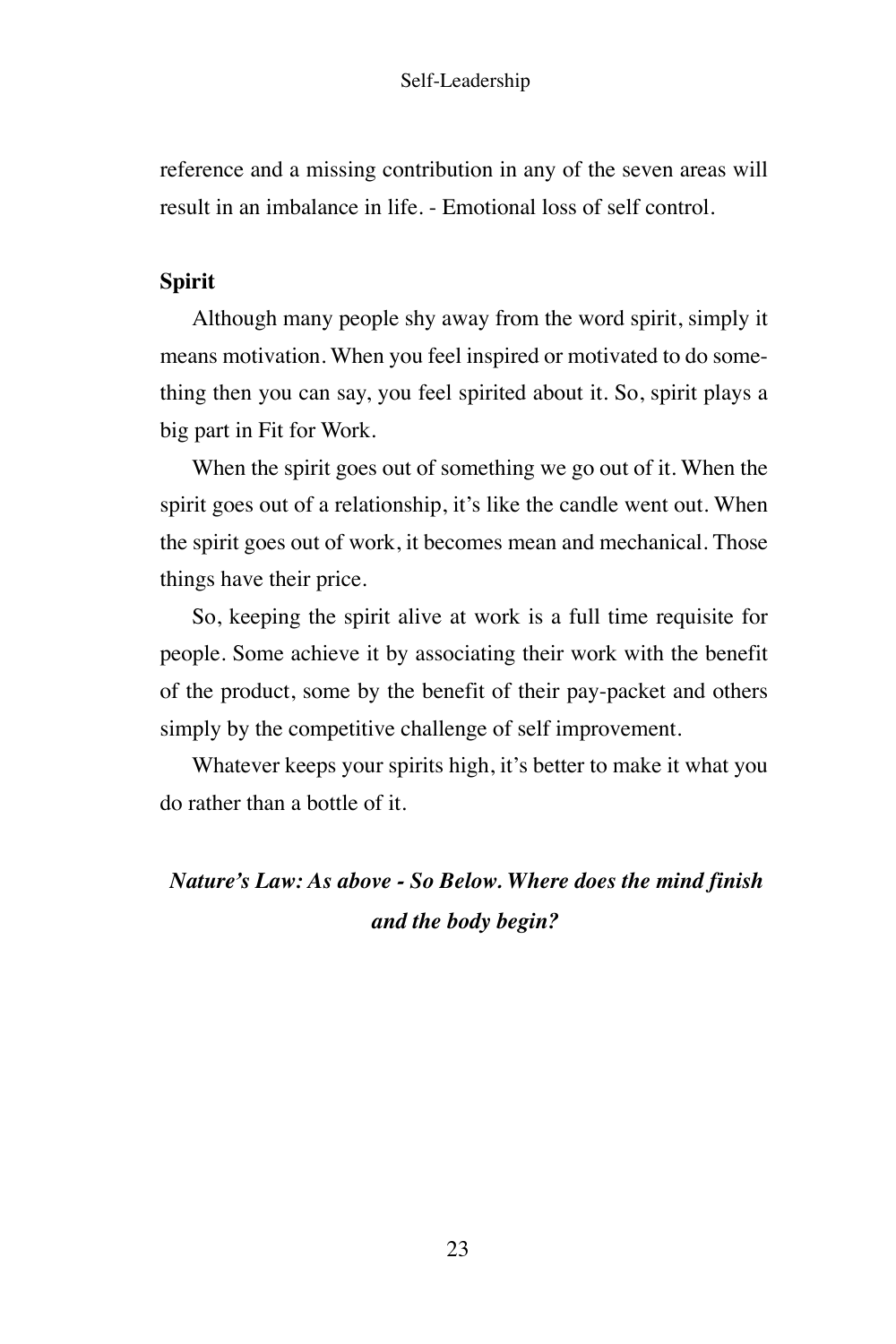# Xtreme Skill 3. Your SLI Score.

City life is really cut off from nature. You can see it on the faces of people rushing to get a beer after work or catch the over crowded train. Highways get packed and the stress is significant.

I live an easy life. I work from home and when I go into the city I feel really cut off from reality. I understand how important it must be to find ways to entertain ourselves in the city office job.

When we live in tune with nature, we probably ask ourselves fifty or one hundred times a day, "Where am I at right now?" Because it's a natural relationship between nature and the human heart. But in the city, we're more often focussed on survival and making it through the day.

We can find nature in our workplace. This is not so much a reconciliation of what we're up to on the desk in front of us, but more about what's going on in our head.

There was a guy who was working on a project. That morning before work he'd had an argument with his partner. That night he would be going to the theatre and tomorrow he had a presentation to do.

His head went from worry about the morning to excitement about the evening, which is all very understandable, but what happened that day, changed his life.

Driving his car, he missed a red light and caused a severe accident - head in one place - heart in another - body in a car.

This is an extreme example of the sort of things that happen on a grand scale in business and life but in these situations the consequences are not so obvious as a car wreck, but equally disastrous.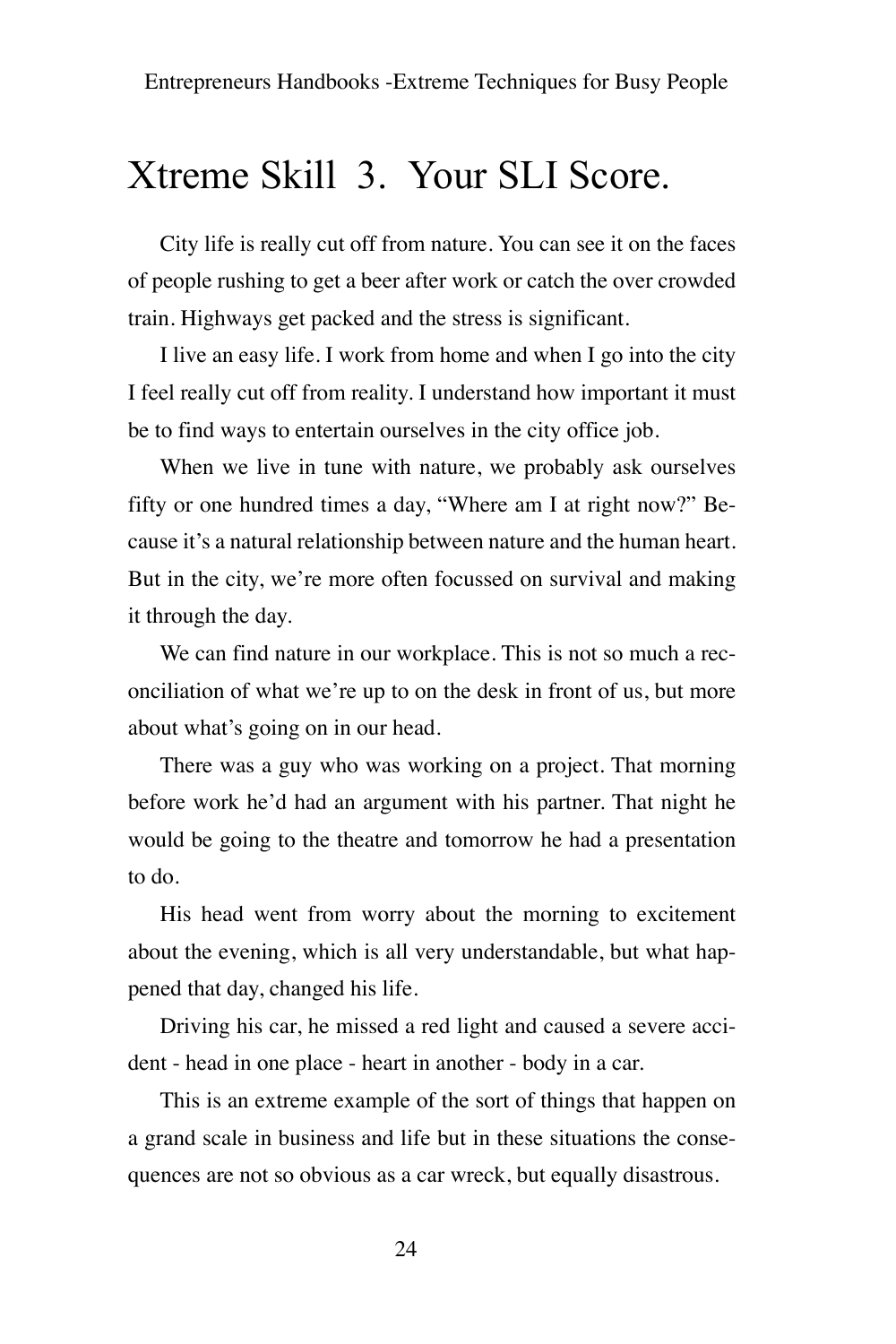There are no half hearted success stories. There are few half hearted happy stories. We either do what we do with some level of resignation to the nature of it, or we sabotage it.

Bringing nature to work does involve corporate greening, plants and organic environments, but it is more than that. If our mind in rolling around in the ego world, even if we are on top of Mount Everest, we will be disconnected from nature.

So the place to begin improving your lifestyle and improving your productivity, getting more done in less time, is to find harmony in your mind - with nature.

Even an environmentalist can be detached from nature if they are in their ego. They may live in a tree, eat grass and smoke it, but if their mind is all screwed up with "this is right" and "that is wrong" they are disenfranchised - separated from nature.

In nature there is balance. When we are in balance, we are in nature.

Balance does not begin with a critical assessment of time spent between home and work, rather, it is time spent feeling contented within ourselves. You see, nature is not just trees and birds and saving the whales. It is a way of living.

If I put a pot plant in my office I feel better. If I look out on a beautiful view of nature I feel better again and if I move my office into a beautiful forest, I feel even better. Why?

I feel better because I feel the natural harmony that comes from connectedness to nature. However, when the phone rings or the trumpets blast the warning of a time deadline, what will I do?

If I loose that connection to nature, I lose my authentic balance, my thinking becomes egocentric and balance is lost. I become a part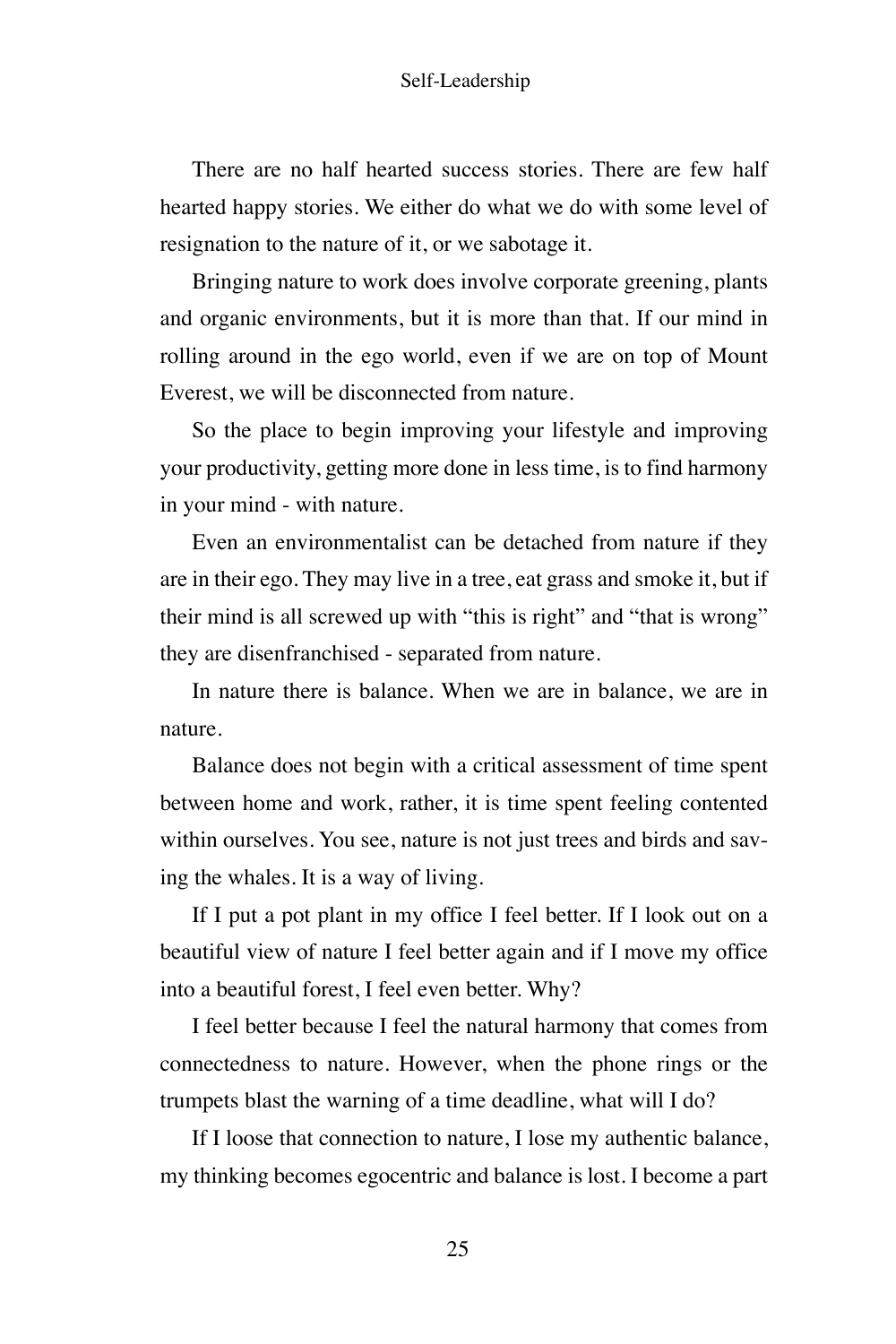of a machine, and the consequences for me, my happiness, my compassion for others, my inspiration and balance are gone.

It is an imperative of a healthy, happy life to bring the vista of a beautiful scene, the essence of that pot plant, the magic of time in nature into our mind, our thought process rather than leave it outside us, a place waiting for us to visit when we get time.

The essence of nature in your work begins with a single short continually asked question.

Where am I at right now?

Are you right in the zone or drifting between yesterday, today and tomorrow?

In nature there are simple experiences which we need to use as a comparative between where we are at and where we would be at if we were sitting on a surfboard waiting for a great ride or digging our favourite garden vegetable or just jogging in our favourite park.

In nature, when we are doing what we love we are absorbed, thoughtless, and totally invested in the fun of what we are doing.

In nature, when we are doing what we love, we smile constantly, even when, like trekking in Nepal, the going gets tough.

In nature, things come and go and we welcome them, and release them with ease.

In nature there's a sense of support and flow, we're not fighting to be right or better than the next bloke... we just do our best.

In nature there is no sense of separation, we treat others as we wish to be treated, there's no need for falsehood or fear.

In nature we don't panic. Every step is made with mindfulness. Here's a simple test to find out for yourself.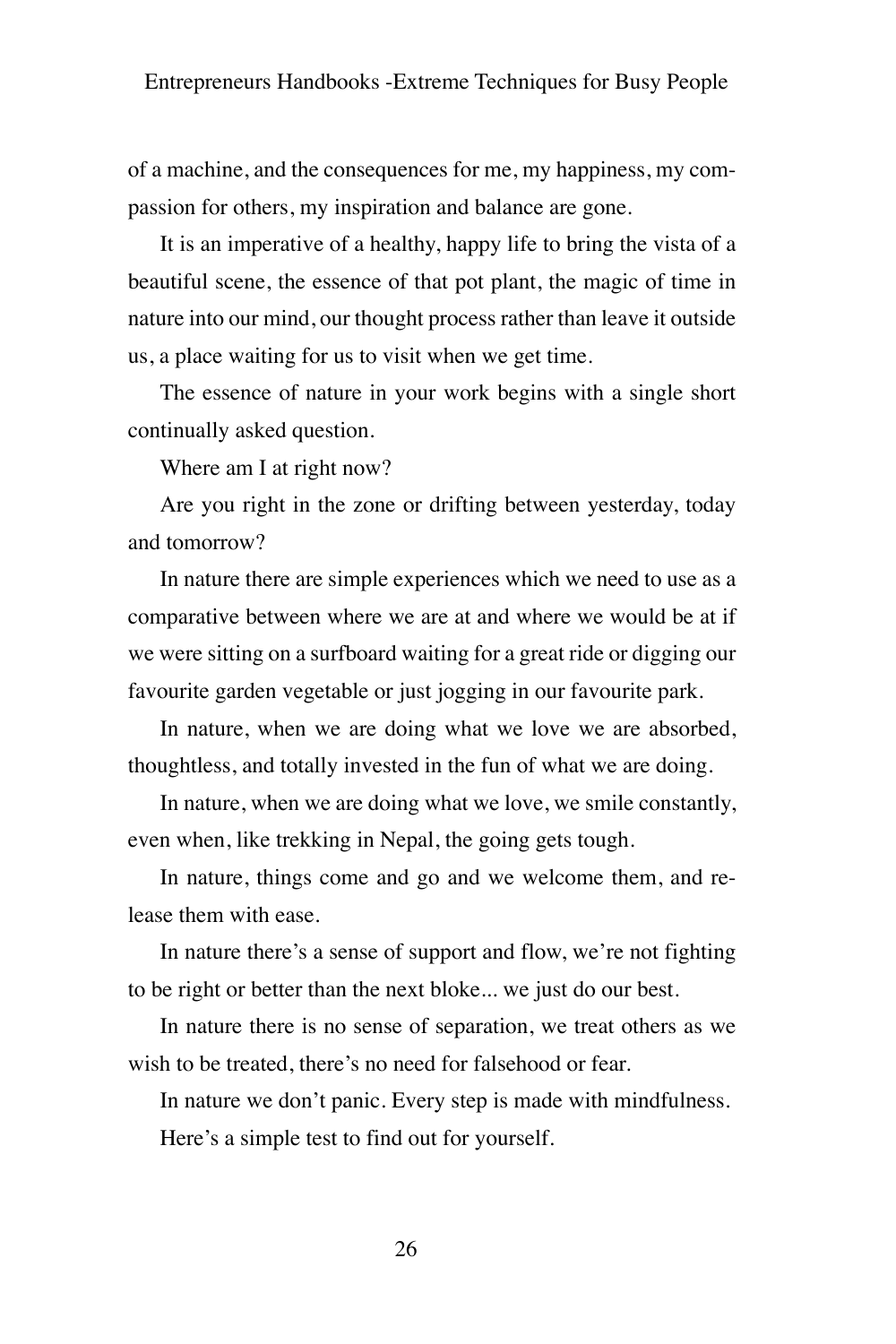# *Self-Leadership Index Score -SLI?*

Where are you at right now? Rate your attitude toward to following topics on a scale of 1 to 7. On whatever you are doing right this very moment.

 $1 =$  Got to do it - Have to get it done whether I like it or not.

 $2 =$  Should do it - it's an obligation/responsibility - no choice.

 $3$  = Need to do it, better get it done sooner than later.

 $4 =$  Want to do it, really looking forward to it.

 $5 =$  Desire to do it, it's really magnetising you

 $6 =$ Choose to do it, this is my single most preferred thing to do right now - there's nothing I'd rather do.

7 = Love to do it. I'm just lost in it - completely consumed and loving it.

The higher our score, the better our self- leadership. But wait, there's more.

Right now, rate how you feel about these seven areas of life, right in this moment.

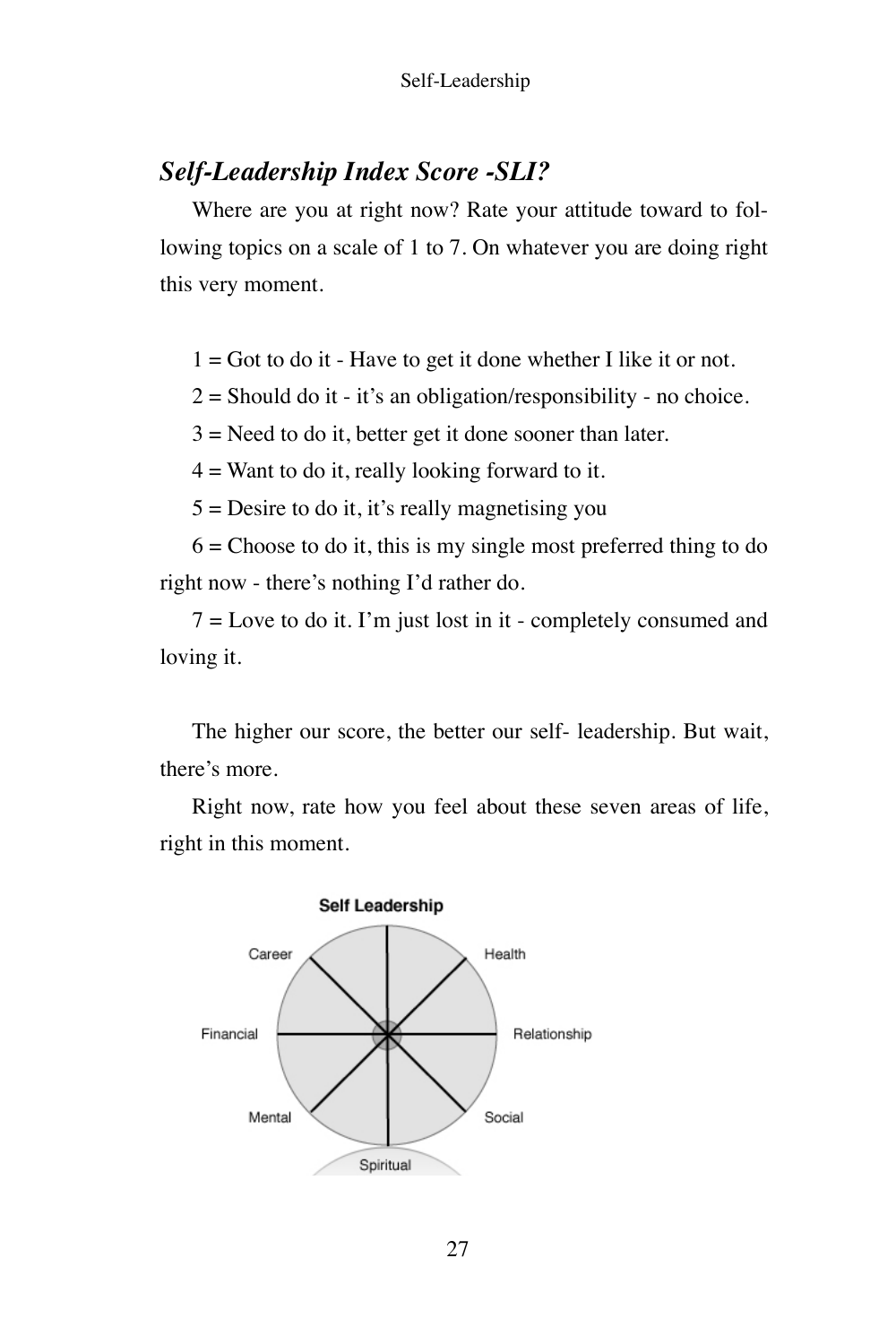So, here's an example:

A person is walking the dog in the park they love it so they score spiritual 7.

And the other areas?

- *\* Well right now, if they stop to think about it:*
- *\* Their relationship is not perfect they will give it a 3.*
- *\* Their bank account needs sorting taxes etc they'll give it a 1.*
- *\* Their health is great they might say 6.*
- *\* Their social life is just how they want it they will give it a 5.*
- *\* Their capacity to do their work mind is 4 could be better.*
- *\* Their business is doing great they love going to work 7.*

So, their SLI score was  $7+3+1+6+5+4+7 = 33$ That's 33 out of 49.

So, that's around 66% present in life.

The key here is to understand that maybe we're right in the zone walking the dog or working on what we love, but that doesn't stop the rumblings of the other areas of life, deep down below the surface of our conscious thought.

One client came to me very upset about some verbal abuse they'd received at the hands of a neighbour. They were even more perplexed by the fact that their health, financial and career areas of life were thriving as good as they have ever thrived before. So, they asked, "why would I attract that crappy situation?"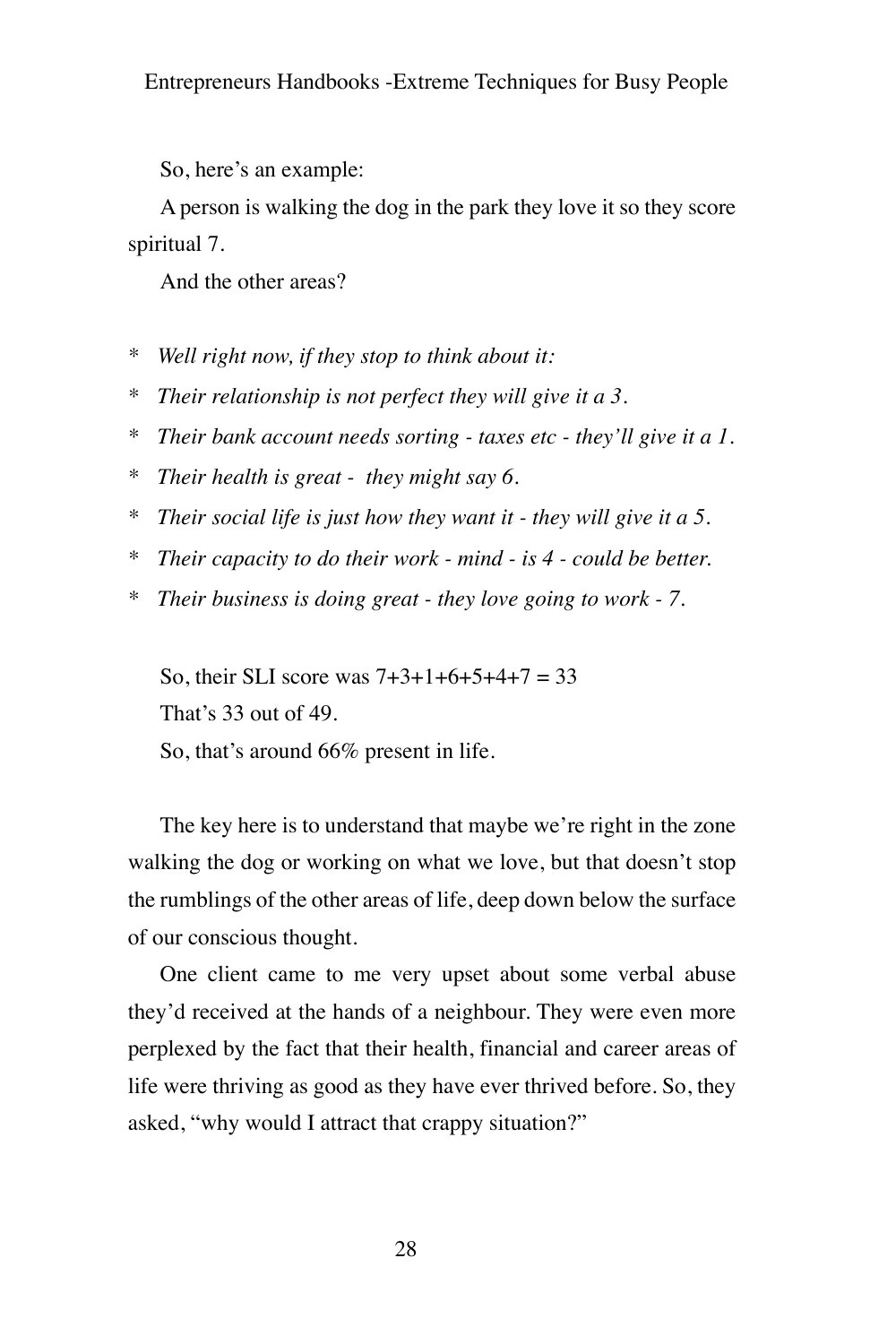We explored the other areas of her life. Spiritual, mental, social, relationship and found significant desperation.

You see, our subconscious mind is running in seven or more areas of life, even when we're contemplating only one of them.

A great example of this is to imagine that there's a wild storm approaching. You are in your home, hunkered down safe and ready for it. You have a proposal to do, so, you take out your laptop computer and start to work. In the back of your mind, the storm has little effect.

Now, transport yourself under the exact same circumstances onto a yacht. You are at sea, that same storm is coming. You again, have a proposal to do. You open the laptop and focus your mind, cutting out the worries and thoughts about the storm. What do you really think would happen?

Yes, the genuine concerns about the storm on the yacht would percolate in the back of your mind and completely affect your work.

Any score, in any area of life below a 4 is running your subconscious mind.

This is why spiritual seekers join ashrams. They delegate six of the seven areas of life to the institution which in turn, makes those areas 6 or 7 on the scale. No worries, no distraction.

My client, driving his car, was not in a 7 space in the car. He was in a 0 driving the car, a "1" space thinking about his early morning upset at home, a "1" space (got to get to the theatre tonight) thinking about tonight. He was, in short, distracted even though his eyes, ears and nose were on the road.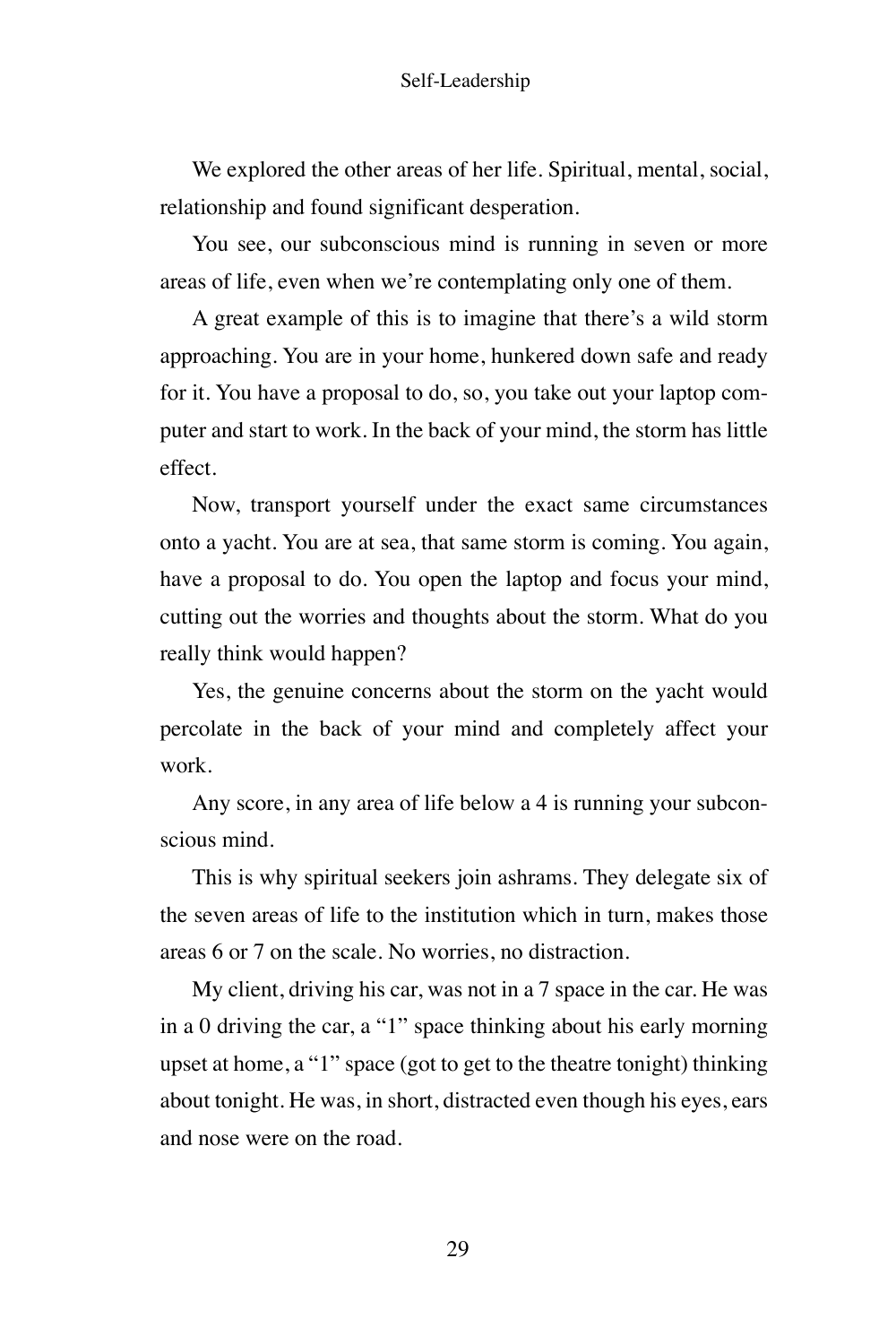Too many distractions, leads to poor manifestation in all areas of life.

# *What to do about a low SLI Score.*

- 1/ Panic.
- 2/ Change your mind.
- 3/ Prevent it happening again.

# **1. Panic**

There are seven areas of life. Each one has a pull to it. Below the 4 level the pull is downward. Because of this, it can take other areas with it. Implosion is possible.

Ignoring it doesn't work. You might have six areas of life swimming along doing fine and that one last area can pull you down in all the others. When my finances are low, even if my relationship and all else is healthy, I can feel the downward forces bringing emotional uncertainty into my life.

Beware of the potential to grab onto someone else when your SLI score is low. People can help you out of that pit but they can't keep you out of it. Something has to change.

Sustained periods in the below 2 zone of SLI score will result in illness - both mental and physical. Hence, it is critical to implement one of the two, change your mind strategies as soon as possible if a score below 2 in any area of life remains constant.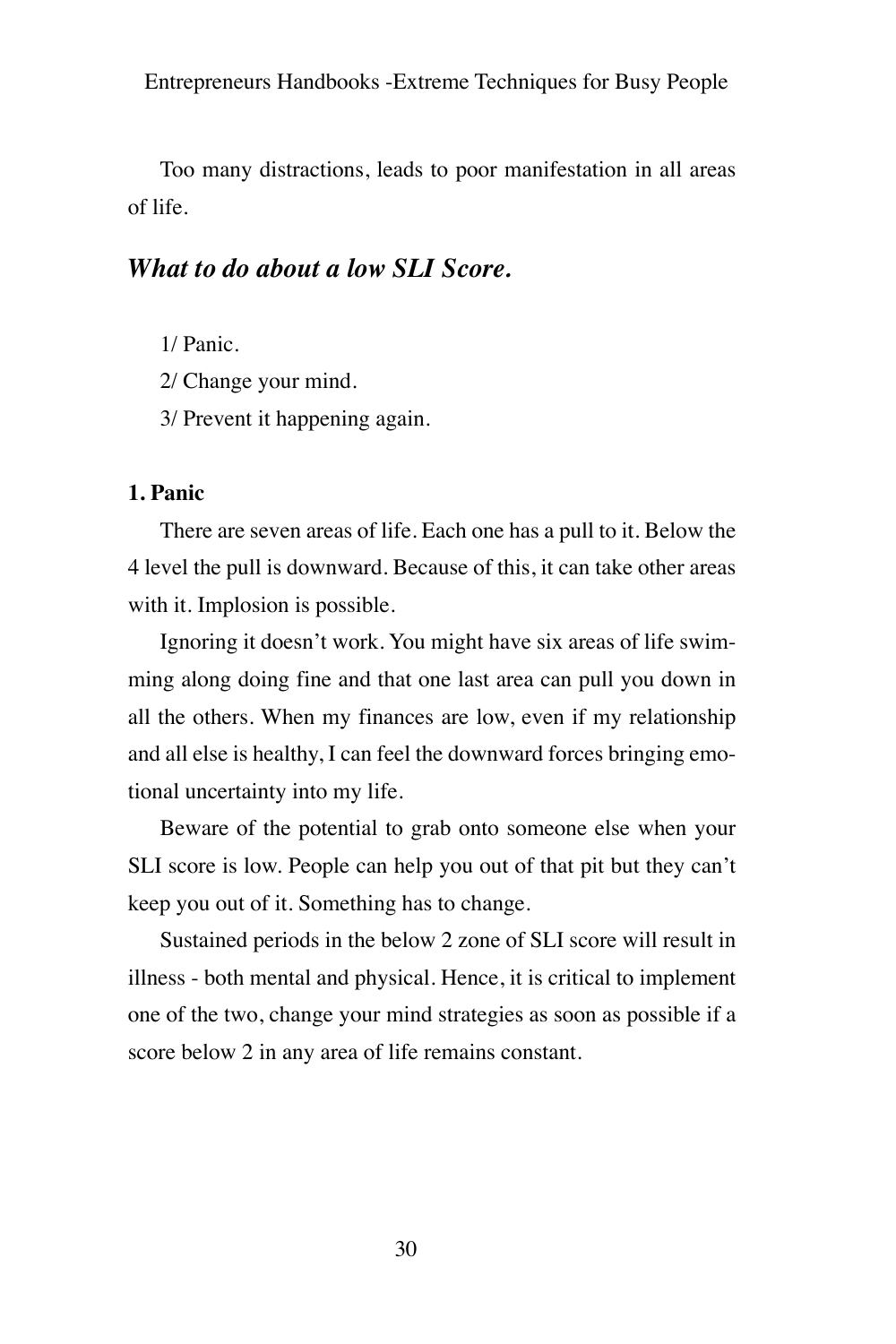# **2. Change your Mind**

There are two simple techniques to raise a low SLI score without changing circumstances.

They are:

A/ Lower your expectations (maybe temporary)

B/ Balance technique.

# **A/ Change your Mind - Lower your expectations.**

There's an old Buddhist saying, "Better to want what you've got than to be discontent wanting what you haven't got."

The entire gist of this inspiration causing philosophy is to become happy with how things are, rather than want to change things in order to be happy.

Sometimes it's easy to become obsessed with "when I" and set targets that imply, "when I get there, I'll be happy." Other times people are afraid that if they don't keep pushing themselves, they'll slip and life will leave them behind. Both of these process are valid strategies in most western countries but they leave us very fragmented in our societies. Those who "get there" become happier, and those who don't make it, become depressed.

It's my observation that motivation doesn't always have to come from absolute discontentment. Sometimes it can come from a less desperate space. If you can split your motives between inner and outer you'll understand that you can be completely content on the inside, while being ambitious on the outside. This is inside out selfleadership.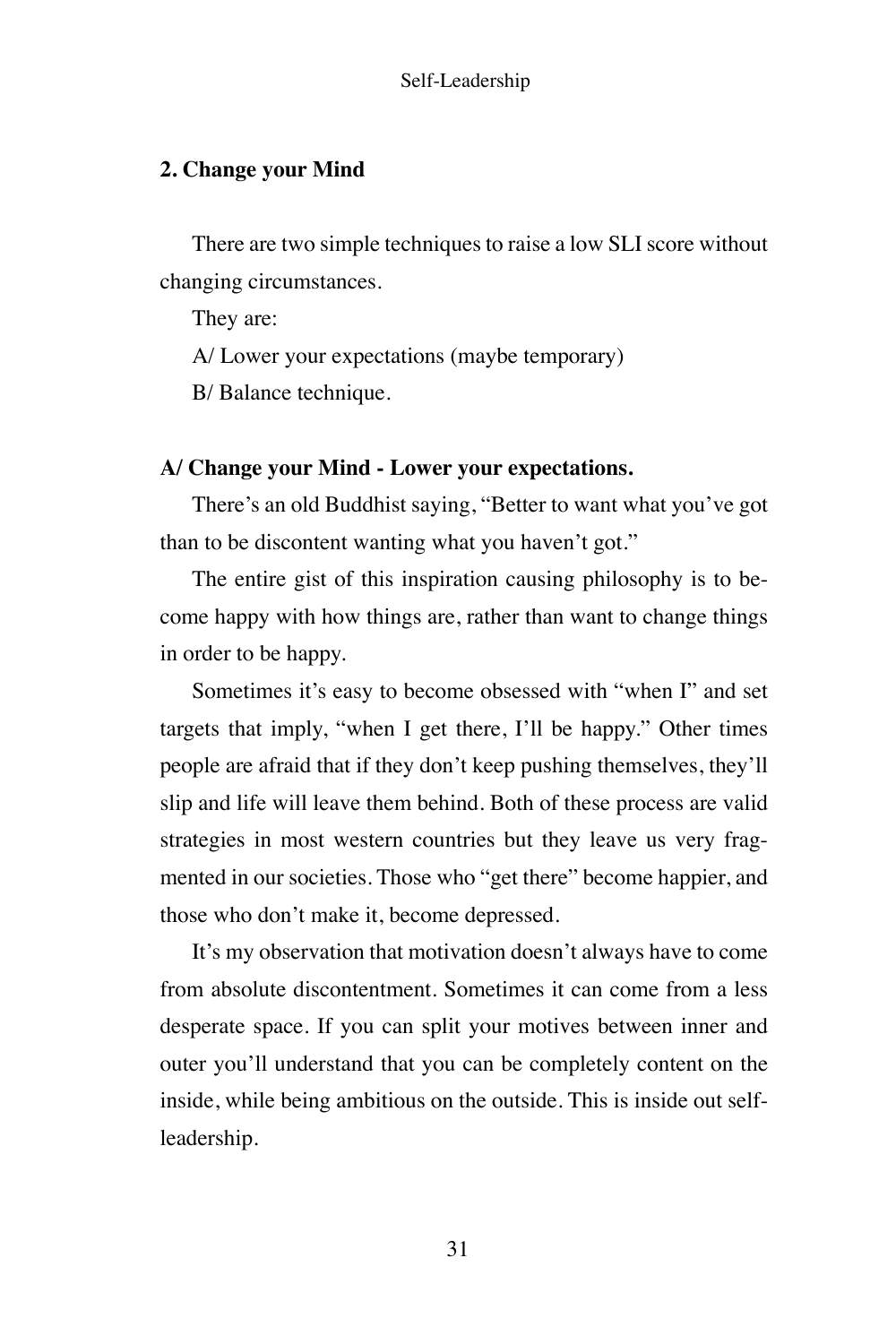This two faced approach to life feels a bit weird at first. Content on the inside, ambitious on the outside. But it is possible with a little practice.

Here's how: go into nature and just become one with it. Feel your connection to nature, a deep soul sense that you are OK no matter what happens. Simply relax into that possibility and remind yourself of all you have to be thankful for.

This practice comes naturally if you play golf well or ride a mountain bike enthusiastically. Connecting with nature is about being in harmony with nature and that requires some sense of intensity. You'll need to commit to doing something outdoors to help you find and maintain that connectedness.

## **B/ Balance Technique**

We do have a choice about how we see things. Our emotions are glued to certain responses. Bad things make us feel bad, good things make us feel good.

But there is another layer to life. A deeper one than this turbulent and creative current that sits on the surface of everyday life. A nature based authenticity that does not shift with currents or winds, a perspective that needs to be found rather than experienced.

If I throw my hat into the air, it goes where the wind takes it. If I jump into the raging current, I go where the river chooses for me, but I am more than that. I can, by finding balance, choose where I float and elect to cause my hat to land as I choose it. I do have enormous opportunity to influence my heart and mind simply by finding balance in my mind.

Balance does not come automatically. I wish it did.

32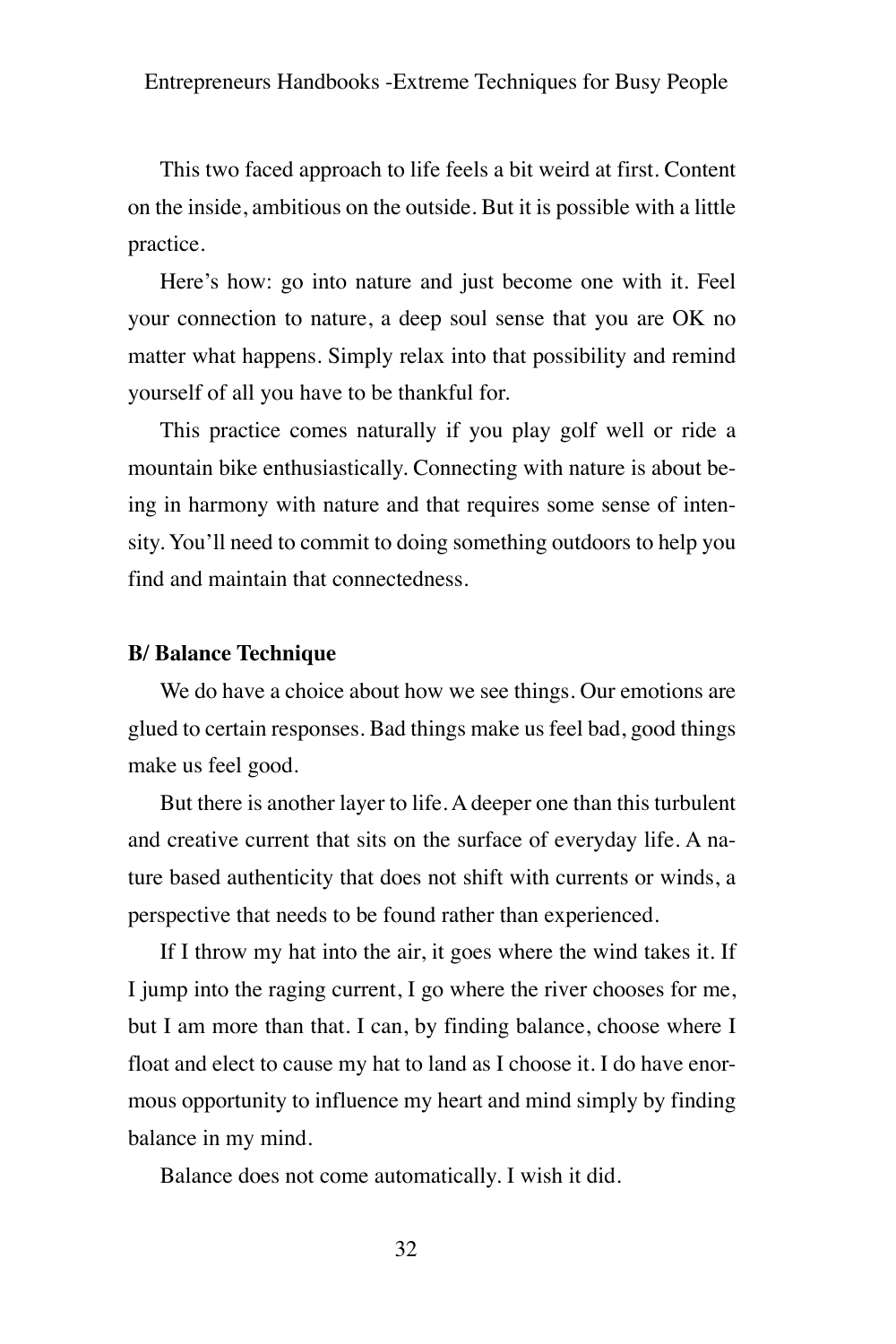Emotions come automatically, I wish they didn't. Emotions are our automatic response to circumstance.

Emotions are not fixed on some global criteria. Your emotions come from your mind and that mind is highly sensitised to your beliefs, expectations and experiences. All of which are potentially inaccurate.

For example: There was a person in the Eastern Block of Europe who grew up in a dog kennel. When they were found, their emotional reactions were completely based on a dogs interpretation of life.

Not everyone has such a rough road, but the point is that our environment (consider a person growing up in a war ravaged poverty) or someone growing up with the higher world of abundance and freedom - will have completely different emotional responses to much of life.

Perspective changes everything. A fearful, hungry, defensive entrepreneur may work 24/7 to achieve their goals while a comfortable, content entrepreneur may relax and lose everything. Emotions dictate too much of our life.

There's a simple straight and kind path to success and then there are millions of emotional ones. We choose our path based on our perspective. But we rarely choose our perspective. We grow that perspective based on our beliefs, experience and environment.

We can however, change that perspective.

I watched the grand-final of the football. My team lost. So, I grieved for 5 seconds, then switched teams and cheered the winning team. Conventional perspective is don't change teams but grieving and feeling miserable doesn't help anyone.

33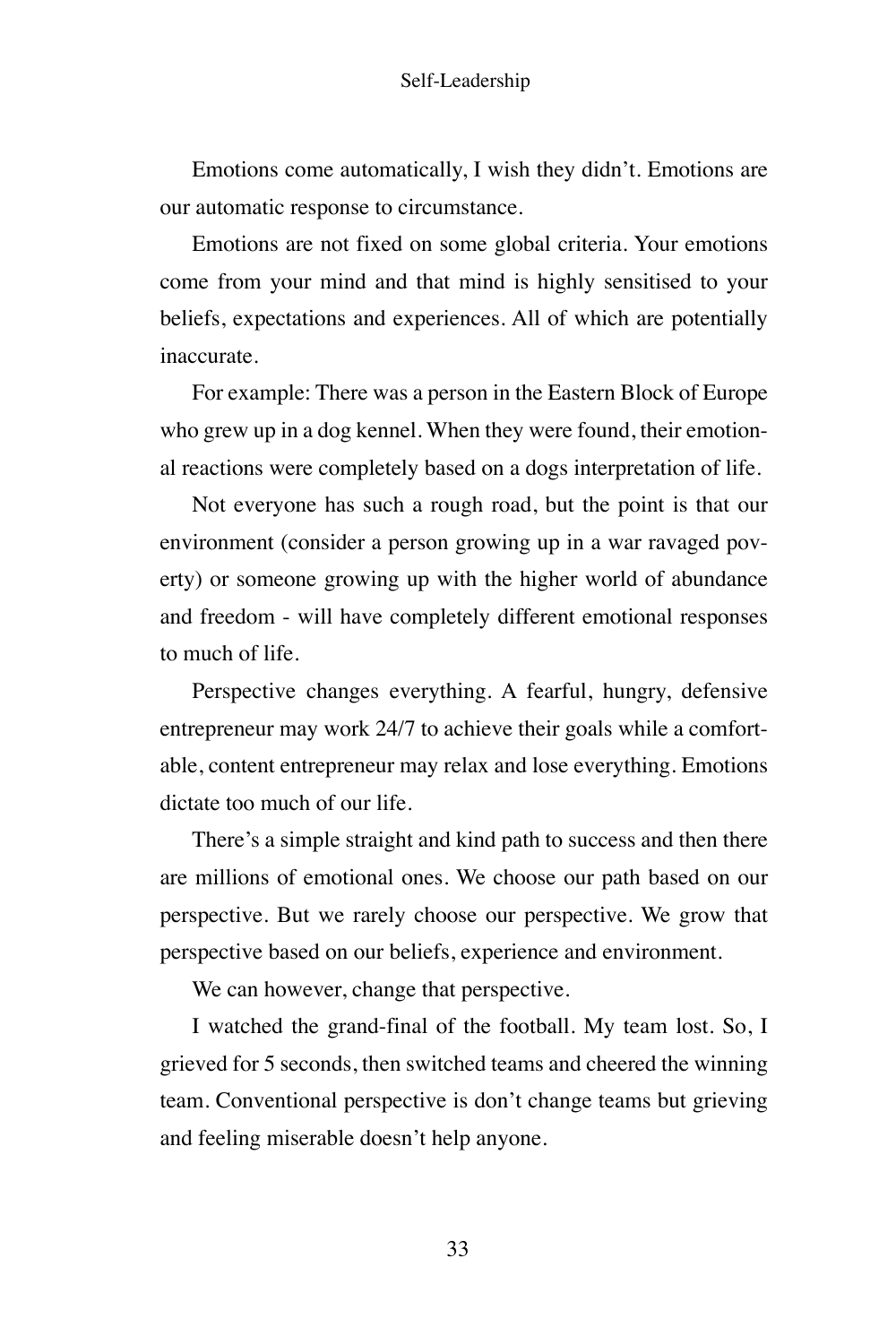Keeping your mind on the middle path, means adjusting your perspective. As you can see from medical statistics, most people prefer stress and mayhem over changing their perspective. They'd rather get stressed and anxious rather than prioritise a healthy head space.

The healthiest head-space is a balanced one.

When you see two sides to any situation you have a healthy balanced perspective. That balanced head-space takes all the emotion out and makes the path clear.

The more emotion we have the more primal we behave. So, in taking out emotion we are, in fact, creating more options. Trigger finger, super sensitive, highly reactive and fragile behaviour is primal and may be good in the jungle but not so healthy in the city.

Actors and artists need primal connection to their emotions. That's what makes entertainment. However, there's a difference between life and entertainment and if the actor or artist can't make that leap, then they easily become addictive and unstable in real life.

Decision makers need stability - this does no imply that they are emotionless. What it suggests is that there is a time for everything. Emotions are important for love and relationship immersion, vision quest and self determination, however, they have no place in decision making, inspiration and mind control technique.

## **3/ Prevent it happening again**

A low SLI score happens from time to time. Sometimes things just don't seem to go our way.

That's life.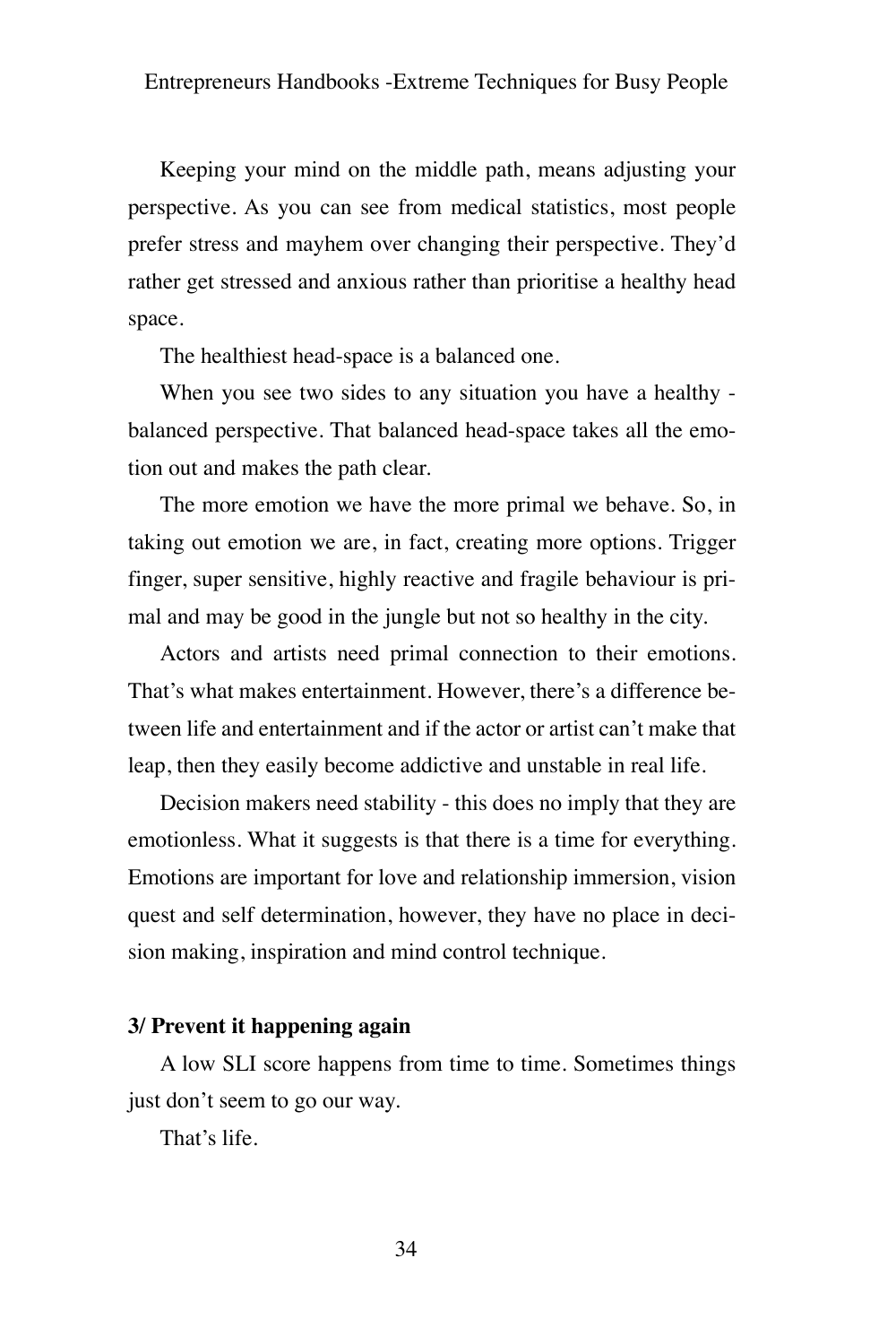However, if we let this perspective, Low SLI score continue on for months and months, it will become a permanent scar.

In other language, if we stay down too long, it makes it hard to get up.

The way to keep your SLI score high is to appreciate what you've got. Staying appreciative of the balance of life, means you can avoid the pitfalls of depressive mind sets which basically come from "greed."

In greed, we are basically never satisfied. We all too easily discount what we have and replace it with ever increasing, higher and higher standards for our life. We compare everything to some ever changing criteria of "good" or "acceptable."

It's my experience after many years working with people who get very hard on themselves, including depressed people, that setting ever higher standards of expectations, ambition, drive and motivation are high causes of depression. And depression is a tough path.

Getting humble - thankful for what we've got as it is - eliminates low SLI scores and increases mental health without the need for expensive drugs or therapies.

Humility is nature's antidote to stress, worry, anxiety, greed, mental and physical health problems and many more of life's challenges.

So, when a low SLI score comes to your table, get humble, get thankful, and that score will sort itself out and rise again rapidly.

# *Nature's Law: Nothing is ever missing - it just changes in form.*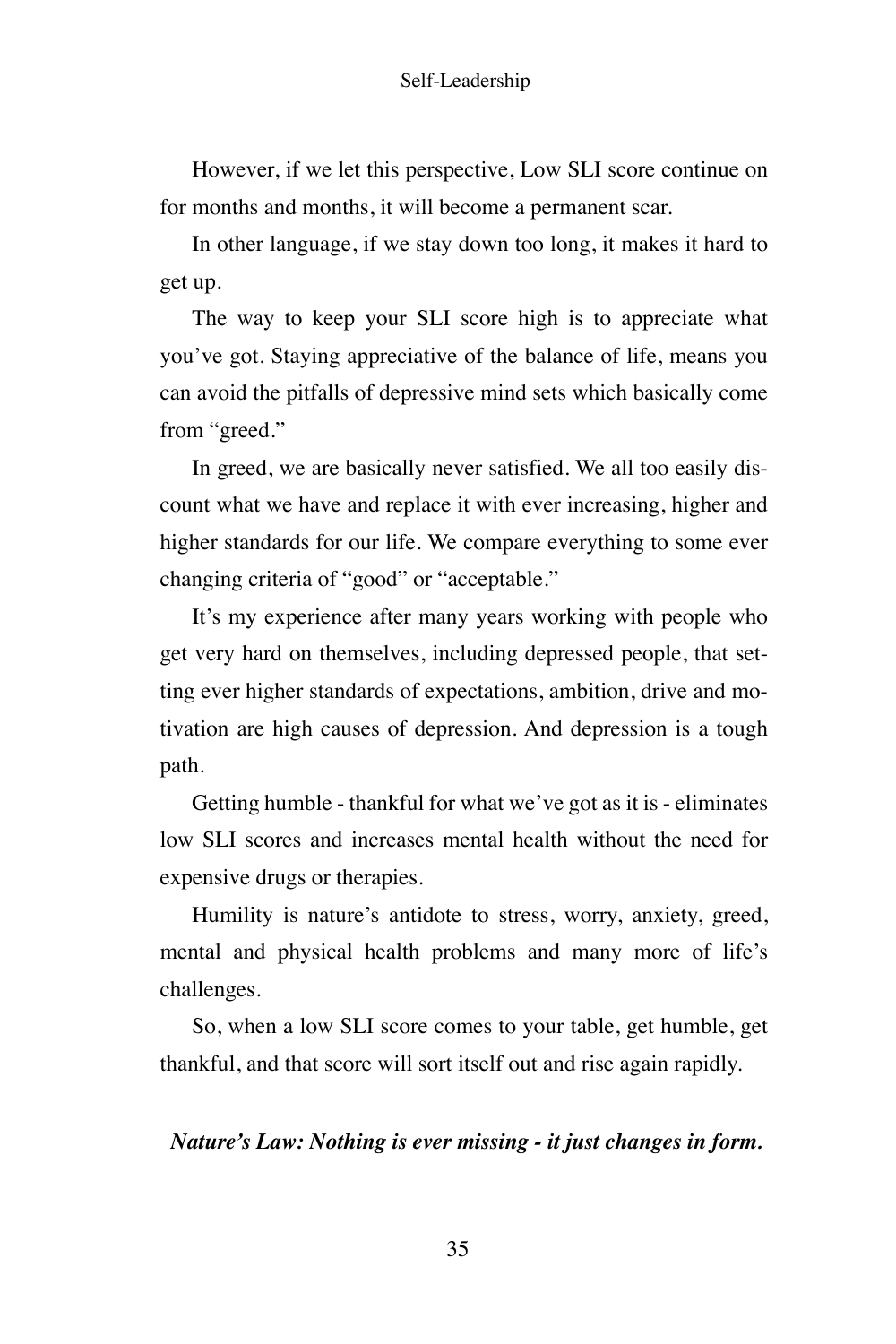## Xtreme Skill 4. Shhhhhh - Listen

We do know when people are being REAL.

We feel it, even over the telephone. Even without a word being spoken we intuitively know when a person turns up.

Turning up in life is about listening.

We can't think and listen at the same time.

Most people think while they listen.

So, in fact, there is very little respect.

Emotion in meetings and relationships comes negative when people don't shut up and listen.

Not all communication is about parry - defend - attack...

So the skill of being real in life comes in listening.

Listening to others, listening to ourselves, listening to nature.

When you sing, you listen to your heart.

When you dance you listen with your feet.

When you run you listen with your toes.

When you kiss you listen with your lips.

When you smile you listen with your eyes.

When you work you listen with your finger tips.

When you meditate and pray you listen with your soul.

When you give you listen with your heart.

When you receive you listen with your entire being.

When you lead you listen to your intuition.

When you problem solve you listen to nature - logic.

When you create you listen to your inspiration.

If our mind - emotions are controlling us, we can't listen.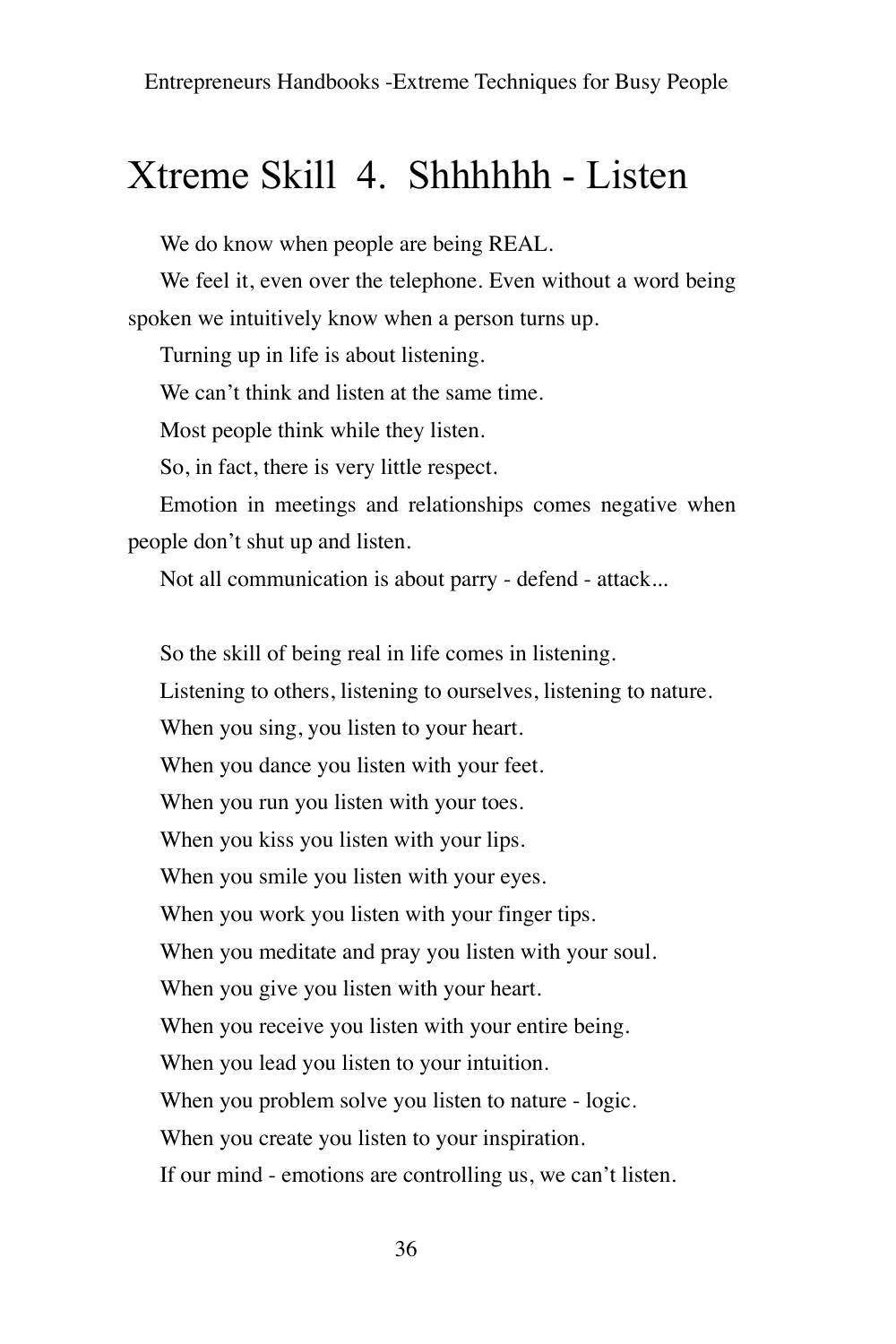It is my experience that most people in relationships can't hear each other. They have to shout to be heard. Did you know that 90% of communication is non verbal? So, shouting is only necessary when 90% of our reception is blocked.

Emotional frustration at others, anger and rejection are other emotions that surface when our reception is blocked.

We get angry and frustrated at others because our reception is blocked.

When we have so much mind noise going on, in other words a very low Self-Leadership Index Score, we become fragile, sensitive and vulnerable, our defences go up and we start to push people around.

There was a client who had been severely emotionally hurt by her husband at home. She didn't know whether to stay there or leave, to heal the wound or just allow it to guide her away. So, she had a SLI score of  $1+1+1+1+1+1=7$  out of 49.

When she went to work, she was short fused and frustrated with the job. In her mind, she'd shut out the challenges of her home life and was just having some hard times at work, but this was definitely not the case. Her SLI score was so low, she couldn't really listen to people, she couldn't even hear her own mind, let alone others.

If we can master this one skill alone we create an exceptional presence about us. Even if we never spoke a word, but could hear everything that was spoken around us, without reaction, we would be considered a very powerful individual.

Lack of integrity is not always associated with untruth. Sometimes an individual is so low on their self leadership score that they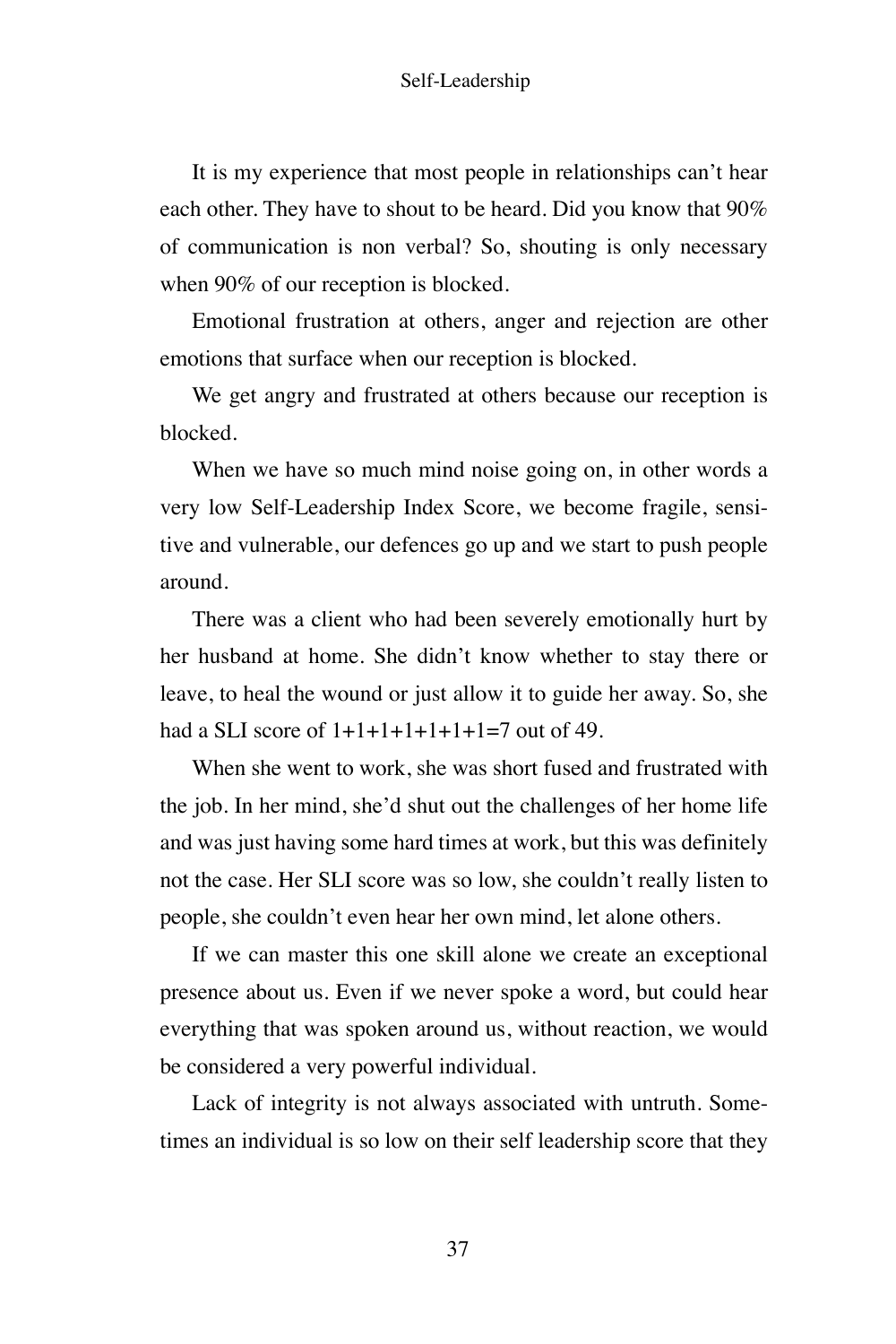become desperate. They spin. And when we spin, we can't even hear ourselves, let alone others.

Then we breed, attract or become low integrity. When we can't hear our team members feelings, they hide them. When we can't hear our own intuitions, people lose integrity around us. When we can't hear our partner in love, they cheat. Everybody needs to be heard by somebody. The leader listens.

Integrity is a precious jewel. It can't be bought or sold. Everyone on earth, even the worst of us has integrity to something, but between that integrity and our actions, there can be a wide gap.

In these times of low listening, we can make promises we can't keep, become addicted to substances we know we are better to avoid and take actions that, in the long term, are not in our own or others best interest.

So, remaining within our integrity is a real commitment to listening.

Listening to others is the first learning.

Listening to nature is the second learning.

Listening to ourselves - our inspiration - is the third learning.

#### **Listening means quiet the mind.**

How can we quiet the mind in a busy day?

First you have to learn to discipline your body by choosing what you eat and drink.

Second you have to manage your posture so that you are not accidently causing emotional drama by being badly arranged.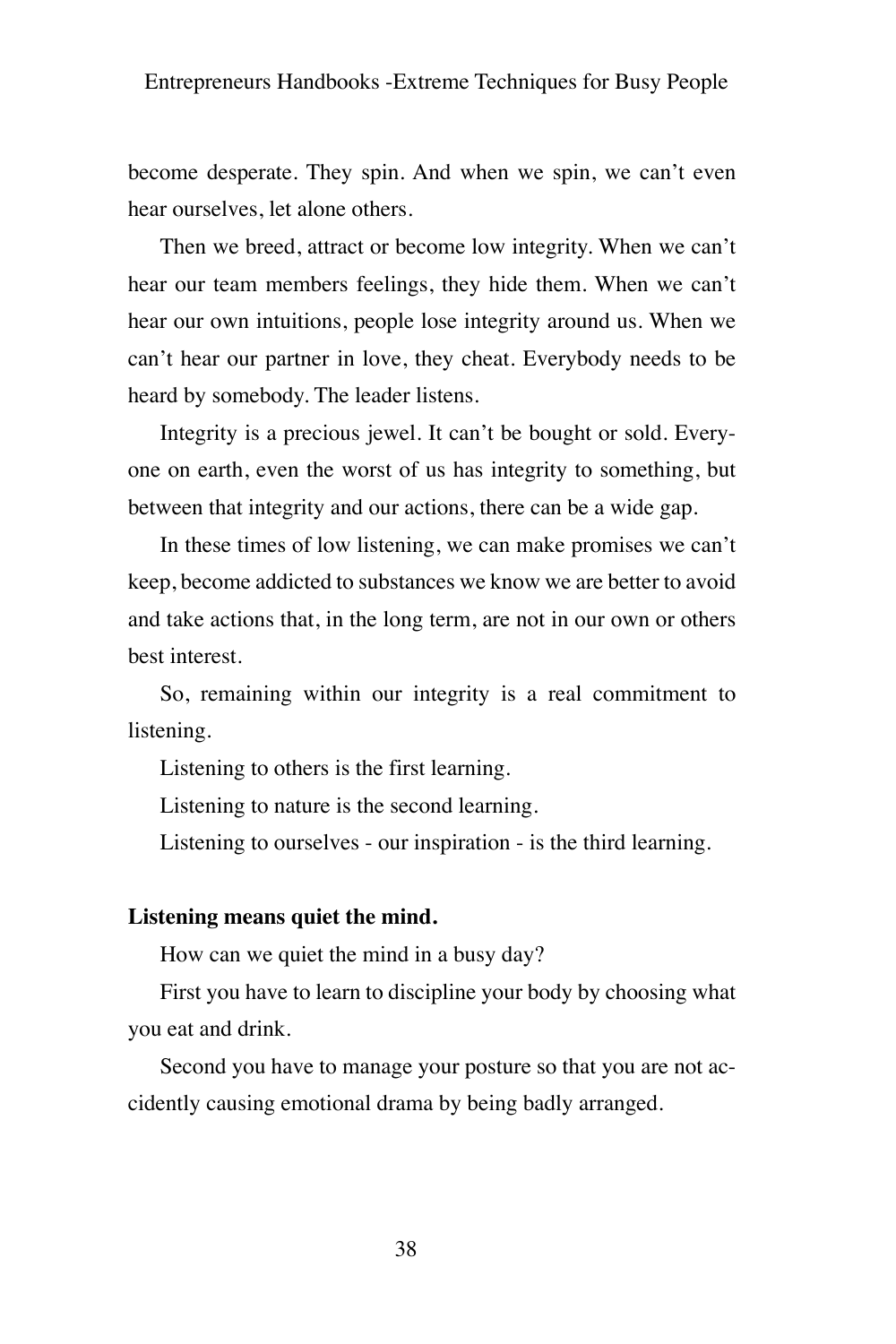Third, you have to choose your thoughts, because there are low thoughts and there are high thoughts.

Low thoughts are like the base drum. They reverberate for hours if you let them. These thoughts are anger, jealousy, resentment, criticism, hate, envy. Those are the lowest rhythm and they are not wrong, they are just low and they really block listening - integrity.

High thoughts are like a fine bell. You can hear the first ding, but after that there's just a soothing vibration in your body. Those thoughts are not right, they are just high and they really do create perfect listening. Those thoughts are just four. Kindness, Generosity, Compassion, Appreciation.

It means sorting through emotion, attitude and thinking process. Remembering it is not always what happens to us that is important but rather what we do about it that counts.

I always love reading W.Mitchel's book, "It's not what happens to you, it's what you do about it.

#### *Nature's Law:*

*Go to nature. Listen to the trees. The birds. The water lapping or the ocean crashing. Listen to the sounds of animals. All the great Shaman have perfected their listening skill in nature. All the great Yogis have perfected their listening skill in nature. Even biblical stories of inspiration are set in nature. Go to nature and learn to listen, first to loud noises, you listen with your ears.* 

*Perfect this and then listen with all your senses. This is the mastery that brings integrity into your life and those around you.*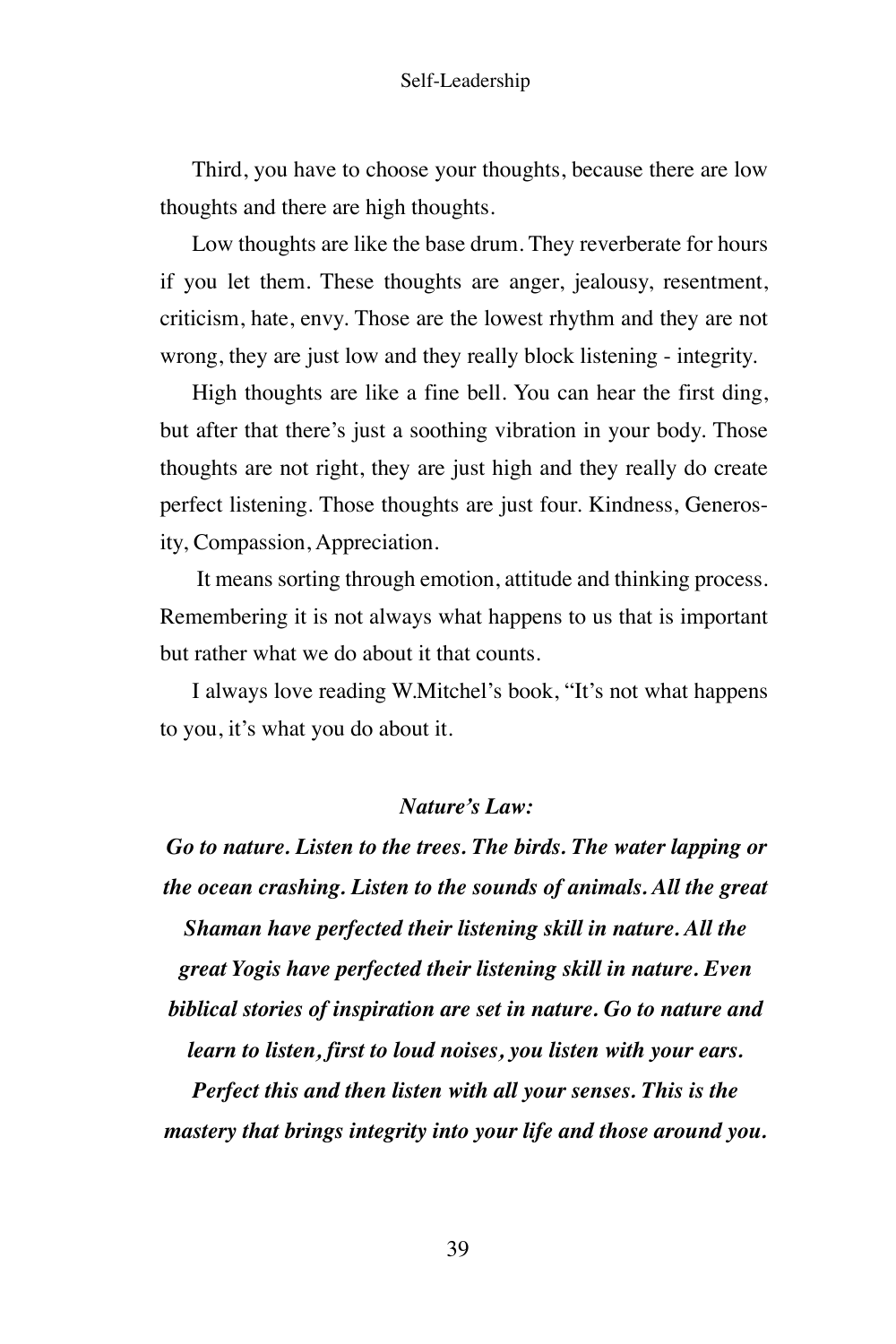## Xtreme Skill 5. Inspiration

There is only one healthy head-space and that's inspired.

- *\* When we start a business we're inspired, even though it's tough.*
- *\* When we start a relationship we're inspired.*
- *\* When we feel on track we feel inspired.*

Do not become boring to yourself or you will drive out every gift that nature has given you, including your immune system, your love of life, your self-respect and the respect from those around you. Pay any price, do any job, but never compromise your investment in keeping your life interesting and challenging.

There are the living dead. They have lost the thankfulness for small things, and then create drama or mind problems in order to stay awake. Don't let that happen to you.

I take many executives to Nepal because in those Himalayas, life gets regenerated. Sometimes, we drop the ball and need that sort of kick in the inspirational pants. However, most of the time, keeping inspired about life is about making good choices.

So, I had a girlfriend and she left me. I'd spent three years grieving my marriage breakdown, I didn't want that wasted time ever again. So, I made a choice. A good choice. I just wished my girlfriend goodbye, accepted that I cause everything that happens to me, and opened myself up for the next beautiful relationship to come. It did come to me in about 24 hours. Life is pretty good really.

This is the choice we make. To be inspired by life or to place our mind - emotions and projections above our inspiration.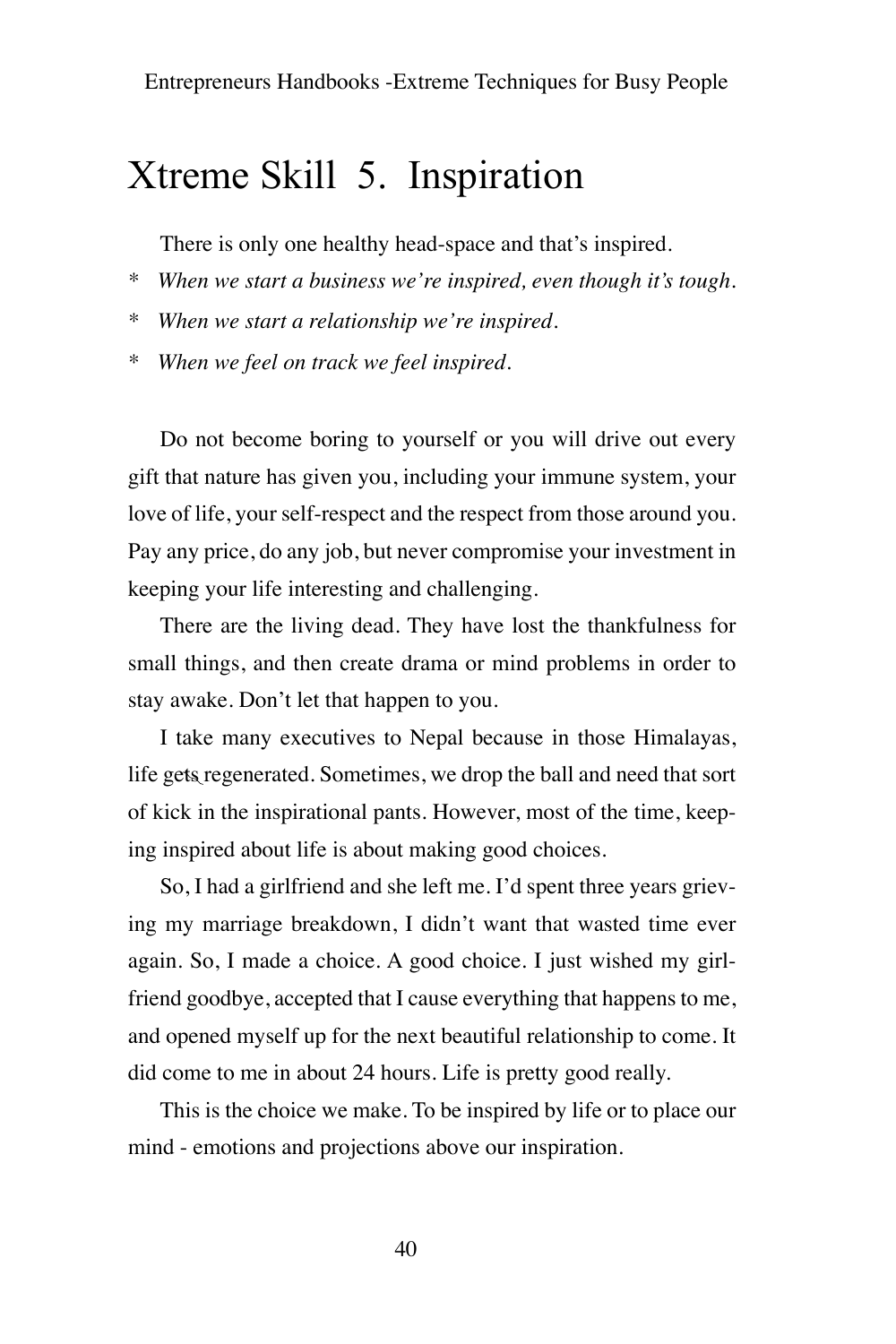There's no magic formula. I tried all that. NLP, DLP, GETTING P'D OFF, COLLAPSE - they all contribute something, but at the end of the day it comes down to your choice. To inspire yourself or to wait for others to do it for you.

All time, is inspired time. Inspiration is not something you do, in between periods of grind and emotional turmoil. Inspiration is an uncompromising commitment to get past the dumb ideas of positive thinking, negative thinking or even nice thinking. Inspiration means inspired thinking, the potential of possibility mixed with the contentment of complete satisfaction with the NOW.

So, sometimes things don't exactly go your way. You might end up single, or poor or both. Who cares? Really, what needs to be cared about is the possibility of tomorrow. All eyes are turned toward tomorrow. If you are inspired about the possibilities for the future, then the NOW is in your hands.

The NOW can be inspirational - but the now becomes inspirational when you let go of it. If you are worried about the NOW you're not in it.

If you are not thinking about the Future, you're not inspired by it.

### *Use both: Inspired about the future + Humble in the Now = The best life can bring.*

 Everything is important. On the way to work, on the way home, at work breaks, when you wake up and more be inspired about the future and humble in the NOW.

Nature never destroys things, she evolves them. So, if you stay with your art, and your work with diligence you will one day merge the two and find yourself being paid for your art.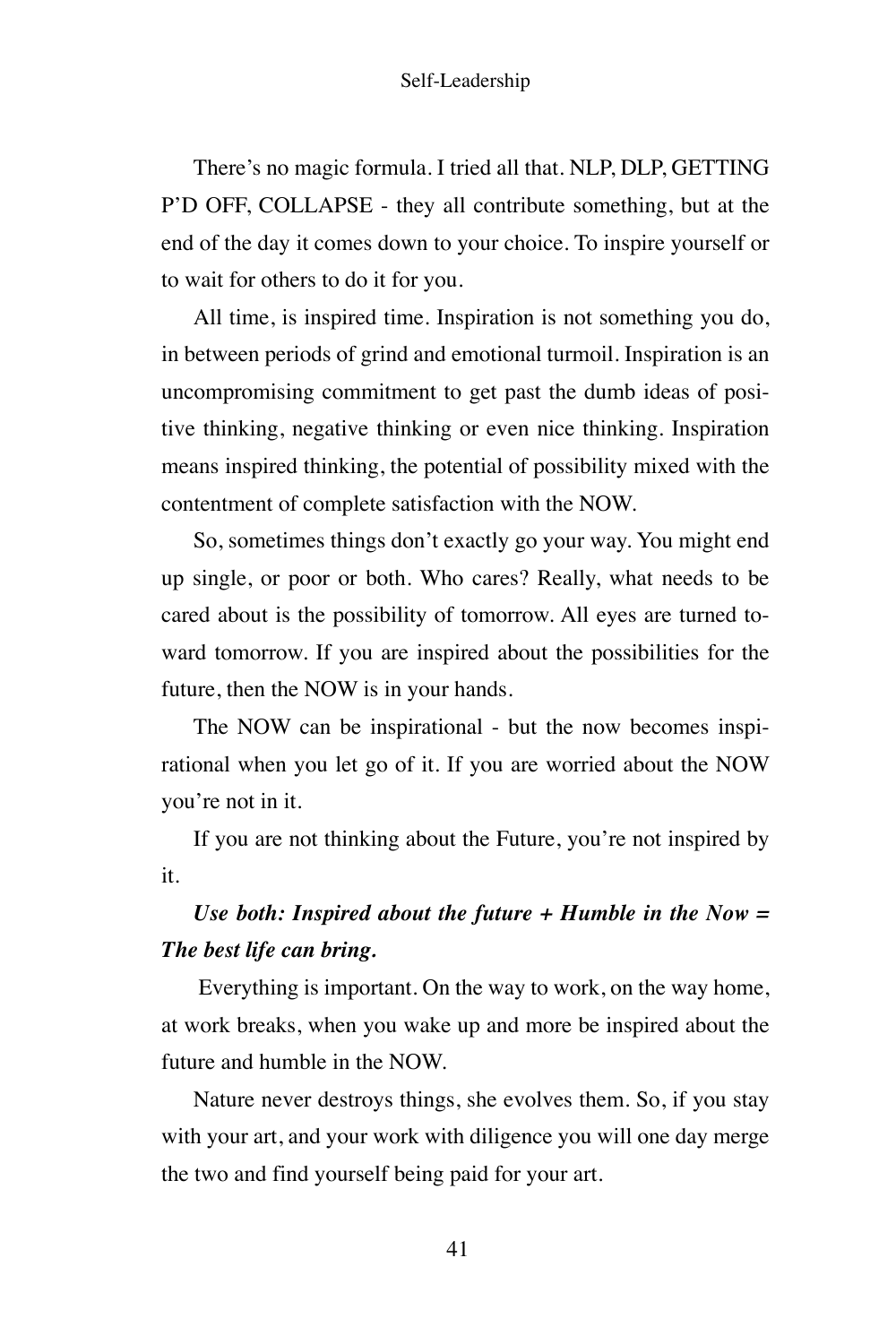Directing energy into a project is a process that begins before you start work on it. You need to see what you want in your mind's eye, feel it, create a clear picture of it in detail (sometimes called a business plan) and create a sense of reason greater than yourself.

In other words, start everything by listening to your inspiration, your possibility for the future - and then, focus on the NOW.

I was working in NYC with a firm who contracted to Nickelodeon. The firm had gone from a few animators to 30 people within six months. The partners were at each other's throat, both wanted to sell and get out.

I asked them, "What was it about this that made you want to do it in the first place?"

After a few moments debating amongst themselves, "We just love making people laugh, we think it's really important for the world."

I then asked each director, "Why did you come to work today, I mean, what was in your mind on the way in?"

One by one they listed the deadlines, the marketing strategy, the new project they were quoting, the interviews they were doing, the new lease they needed to sign for new space, the breakdowns in the office communication… The list went on, because they thought I could help them fix those things and become happy at work.

I then asked them, "So what happened to making people laugh and your contribution to the world?"

"That's what we want to know. We're so flooded, we lost all that."

Me, "No, it's the opposite. You lost that inspiration and that made you become flooded."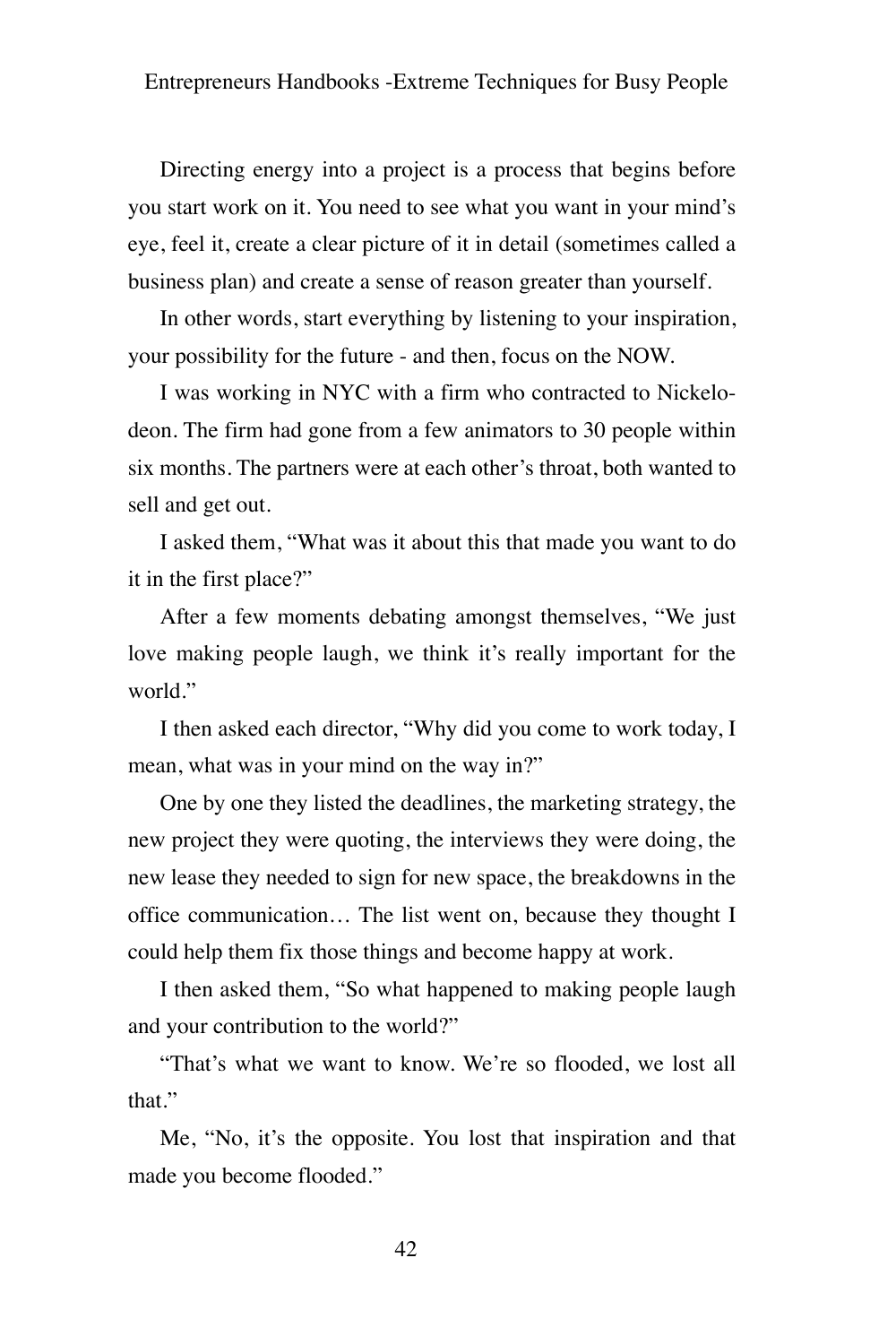When the why is big enough, the how's take care of themselves.

They went on to do amazing work and the partnership squabbles went away. Nothing changed in the office, all those demands stayed. They improved systems and increased demand, but from that day, the WHY they came to the office, was foremost on their agenda.

There are two keys to sustaining inspiration.

1/ Know it.

2/ Fighting off the things that kill it.

#### **1. Knowing what Inspires you.**

There are a lot of should's in life. You should feel good about this and you should feel good about that. But what inspires you rides over the top of all that.

Things that inspire you are sometimes obscure, sometimes they are trivial in the moment things like cartoons or funny quotes on the web or even someone's twitter notes. Inspiration is not about should do or shouldn't, it's about quirky things that make you feel inspired.

Things that inspire you can change over time. One day you might be sitting with your desk facing north and the next that just doesn't feel right. Are you sensitised enough to work with these things?

So, there are little moment by moment inspirations. There are also week by month inspirations. Projects, hobbies, movies and sports that really inspire you - give you that daily, weekly or monthly buzz. This is really important. A whole week or month without your inspiration is boredom and remember, the opposite to happiness is not sadness, it's boredom.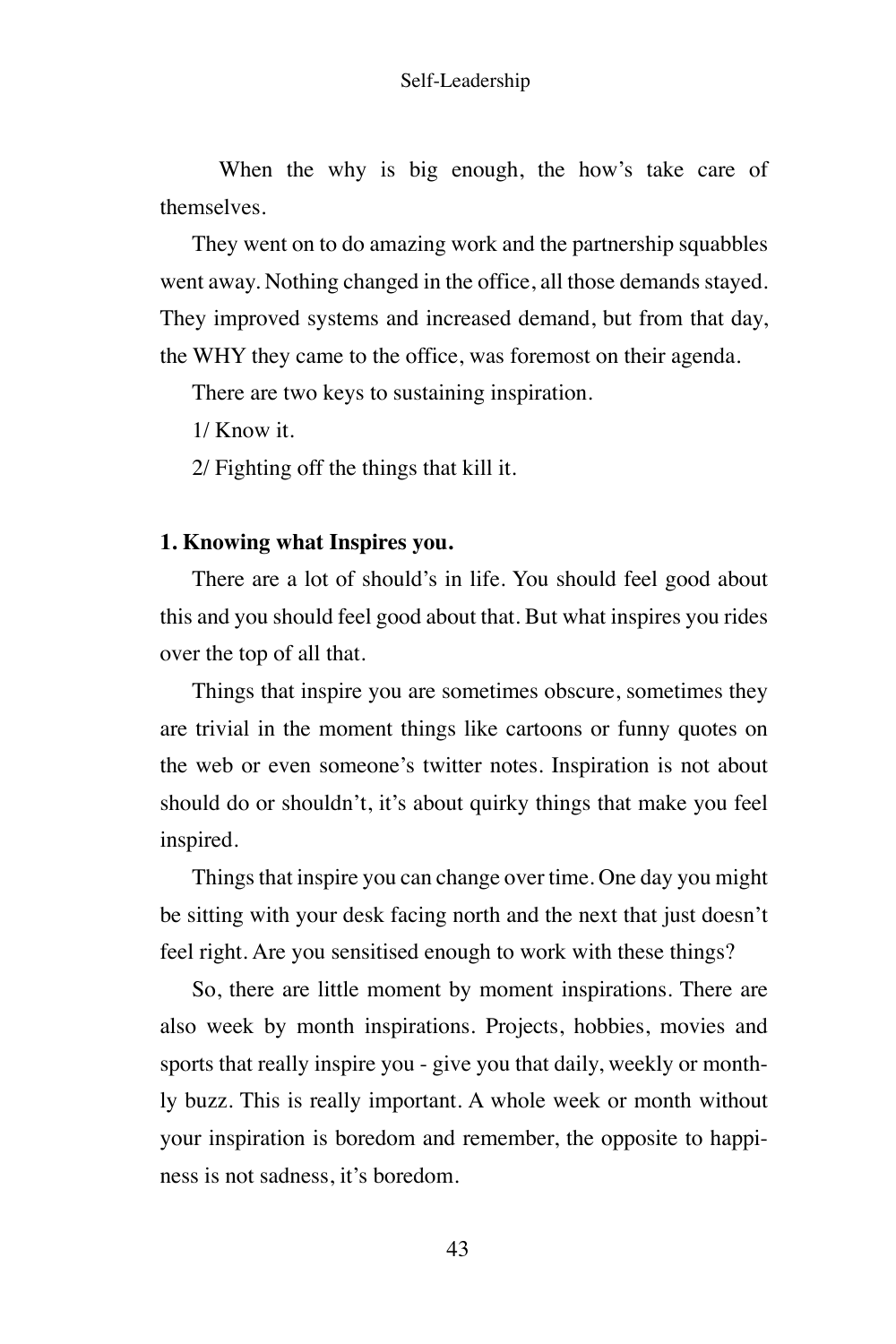These little moment by moment inspirations add to daily inspirations, and these add to weekly and eventually monthly inspirations.

But there needs to be long term inspirations as well. If we live moment to moment it's too easy to come unstuck, get off the track following whims and chasing little moments when the big fish is waiting.

So, there's a dire need to keep the bigger picture in mind. To do this, you need to know what inspires you - about the long term.

Inspirations do change. Music that inspires you can become un inspiring after a time. But your life inspiration - which by the way - is not a relationship - needs to be something that really lifts your spirits way higher than anything else.

When someone asks you, "what's your future look like?" You may justifiably say, "I don't know." However, if you don't think this future will be positive, then you are going to get into a real headache lifestyle.

Sure, we don't know exactly what's going to happen in the future, but we do need to have confidence that whatever it is, it will be good.

I have inspiration for a huge idea, a long term inspiration and it's almost like I have no choice. It's my destiny. As long as there's some hope, even if it's just slight, that I'm moving toward that destiny, I'm inspired. If I lose hope for it, I'm the opposite, desperate.

To know what inspires you, it is normal for you to need some silence. For me, that's achieved in nature. I go play in nature. For you, it might be a church or playing a musical instrument. Whatever it is, silence comes only when we become completely absorbed in what we're doing.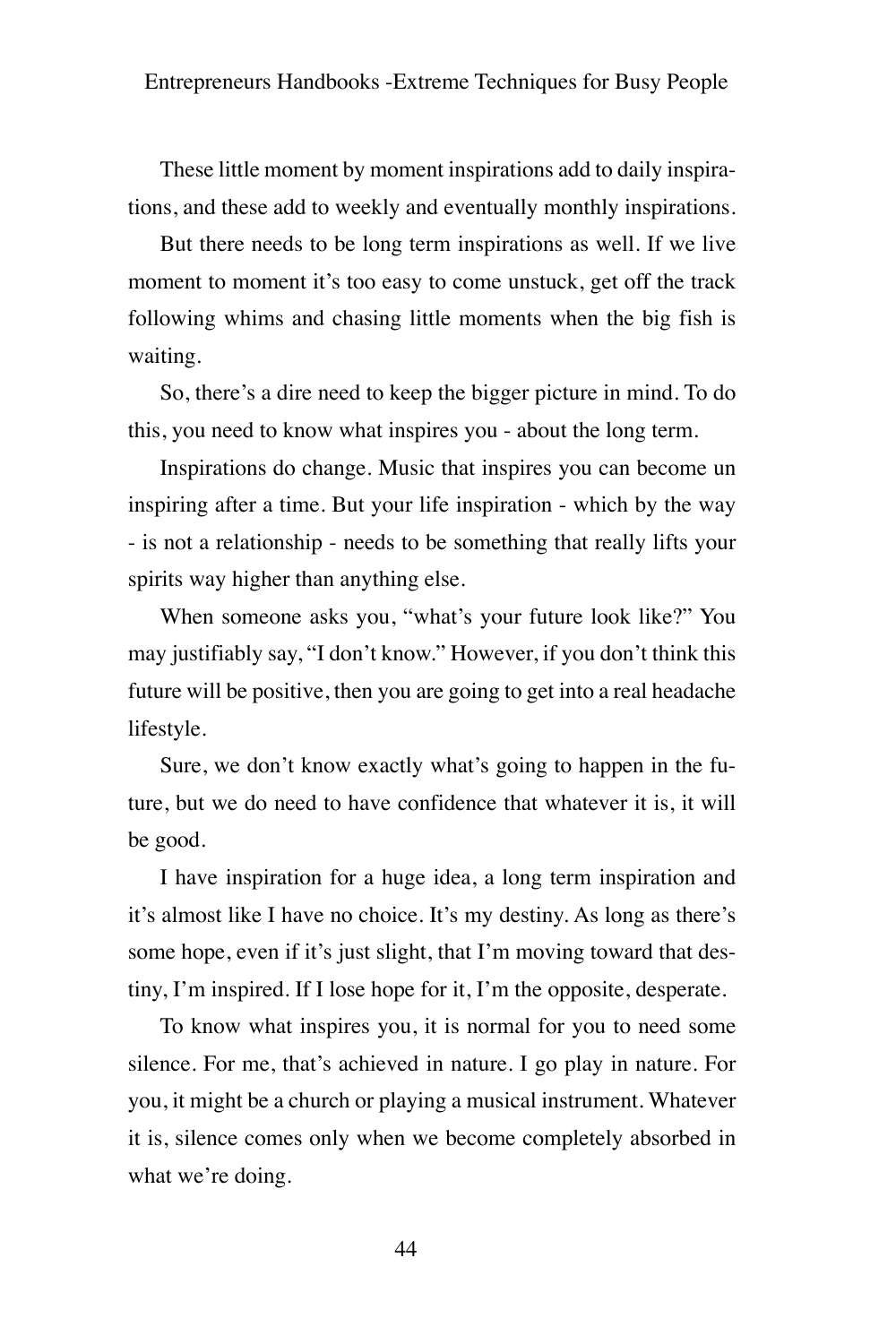I went to a rock concert where my close friend was performing. I love this guy and his music. It was the loudest music I've ever heard and I was right up next to the stage. In this concert I had complete silence because the noise was just on the outside. Inside I was inspired. That's the gift of inside out living.

In Nepal, on top of those Himalayas, I get Inspiration too. The wind might be howling a gale and it might be 20 degrees below zero, but I'll be so silent inside there's just pure inspiration.

So, getting in touch with your inspiration is a personal thing. It's a crucial discipline otherwise life just becomes a cranking machine, one day in, another day out.

What inspires you?

What is inspiring about the future for you?

### **2. The second aspect of inspiration is fighting off the things that kill it.**

If you want to know what can go wrong with your plans for the future, simply tell your best friends how excited you are about the future.

This isn't mean, it's a human way to protect friendships. People don't feel comfortable when one of their number break rank and start developing "big plans."

Here are a list of potential inspiration killers:

- *\* Friends giving unsolicited advice*
- *\* People who love mediocrity and safety.*
- *\* People with depressions*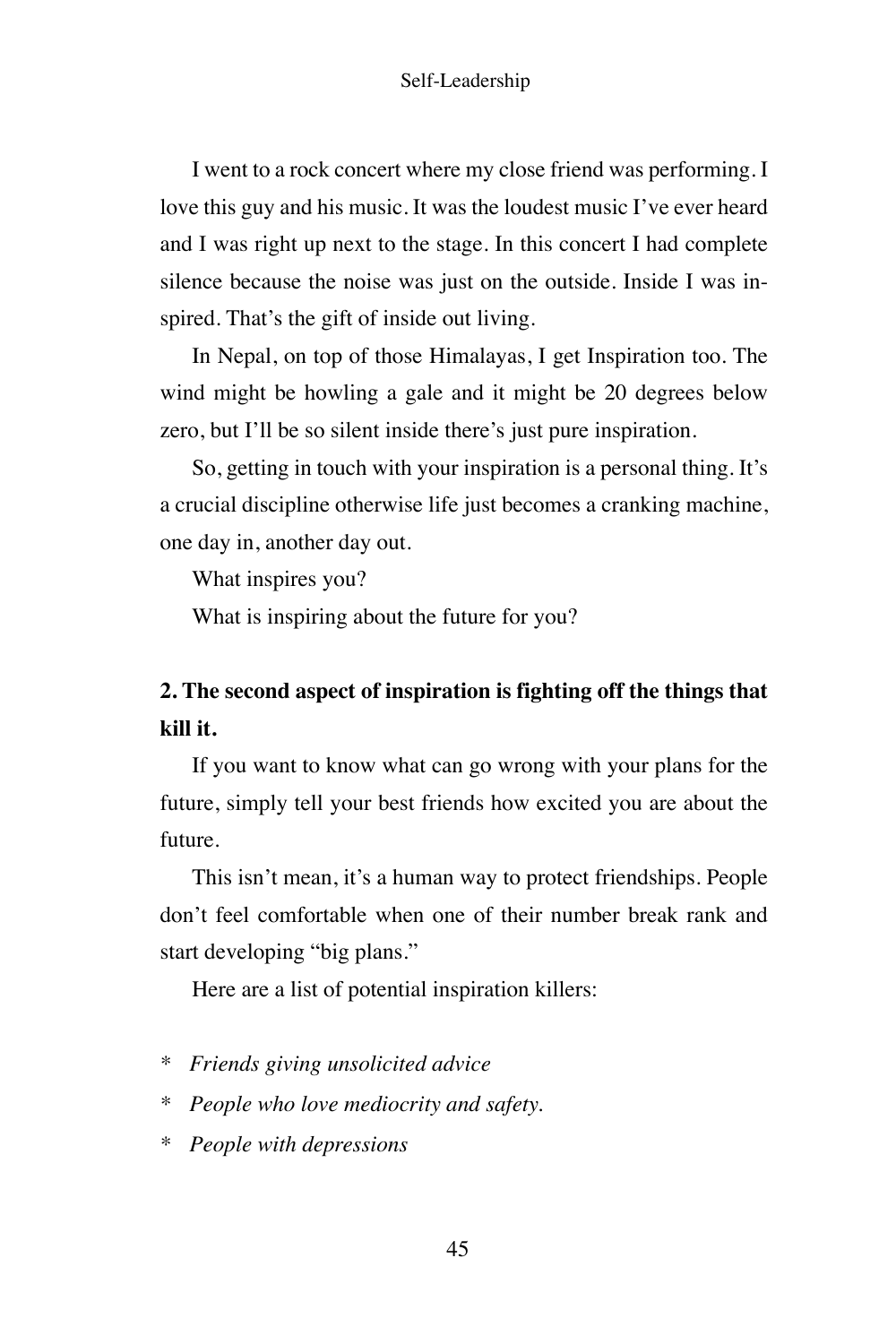- *\* New Moon time*
- *\* Periods of grief or anger*
- *\* Times of lost hopes.*
- *\* Excess food and alcohol*
- *\* Periods without exercise*
- *\* Domestic Aggression.*

But there are many more. The question is how you are going to respond when these challenges from others, or even your own life, come along? Are you going to reject those people, reject those emotions? What will you do?

This is a vital key because how we treat others reflects back on how we treat ourselves. If we are cruel to others we get cruelty, if we are angry toward others we get anger directed at us.

If we reject others we get rejected.

So, staying inspired has a lot to do with how we treat other people.

Considering that those inspiration killers are a part of our everyday life, how are you going to manage them?

#### **What not to Do.**

Reacting to inspiration killers gives power to them. Not reacting to inspiration killers is a reaction in itself. Trying to fix inspiration killers is energy draining Not caring about inspiration killers lacks compassion.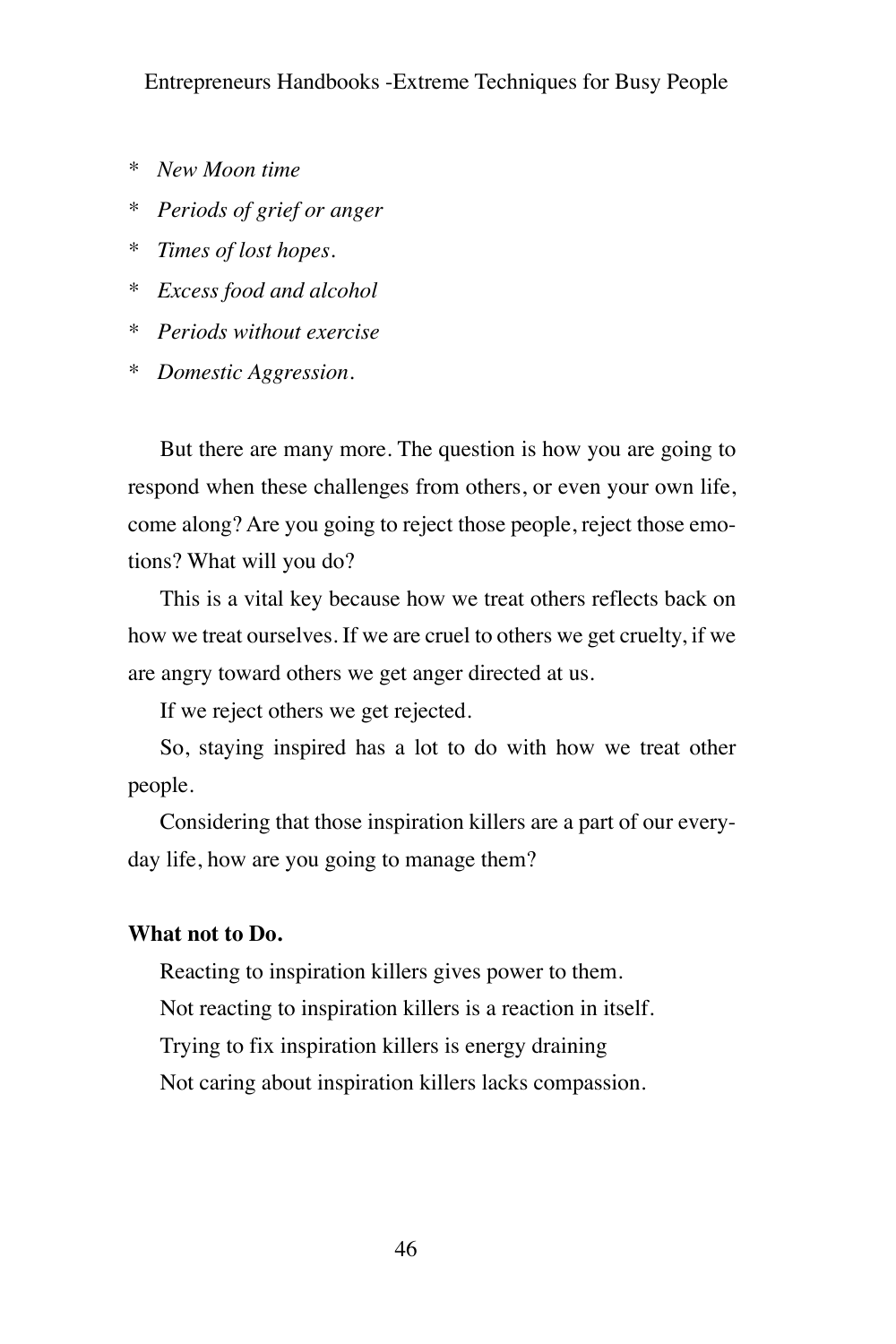#### **What to Do.**

Let them in - let the inspiration killer have its affect.

Allow it to do its work.

Release it within ten minutes.

All nature grows at the border of chaos and order. Therefore, there must be chaos in your life. If you stay inspired, resist all intrusion then you will not grow.

Let inspiration killers in, feel your reaction, feel it in your mind and your body and then, when you feel that it has affected you to the maximum, re-inspire yourself. There is no need to wallow in it, just a few minutes - up to an hour, to let nature do her work on you.

#### **Re-Inspire Yourself**

- *\* Inspired vision is more than goals and ideas.*
- *\* It is a WHY bigger than anything.*
- *\* It is a reason to wake up in the morning that energises you.*
- *\* It is a sense of greater purpose.*
- *\* It's a commitment to something greater than self.*

#### **How does it feel to re-inspire yourself?**

- *\* Artists experience inspiration as if their hand is being guided.*
- *\* Song writers experience inspiration as if the words were already written.*
- *\* Mountaineers experience inspiration as if they'd climbed a new route once before.*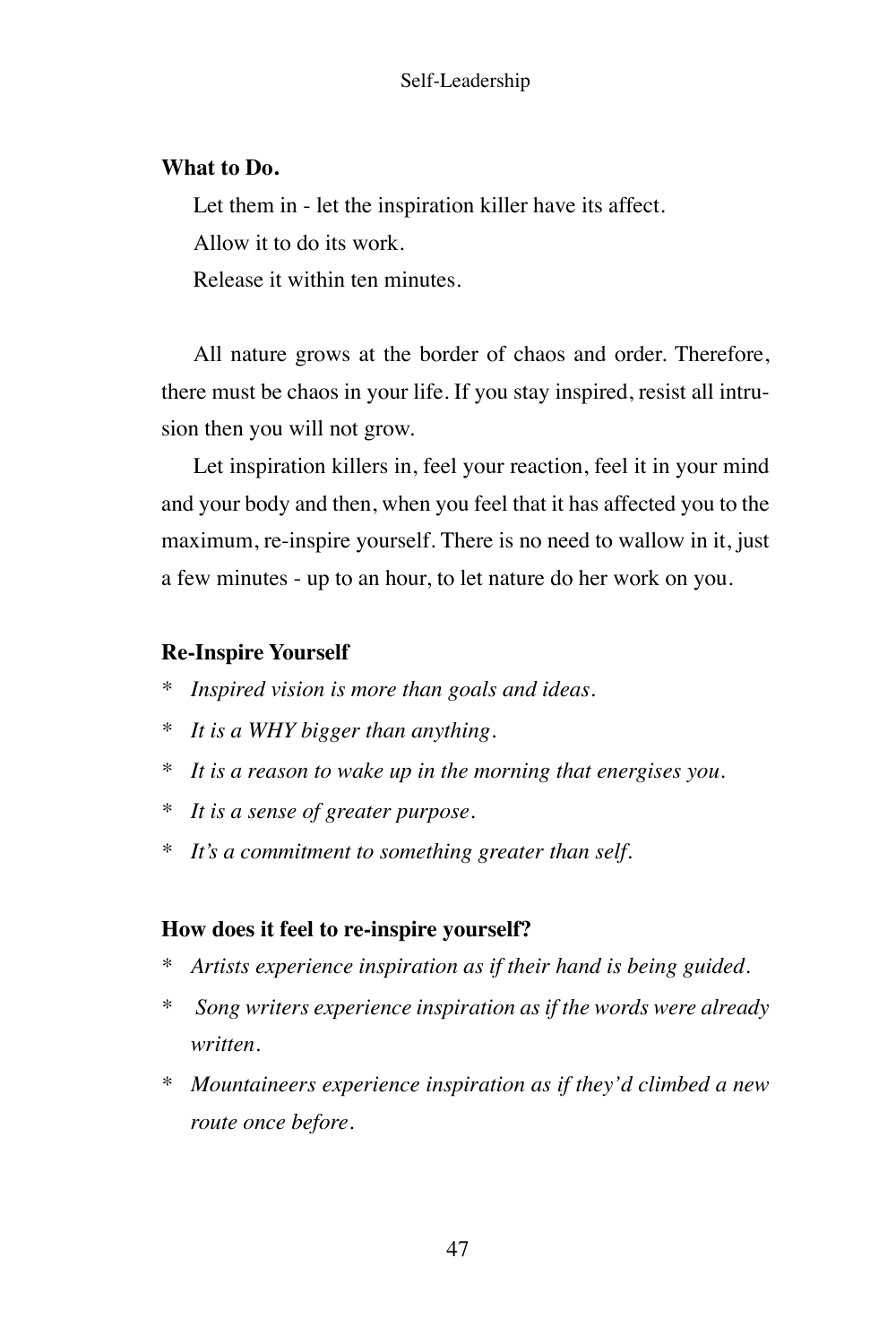- *\* Lovers experience inspiration as if they could hear their partner speak from miles away.*
- *\* Executives experience inspiration in business as if the deal is just too easy.*
- *\* Athletes experience inspiration when they find their second wind and just forget the competition.*

#### **How to Re-inspire yourself**

I take entrepreneurs to the Himalayas of Nepal. The tough physical and mental challenge opens people to the incredible inspiration of the mountains. Those mountains have everything: energy, isolation, nature, beauty, awe and total immersion. Here inspiration is natural. It takes an all consuming experience in nature to re-inspire people in Nepal. That is one way.

Sometimes I take clients into nature to find the perfect place for them. We might walk in a park or sit by a lake, or even the beach looking out on the ocean. It is strange because everyone is different, and therefore what they find as an inspirational space in nature is different.

Other clients prefer a physical - emotional challenge. They might try paragliding or sea kayaking in rough seas. They explore the boundaries of their capacity and in doing so, reach massive levels of inspiration. We used to run outdoor experiential learning programs for people to help them re-inspire but there is a huge diversity in the human condition. Some people become inspired by these activities and some are simply scared to death, which is not inspiring at all.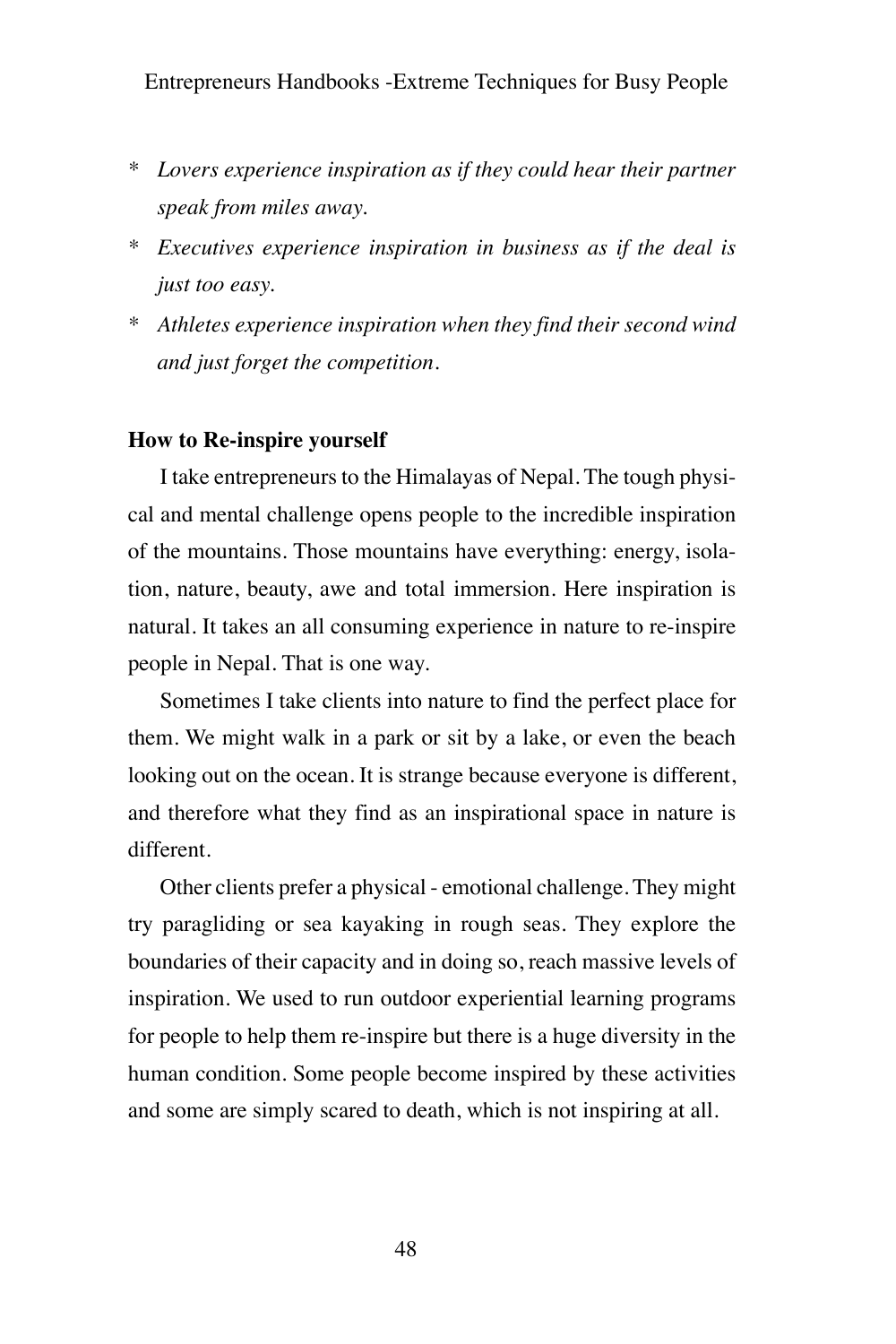Some people love a specific movies, or a piece of music. All they need to do is to watch that movie or play the song to rekindle their inspiration. Others go into meditations and connect with the emptiness of spirituality or sit in prayer and connect to their religion and Gods.

There is no one way to re-inspire yourself. The key is to know what your specific process is and to accept that inspiration is not meant to stick 100%. Nature needs you to lose your inspiration and she needs you to re-inspire yourself.

Sometimes what inspires you changes. I have clients who married people who inspired them and then lost that connection and had to find other mechanisms.

Inspirations are not random or constant. We need to continually explore inspiration giving activities. Painting, music, film, photography, writing, acting, surfing, learning, driving, diving, flower arrangement.

It is also important to recognise how we can sometimes take the inspiration out of something by rationalising it. For example: my client was inspired by cooking. She decided to become a chef and did training but the training was not presented by an inspirational teacher, and the joy almost completely evaporated.

Another client loved racing cars. He invested in the car, the equipment and training. Then, suddenly, with the birth of his first child, the joy went out but he'd invested so much and had so many friends in that world, he couldn't extricate himself voluntarily. Eventually he was involved in a major accident on the track and that helped him realise that we sabotage anything that doesn't inspire us.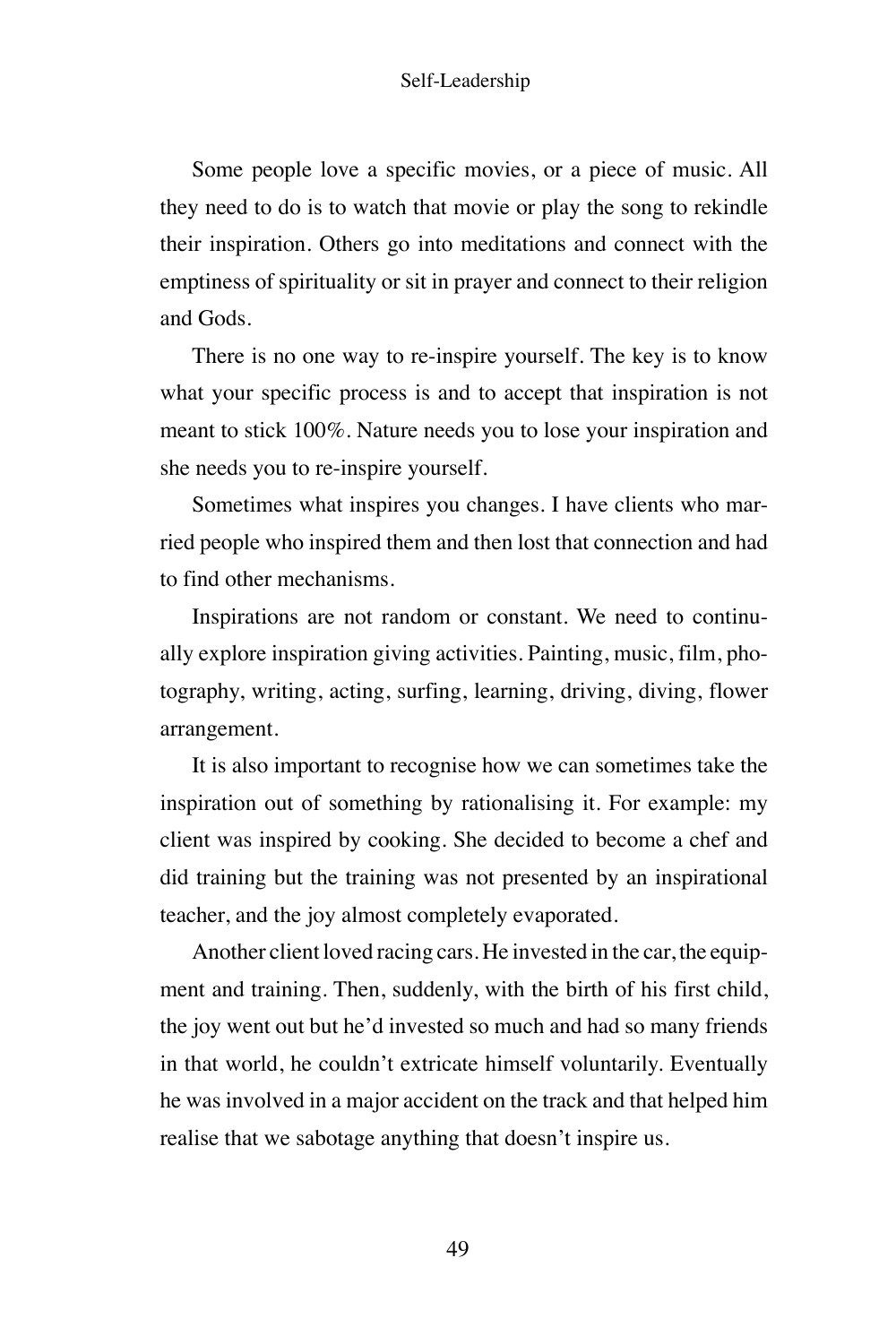#### **Holding Inspiration**

Everything can become mundane. Some people are experts at taking the extremely inspirational and making it extremely mundane. They become stressed at the complexity or insecure about the vulnerability of doing something inspirational and then drive to automate or regulate what they do.

This is a habit we can all fall into.

I remember once I was totally inspired by surfing. I had a sit on surf board called a wave-ski and there was limitless fun to be had. Then I upgraded to a fine, executive, world class competitive waveski in order to improve my inspiration. But I ended up killing my own inspiration. I made fun too difficult by getting too ambitious. The fun went out, I competed in big competitive events but the real inspiration died when I took myself too seriously.

At work, holding inspiration is more difficult than in other areas of life because there are serious consequences of failure. There are also a range of duties and negotiations with people that often bore or aggravate us, but are essential.

The skill to hold inspiration at work, is by far the most critical factor in success. Remembering that we sabotage anything we lose inspiration for, sustaining inspiration at work is vital.

#### **Here are some key suggestions for holding inspiration at work:**

*Adapt* your process of work to always focus on getting more done in less time. Make this the constant aim of your self-management. How to do more in less time will evolve and inspire your working culture.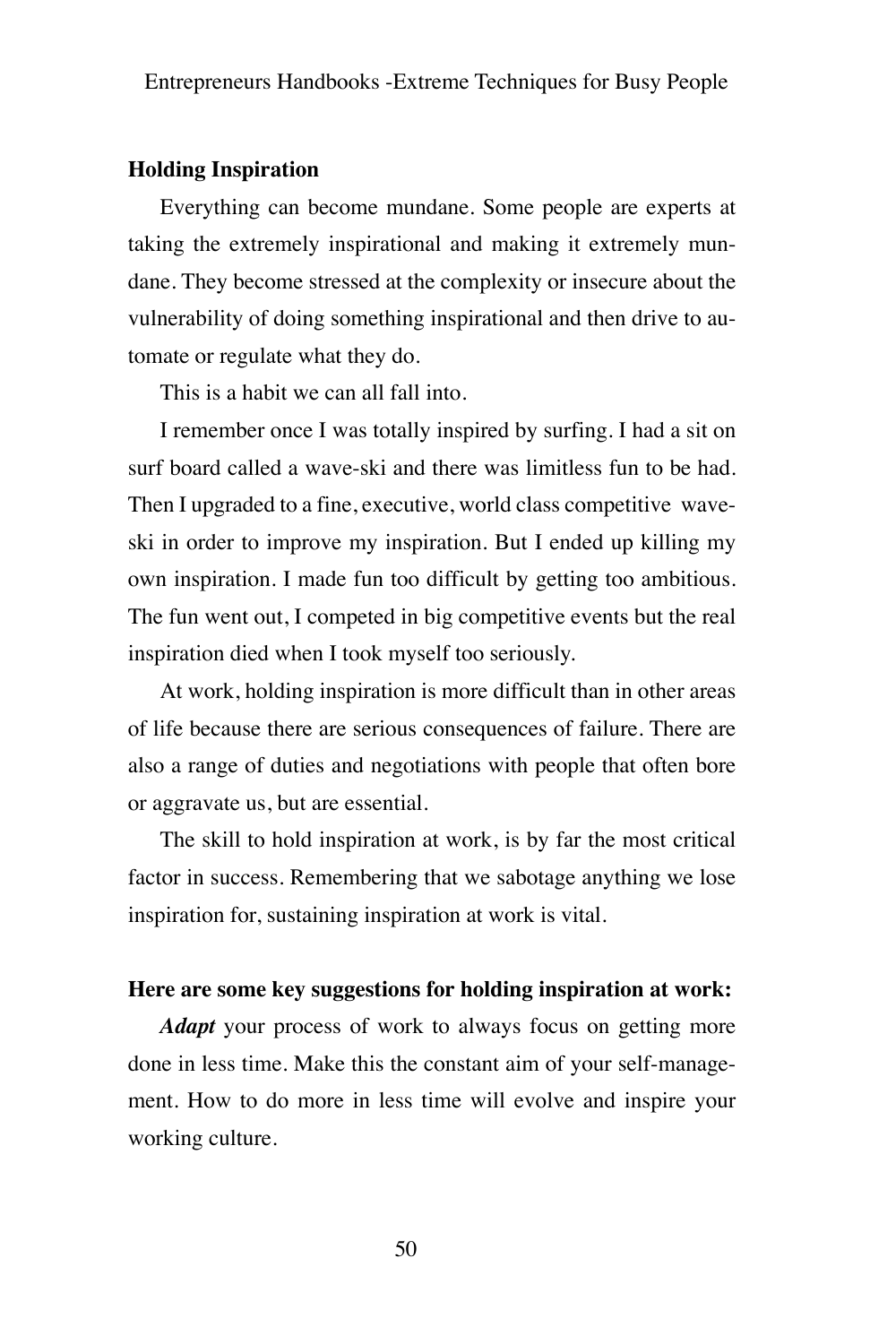*Move* - don't be afraid to rearrange your workspace, including your desk and computer placement. Add and remove decorations, photos, art and objects that remind you of your real reason for living inspired.

*Give* - Although inspiration at work is often measured by what comes to you, the greatest trigger for inspiration comes from what you give others. Generosity, Kindness, Compassion and Appreciation are the four most important gifts you can give others that will cause you to remain inspired in your work. In contrast, the more you withdraw those - the less inspirational your work will be.

*Routine* - Sustaining a strong structure in your day, frees you to be more inspired. You will notice that the most emotional and desperate people hold no routine in life. Get up at the same time each day, exercise, eat well, hold meetings at regular times. Avoid using spontaneous time choices to stimulate yourself or your team. Even fix your departure time so that you fit more work into less time.

*Authenticity* - All things in nature bend, flex and move. Be honest with yourself and your experience of home, work and personal life. Let the world come in, but don't play victim. Let things - feelings and emotions in and then, re-inspire yourself. Too many people get the first half of this equation right (let stuff in) but don't take the power to return to inspiration after a few minutes of authenticity.

*Body Respect* - There's an unlimited supply of fat causing, health killing, heart destroying foods and drugs around that can stimulate the sensation of inspiration, but cannot be sustained. When thinking of using foods or whatever to stimulate inspiration, consider the long term. Ask, "If I do this all day every day, will I be respecting or disrespecting my body?" I mean, I love a coffee and sometimes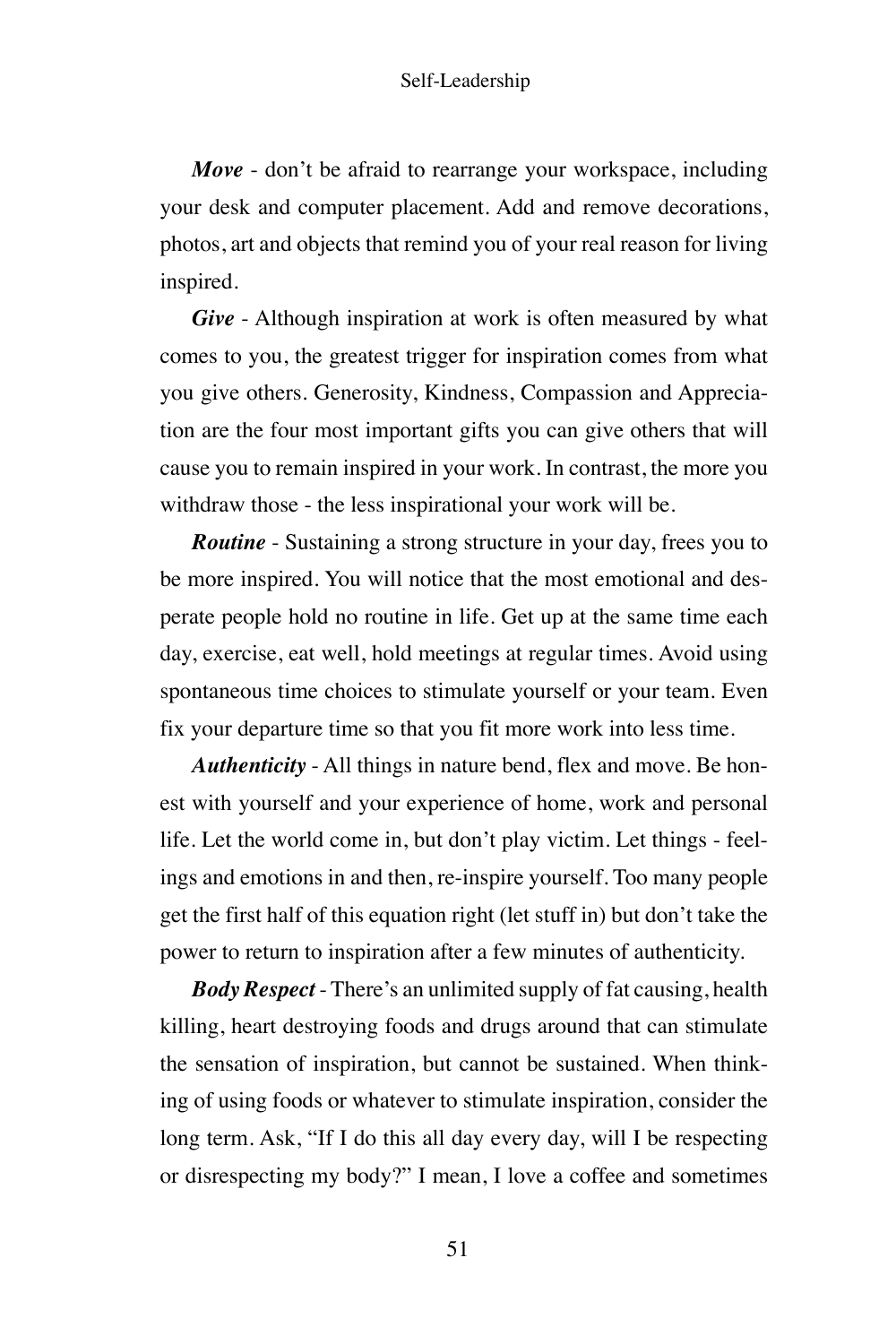when I'm in the pits, and need to re-inspire myself, there's nothing quite like it. But, it's really not a healthy long term option.

*Mates* - I have some amazing friends who just inspire the daylights out of me. I also have some friends who challenge me. I have family that bores me to tears and some who totally transform my day, like my grand-daughter, Samantha. With inspiration, you just need to be honest with yourself. Some things do, and some things don't inspire us.

*Love* - In the silence that comes in a moment of love, inspiration is automatic. So, you might see an interesting window of opportunity here for yourself. The person who pisses you off the most, is the one who provides you with the greatest opportunity to be inspired the most. If, and only if, you can, after chewing your tongue off holding back your frustration, get to love them for who they are.

*Competition* - My client came to visit my office absolutely inspired. He'd just won a good order for his product. Frankly, he didn't need the money. It was more a victory for himself over himself that mattered. Competing with yourself is a really inspiring thing. Setting PB's (personal bests) is just so important.

Be Real- 50% of all my clients are beating themselves up about being who they are. And of those 50% nearly all are expecting something that just can't happen.

*Nature's Law: We are all interconnected. The leader affects the follower and the follower affects the leader. Consciousness separates them.*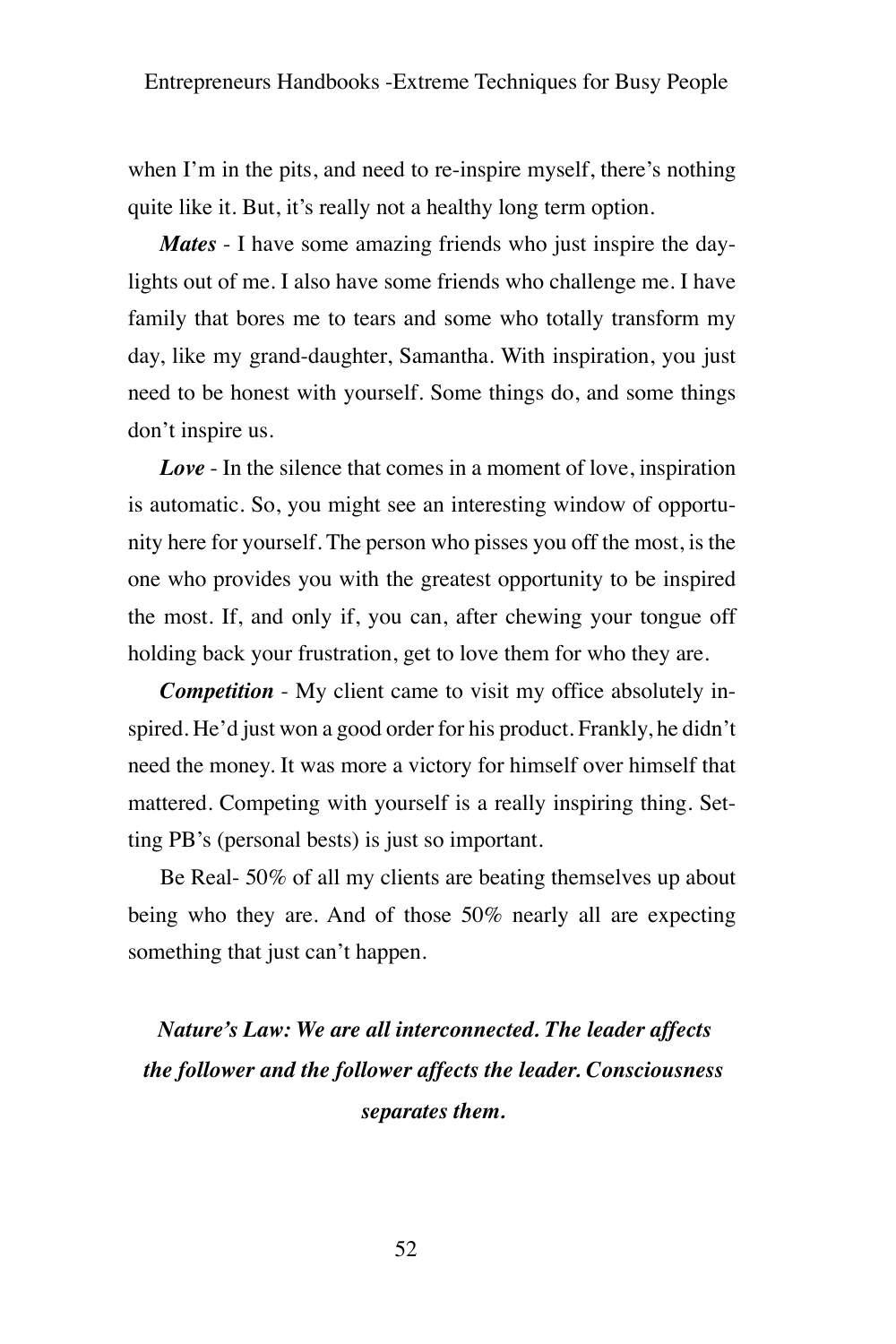## Xtreme Skill 6. Life Balance Skills

Because of poor Self-Leadership at work, my ex-wife said, "You need more balance." She wasn't talking about more time, she was talking about more quality of time, bringing the "me" that she married home, not some half committed, needy, 28 year old burned out business heavy.

My behaviour around my children changed too. The less inspired I was around my work life, the more inspired I wanted to be around my children. I started going to football games to watch them play, cheering from the sidelines, but not as a fun loving open hearted parent. I had my ego invested in getting inspiration from their success instead of my own life. My relationship with my children started to change as a result. That pressure can be quite claustrophobic.

A balanced family life comes from a balanced work life. A balanced work life comes from a balanced person. Work and life are not the two ends of a balance scale. A balanced person is balanced at work, at home in themselves - not balanced by people or family.

A balanced athlete is a balanced person. A balanced leader is a balanced person. Home is no place to remedy imbalance at work. If you come home with less energy than you went to work with, then that's a feedback reality check. You are out of balance in life. Not just at work.

A balanced relationship can only come from a balanced person. Two people cannot balance each other in a sustainable way. We fluctuate and cycle, so sometimes there's domestic balance and sometimes not, that's why personal balance brings stability to relationships.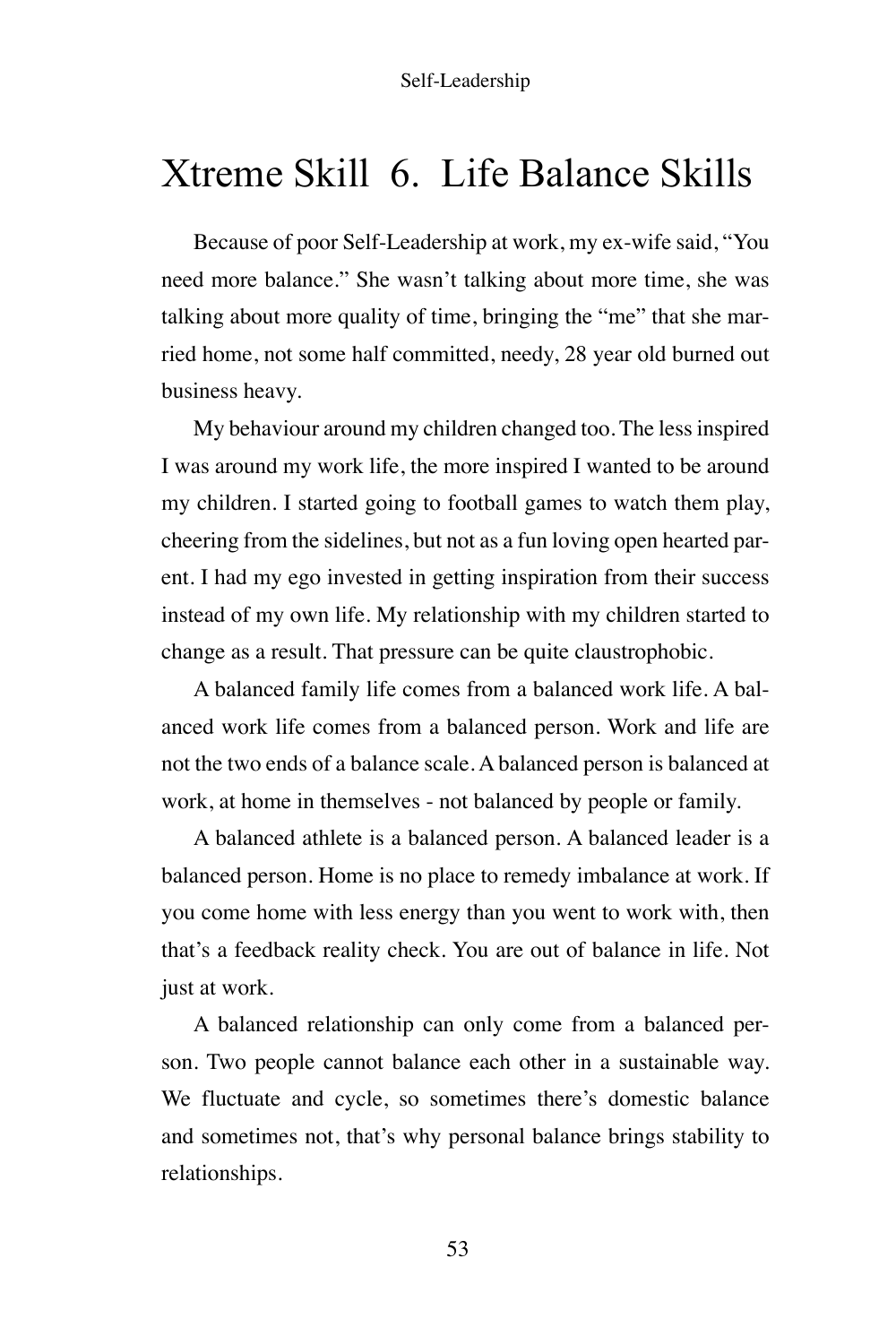In leadership an imbalanced personal life can be really destructive. One CEO was so proud that she had made major steps in transforming her organisation. "We don't have much stress here now that we've become a peaceful organisation" (half balance). So I asked her, "Where did the challenge go then? (The other half of the balance) Where did the challenge go?"

Anyway, six months later she contacted me and said that they'd surveyed the personal life of their employees and there had been an increase in problems at home. She had made a peaceful workplace by, in some ways, sending the frustration and tension home.



There are seven areas of life, seven areas of balance. Rather than think, "I'll balance my career stress with my relationship peace, you are far wiser to balance career stress with career peace, and relationship peace with relationship stress.

### *Nature's Law: Primal thinking: balancing one area with another, leads to uncertainty, confusion and insecurity. Balanced people create balanced lives.*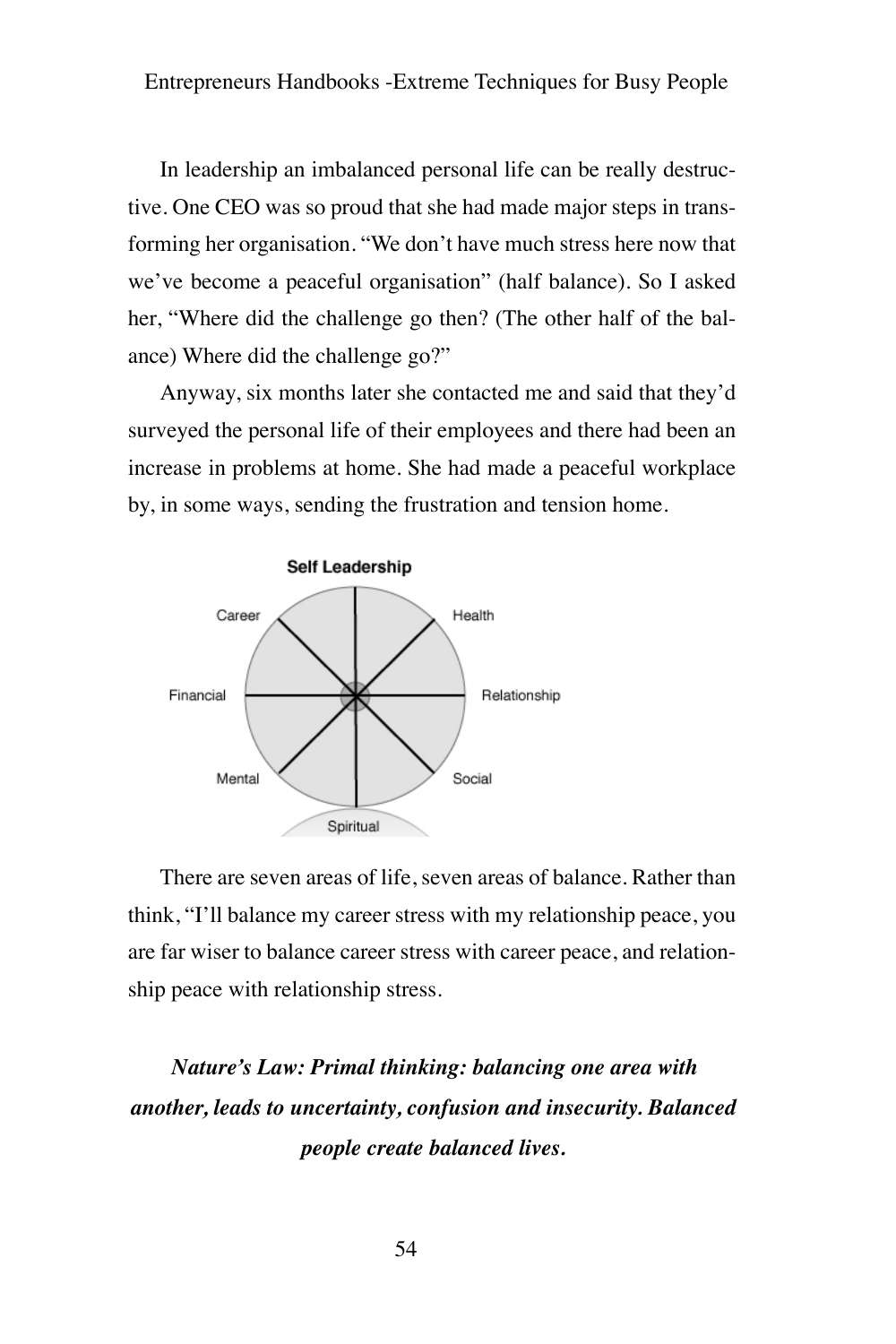## Xtreme Skill 7. Feel or Be Real?

We each have the right to feel whatever we choose. We feel happy, sad, angry, resentful, warm, excited, enthusiastic, critical or motivated. We choose how we feel but how we feel is never REAL.

There is a massive void between Feel and REAL. One, is our emotional response to the world around us. Our conditioned reaction to how things look. This conditioned response is not always healthy. And so, what we feel is a choice that may not be in our own best interests.

On the other side of this dividing line is what is Real.

What is REAL can sometimes be totally counter intuitive compared to what we feel. Lets explore it:

| FEEL.                                                        | REAL                                                                                                  |
|--------------------------------------------------------------|-------------------------------------------------------------------------------------------------------|
| Resentful that we have been<br>victimised, bad luck etc.     | Nobody does to us more than<br>we do to ourselves.                                                    |
| People, money, fitness all com-<br>pete to be highest value. | Inspired Vision is your highest<br>value.                                                             |
| You choose how you feel                                      | Real is Real, no choice.                                                                              |
| My job is my purpose in life.                                | My purpose and my job don't<br>have to be one in the same.                                            |
| What comes from me is most<br>important.                     | What comes to me is the high-<br>est priority.                                                        |
| I can feel whatever I choose                                 | Any feeling other than thank-<br>fulness is going to sabotage my<br>health, relationship or business. |
| What matters most to people is<br>what I feel about them.    | What matters most to people<br>is how much I am inspired by my<br>vision.                             |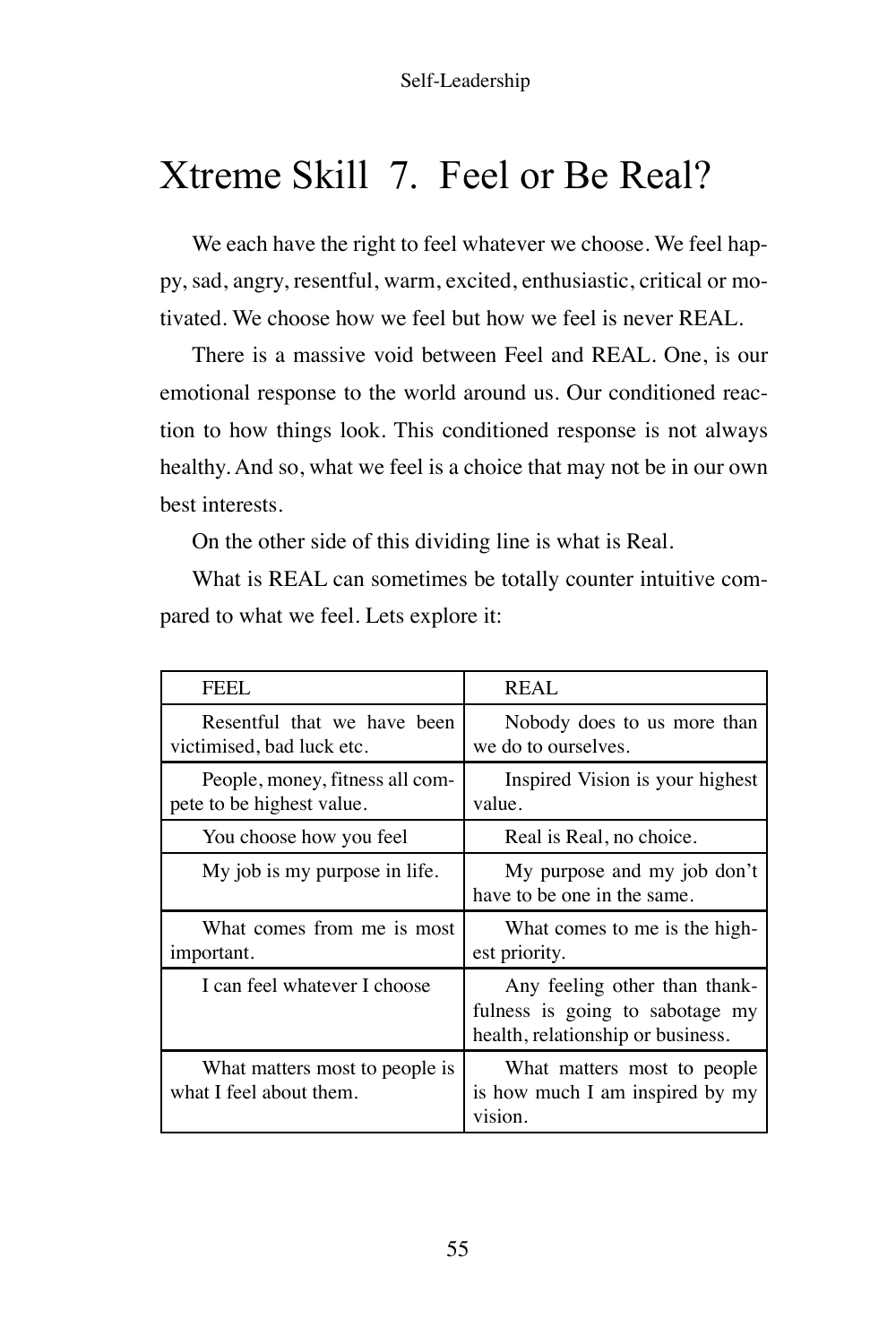| FEEL.                                                 | <b>REAL</b>                                                            |
|-------------------------------------------------------|------------------------------------------------------------------------|
| If it feels good do it.                               | Don't ever do it just because it<br>feels good.                        |
| My feelings represent some<br>measure of reality      | Feelings have no baring on re-<br>ality. They are just choices.        |
| Failure is bad.                                       | Failure is humility and humility<br>is the foundation of authenticity. |
| Talking<br>helps<br>to someone<br>them.               | Listening to someone<br>helps<br>them.                                 |
| If I follow my feelings I'll be<br>on the right path. | If I follow my feelings I'll be<br>on the wrong path.                  |

*Nature's Law: Balanced thinking is authentic thinking. Imbalanced thinking is emotional thinking. The emotional person wastes three times the energy to achieve the same result as the balanced thinker. Inspiration is balanced thought.*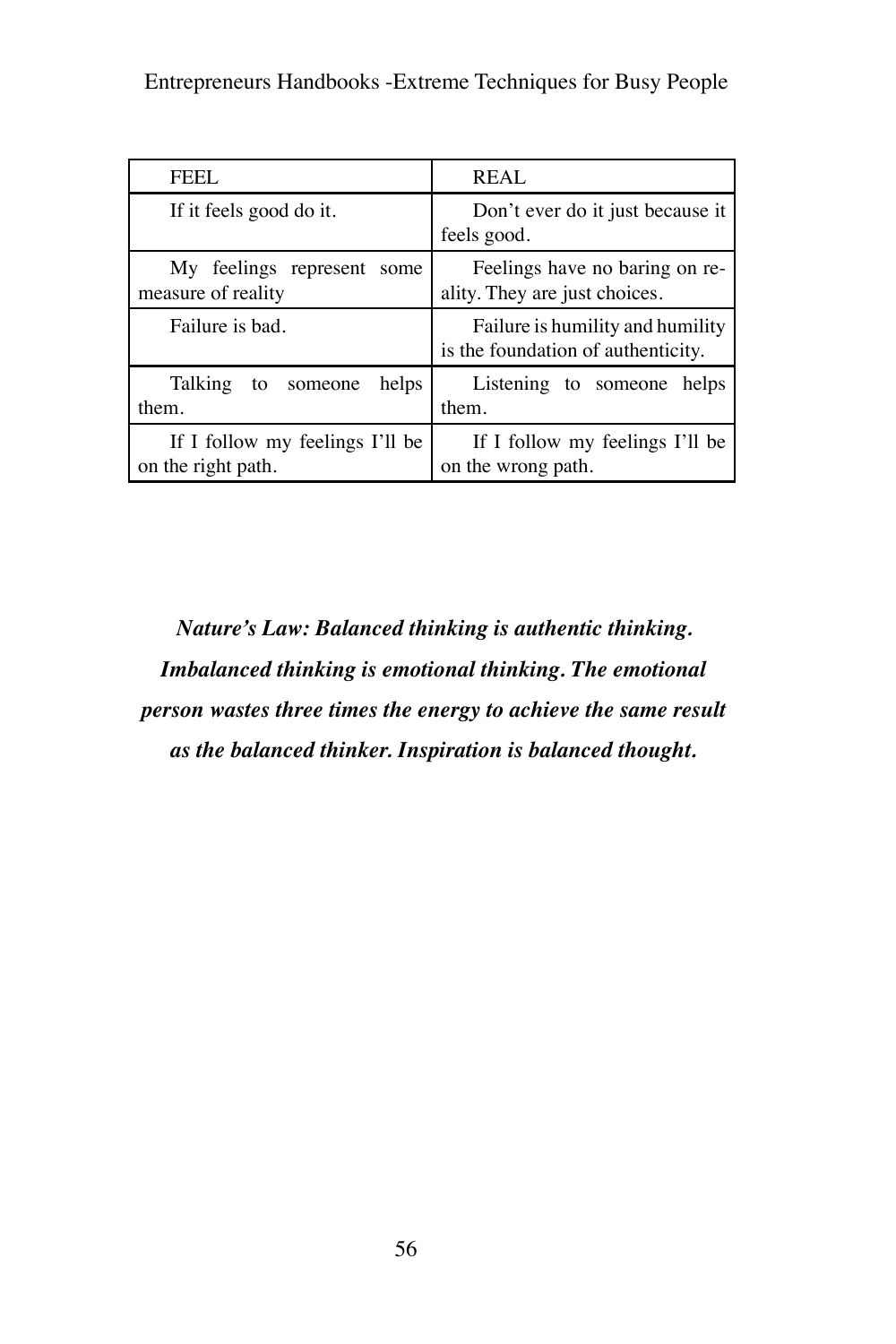## Xtreme Skill 8. Self-Leadership

The aim of good self-leadership is to get our personal act together so that we can turn our mind to inspirational things.

What greater gift can there be in a person's life than to have reached a state of self-awareness that can allow them to focus on living inspiration?

#### **Skills for Inspiration:**

- *\* Live a successful balanced life health, relationship, career and wealth.*
- *\* Do Real Reality checks to save time, effort, energy.*
- *\* Solve problems before they cause problems.*
- *\* Do things detached so there's no killing the fun.*
- *\* Trust something deeper that attachment to the surface.*
- *\* Find that place of inner peace that never changes.*

#### **Skills - The How to stay inspired:**

- *\* Step one, to cut out the emotional rhetoric.*
- *\* Step two, to know how to Turn-Up, stress free.*
- *\* Step three, to have a mission in life greater than self-pleasure.*
- *\* Step four, to measure success to include a relationship.*
- *\* Step five, to be healthy enough to enjoy life.*
- *\* Step six, to know your possibilities for the future.*

With wisdom in your pocket there's no reason to veer off track, get confused or lose the path.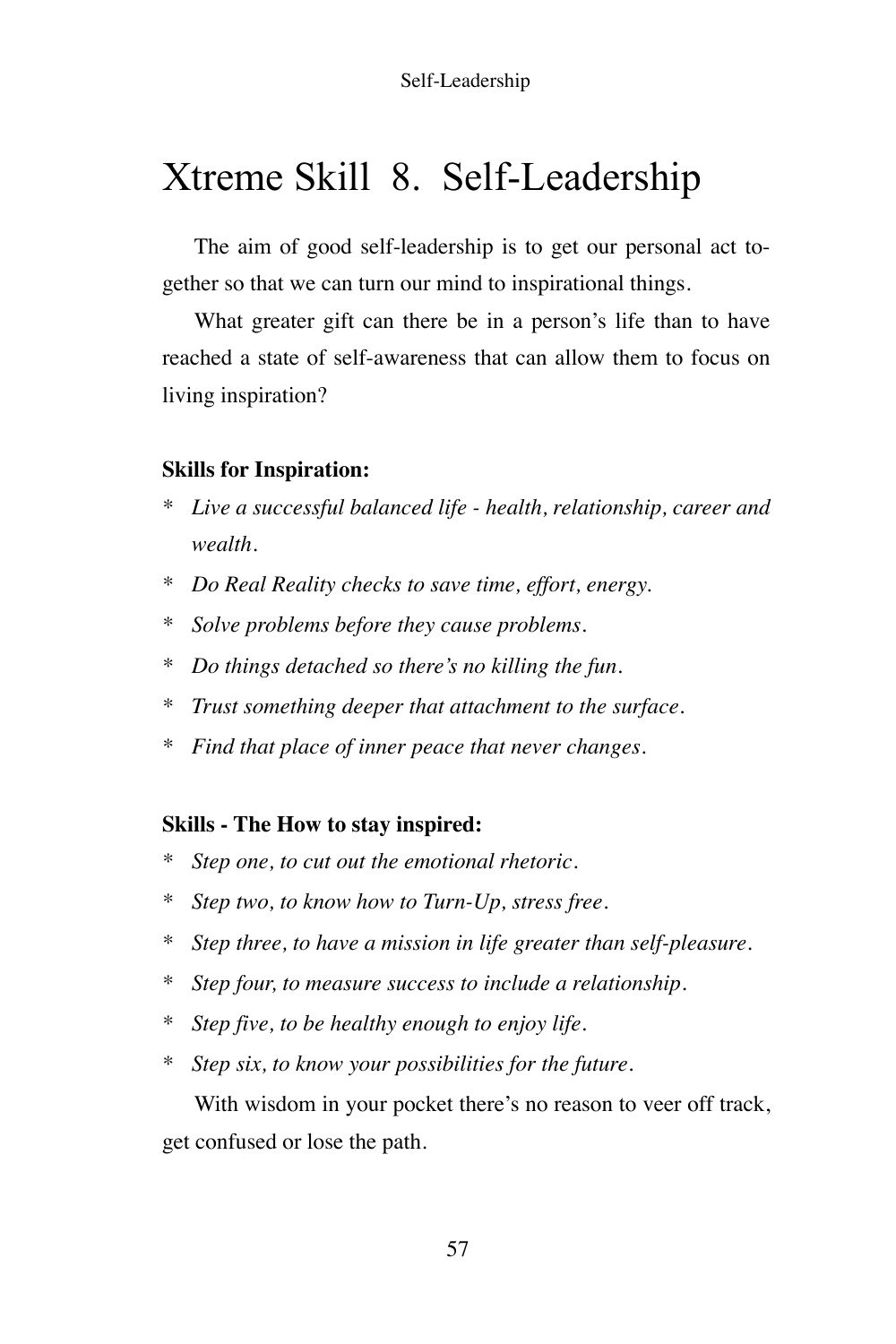### *Mental Health*

Einstein apparently said, "most people give up when they are 99% of the way to success." The reason is very often because they have not developed the tools to help them through the tough times. What we need for success in life, is an unflappable inspiration. In leadership there are a thousand reasons to turn back, and often only one to keep going. Small things can become big things, a simple blister can make a steep hill feel like hell. For this reason, whether walking or leading, the skills to hold unflappable inspiration become a precious asset, a single anchor back to reality.

You must make friends with disappointment. Too many people get stuck holding one picture in their mind, and just can't adapt to the reality that things are not as they expected. It's like they think by doing a tantrum or suffering deeply it's going to change something. But nothing changes until something changes, and that change is usually mental.

If you can make friends with disappointment, everything is a bonus.

The great leader is the one who can implement Plan B. How many Plan A's do you think ever manifested?

Adaptation is the key to mental health. Call it resignation, acceptance, appreciation or even reality, adaptation means you stay cool while things around you get hot.

A monk once said, "Western people always want what they haven't got, they set goals and strive to reach them. In our world, we strive to be happy with what we've got. That way, we're al-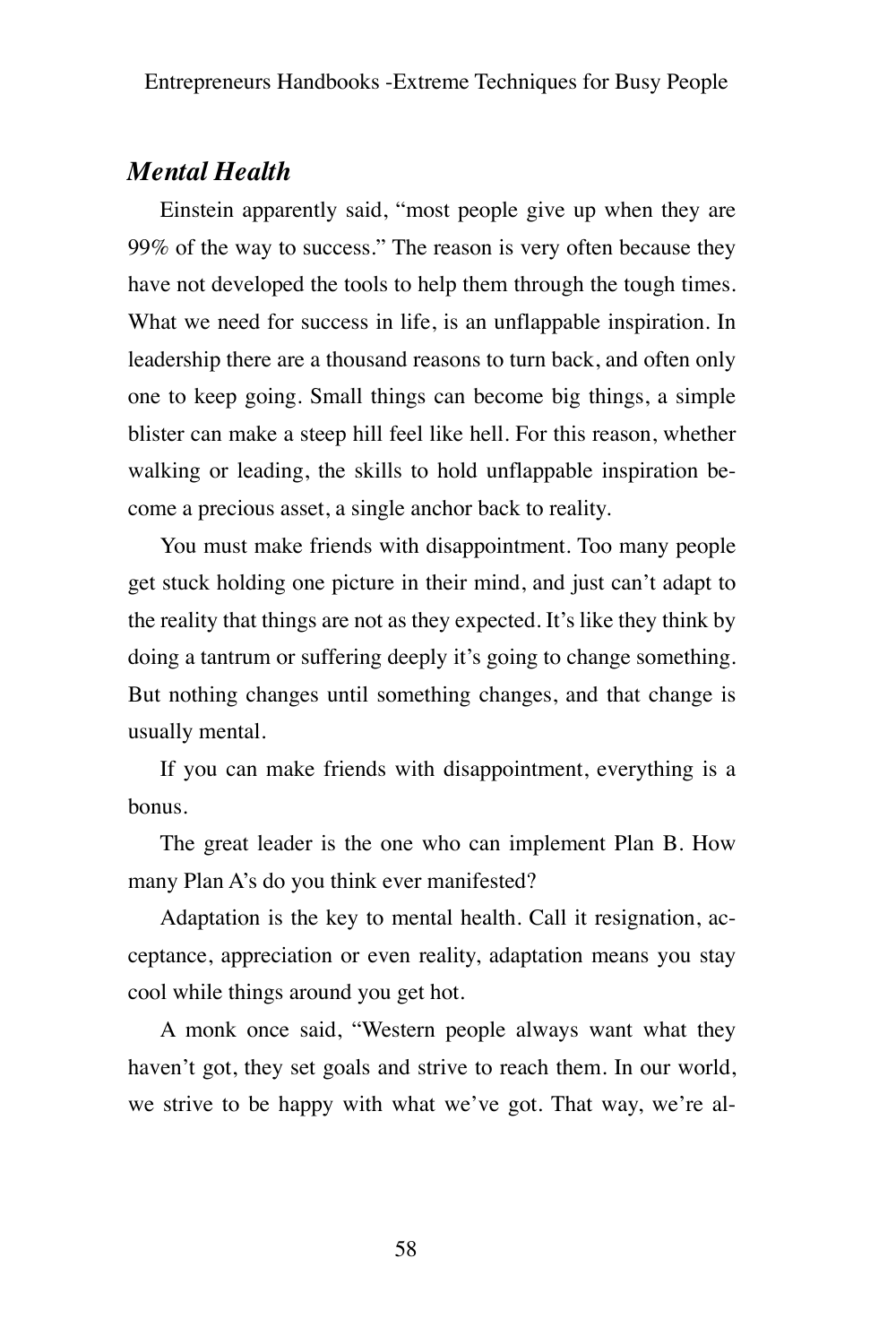ways happy, irrespective of circumstances. This is the foundation of inspiration.

The uninspired person is looking at a closed window, hoping that their complaining or suffering is going to make it open again. They can't see that very time a window shuts in life, another one opens nearby. Nature abhors a vacuum. So, disappointment is saying, "look around dummy, there's another outcome, better and bigger, right over there."

Disappointment, as uncomfortable as it may be, is a sign of honesty. The difference between what we want and what we get from life is often the difference between letting go of what is lost and opening up to what is here. I suspect the monk was right, "better to want what we've got."

The brilliant part of disappointment is that it creates a sense of compassion rather than anger and this gives us options. Angry about what disappoints us just makes matters worse.

Labelling our disappointments is important. By saying, "I'm disappointed in my day" you can see where you are beating yourself up, not being thankful and this is a great awareness because lacking thankfulness sabotages our health, wealth and happiness.

To say I am disappointed in my job means you are being honest. At least then you can consider your options. Of course it doesn't stop at disappointment. That's just a reality check. Now you can ask, "what are my options?"

Disappointment is an amazing sign post for people because it shows where we are blocking energy. Dealing with disappointment is easy once you admit that it is there. You just change your expectations or change the situation. Anything else is a waste of fuel.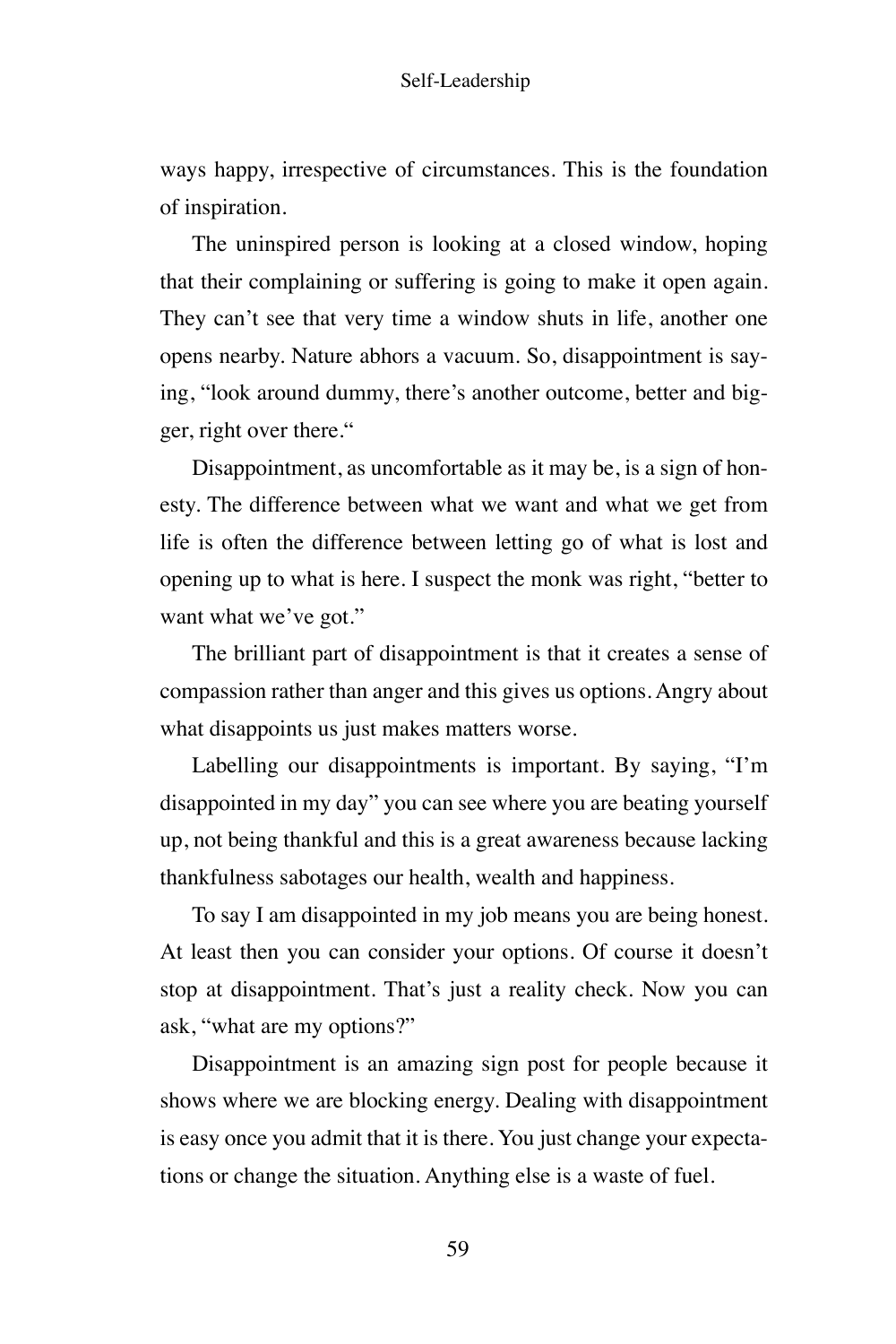For example: when the business woman found her husband had cheated on her, she was angry and hurt. She couldn't believe that it had happened. He was on his hands and knees begging for forgiveness. The first thing we achieved was that she didn't react with decisions about the future until her emotional pain settled. They slept in separate beds so she could stay clear and away from his guilt ridden attempts at make-up sex. Then, we dealt with those emotions completely separate to him, processed her anger and tried to understand the situation from a balanced viewpoint. All that was left, after a day or so of process was disappointment. To own this was a big step in courage for her. Most people want to get stuck in "I'm right - You're wrong" resistance.

Instead of the classical righteous stand, she decided to listen to her inspiration. Now she could see that he really needed to move on but was stuck. His affair was the truth, all the reset was blab blab and she'd had enough of that.

Her partner begged and pleaded, she wanted to work through the issues, but they were not hers anymore. She'd come to an inspirational place in her life, she realised that she was no victim and actually had been holding her life back waiting for him to wake up and smell the roses.

*Nature's Law: Empowered by the honesty of disappointment - clarity means better choices, and with choices comes real freedom.*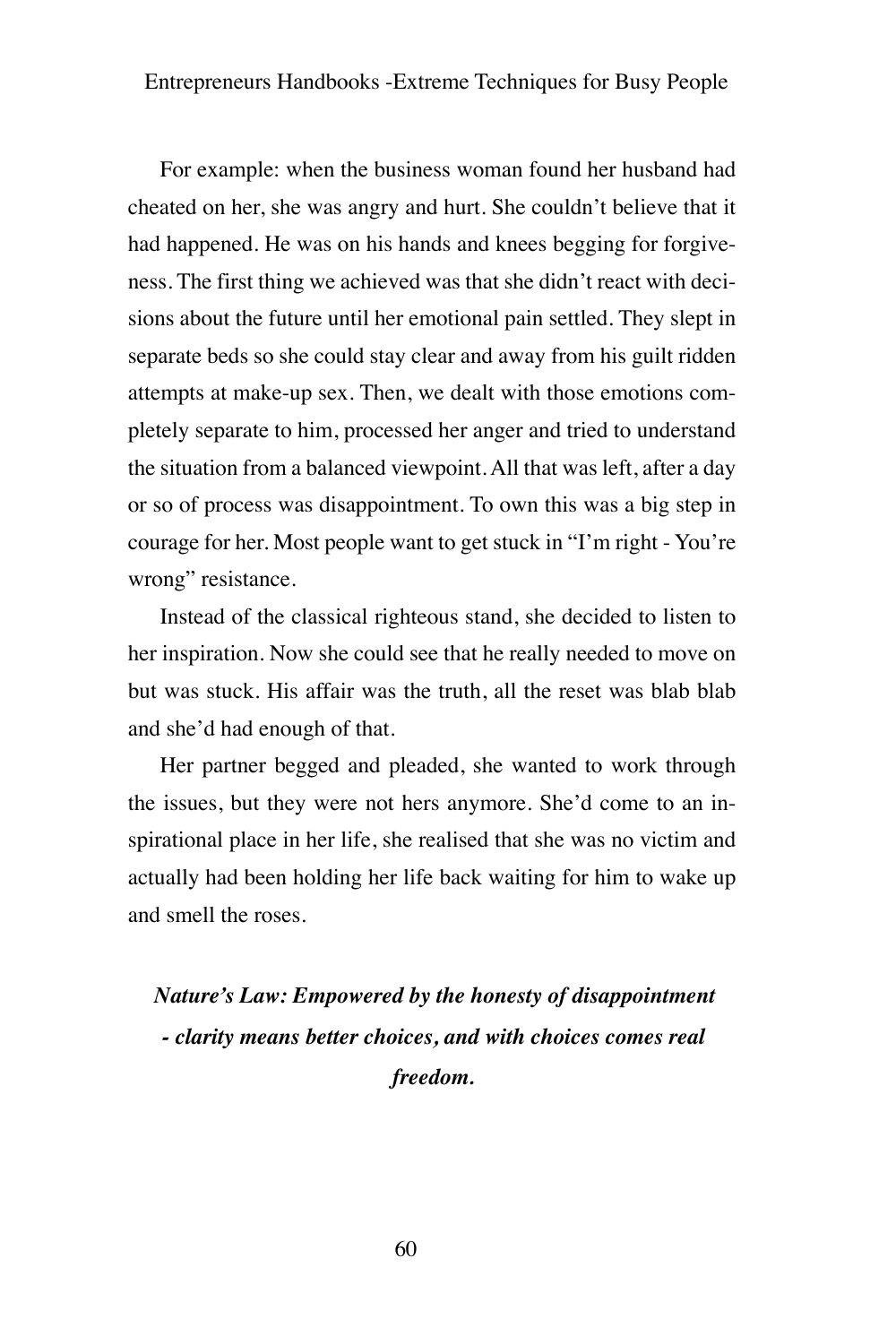## Xtreme Skill 9. Compassion

Compassion is empathy. In Australia, our indigenous population was decimated by Anglo-Saxon invaders, just as the Spanish invaded South America. We can't reverse what was done, that is now a sad history, but we can have compassion for how it must feel for an Indigenous person to be so dispossessed.

Many people think compassion is sympathy or even imagining how we would feel in someone else's shoes, but this is not compassion.

Compassion comes from asking people, "how does it feel for them to be in their shoes."

It can be easy to say, "If I were in their shoes, or if that ever happened to me" but this is empathy. Compassion is far grander because it asks "how do they feel to be in their shoes."

To have compassion you try to avoid judging people. One man might be angry and you say, "I wouldn't be angry," but that's not compassion. Compassion simply has an understanding of how it feels to be angry like that person is. Logical or not. You can say, "I know how it feels to be angry like that."

Compassion is important because it validates people. You validate people by simply accepting how they feel, even if it is not how you feel.

That's an important ingredient of life. People feel respected when they are validated.

*Nature's Law: We treat others as we treat ourselves.*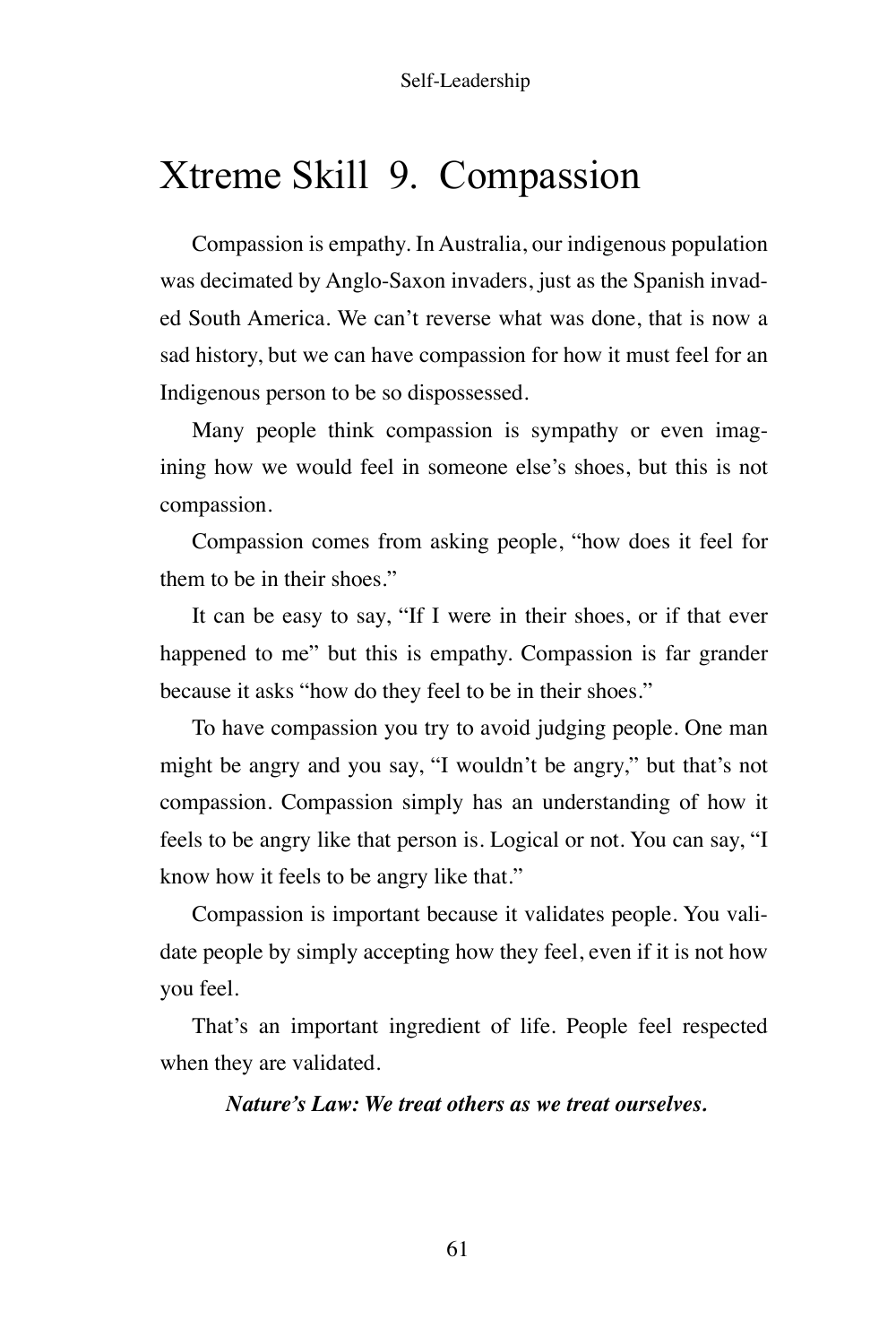## Xtreme Skill 10. Power Breathing.

#### **A balanced person has a balanced breath.**

90% of human mental and emotional problems have their root in improper breathing practices. Even western yogi's don't fully understand the importance of breath. It is not an exercises to breathe right, it must be a habit.

Worry affects breathing. After 6 weeks of worry or depression, the breathing pattern can create a new habit and then, even at night, when there is nothing to worry about, the breathing reconfirms the worried pattern in your body.

Many leaders often die young because they forget to breathe right. This is so often overlooked as we sit in the car, the office chair or stand talking to clients. Breath controls life.

#### **The Complete breath**

- *\* Deep breathing requires whole body breathing with intake through the nose, filling the abdomen, middle and then upper chest. The exhalation takes the same time as the inhalation, but goes in reverse. First, empty the upper, then middle and lower chest and complete each exhalation by squeezing your abdomen tight to expel all the air. The measure of a good deep, long breath is the level of rib expansion on the in breath and the degree of muscular contraction applied to abdomen on the out breath.*
- *\* Deep breathing is a gentle breath. To get an idea of how gentle, place a feather 2 cm in front of your nostrils then do deep breathing. The breathing should not disturb the feather at all. Deep means long and soft - not loud and big. Developing deep breath-*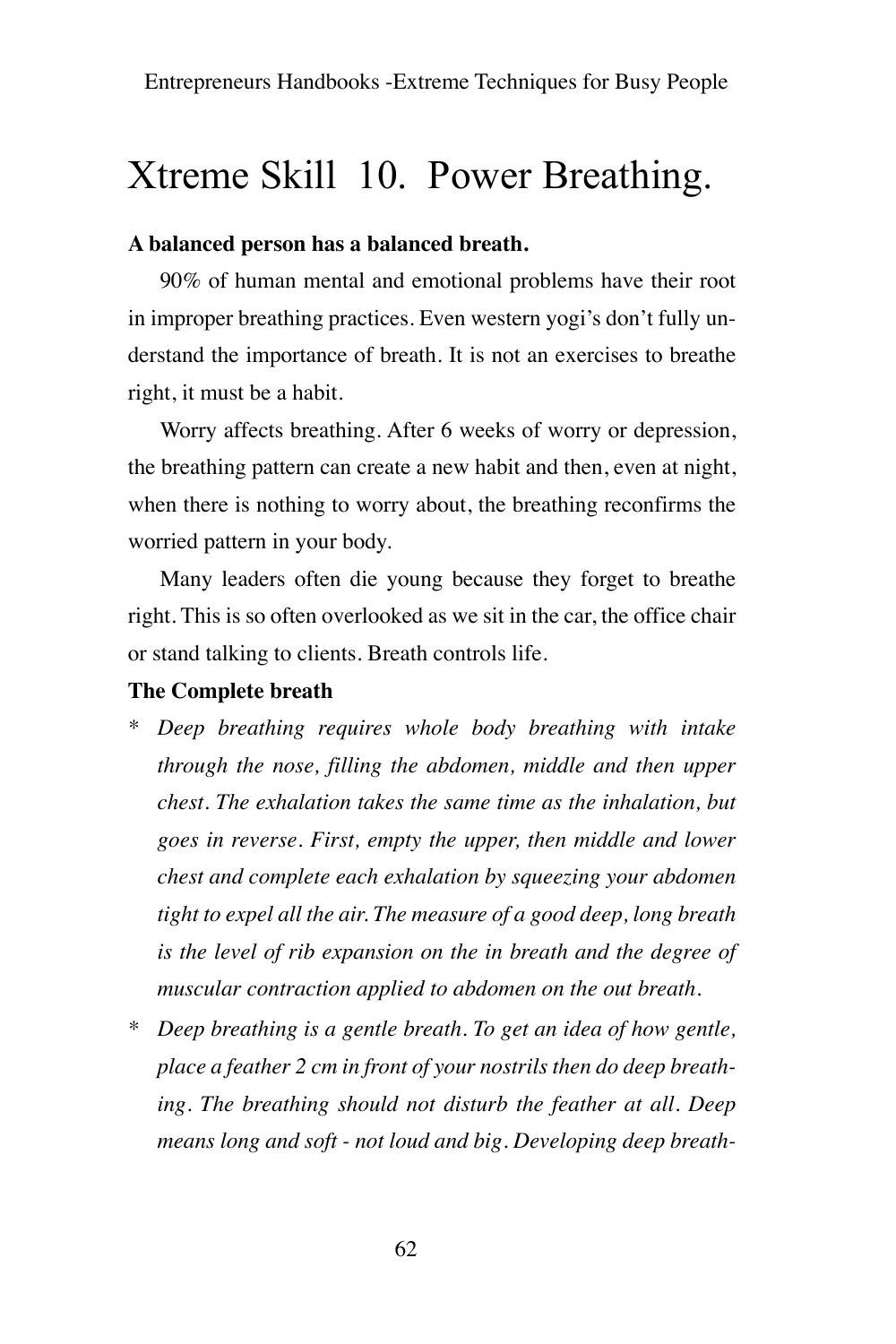*ing is vital and you are wise to keep practising this exercise for at least 6 weeks until it becomes a habit, even during sleep. It is a brilliant habit.*

#### **The Cleansing breath**

*\* The Cleansing Breath ventilates and cleans the lungs, stimulates the cells, gives a general tone to the respiratory organs and is conducive to general health. If you are a speaker or and singer you will find this breath especially restful. Be in Stillness, then, inhale a complete breath through your nose. Retain the air a few seconds. Pucker up your lips, as if for a whistle or a kiss, and then push a small amount of air out through your mouth with a squeeze of your abdomen. Stop for a moment, holding the same breath, and then exhale a little more air. Repeat until the air is completely exhaled. Resist the temptation to breathe in until all the air is out. Make sure you use your abdominal muscles to support your lungs in exhaling the air. Breathe in through your nose and repeat. Only do one or two at first. You can get up to 10 "pushes out" with each inhalation.*

#### **The nerve vitalising breath**

*\* This is one of the strongest nerve stimulants known. Its purpose is to stimulate your nervous system, develop nerve strength, and build energy and vitality. This exercise brings a stimulating pressure to bear on important nerve centres, which in turn stimulate and energise the entire nervous system and send an increased flow of Vitality to all parts of your body. Be in Stillness, stand tall and inhale a complete breath. Extend your arms straight in front*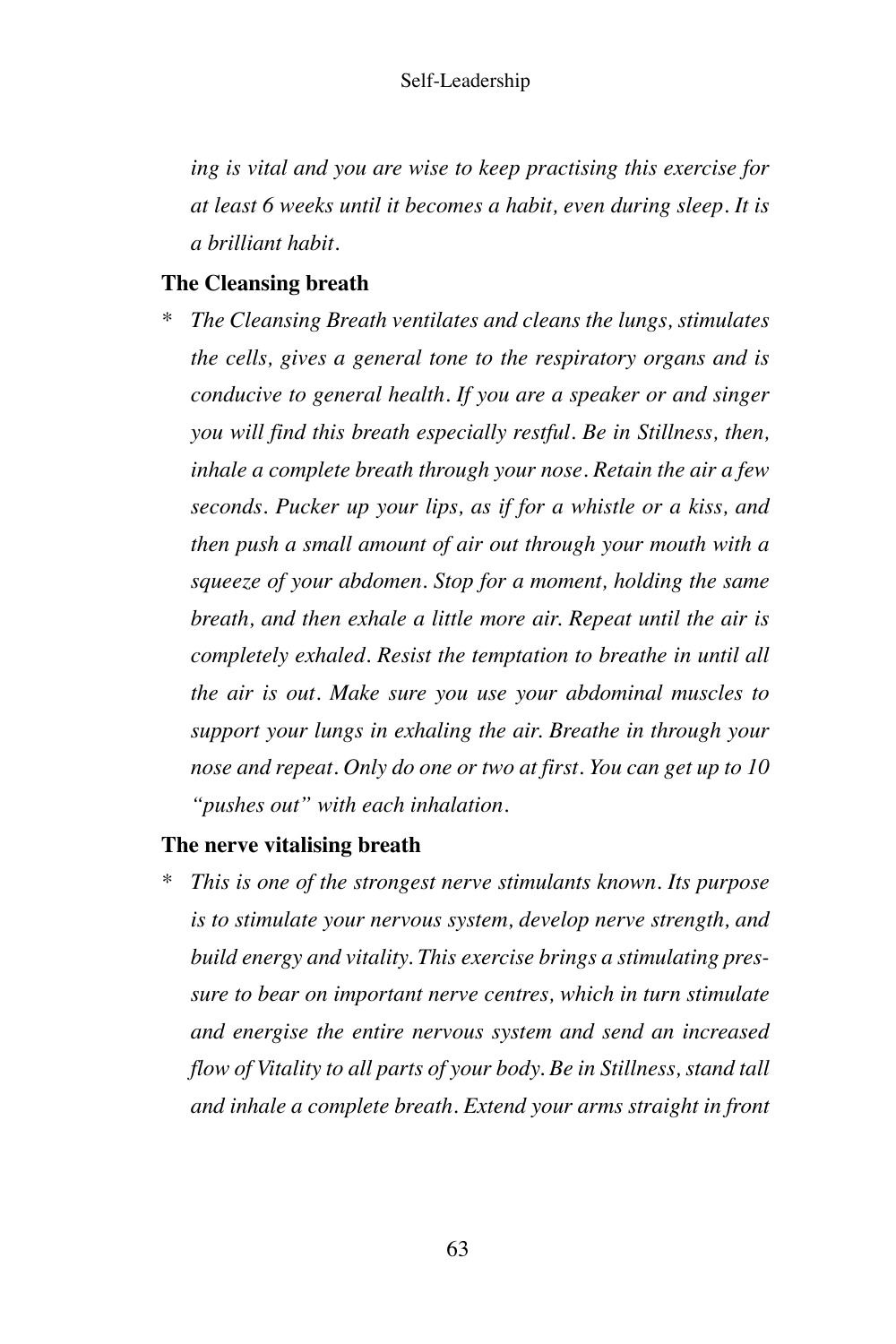*of you, letting them be somewhat limp and relaxed with only just sufficient effort to hold them out.*

- *\* While breathing out in sharp bursts through the nose, draw the hands back towards the shoulders, exhaling only a portion of the retained breath each time (it pays to blow your nose before this exercise). Keep your elbows out to the side, contract the muscles and put force into them so that when your fists reach your shoulders they will be so tightly clenched that you feel a tremulous motion, almost like punching yourself (*
- *\* Then, keeping your muscles tense, push your fists slowly out and then draw them back rapidly several times (still tense). Do this as many times as possible on this one inhaled breath.*
- *\* Exhale vigorously, using the cleansing breath method, as you pull you're arms in. Do this three or four times on one inhaled breath.*
- *\* Eventually you might achieve 20 movements on one inhaled breath, but remember to use your abdomen to exhale the breath each time. The efficiency of this exercise depends on the speed of the drawing back of the fists, the tension of the muscles and the fullness of the lungs.*

### **Breathing techniques for Personal Vitality –The retained breath**

*This very important exercise is a practice in fully extracting vitality from the air.. It strengthens and develops your respiratory muscles as well as your lungs. Frequent practice will also tend to expand your chest. It's Be in Stillness, then, inhale a Complete Breath. Hold and visualise the vitality of the air moving from the*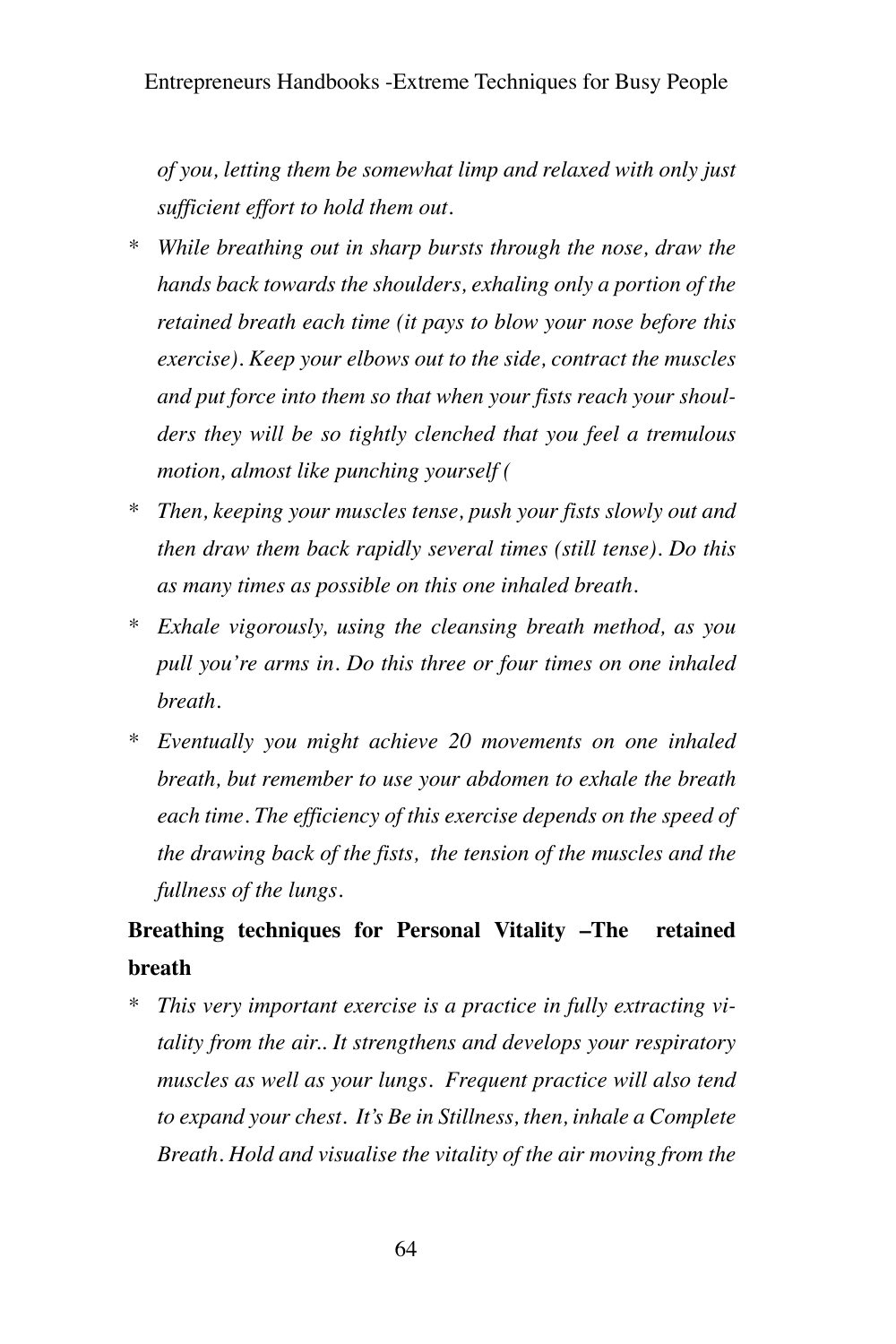*inner surface of your lungs into the blood and around your body. Retain air as long as you can without gasping or placing your nerves under any energy draining duress. Exhale slowly when you can hold your breath no more. Remember, holding your breath too long exhausts energy. Then practice the Cleansing Breath. Remember that if you go into excess or over tension in the nerves you will deplete energy rather than build it.*

#### **Breathing techniques for lung cell stimulation**

*\* This exercise is designed to stimulate the air cells in your lungs, build energy and improve your immune system function. Be in Stillness, sit or stand tall and place your fingertips on the sternum bone of your chest. Breathe in very slowly, and while inhaling, gently tap up and down your sternum bone with your fingertips, constantly changing position. When your lungs are filled, hold your breath and continue to tap with your fingertips up and down the sternum. Exhale slowly, continuing the tapping. Remind yourself of the steps in a complete breath and make sure that this method is becoming a natural habit. Finish with the Cleansing Breath.*

#### **Breathing techniques for vitality**

*\* This is an important energy building skill is great training for high altitude trekking. It's very important for high altitude training to practice energy absorption, lung cell stimulation, cleansing breath and deep breathing. Be in Stillness. Walk with your head up, chin drawn in slightly, shoulders back and take measured step. Inhale a complete breath through your nose, counting (in your head) 1,2,3,4,5,6,7,8 with one count for each step,*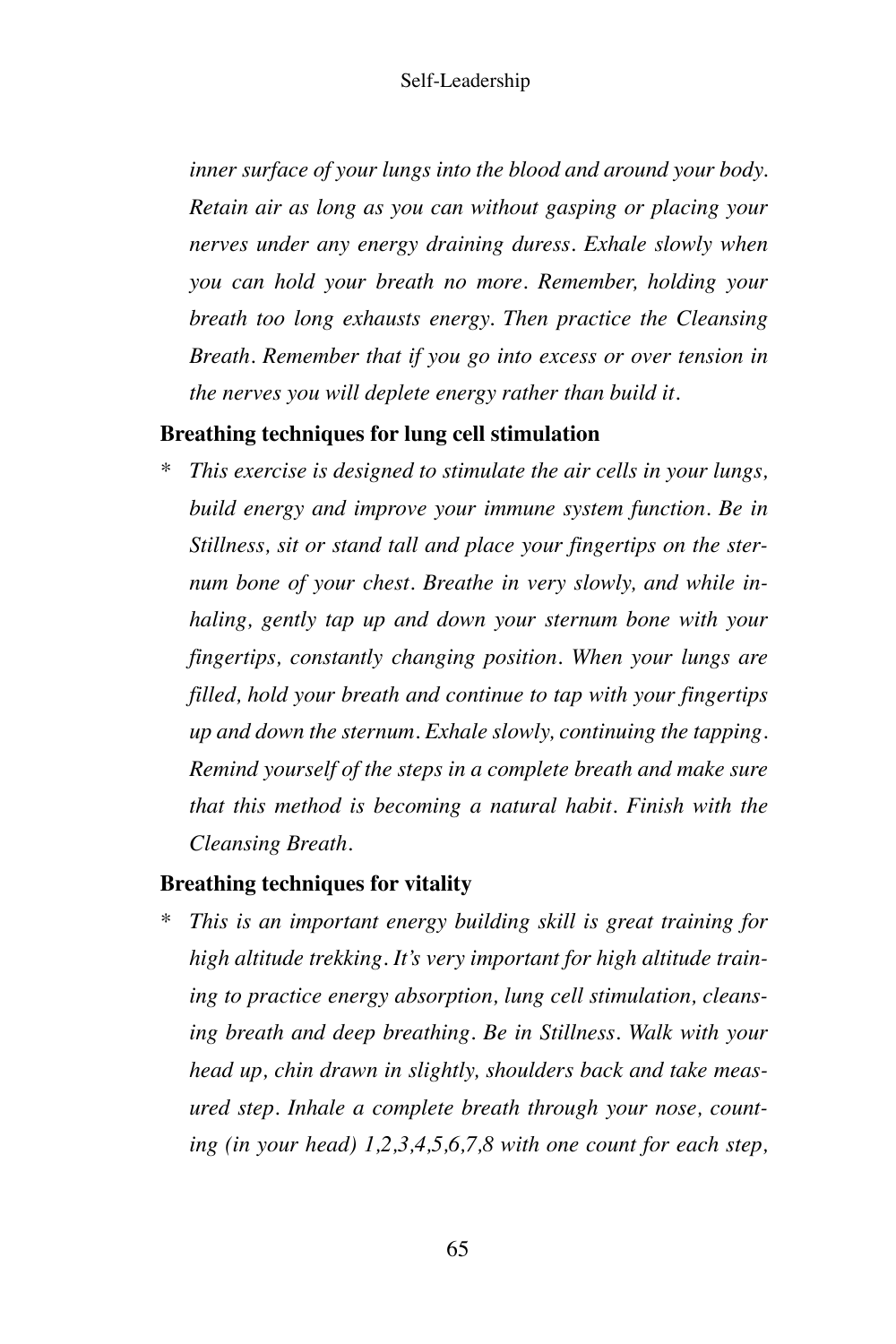*making the inhalation extend over the eight counts. (Or 4 if you can't make the eight) Exhale slowly through the nostrils, counting as before 1,2,3,4,5,6,7.8 one count to a step (or 4 if you can't make the 8). Always do the same number of steps breathing in as breathing out. Then repeat and try increasing the length of inhalation and exhalation counting 1,2,3,4,5,6,7,8,9,10 one count to a step breathing normally. Repeat as long as you choose. Eventually there is no need to stop the practice on a thirty to forty minute walk. In the Himalayas, you may need to modify this practice because there is less oxygen in each breath. It might be counting 1,2 for inhale and 1,2 for exhale. We call this walking under the breath, and it is a part of the Energy building process in the mountains.*

Sit or lie flat on the floor (use a ground cover) completely re*laxed, with hands resting lightly over the Solar Plexus, breathe rhythmically. After the rhythm is fully established, use your will to ensure that each inhalation will draw in an increased supply of vital energy, Qi, from the atmosphere to be taken up by the nervous system and stored. At each exhalation, use your will to distribute that vital energy all over your body, to every organ and part; to every muscle cell and atom; to every nerve, artery and vein, from the top of your head to the soles of your feet. Invigorate, strengthen and stimulate every nerve, recharge every nerve centre by sending energy, force and strength all over the system. Now, form a mental picture of the in-rushing energy being transferring through the lung wall and then to all parts of your body down to your fingertips and toes. With your body fully*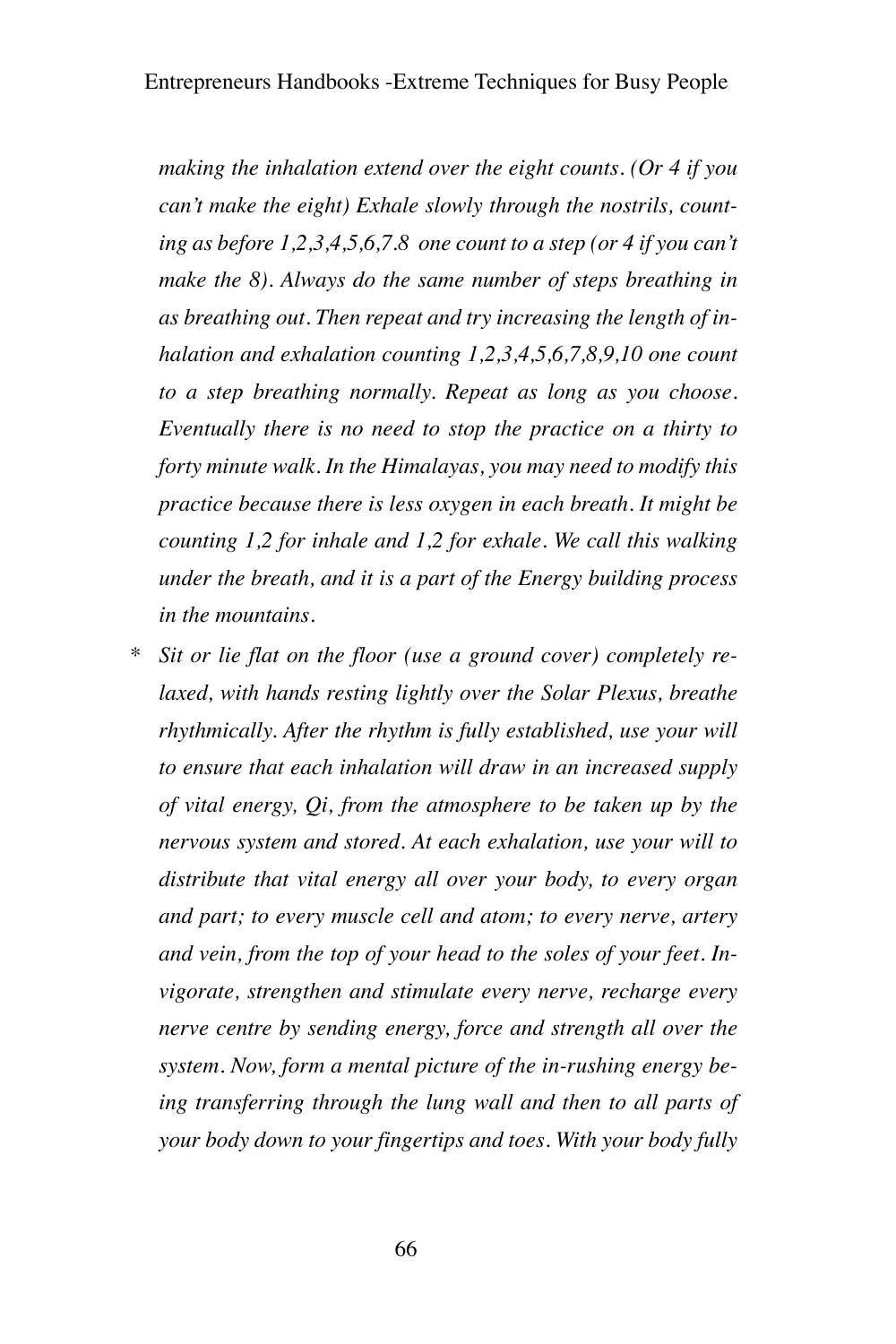*powerful, hold this state and start to draw the mental image you intend to create. See it with finite detail in your mind's eye. Now energise this picture with the energy from your body, becoming connected to the project, bringing the project into your body. This is the natural process of manifestation.*

#### **Breathing techniques for Distant Communication.**

*\* To communicate with a person at a distance, you must form a mental image of them until you can feel yourself to be connected with them. This is a psychic process and depends on the capacity to create mental imagery by the sender. You can feel the connection when it is established through a sense of nearness. When connection is established, say mentally to that person, "I am sending you a supply of vital force, Qi." Then picture the Energy leaving you with each exhalation of rhythmic breath, travelling across space instantaneously and reaching that person. This process is highly unfamiliar to the West, but is the foundation of Eastern wellness and healing communication.*

### **Breathing techniques – Cellular breathing for Managing Physical and Emotional Pain.**

Emotions are physical. Although we focus on the mental experi*ence, they appear in different parts of our body. So, releasing emotional pain is the same as releasing physical pain. They are the same blocked energy. Lying down or sitting erect, breathe rhythmically. Hold the thought that you are inhaling Qi. When you exhale, send the Energy to the painful part to re-establish the circulation and nerve current. Inhale more Energy and then exhale for the purpose of driving out the painful condition, hold-*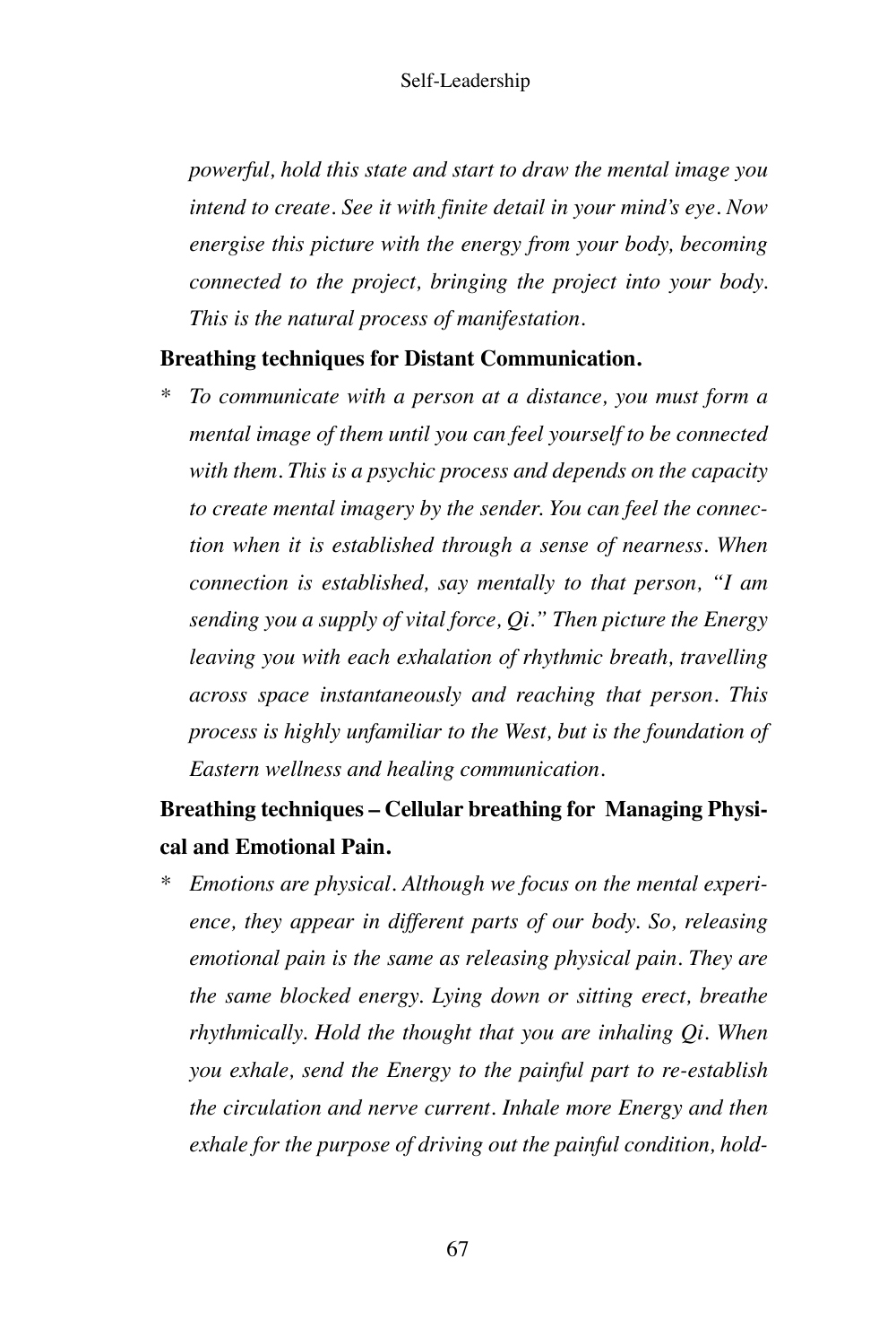*ing the thought that you are driving out the pain and the associated toxins. Alternate the two above mind commands. With one exhalation stimulate the part and, with the next, drive out the pain. Keep this up for seven breaths, then practice the Cleansing Breath and rest a while. Try it again until relief comes. It won't take long. Many pains will be relieved before seven breaths are finished. If you place your hand over the painful part, you may get quicker results. Send the current of Energy down your arm into the area that feels blocked.*

- *\* Fear lower back and abdomen digestive area.*
- *\* Anger upper neck, thoracic, chest area.*
- *\* Frustration lungs, ribs, hips, arthritis.*
- *\* Guilt Throat, oesophagus, front neck, headaches.*
- *\* Shame ankles, rosacea, acne, sleeplessness.*
- *\* Insecurity knees, migraine, constipation.*
- *\* Uncertainty lack trust intestinal gas, belching, hair loss.*

There are over 5,000 breathing techniques made available for every ailment, mood and desired outcome. I have only presented a few vital processes that will make a radical difference for the average office person. Breathing techniques are also focused for home, sport, creativity and relaxation using energy management skills.

### *Nature's Law: Breathe in to Inspire. Breath out to Calm. A long breath is a long life.*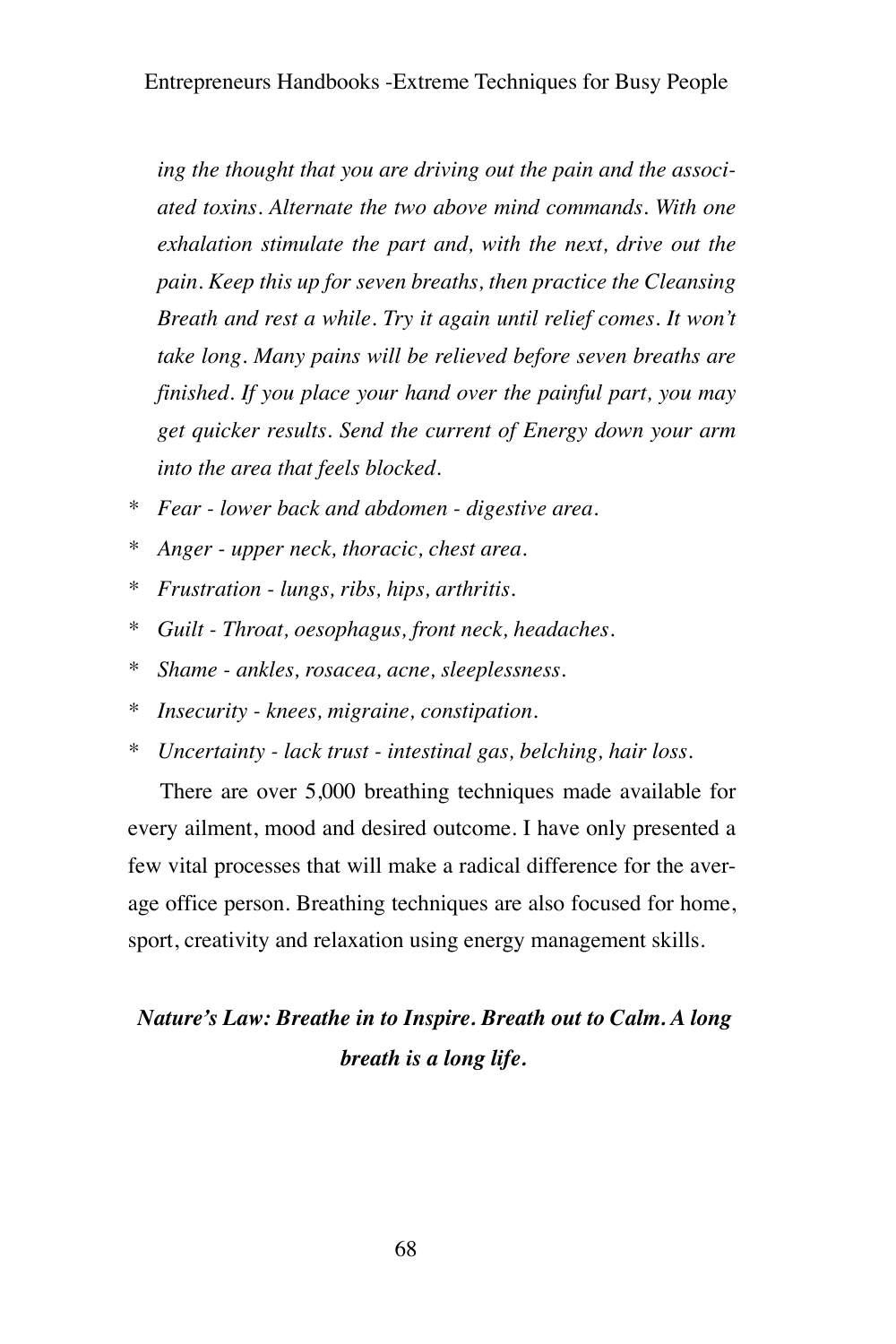# Xtreme Skill 11. Anger Management

One lady came to me after 10 years of anger for her boss. Her children were playing havoc, violent and traumatic; her two partners since had ended up in traumatic relationships with her. She'd seen therapists but her story of her 10 year old relationship with her boss remained unchallenged. She desperately needed a reality check, but the question was, "would she allow it?"

Her anger was serving her. Her stories were part of her identity. She felt empowered by telling the world what an ass her boss was. More importantly, she felt angelic and righteously innocent of any cause of the problem up by throwing all the blame and anger on her boss.

This lady was a manager in a company with 2,000 people. Her anger came into her work, upset people, splintered her department, fragmented the culture, validated all sorts of emotionally corrupt and distracting behaviour all the way down to the cleaning staff. She was disliked by some, admired by others as a no-bull, results focused and tough woman. It's an image that looks productive and successful, but few know the pain that exists inside someone who lives and works like this.

She had so much courage and she did face her demons with me. But the story of her boss had nothing to do with it. We can't do to others more than we do to ourselves. Her anger for her boss had carried as a theme through her life. Story after story she'd found to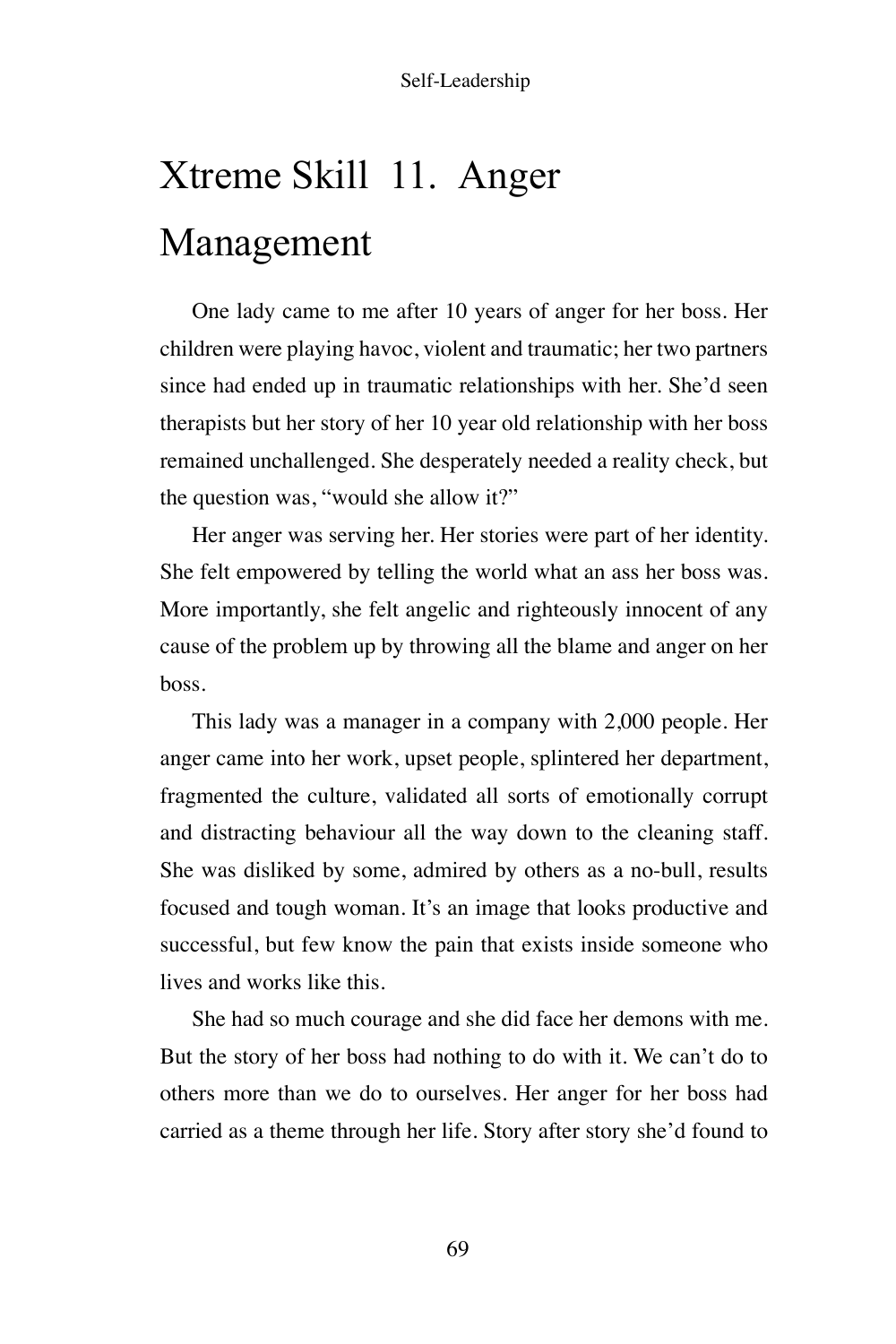justify her anger and my job was to find the root of it rather than put a bandage over it.

She was angry about something, justified by her stories and holding it like a safety rope to hell and back. Privately she was a really different person to the one she presented at work but until she dealt with her underlying anger, she'd continue to be, in spite of all the corporate time invested in training and type profiling, "the manager that caused problems."

This is important stuff, because if anger underpins a lot of what people do in the name of peace and goodwill. Then, it seeps through from our heart and infects our health.

I've seen anger ruin lives, relationships and health over and over again.

If there is anger underneath our thinking, even if, like this lady it is anger that we feel justified in holding, then much of what we do in the name of improved productivity or self-help is just reinforcing that underlying anger.

When I was an environmental engineer I was an angry peace protester. Which made me an angry business manager, an angry partner and an angry father. I spread that emotion like a flu, everywhere I went, sneezing my anger germs telling people about how bad things were and how we needed to fight against it. I didn't feel angry, just protested about pollution and ecological imbalance, but I was angry. There is no partition. We can't be an angry peace protester and a loving parent. It's impossible.

Anger causes anger.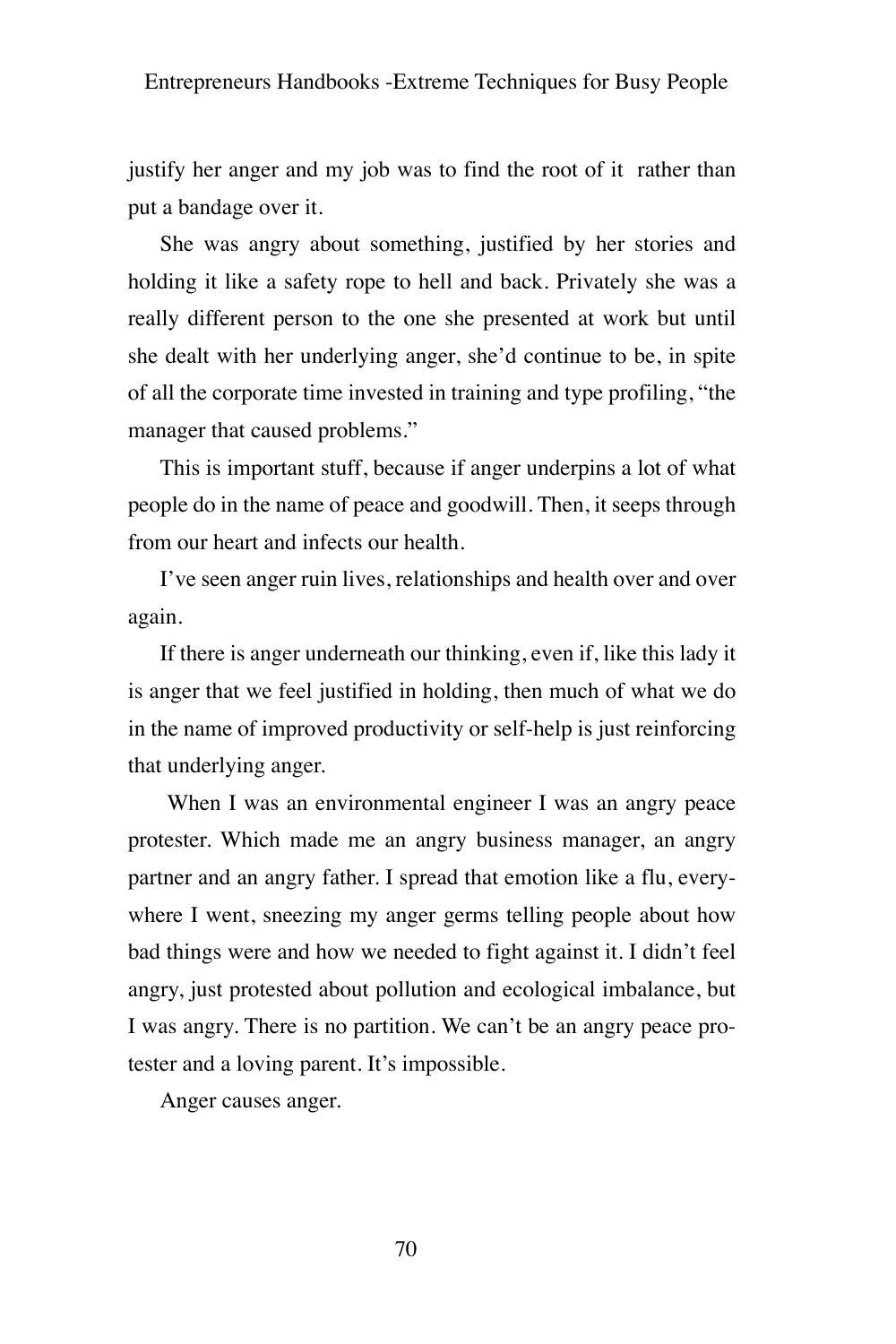Nature is a tough teacher, but there are a thousand warning signs, little taps on the shoulder, to remind us that anger is there, even when we don't know it. Here are a few of those taps:

- *\* People being angry at us*
- *\* Dropping things, losing things*
- *\* Tired*
- *\* Eating too much*
- *\* Constipation*
- *\* Headaches*
- *\* Swollen joints*
- *\* Forgetful*
- *\* Poor concentration*

 These taps on the shoulder happen long before the big thumps of life happen. The key is in dealing with anger, hate and greed before discomfort turns to disaster.

I meet a lot of people who are angry about the world, the global warming, the state of the economy, terrorism and poverty and who justify their anger in human rights. But this is not helping human rights. One angry person makes one problem even more of a problem. More anger does not solve anything - long term.

People can also justify their hate. They hate the opposition, hate their life, hate their job: and the surprising thing is that it's hard to talk them out of it. Sometimes there's a sense of safety in hating people and things, a sense of security. But this hate, like anger, does more harm to the hater than the hated.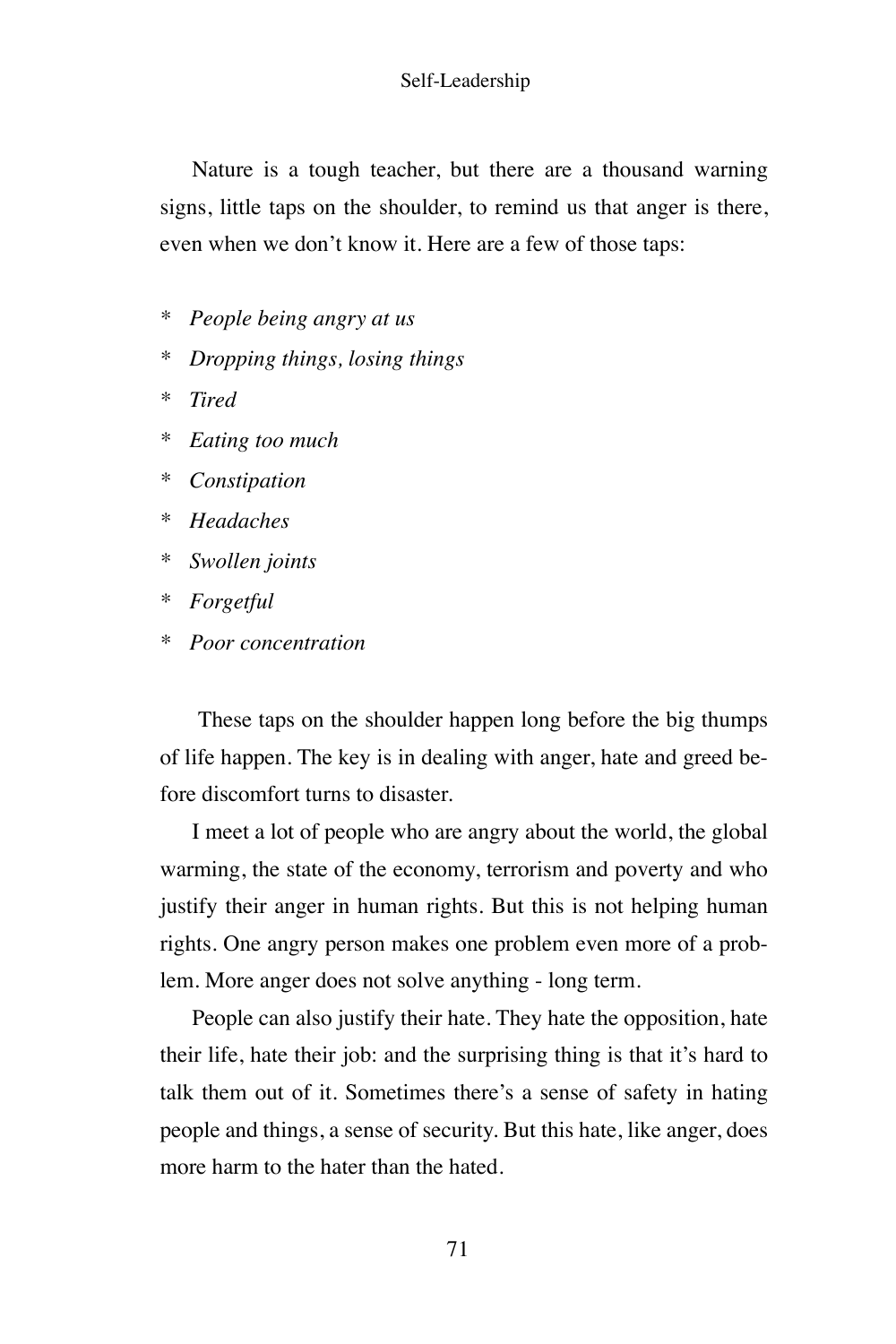Anger and hate can have a value when our back is against the wall and we're facing a life and death challenge. Maybe they stimulate adrenaline and might, in some cases help motivate us, however, such life and death struggles are rare and 99.9999999999% of life is not like that. Even in the most challenging sporting circumstances, there are other options that work better. Anger and hate might be a survival mechanism, in war but for the rest of life, these emotions are as low as it gets.

Most human catastrophe, disaster and humbling circumstance has it's root in anger, and this is self destructive. My observation is that many people with depressions, self-abuse, addictions and emotional turmoil are, deep down, really angry about life.

Anger has many disguises but the most tricky one is righteousness. The more insecure we feel the more right we want to be. That's how we build our ego, trying to defend our innocence. It's why fundamentalism, born again religions and terrorist cells can attract angry people. They offer an extreme righteous opinion of life, exactly what angry people need to feel vindicated.

### **There can be no peace in an angry heart.**

Happiness isn't a matter of degree. You either sustain happiness or you feel angry. Pain and challenges come and go, but suffering is fed, at it's core, by anger.

I found that a great step in overcoming anger is to deal with any sense of insufficiency I was carrying. Ironically, what did work for me was going to the mountains and absolutely witnessing just how small my views on life were. Just how humble my opinions were. It helped me let go the need to be right.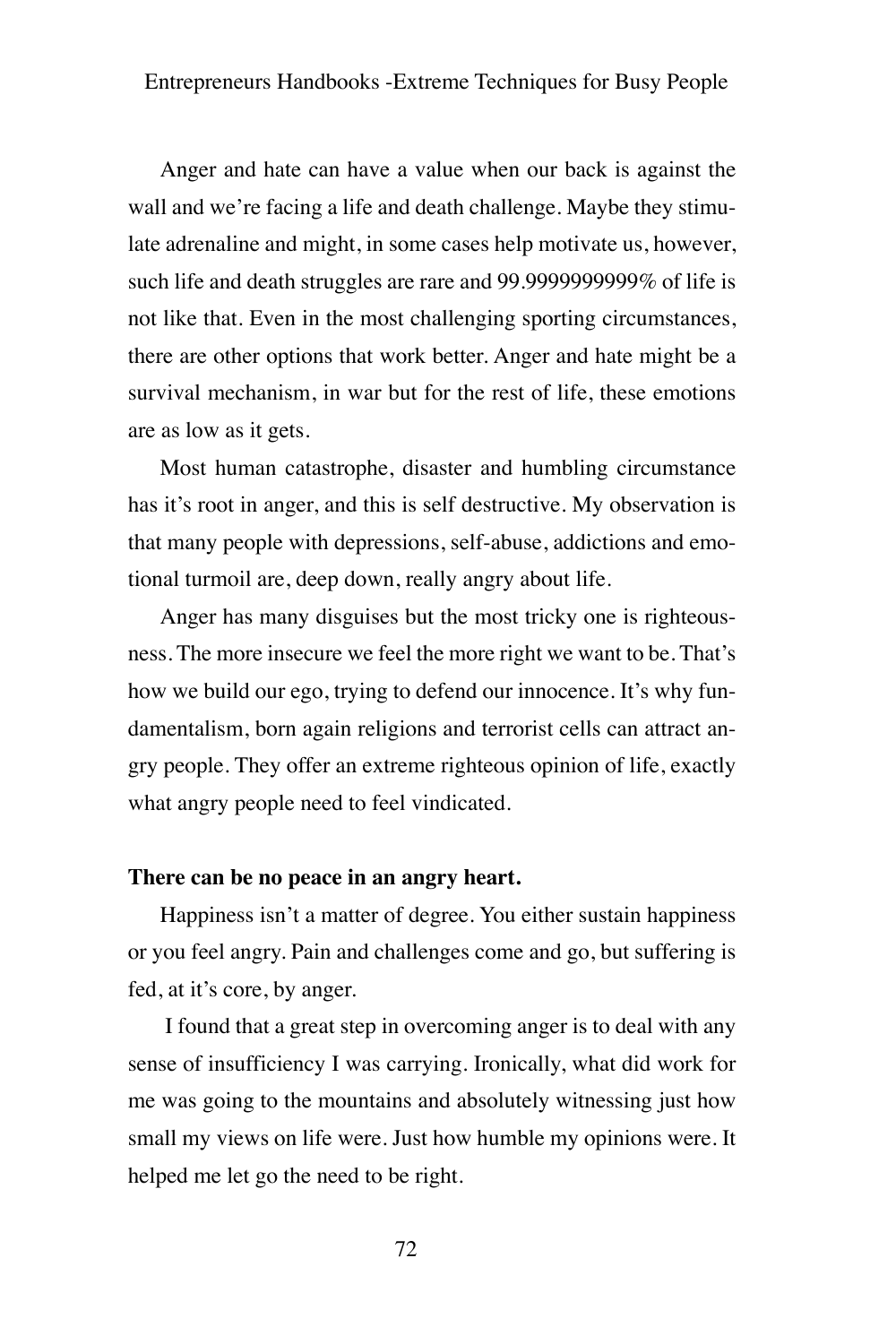The first time I stood looking at those amazing Himalayan mountains I cried. I cried big time. Those tears were really serious. The mountains were so inspiring, so huge, so..... (Sorry, no words) ......

### Perfect!

How small was I? How lucky did I feel?

All my worries just seemed so trivial. At night, the stars are awesome in the Himalayas, no city lights confuse the view. Thankful, just to breathe, to see and feel this awesome experience.

All my anger and hate and judgement I'd carried unchallenged through 10 years of yoga, Zen and therapy, stuff that was killing me and blurring my happiness with life went out of my being in seconds.

### **Exercise in Anger Management**

Feeling anger is human, getting angry is animal. Don't waste your life energy on being angry. Nature gave you that life force for a productive purpose, opportunity and talents and to be angry is to simply squander them away. Simply take any anger that comes and either let it go, or transform it to life giving higher emotion.

Anger comes to our body through our feet, from the earth's core, 6,000 km below us. It arrives raw, fired-up and powerful. The Hindu people call this energy Kali. Kali comes from the Sanskrit root word "Kal" and this means time. There is nothing that escapes the allconsuming march of time. In Tibetan Buddhism her counterpart is male with the name Kala. Kali or Kala, bring the death of the selfcentred view of reality. They are considered the destroyers of unreality. Here is anger, it has a point, not to be expressed but to give us strength to grow through challenge.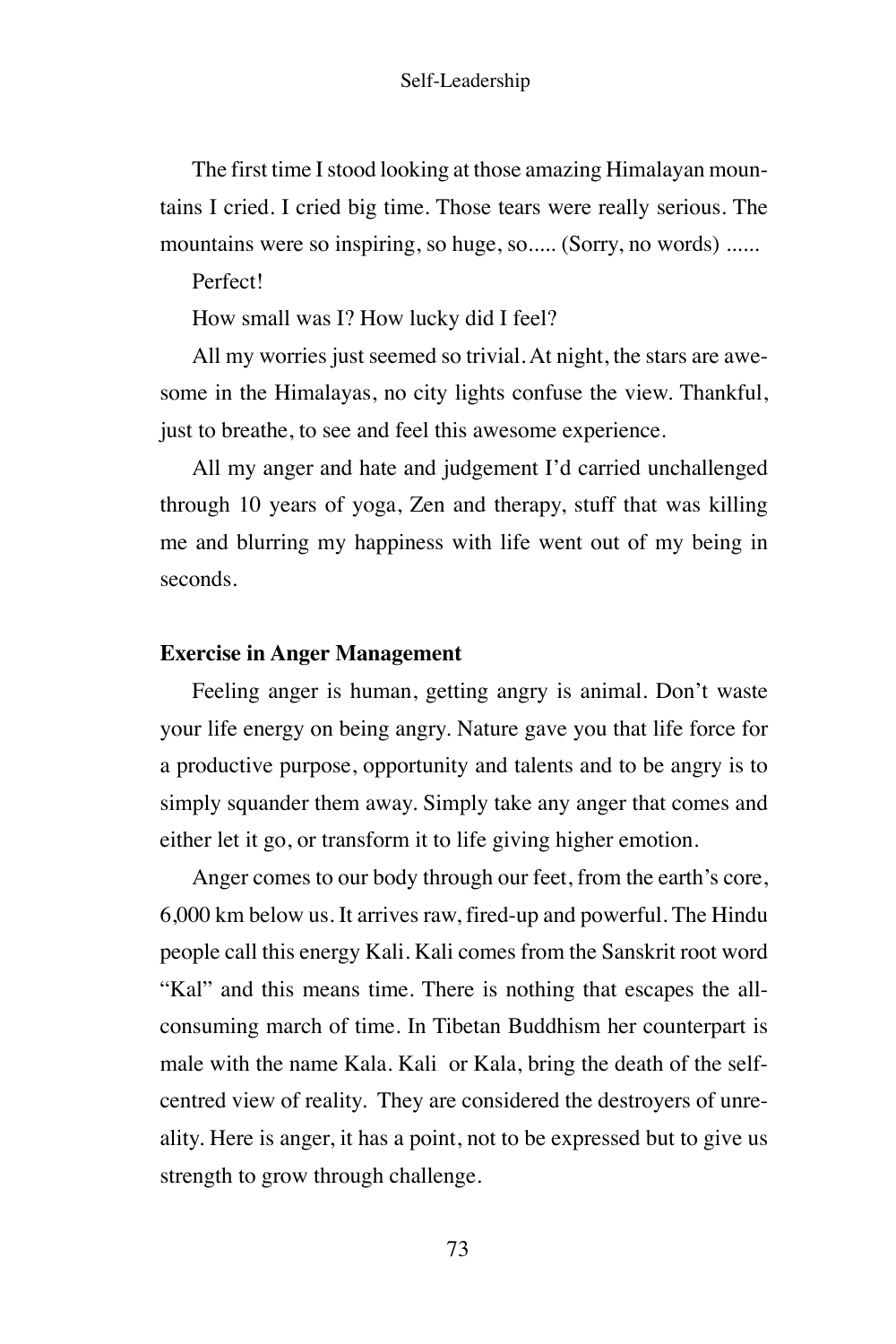### **Directing anger - Letting go.**

When you feel anger, or feel yourself getting angry, find where it is in your body that you feel it most. Is it in your stomach below the navel, or the chest, fist, jaw, or throat? These are areas of your body that have become contracted, and in this state they cannot function. Literally, they are blocked energy centres. One method to change anger is to focus one by one on the areas of blockage and begin to release them one by one. If you can sense the energy within your anger, and if you can concentrate on feeling that, you will find where your body is storing it. That area is most vulnerable to pain, stiffness, illness and disease. Just release the anger back to the earth to where it came from.

So many of our life and work problems have their root in anger. Sometimes we don't even know that we're angry, or even what that anger is about. So, owning the anger is a good first step. Here are more signs of bottled up anger we may recognise:

- *\* Sudden tiredness*
- *\* Excess alcohol*
- *\* Immune breakdown*
- *\* Grumpy*
- *\* Lost libido*
- *\* Depressed*
- *\* Unclear thinking*
- *\* Constipation*
- *\* Headaches*
- *\* Thoracic back pain*
- *\* Skin inflammation, arthritis, gout, acne*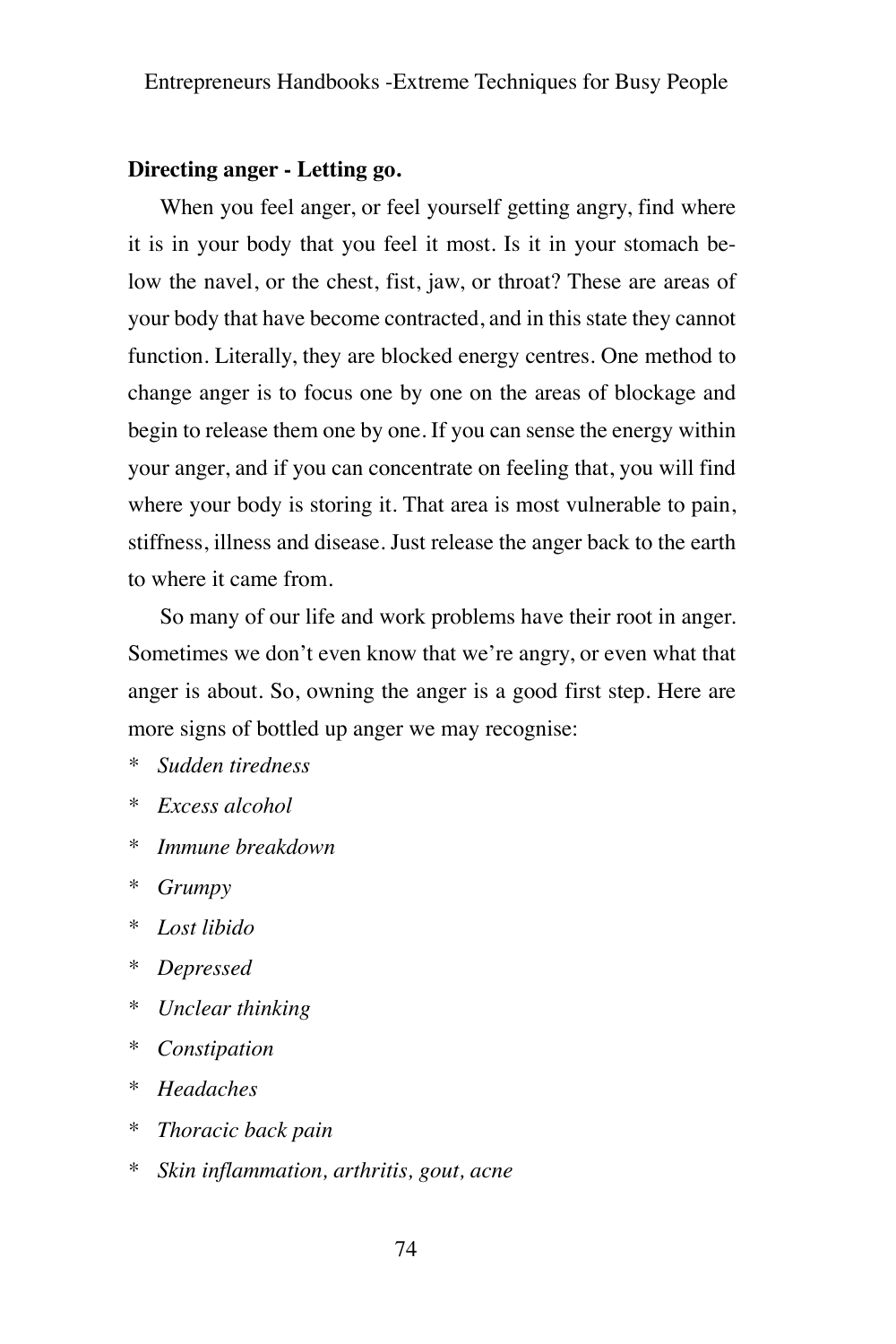If you are tired a lot, continually in need of stimulation like alcohol, drugs, or eating far more than you need or even depressed there's a high probability that you have anger going toxic inside you. Festering residual anger is really the root of much addiction and health problems.

### **Dealing with it.**

Turn off the phone. Turn off the TV. Get a pen and paper, put on a coat or whatever you need. Go alone into nature to a safe place.

Sit down where the bugs won't annoy you. Find something nice to look at. Best if it is water in some form.

- *\* Ask yourself, "what are the things that I could be angry about in my work - life right now?"*
- *\* List these down as they come to you.*
- *\* Once you are aware of what is making you angry, then you can make choices about it.*

A quiet confidence comes over a person who knows the root of their struggles. The answers to life's problems are solved 99% of the time by knowing the cause.

- *\* Feel the anger you have toward a person or circumstance.*
- *\* What did this person do to you? Feel the anger in your body.*
- *\* Now, think where do you do this to others.*
- *\* Find the benefit to others that you do it.*

A quiet calm will come over you as you begin to realise that the anger you have toward others is actually hurting you more than them. Time to let it go?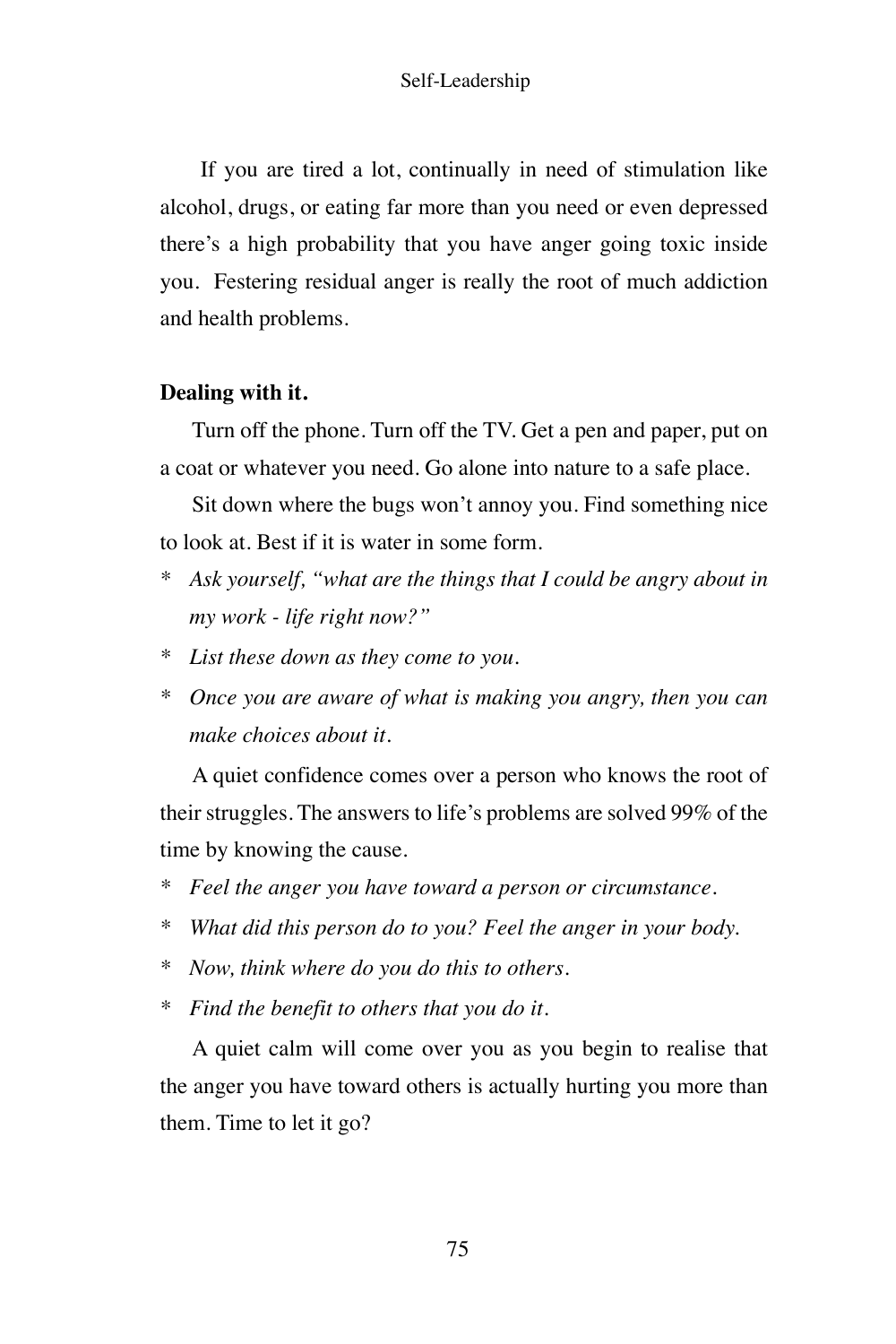### **Be Proactive.**

By the time most people realise they are angry it's like a pressure cooker about to explode. The damage has been done. Instead of building up toxic anger you can discharge it so your health and mental wellbeing does not get toxic. Let anger come in, do it's work and leave - fast before it becomes stuck.

Expressing anger in any way just builds more anger.

We can't eliminate anger but we can move it out of our body quickly so that it does not poison us or anyone else. To achieve this we must become proficient at recognising the symptoms of bottled up anger in ourselves and then release it but not in negativity or directed at others.

To release anger instantly, take a deep breath, and as you exhale through your mouth (hold your mouth like you are whistling), feel the anger energy release. Sometimes holding your arms by your sides and shaking your hands helps release toxic energy through the tips of your fingers. Direct that released energy back to the earth.

### **Own it**

Many people are absolutely surprised about how much anger they have. The most likely people to bottle up anger are the peaceful people, who are highly committed to not causing harm to others. Then, there's another group who always want to be right about things, primarily because they feel deeply insecure inside.

Owning your anger and making friends with it is a good beginning.

Observe nature and witness the beauty of anger. Make it your friend. The wild storm in your face, feel the strong power of the

76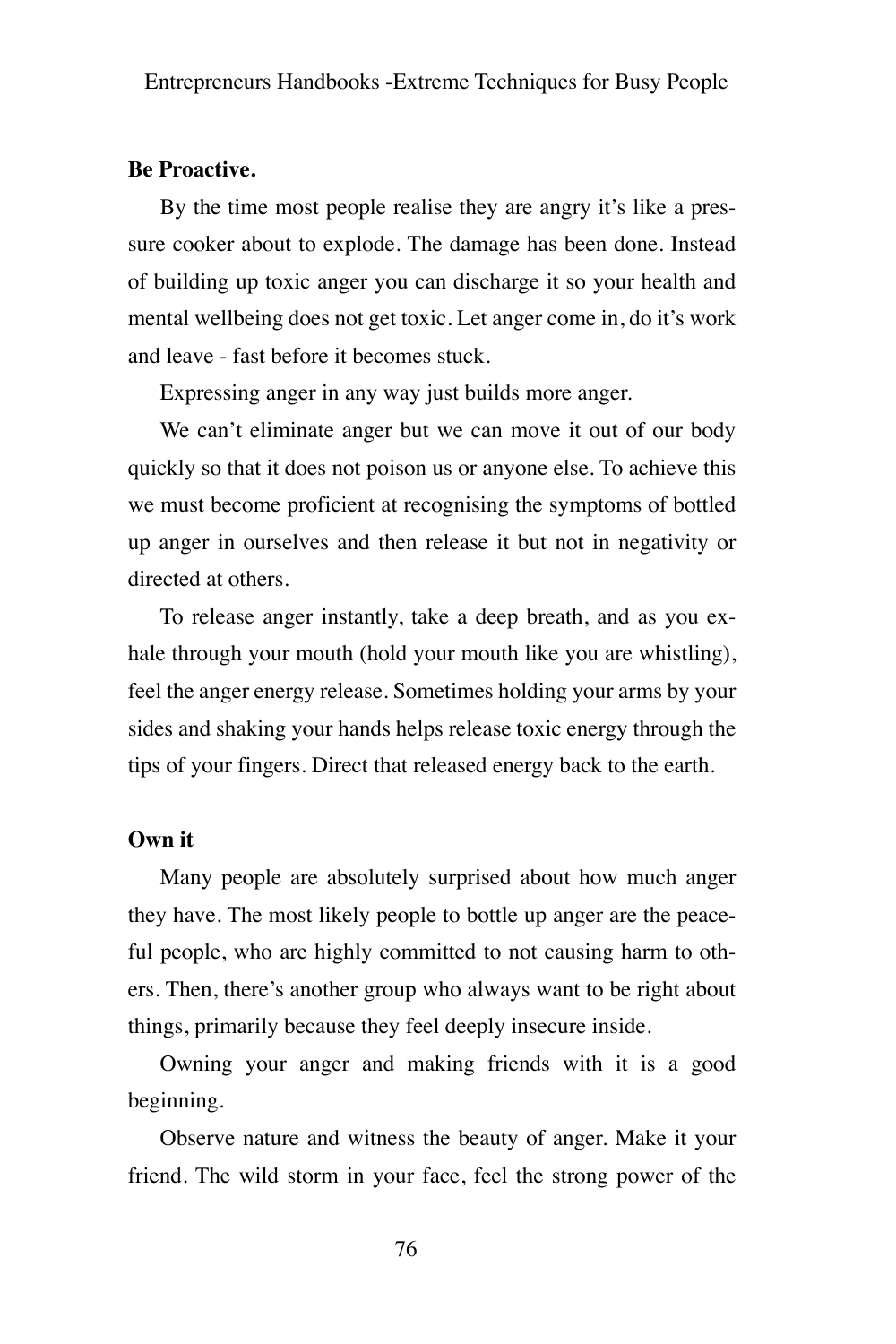roots of a tree, watch the rush of water in a flooding river. Observe lightning and thunder.

Recognise that anger is energy: raw, beautiful, powerful angry energy. We have a friend. Anger is not your enemy. Only being angry is our enemy. Anger is just the raw experience of nature's deepest power.

Most bottled up anger comes from not listening to our inspiration and intuition. Sometimes people make choices to stay in jobs for the money, or in relationships for the children and then they are angry at that choice because it means they've lost their happiness in the interest of making someone else happy. Then anger can come up and be directed at the job, the boss, the money, the relationship, the children when really, they are not the real cause.

This is why expressing anger is not the best solution to it. Most of the time, the person we are angry at, is not the real cause of our anger, just the screen we're projecting it onto.

So, speaking negative things about others is a common but unhealthy way to deal with our anger. Thinking those thoughts is equally as toxic.

*Nature's Law: You get back double what you put out. Nobody does more to you than you do to yourself.*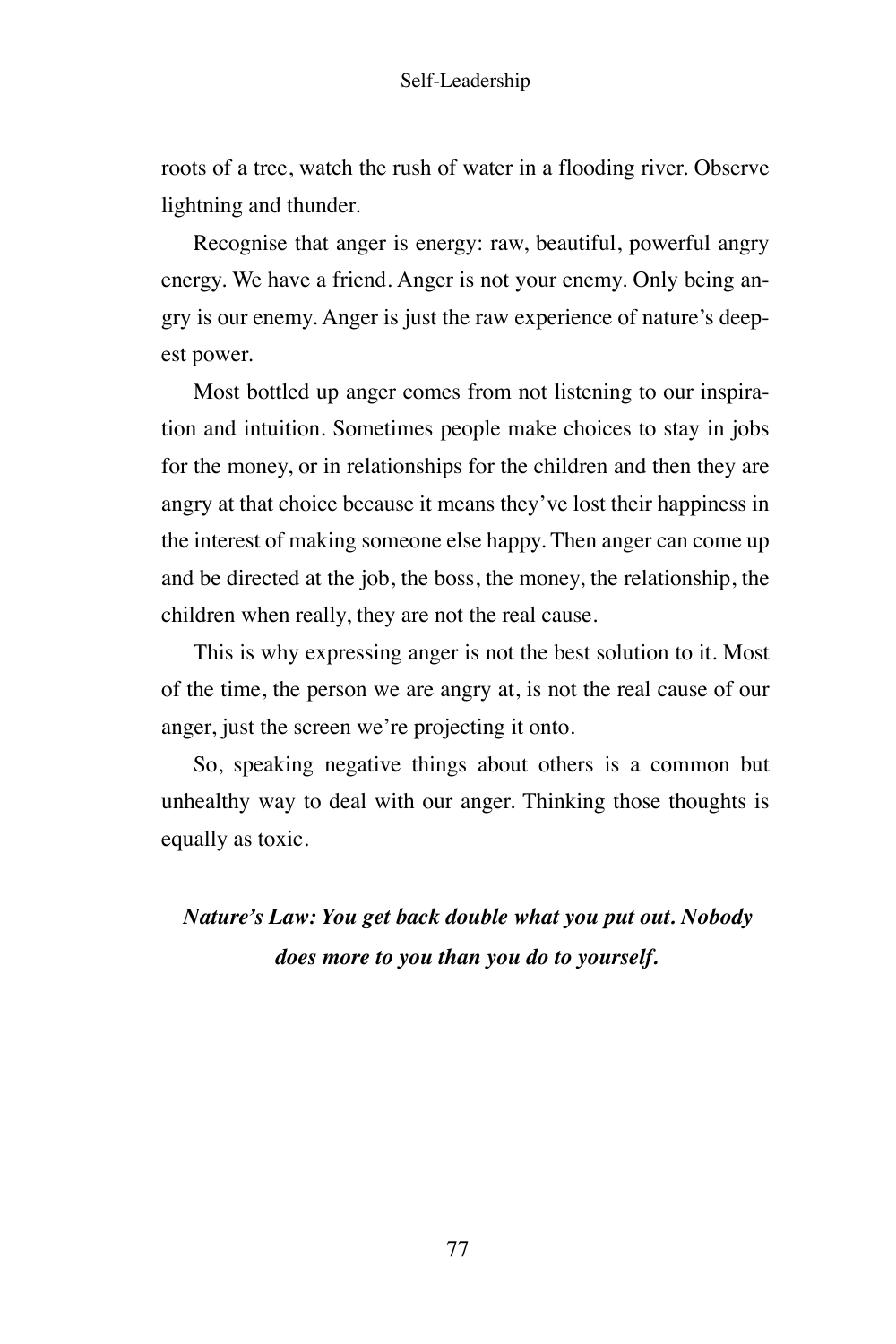## Xtreme Skill 12. Thinking Skills

If you make a decision about setting the price of products today, based on the next few months of profit, you may be reacting to some trigger and not be considering long term cost. Your decision may be spontaneous, but it may have unseen long term consequences. It's better not to get into the situation where short term decisions are made without due diligence.

The Marshmallow Experiment

New Yorker magazine reported that 40 years ago, at a nursery school at Stanford University, psychology professor Walter Mischel ran an experiment.

A group of four year old children were brought into a room, one at a time. They were given one marshmallow and told they were allowed to eat it immediately. However, if they could wait 15 minutes without eating it, they'd be given a second marshmallow and could eat both.

70% of the kids ate the marshmallow right away. Only 30% of the kids could wait the full 15 minutes to get the second marshmallow. This experiment has been repeated in other countries (Brazil and Japan) over the years, and the ratio stays the same: two-thirds can't wait, and one-third can.

But here's the really interesting part, 15 years later, the researchers followed-up and found that the kids who waited for the second marshmallow scored, on average, 250 points higher on the SAT test and were higher achievers in whatever field they had chosen (aca-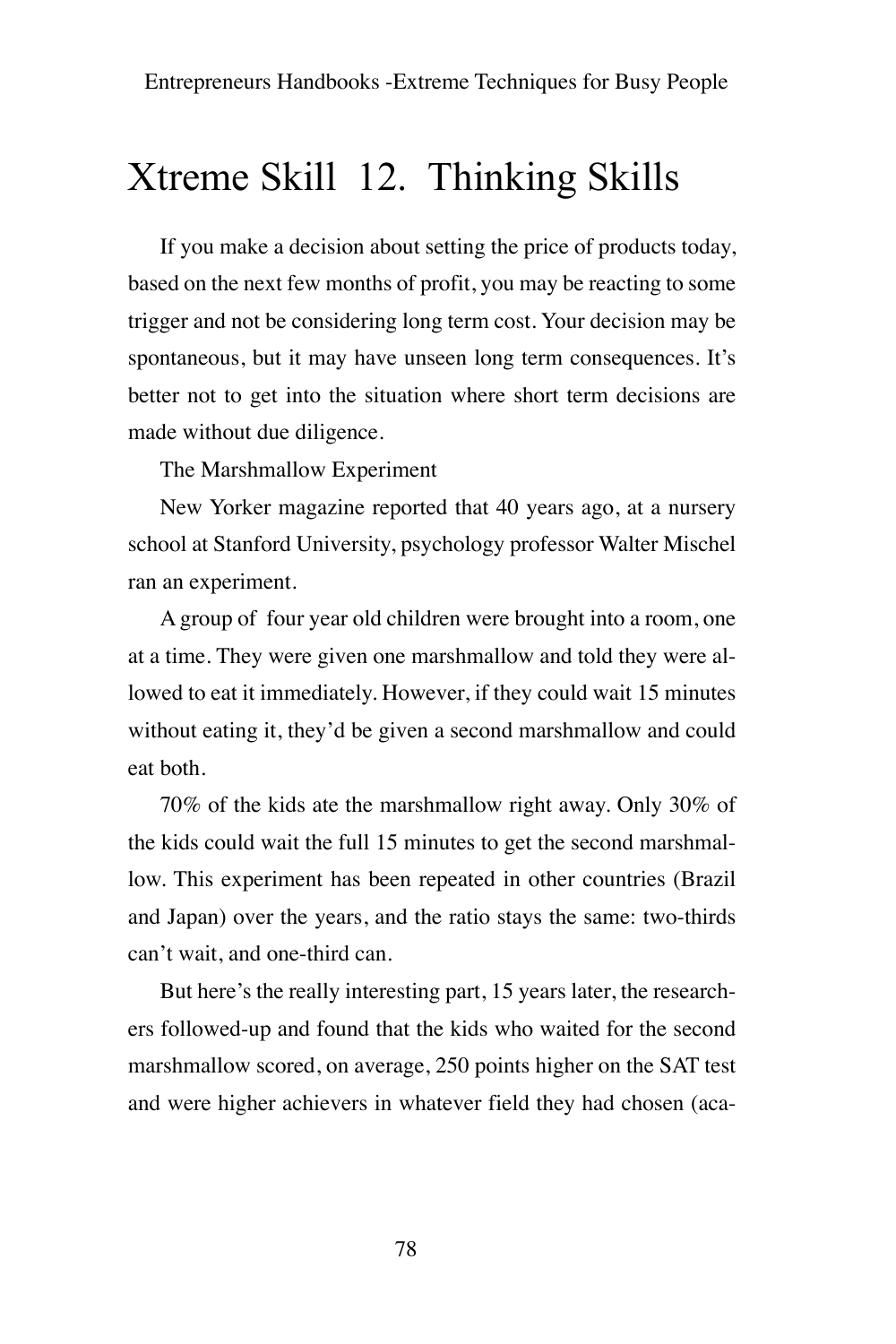demic, athletic, artistic). They were all-around more successful and happier.

So the ability to delay gratification is one of the best indicators of future success.

Many systems, including the human body thrive on instantaneous gratification. Challenging this culturally imbedded thinking process is critically important to achieving long-term sustainable happiness.

During my MBA mid-program break I competed with 140 other MBA students to fill one of just a few places for three months work experience at PCEK, an Australian Consulting firm and an offshoot of the Boston Consulting Group.

One of the research jobs I was given was to do a competitive analysis of a market for electrical contracting in the \$50 million plus project market. We were doing a consulting job to determine the future strategy for one of Australia's largest firms in that industry.

So, with my short-term ethics, values that I'd used to run my marriage, my business and now my MBA I came to that project with unbounded enthusiasm. Thinking to myself, "How do I do this job fastest?", I came up with a plan. I rang the competitors pretending to be someone else, asked them the survey information and completed a two-month job in a week.

When I submitted the report and had to identify the source of this brilliant work, I informed the partners and they flew off in a complete panic. I'd put the company's reputation, integrity and long-term good will at risk by doing something that, in the short term, saved time.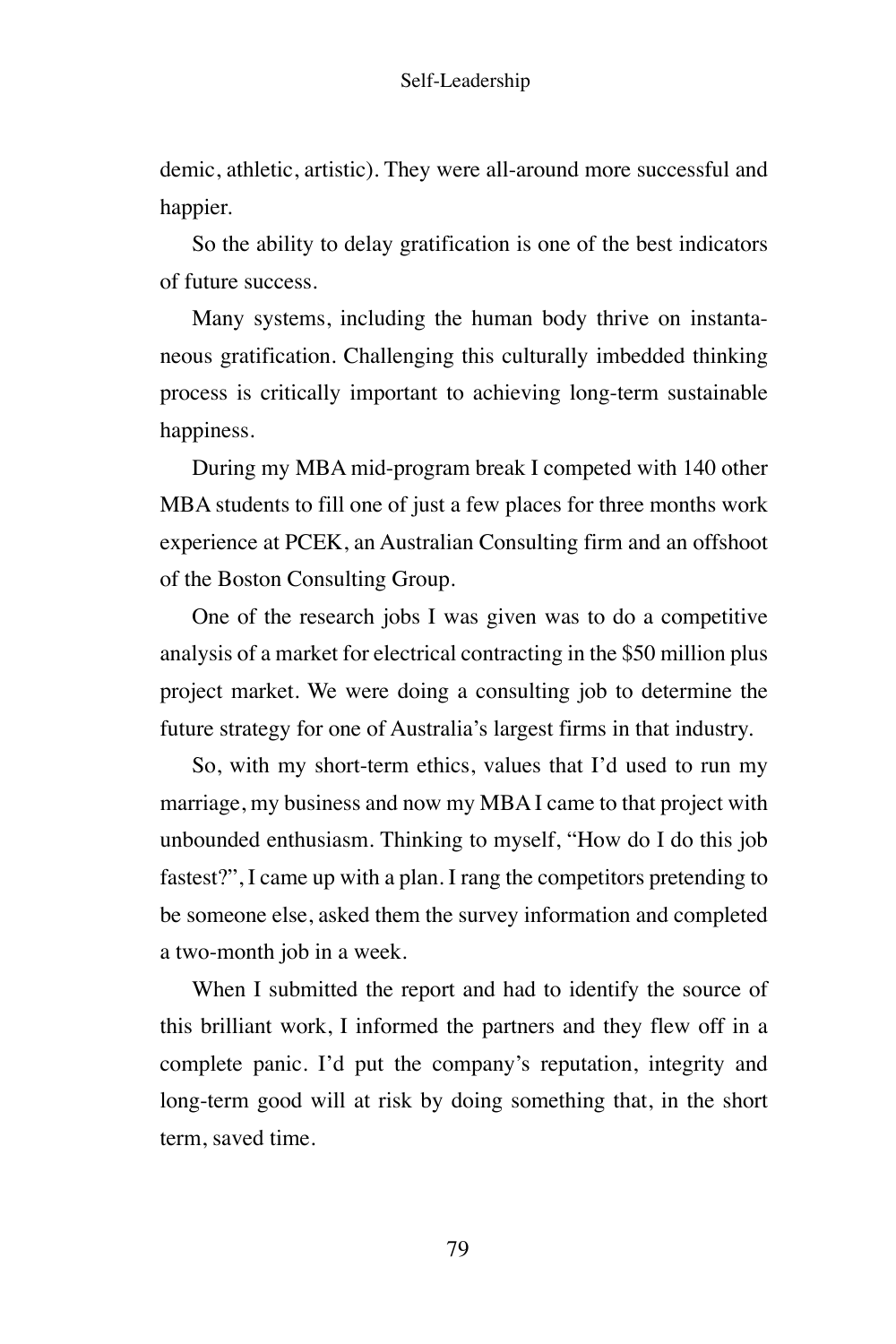That's was the difference between what I thought was real, and reality.

Now, I'd won that role through an incredibly intense interview process, exam results, a written paper and my background. On the surface it looks like I made a stupid mistake but really, it goes to the heart of motive. There is more to this story.

One week before I started work at the office of PCEK, my wife filed official divorce papers and, by my own confession here, I went mad. I cried a lot, felt sorry for myself, begged, thought about suicide and then, in the mornings, put on a suit and went to work. I needed the job, I wanted the experience and I had the prize position. But where was I coming from?

I was messed up and desperate at home and so, I was messed up and desperate at work. I was not in the same long term head space I was in during the interview.

In times like these it feels like we're doing well by partitioning work and home life, but at an emotional level that's impossible. We're more transparent and holistic than we think.

It's not what we think that is as important as how we think.

Short term decisions are made on the basis of lopsided information: more benefits than draw backs. This is called emotion.

Long term decisions prove that there cannot be more benefits than drawbacks and there can't be more drawbacks than benefits. Balance exists in nature - Balance exists in life - Balance exists in authentic thinking.

*Nature's Law: There are as many benefits as there are drawbacks in every decision. Wise people know it.*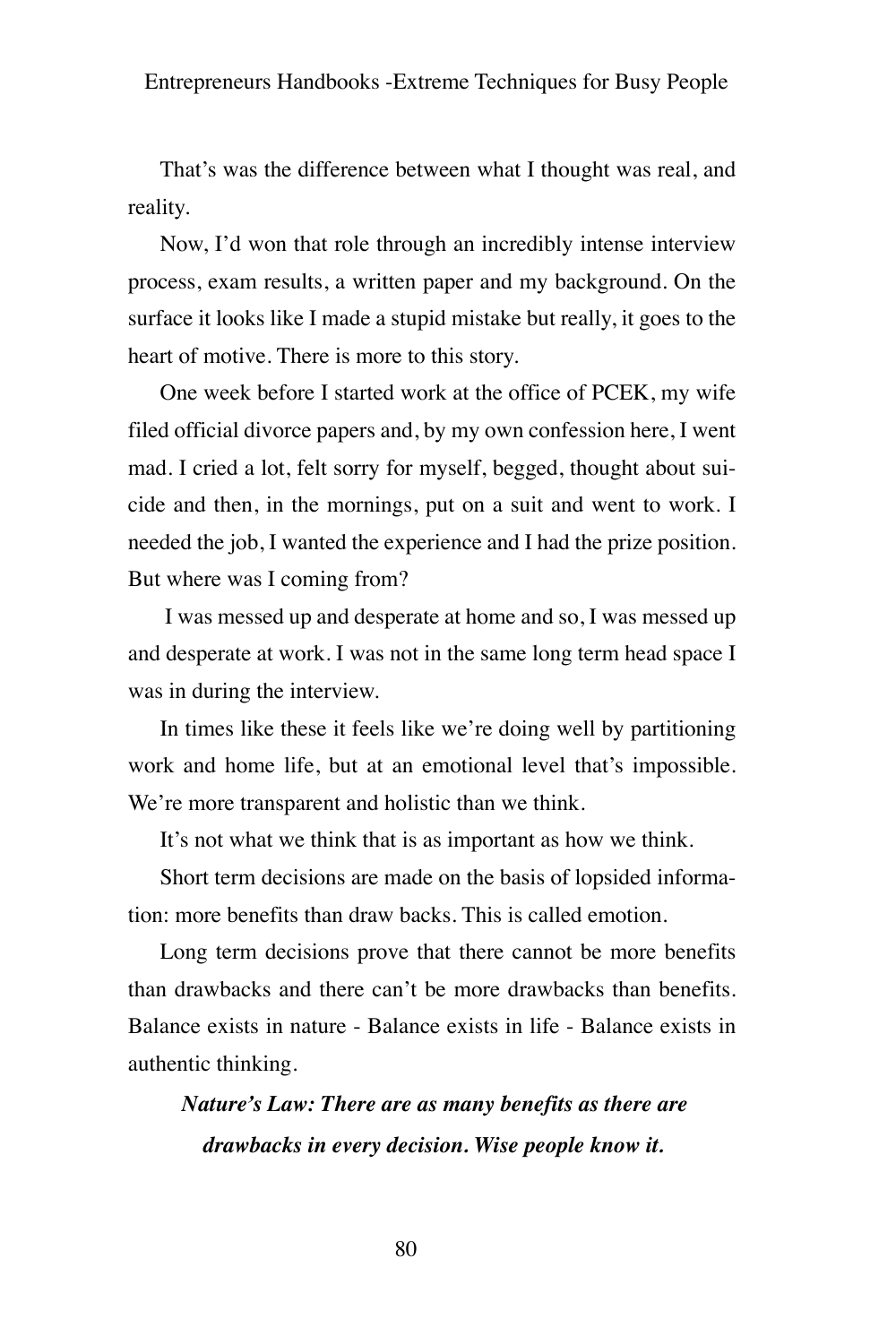## Xtreme Skill 13. Frusta

On the chart score yourself from 0 in the middle to 10 on the outside in each area of the chart. So, if you are perfectly happy with your life, score 10 on the outside circle for each area. If you are, say 5/10 for financial, score yourself half way along the financial line between the centre and the outside. Do this for all areas then join the points.



Now, here's the question I had to ask myself many times. If I could set my goals and wave a magic wand that helped me achieve all those goals immediately, would I be happy? In other words if I could be 10/10 in all areas of my life, spiritual, mental, physical, social, career, health and relationship would I be happy?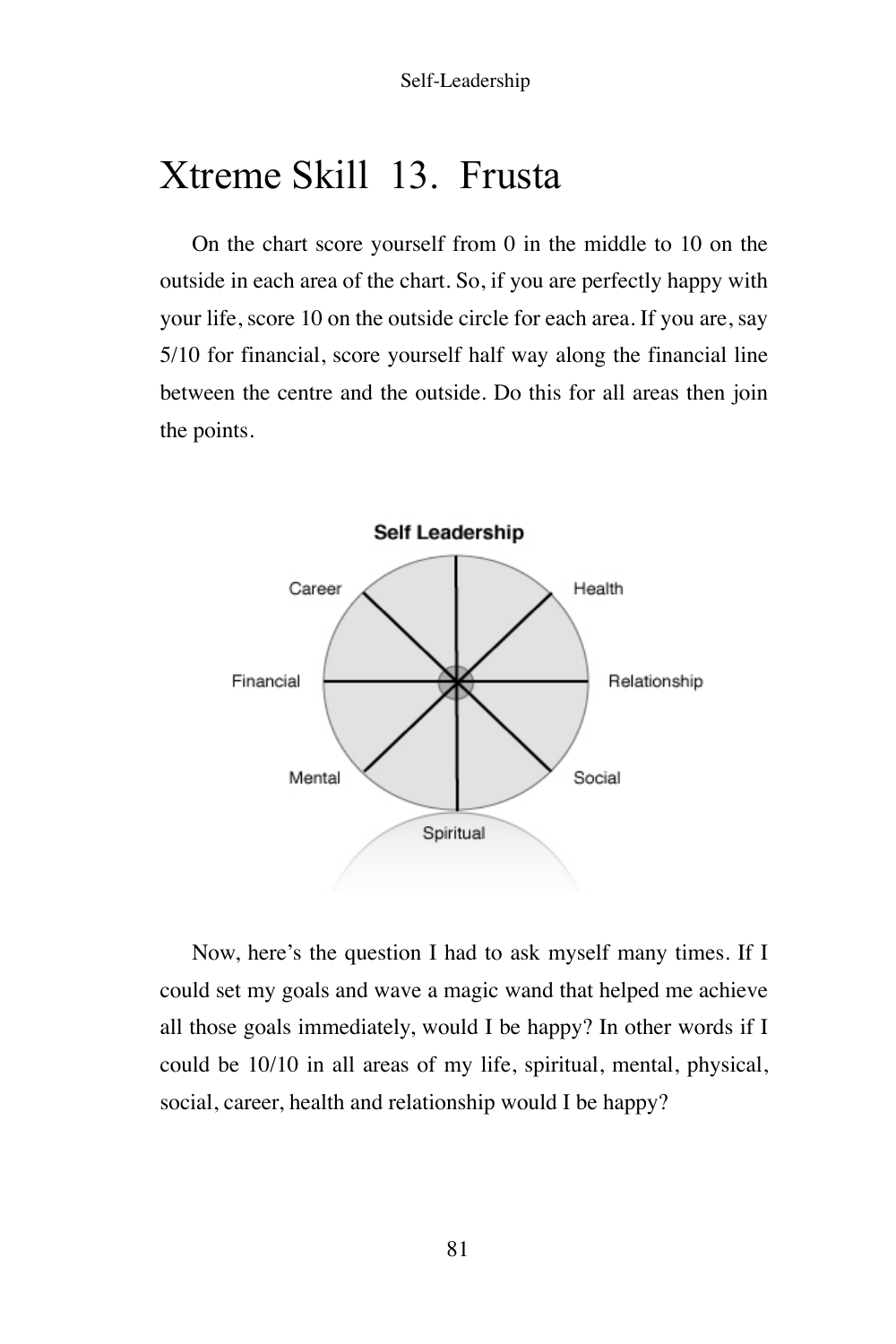Well here's the trick to it. Do you see that little tiny circle in the middle? Well that was my 10/10 - 30 years ago. So, what happened?

My life expanded and as I achieved things, I set my goals higher. When we turned over \$1,000,000 in the business, which at the beginning seemed like a pipe dream, we set the goal as \$2,000,000. And that's life. The constant of life is ever expanding growth.

Nobody told me that as I grew up, my dreams would get bigger and therefore my problems would become bigger. Nobody told me that as my leadership role expanded or as my capacity to love expanded I'd need better relationship skills and a more visionary leadership roles to express it. Nobody told me, in all the thousands of meetings and sessions I had all over the world, the one thing that the marketing brochure left off was that if I grew from A to B, then, C would be just out of reach. Why didn't anyone tell me? Because it doesn't sell.

Would I have gone to a seminar that advertised: "In this seminar you'll become more peaceful, more happy and more in control of your life, just in time to birth another dream and vision of possibility to cause you to need to grow?"

No way... I was looking to escape challenge, not breed more of it.

So, I found that the first step in finding my personal integrity was to overcome my lower emotions like judgement, anger, frustration, greed and hate. And to help me do this, I used this self leadership chart. Even if it was just to find peace and stillness on the inside, it really helped me. This way, I could begin to separate the inner and the outer and therefore trust my intuition again. I needed to ac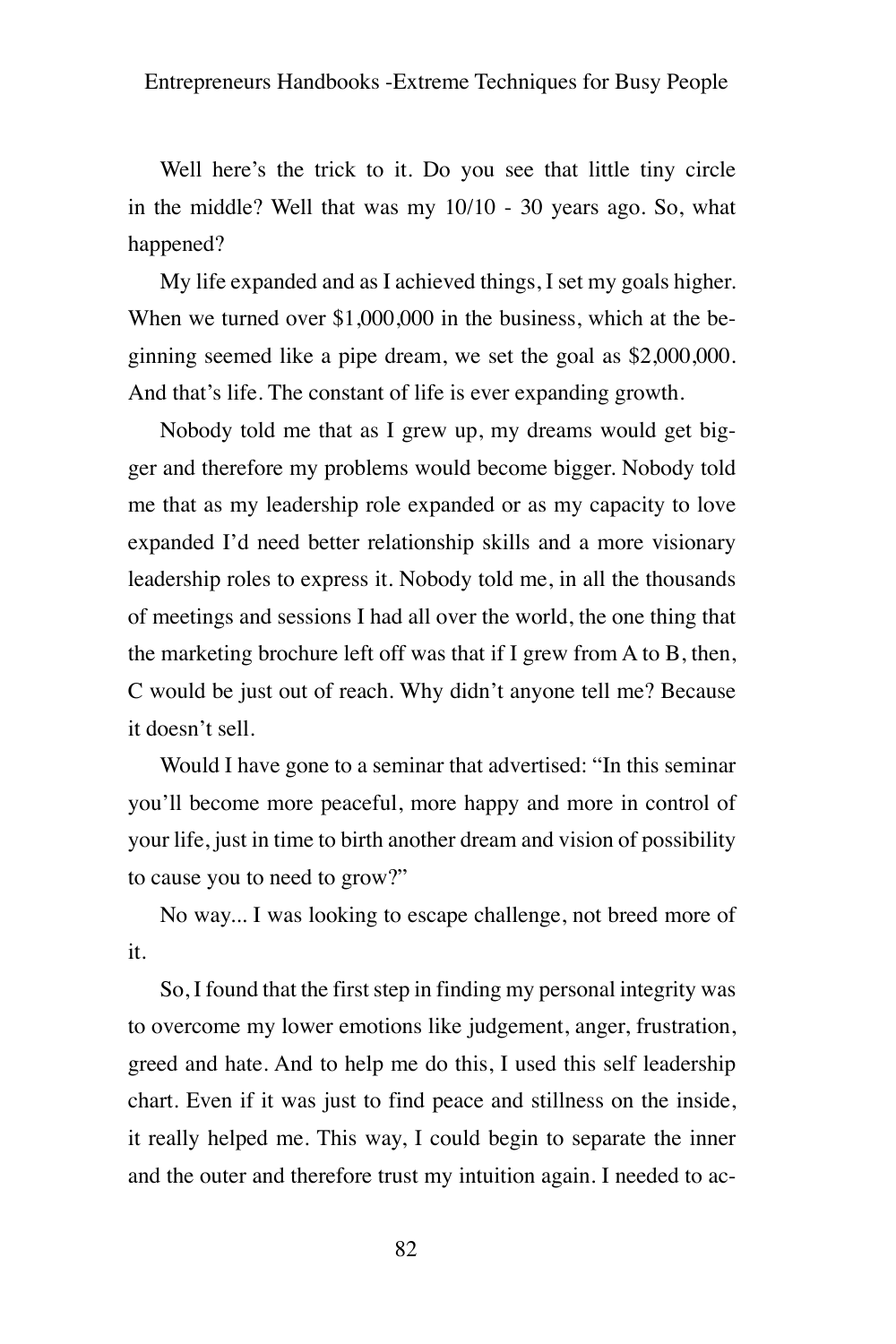knowledge that in my career, health, mental, relationship, financial and social worlds, I'd always be deficient on the outside.

My deficiency map, the one I drew over the seven areas of life, would always stay the same if I didn't change my attitude but by changing my attitude, I could bring it very quickly to 10/10 in all areas of my life, on the inside. Total contentment.

Contentment is important on the inside world because that's where 90% of our communication comes from and, where our critical inspiration lives. In contentment, there is no wanting, no noise, nothing missing.

### **Understanding Frustra - Growth Rings**



Nature grows in cycles.

We come into the world with one or two things not just perfectly right and because of this, we create an ego. A false self that seeks approval, feeds on attention and wants to get life right. This ego will never be secure and so, part of the natural process of life is to grow beyond it. These growth steps are called frustra.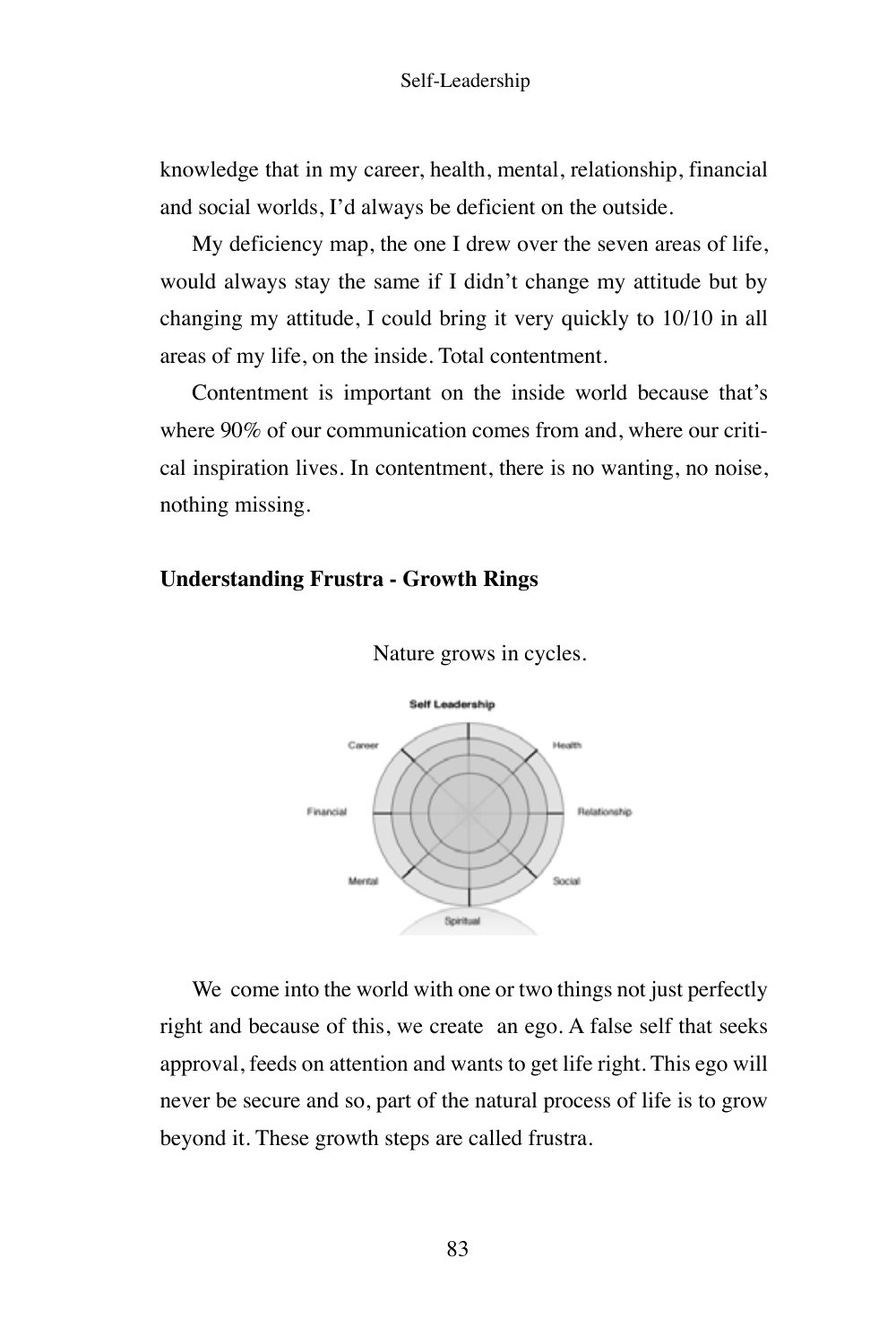The rings are called frustra, (origin is Greek) because they represent periods of frustration. Challenges where we've hit a glass ceiling and just don't seem to be able to get beyond it. Comfort precedes a frustra.

A business can also reach frustra. It can grow to a point of profitability and then, in spite of the fact that sales go up, profits don't.

When we hit frustra we start looking for things to change. However, if we don't change those things that create the frustra wall, we just run around like headless chickens. Changing things within the frustra but not expanding ourselves.

Frustra are made from comfort zones. When people talk about how moral, ethical, high valued they are, that's the language of the frustra.

The values that underpin a vision are what may be instrumental in taking people and their organisations to higher places, but they are also fences, blocks to growth at some particular point.

Comfort zones represent order. Sometimes in an organisation the "Old Guard" hold steadfast to their values, and that's what labels them, the old guard. Unable to break through their own "comfort" they block growth.

A couple in a relationship might meet on certain terms and agree that their values are a great mix. However, if those values are the same, 20 years on, the relationship will, when the children leave from within that frustra, implode.

Nature destroys anything that doesn't grow.

Frustra are exactly like growth rings on a tree. The last ring on that tree is the death ring. When the tree could no longer expand,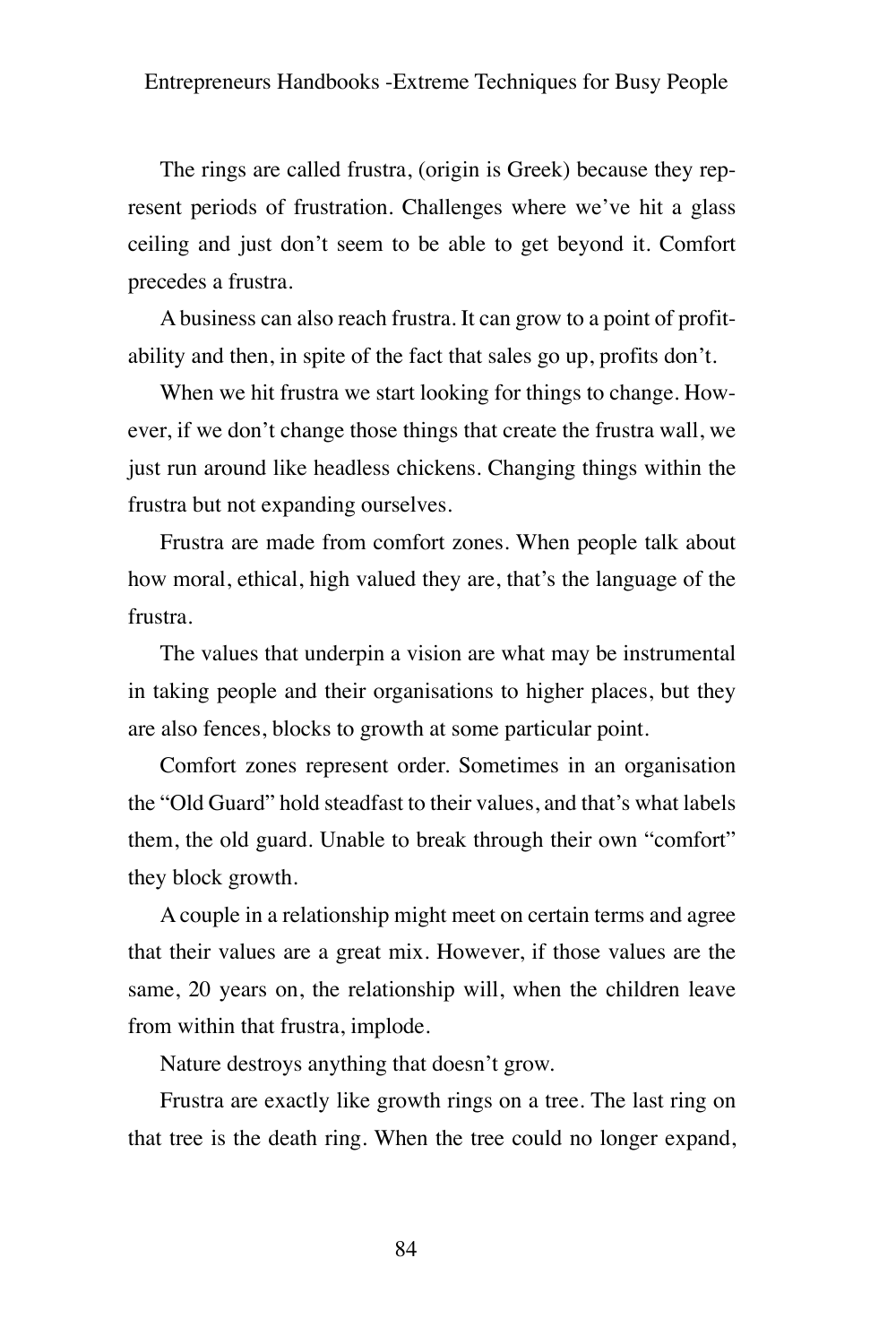it died. And that's what happens to people and business. When we stop evolving, learning and expanding, we too, shrink and die.

Frustra - Frustration is the experience we have when we're trying to get through new challenge with old process. The beautiful part of this is that, if we do learn how to recognise and label a frustra, it becomes a positive growth period, rather than a self abusive sense of failure. In this way, we are continually adapting to the world around us: expanding, evolving. On the other hand, if we use old skills and get stuck in a frustra, we create disaster, humbling circumstances and illness to push us through it.

A great example is a client who sold his company. For the next few years he worked until he'd completed the contract and then started looking for a new opportunity. Everything he was offered demanded that he move home, but his wife didn't want to shift. The jobs he was offered were a great step up in responsibility from regional leadership to global leadership but because his wife didn't want to move, and he didn't trust his ability to handle the increased stress, he refused those opportunities and opted for a lesser job staying in his current locality. Four years later he was fired from his sideways move and, in the midst of an affair, he and his wife split.

Nature destroys anything that doesn't fulfil it's purpose, and the purpose of life is not ease, comfort or withdrawal from the coal face of challenge.

### *Nature's Law - Anybody who withdraws to comfort attracts calamity, disaster and humbling circumstances.*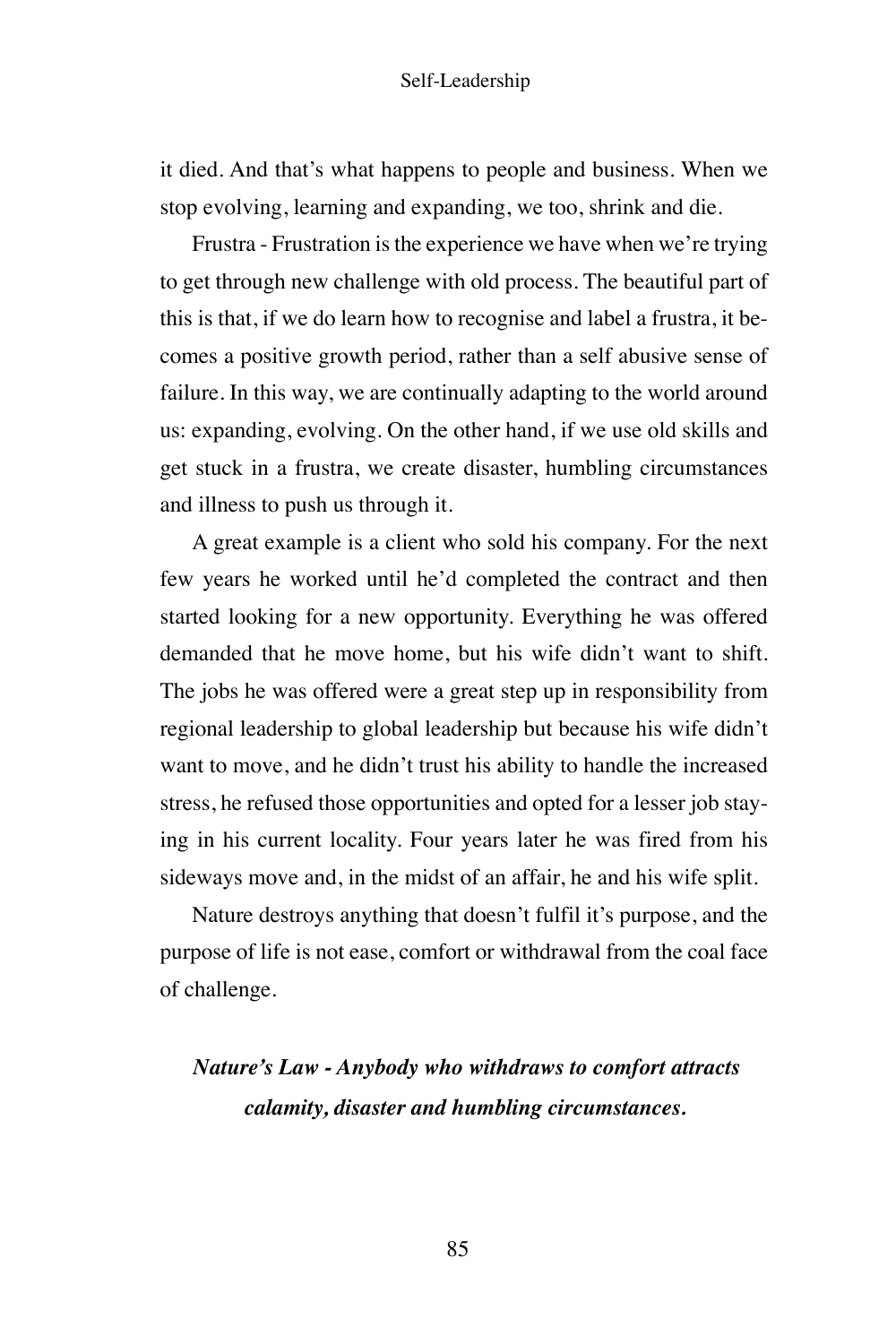## Xtreme Skill 14. Adaptation skills

I went to Austria Skiing. The only other time I'd skied, I'd broken both my knees. So this time I was keen to have lessons. It was the off-season and when I arrived I found out why they call it the off-season. Everything is turned off. It's too cold. I arrived ready for powder snow and got rock hard ice for ski slopes. I could have skated on them.

What to do? I could have done a hissy fit, got angry and let the situation create spin in my life. Or I could stay happy and adapt, which is what I did.

I hired different skis because this surface really wrecks normal skis. I hired a specialist teacher in hard slope skiing and bought a double thick super heated ski suit (and looked more like the Michelin man than a skier). I didn't lose one breath, one ounce of mind noise, I just adapted, evolved, and had an absolutely inspirational time. Even being trapped on a frozen lift 30 meters above the ground for an hour became a chance to practice my singing to the valley below.

We are brilliant at adaptation. We've mastered computers. Even grandma uses a mobile phone and she used to wind-up the handle of the wooden phone box to make a call. We're brilliant at adaptation - most of the time.

There's a level of the human brain that's very primal. It thinks and instinctively reacts like an animal. This is the mind of the violent individual, the narcissistic emotionally dependent person, the terrorist and the self-righteous.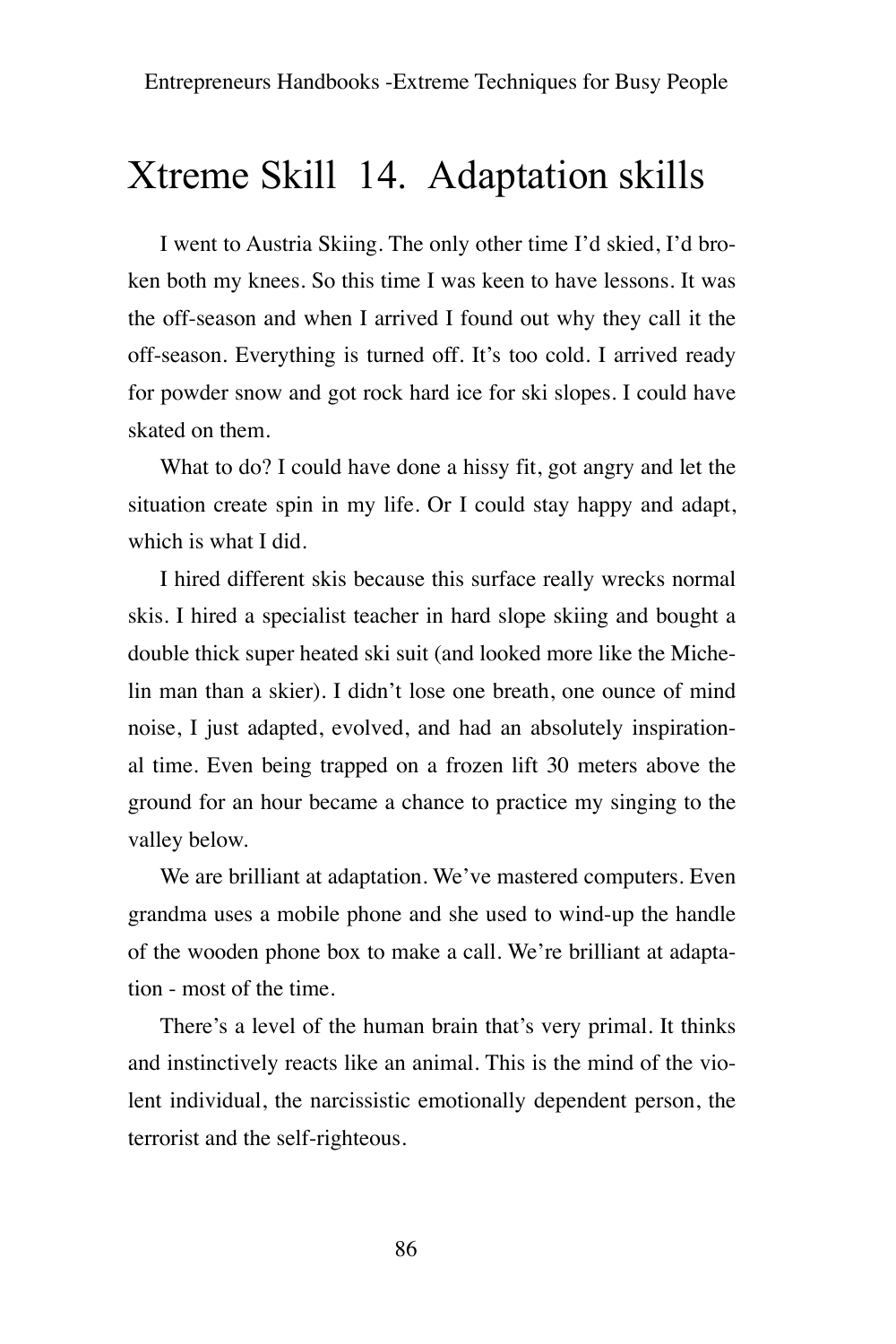Fundamentalism, the "I'm right, you're wrong," attitude, which primarily belongs to our ape brain, exists in all of us. But it's worst in business. When business people can't adapt, they blame and don't respond to "the weather" market forces and they get retrenched or the business fails.

I don't think it's wrong to label behaviour as unconscious. It's a discrimination that may help us understand the need for different ways to manage people, and ourselves.

The fundamentalists and the terrorists have made non adaptation an art form. Whether it's their company or their culture, fundamentalism is an attempt to stem the flow of time. This is contradictory to natural forces and can only be achieved temporarily and by force.

For the CEO of a small business in the middle of a democratic culture, well, there's no real option but to adapt to survive.

In a company culture, that monkey brain can do massive damage.

Failure to adapt means circumstances dictate performance. That basically means we're operating in whatever level of opportunity the market around us dictates. That's extremely vulnerable and passive.

Adaptation comes from embracing opposites. The ultimate resolution of any conflict is when people collaborate. When the British government split India into Hindu and Muslim, and created Pakistan, they made a very short-term choice. Splitting things into left and right just causes conflict at the border. It's unsustainable.

Adaptation at work means getting more done in less time. Each day needs to be performed smarter than the day before. People are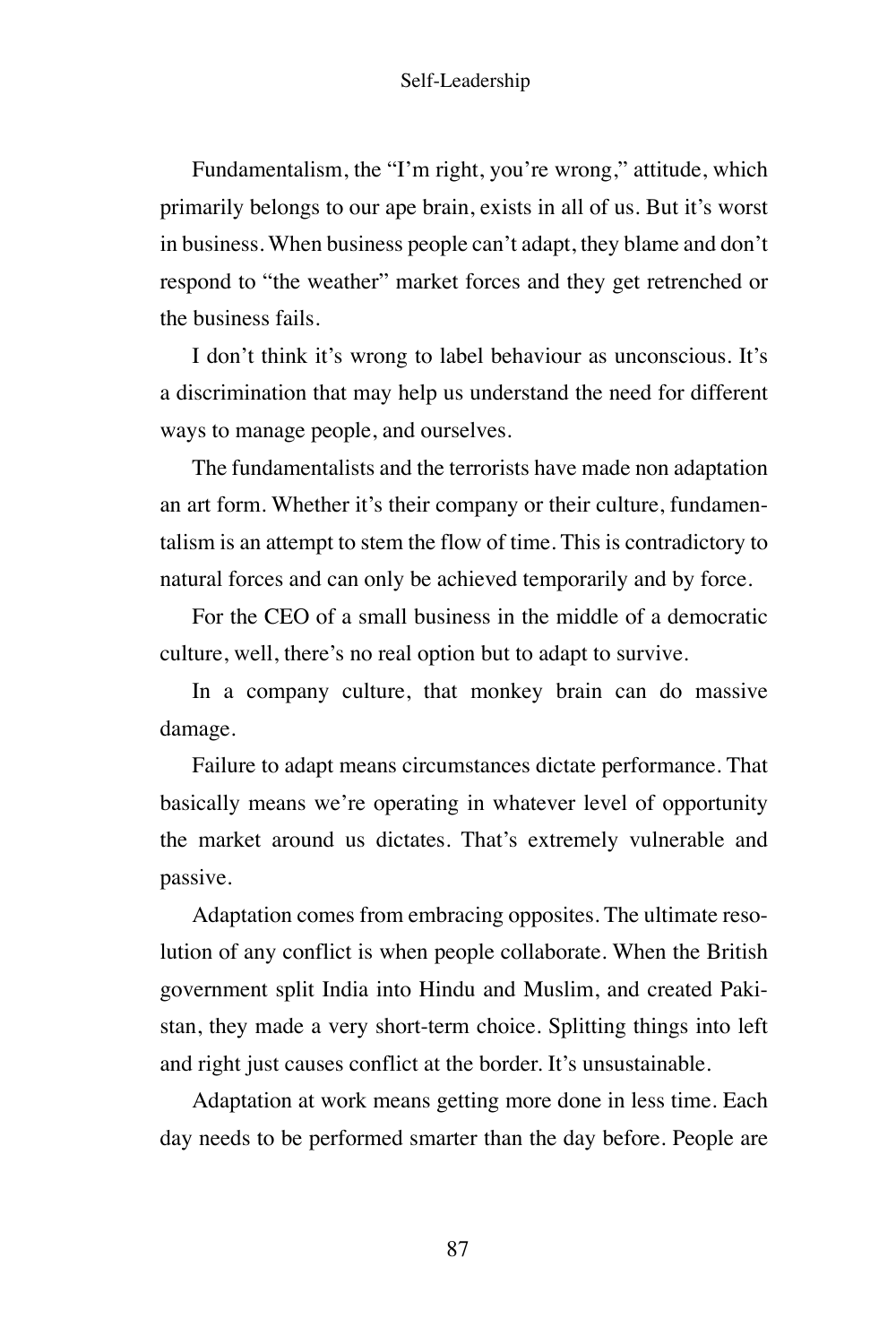afraid of this progressive practice because the ultimate outcome from real adaptation is that we do ourselves out of a job.

Too much of business is time focussed rather than results focussed. If I can do my job well in half the time, shouldn't I be rewarded with twice the pay? Of course, if we're over staffed or don't have enough real productive work to do, then that's another topic and a good reason not to adapt.

*Nature's law - How do I get more done in less time with better results? That's evolution and essential to mental and physical health.*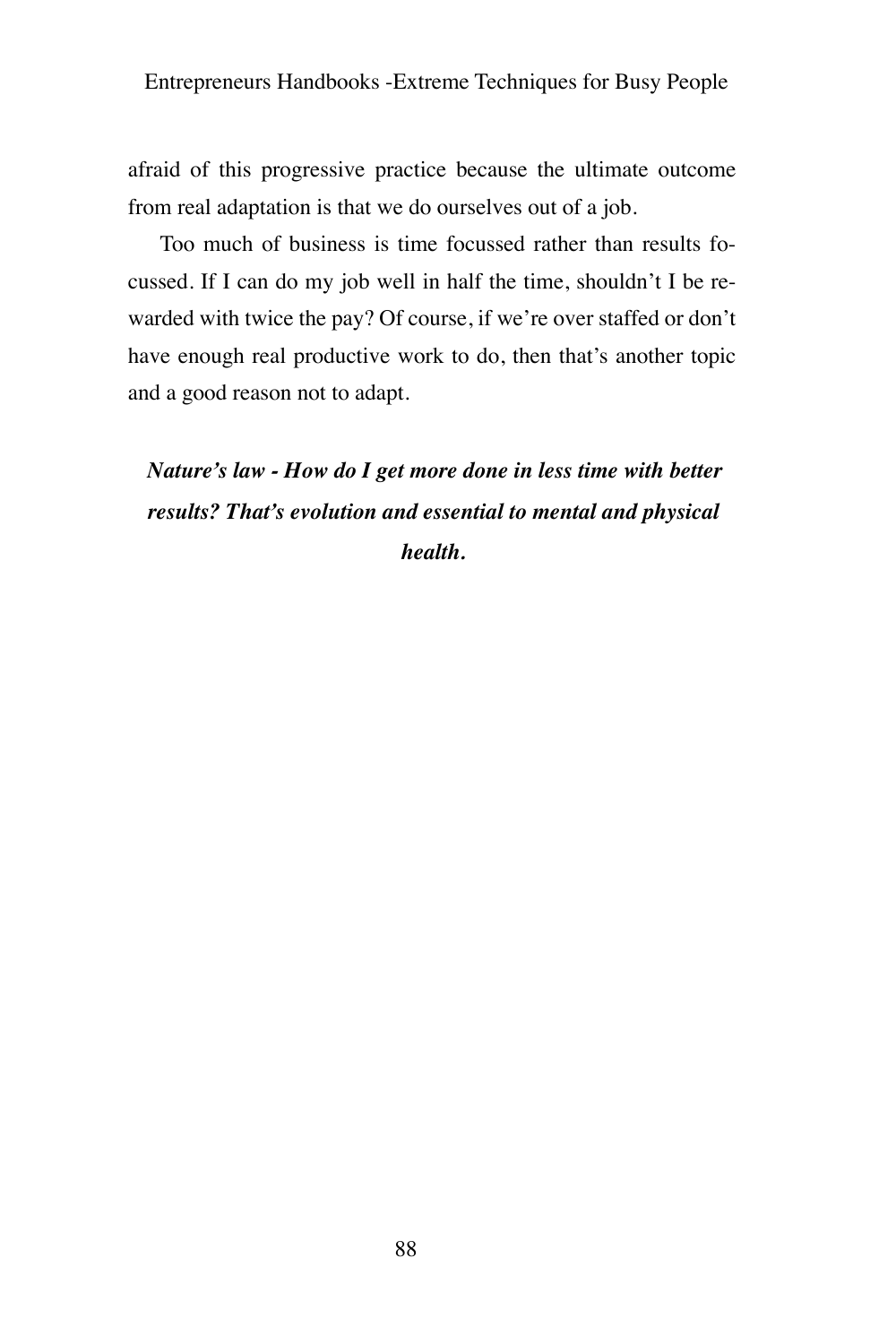## Xtreme Skill 15. People Skills

I hired an engineer, a tall thin guy who came with a great resume. We sparked against each other after one week, and three years later, in spite of so many training sessions we were still sparking.

I wanted his designs to be done yesterday. He wouldn't even start a design without understanding the whole philosophy of the factory, a luxury I couldn't afford.

Human beings all too often get measured on psychological tests, profiles and IQ. That's the measure of our EGO. Values, beliefs and ideas are Ego. What's the use in strengthening someone's ego by categorising them by psychological tests? Nature has a better, more authentic option. Your constitution.

We are born with a constitution. Whether we're Chinese, American, Arabic or Indian that constitution doesn't change. No matter how educated we are, or not, that constitution stays the same.

That constitution determines the food we thrive on, the office we thrive in, the weather, the relationship, the boss, the sales pitch, the colour we like, the holidays we take, the sport we excel in. And, it's not discriminating. All constitutions are unique and equally powerful.

If I am fire, and I do an air job, I will struggle for the whole of my life to sustain a good attitude, good focus, good health, good relationship, and good productivity. Don't you think it's worth exploring? We can tell your constitution from a photo. We can tell it at birth. We can tell your constitution without even knowing what you want and don't want. The whole idea is to see that certain constitutions thrive in certain jobs and certain environments.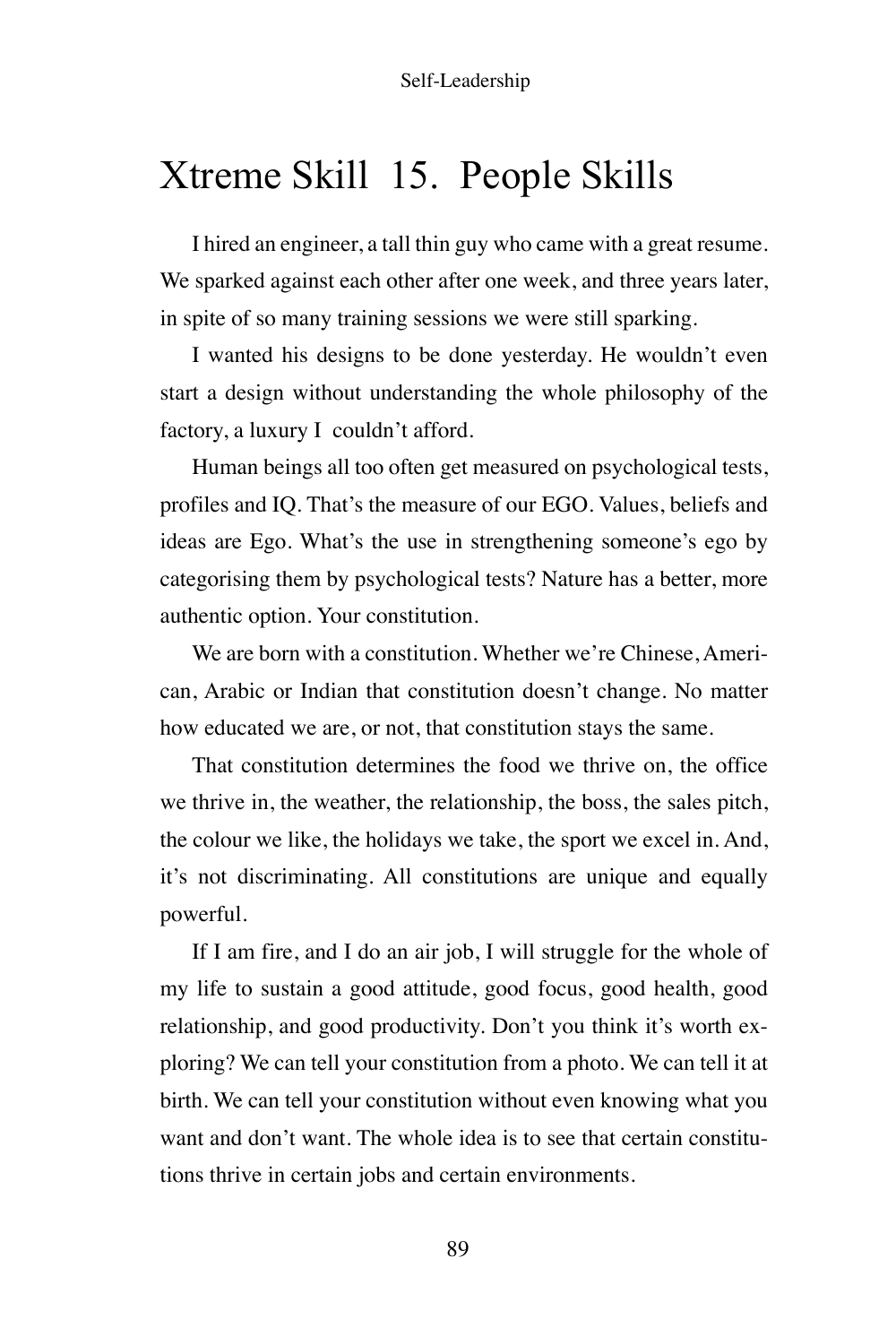My long tall engineer was one constitution. His constitution, if healthy, will be very philosophical and visionary. I could have known this in the interview or from his resume. Why did I have to struggle?

What if a person's constitution is built for marketing, but they get promoted to take up stamp collecting? It's like a tree wanting to be a building. Such things cause human suffering and are beyond the western scope of medication, pharmaceuticals, therapy, corporate governance, psychological profiles, ego enhancing, new-age, intellectual modelling.

90% of all personal growth and personal development in the corporate world is fighting to change what can't be changed instead of harnessing uniqueness. A massive waste and a huge human cost. Refer to the Report - Be in Your Element by Rama Prasad and Chris Walker free at www.innerwealth.com for more.

### *Nature's Law - Authenticity means: Know yourself - Know your Constitution - get beyond your ego.*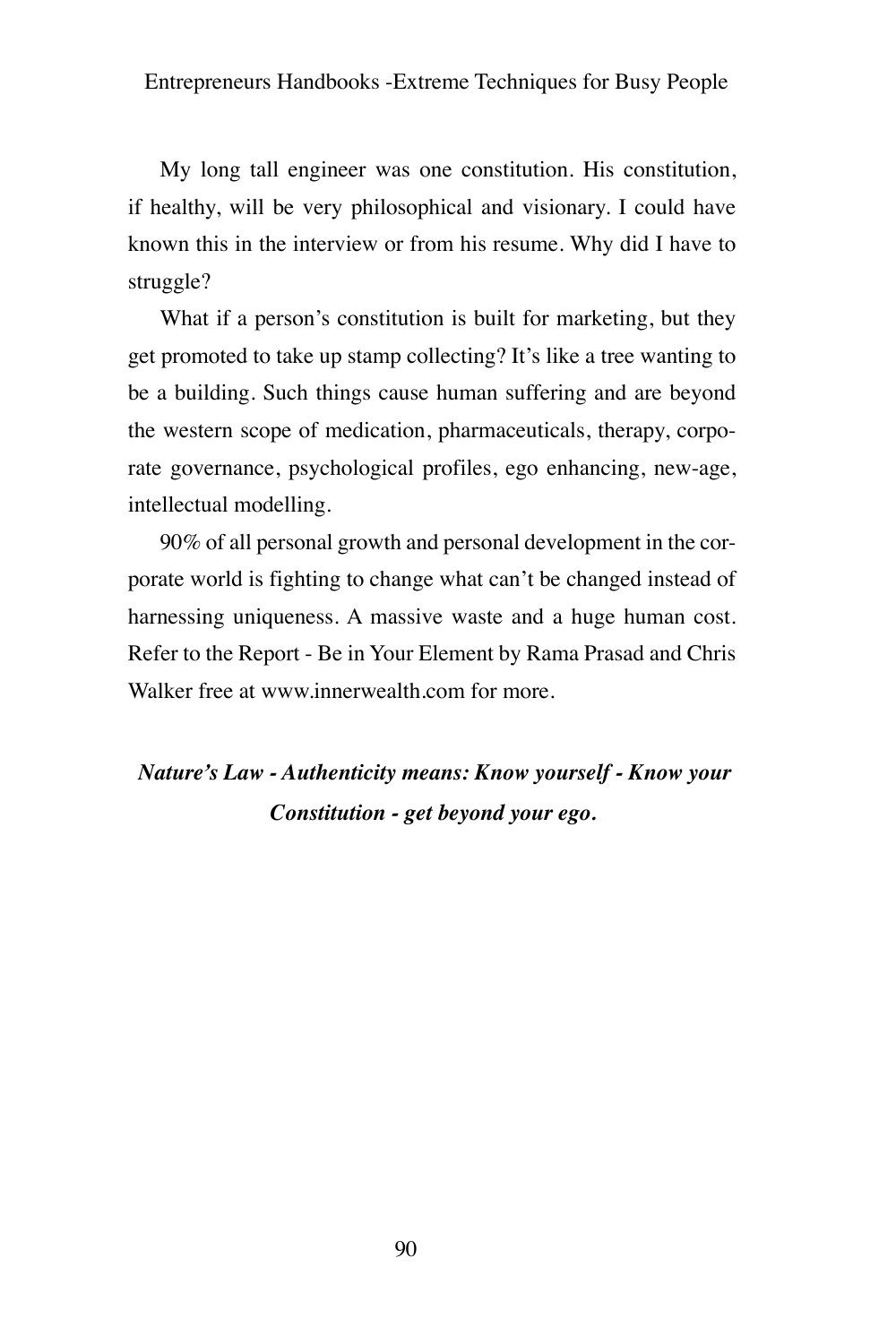# Xtreme Skill 16. Stress Management Skill.

In six months you'll have more stress to manage than you have now. Even if you retire and sit under the coconut tree waiting for lunch to drop out of the tree, stress is going to increase in some form. The natural flow of life is for an ever increasing amount of complexity for us to handle. Stress management means to match our ever increasing capacity to manage stress with an ever increasing amount of it. That's healthy. It's a harmony between growth and capacity.

Increased stress is a positive sign of growth unless we expect the opposite. So many entrepreneurs are surprised that their stress grows as their business gets bigger. Then there's trouble.

In nature, the environment always expands. Nothing shrinks. So, the storms get bigger, the communication systems get bigger. The environment is expanding and those within it need to be adapting otherwise, there's stress.

The best time to evolve is before you're up to your armpits in alligators. If you are in Nepal, standing at the airport, ready to start your 14 day walk, it's not a good time to start thinking, "What do I have to do to prepare for the challenge?" (You'd be amazed at how many people do that).

I began my speaking career at 36 years of age. I'd spoken in public about three times - two of which I wasn't sober, and the other was my wedding (where I probably wasn't sober either).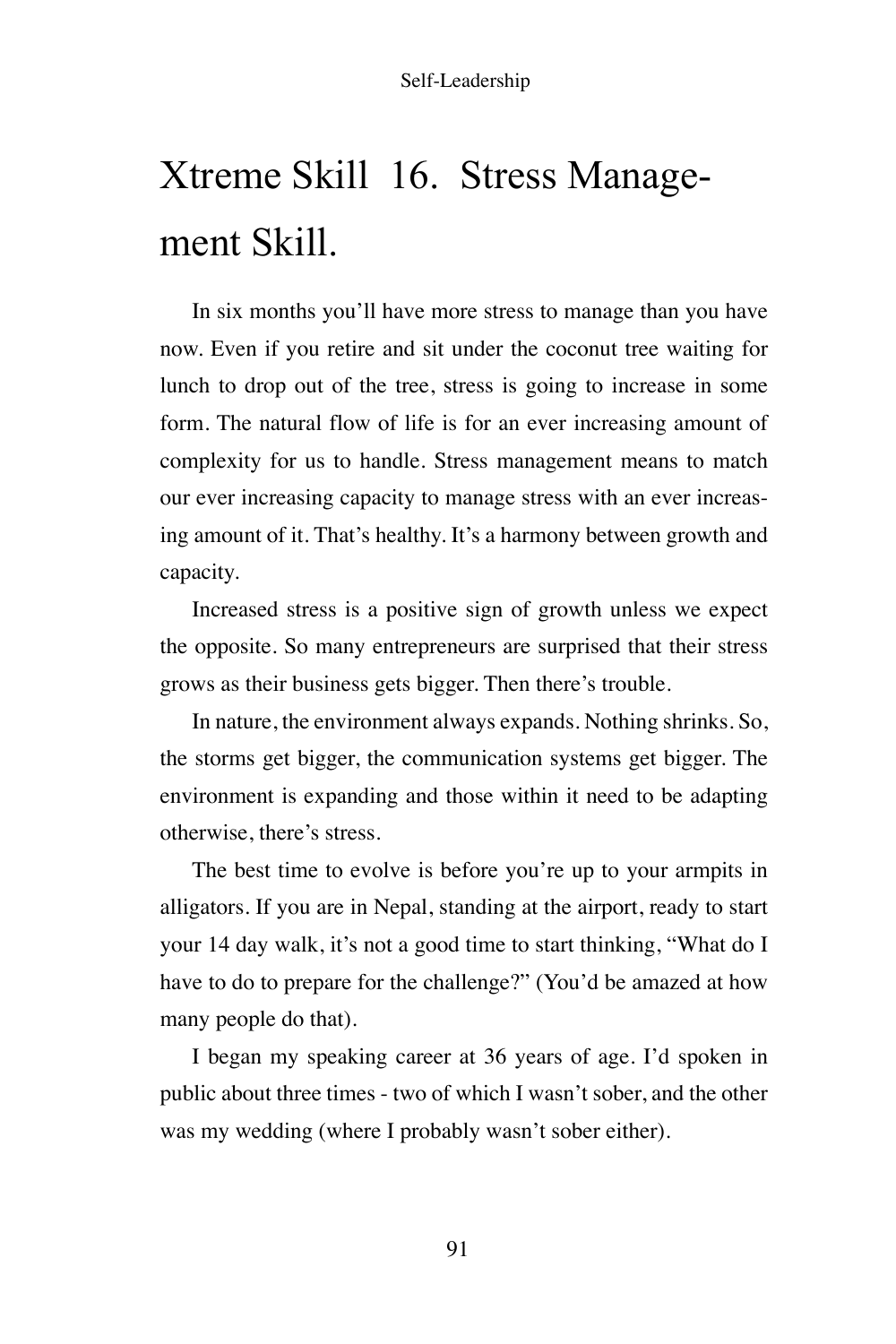During that first sober speaking engagement, in front of 20 or so people, my eyeballs shook from the tremor produced by my knees. It was awful. With a little help from Zanax and a few other similar nerve killing processes, I got used to speaking to 20 people over the next five engagements. The day I felt totally relaxed with 20 people, 30 people turned up. To cope, I went back to Zanax and survival mode. After the next five engagements in front of 30 people, I didn't feel nervous anymore, so 50 people turned up. And so the story goes. Every time I evolved and adapted to my circumstances, the circumstances expanded.

People seem to be super surprised about this. A manager gets promoted, paid more money, takes on a bigger job and then complains, "I'm stressed." Hello, what do we expect? More responsibility and less stress is an oxymoron.

The bigger your vision, the bigger your life. The bigger your life, the better your stress capacity needs to be.

My partner and I started a yoga school. We had about 20 students a day in the first months and 13 available staff. Over the next two years that grew to 200 students, but the staff dropped to four. We simply evolved the process and systems to manage classes. Automated and refined the lessons so they were really well structured.

At one stage I built an international consulting firm with certified consultants all over the world. This was such an old fashioned antiquated model of franchise. Instead, I cut the consultants loose, released them from their contracts and wrote books, developed the online presence of my consultancy and put the power of consulting into the clients hands. It was a natural evolution.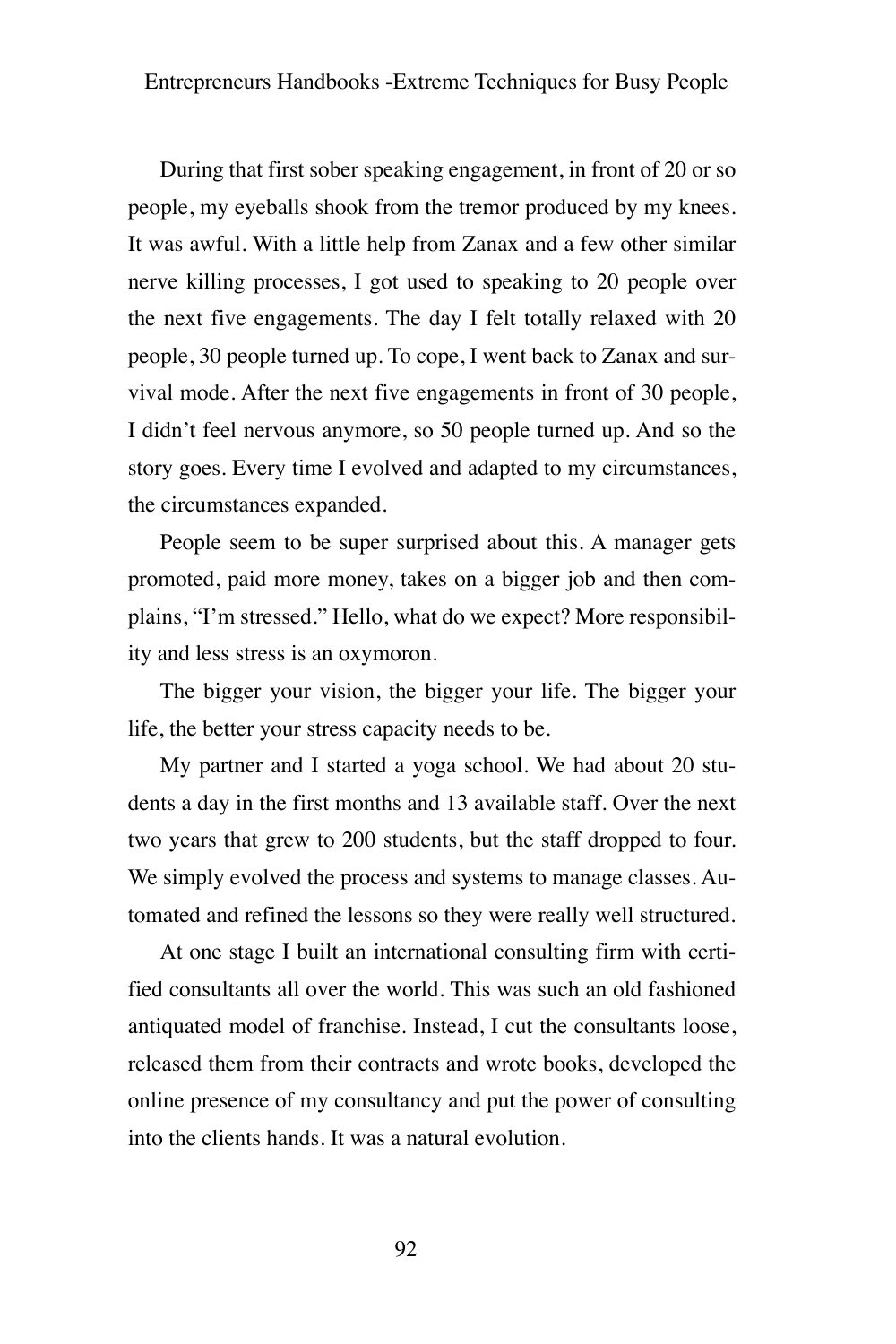Stress shows we've reached our limit. Either the structure has to change or we do. I see this in sales teams, entrepreneurs and partners. If the situation is over and above their capacity for managing chaos, they shrink their business to meet their capacity. It's such a wasted opportunity.

A client called me in to help when he was \$150,000,000 in debt and sinking. At our first meeting he explained the issues about the money, the impending legal battles and the potential outcome. So I asked what I could do for him. He responded, "Well I'm having this problem with my ex-wife and I wanted some help with that." Clearly, his capacity to handle the financial chaos was way above the \$150,000,000 debt. There was no bad stress from that. However, his capacity to understand the dynamic of his relationship was not adequate, and he knew it.

The larger the venture, the more the chaos. The more the chaos, the larger the understanding must be about it. If the chaos exceeds the leader's capacity to manage, then the venture shrinks to meet the capacity.

> *The Leader's Skill Delegate chaos we get chaos. Work with chaos - create chaos Feel chaos - be chaos See chaos - experience chaos Wisdom - there's order in the chaos. Turn Chaos to Order - The Leader's Skill*

> > 93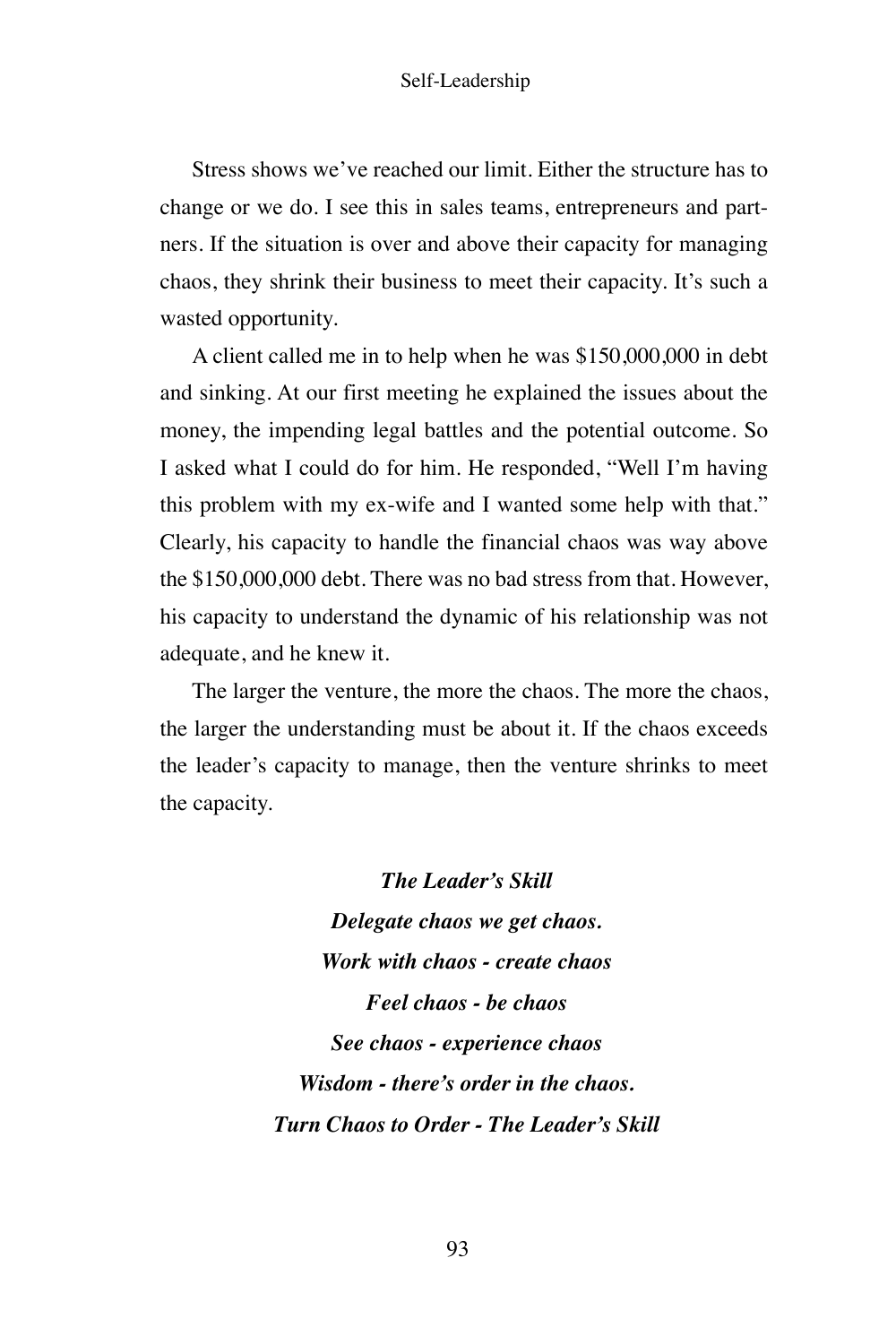# Xtreme Skill 17. The Best Preparation is for the Worst Possibility

Preparing for the best is great but that sort of half upside preparation is like gambling, and business is not a good place to play that game. Great preparation includes the downside, Plan B. The person who prepares for what they want to attract as an all upside result is only half prepared.

One client got so angry at me for questioning her vision. She came to me for a reality check and my first question to her was, "What if this doesn't work, what's your back up plan? And if it does work, what's the downside?" She screamed, "Don't you question my vision!" Here she was asking for help and support, but it was more like a feather fluffing, fur stroking, blow smoke up my chimney support. That's like the guy winding his watch on the way to the gallows.

This woman had so much invested in her Plan A that she couldn't even comprehend a Plan B. That's like swimming amongst Great White Sharks with a tuna fish head in your hand hoping they'll know the difference.

When the shark bites it's too late to think about a safety cage.

It's far better to prepare for alternative long before you need them.

 Most people I meet are playing catch up - that's not tomato sauce, but a very challenging way to live. They have created plan B only after plan A failed.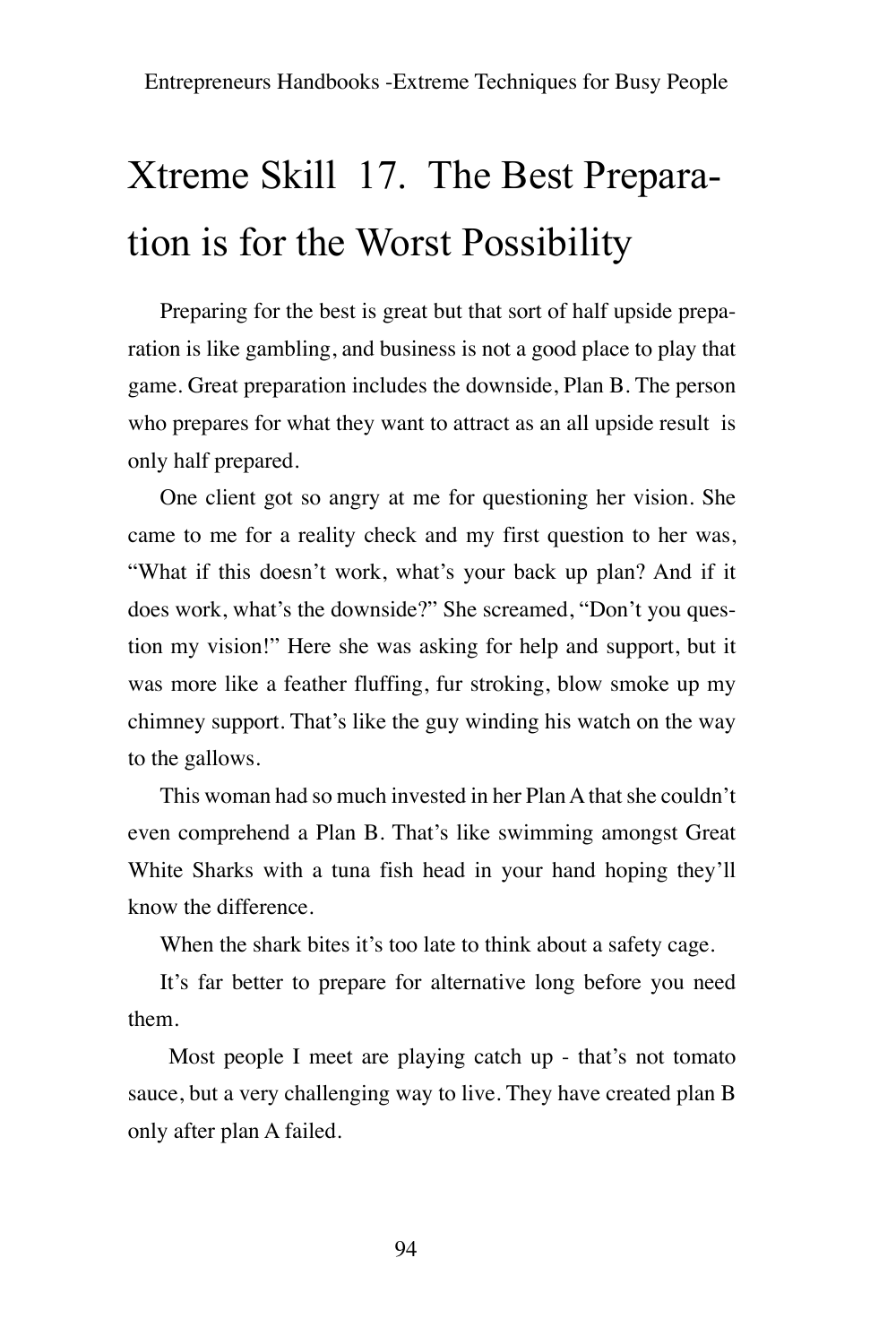The time to prepare for the future is while it's still the future. Once a challenge has arrived and we're not prepared, it's almost inevitable that we generate stress and desperation.

The best way to do this is by using your imagination. Just imagine yourself in a shark infested space with a tuna head in your hand. Make contingency plans for worst case scenarios. Always have a back up plan. Nature does.

When I started my first business I painted a picture of the future that was a total myth. An impossible, unreal scenario that went like this: I planned for business growth at the rate of 25% per year. I planned for less drama, stress, problems challenges and pressure, but more peace of mind.. So I wanted to grow the source of my challenges, without growing the challenges. How very, very naïve of me.

The next year, I did it again. By the time I'd grown the business for two years, I was struggling to deal with the lost balance in my life. I was having less and less time at home, drinking more, playing up, sleeping less and struggling with the noise in my head. There I was in year three, planning more growth of the business, putting bad on top of bad.

I never questioned my model of less stress, more business. I was beating myself up for no reason. More responsibility, more business meant more chaos. "Get over it", I said. In fact, to get over it I needed to accept that this increased chaos was normal and find better ways of self-leadership.

I was like a tram driver trying to fly a 767 across the Atlantic. My self-leadership skills didn't expand because I didn't think they'd need to. Before I started that business I was a happy go lucky guy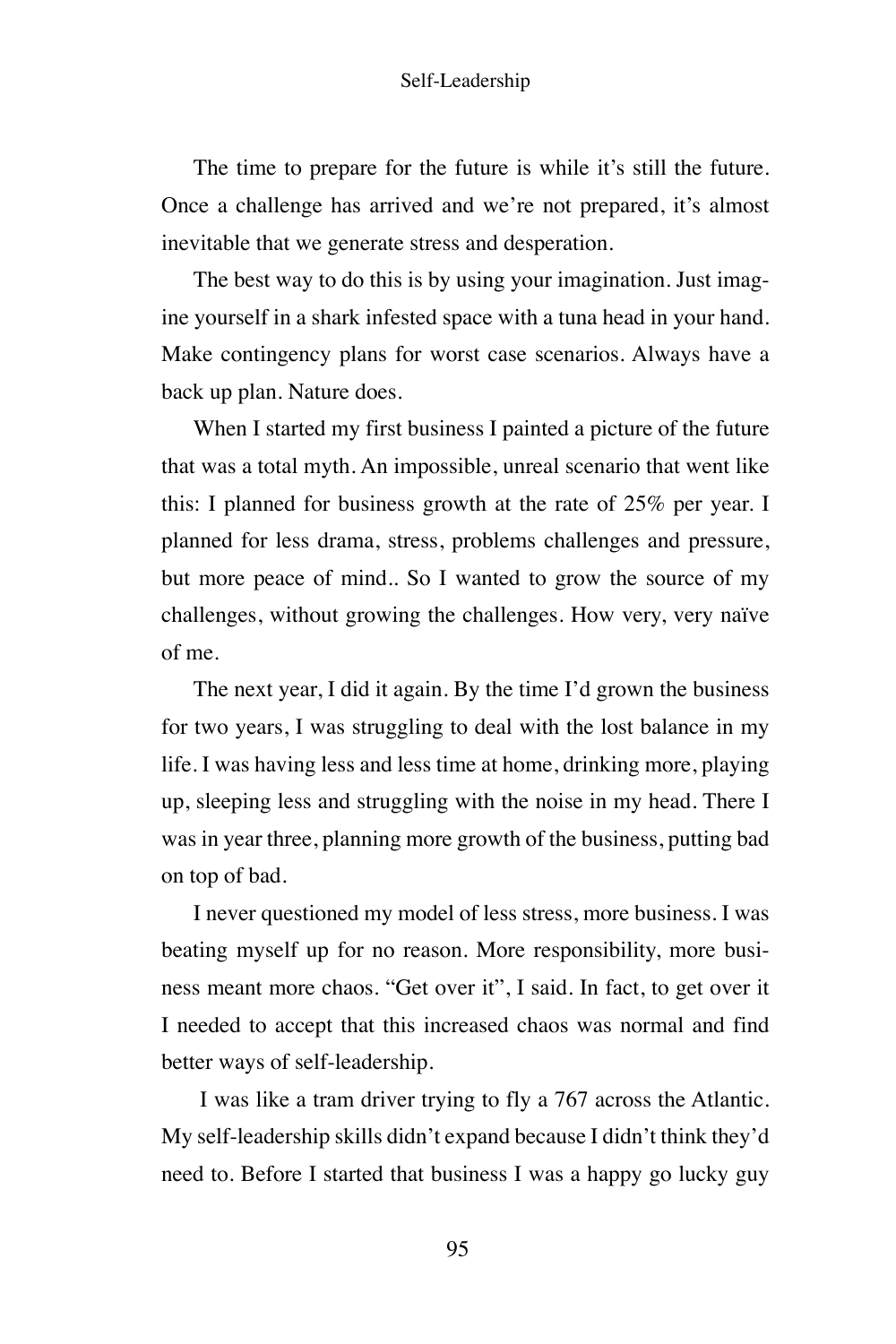with no care and few responsibilities. Then one, two, three children. One, two, three million dollars in turnover. One, two, three properties to manage. One, two, three business teams. And so on. In spite of all my reorganisation, technical skill and ever expanding enthusiasm for life, my skill-model was still only suitable for that happy go lucky guy who started it all. The only thing I didn't change, and the thing I desperately needed to change in my skill model was, "How I thought."

# *The best preparation is for the worst possibility. Experience*

*comes too late.*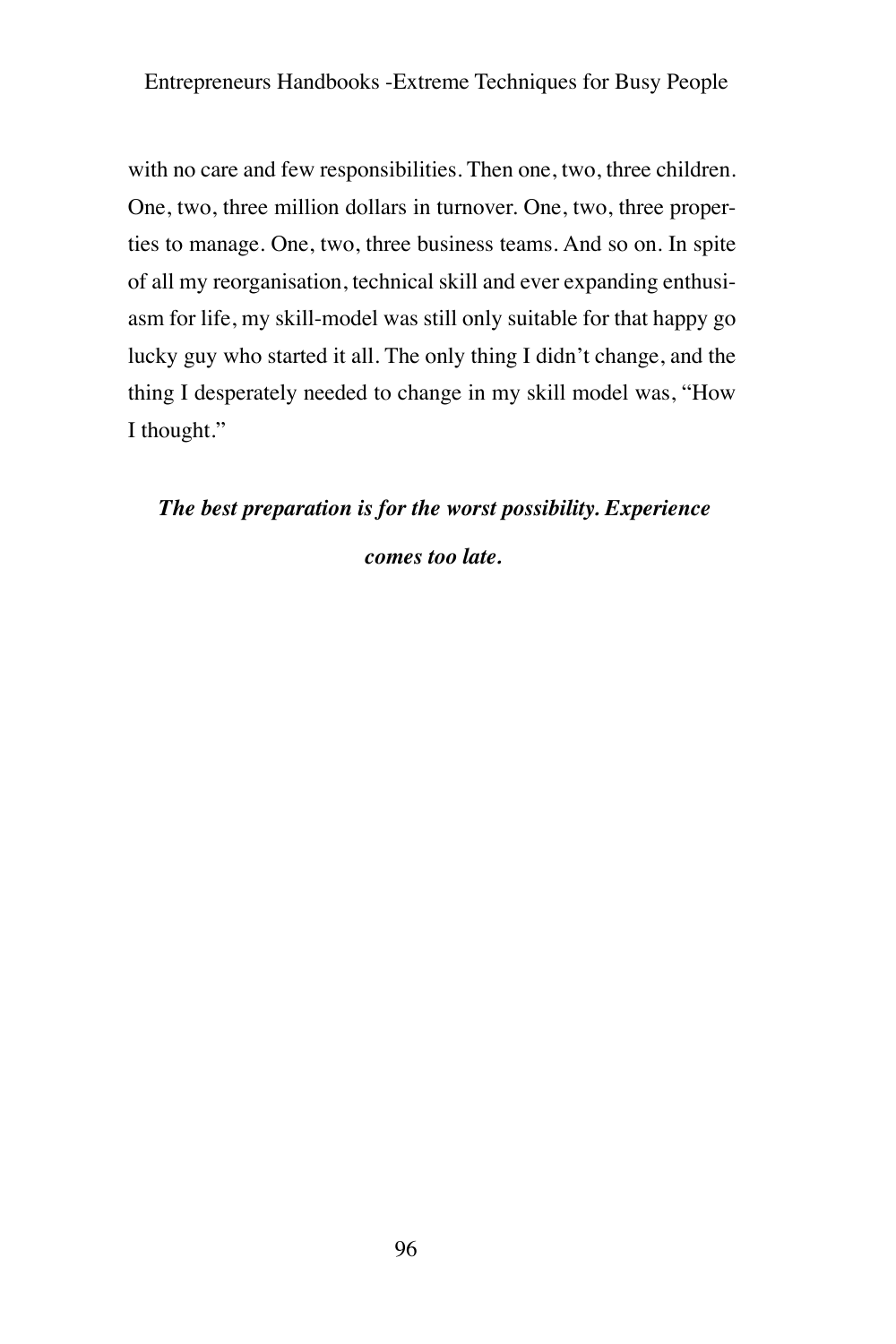## Xtreme Skill 18. Integrity Skills

I used to lie. I don't lie as much now, but I could if I chose to. I've evolved In some self growth teachings there's this myth that we evolve away from one person we used to be, and morph into a new human by meditation or yoga or some collapse process. However, this is bunkum.

The measure of growth, is how much more responsibility we take. How many more people we gift by our life. How much less judgement. How much more we get done in less time. That's growth, not running from job to job, boss to boss looking for less ego challenge.

One important ingredient of self-leadership is the idea of NO SURPRISES. In managing yourself or others, it's wise to understand human nature. Otherwise, you'll be living in hope of what people will do, rather than being able to help them or lead them. There are many myths you need to break through in order to really understand human nature below the surface where should and could, and got to and want to dictate the surface of displayed behaviour. The first myth has been covered: people evolve they don't change. The second myth is that when you make someone happy, they'll stay happy. That's just not going to happen, it's unnatural and if this is what you expect, you'll be very disappointed.

When a person gets what they want, they automatically get comfortable, which in turn leads to complacency, or the lowering of gratitude. In these people can feel so blessed their humility usually goes out the window and they can start to think they're bullet proof. Whether it's a job, a relationship or life in general, when things go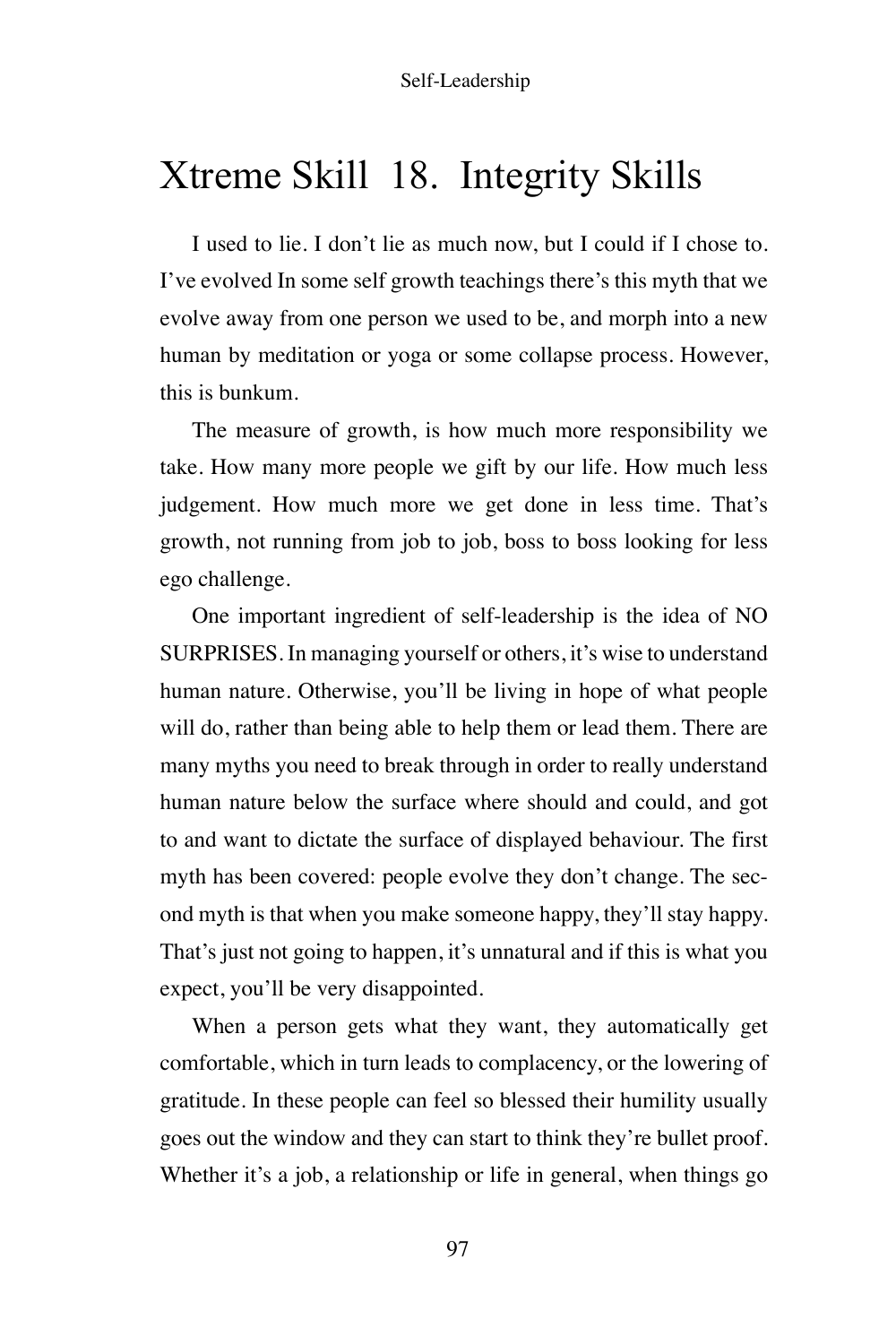great, we can easily become, super human and forget to be humble. We snuggle into the warmth of the fire, the glow of success, the beauty of love, we're happy like a pig in poop. We buy new cars, and start to feel for those around us for not being as clever as we are. The result of these periods of absolute bliss is that we can inadvertently stop growing. Our ego might run ahead in life, imagining all sorts of wonderful success, and leave us back behind to face reality. This is the beginning of a frustra.

All of a sudden we get a taste for the good life, a bigger role in life, a better job, a more loving relationship and then we look at what we've got with discontent. We've reached out, but our reality has not come with us. Stress goes up, we can't deal with the work load, we're slipping behind in our happiness. We want to quit and go back but we know that's sure as hell going to kill us. We've reached a new possibility but our skills, process, thinking and strategy is not up to it. We need to unlearn some old stuck patterns, some ways that worked for us in the past, in fact those same ways that caused our success might just be the reason we're stuck.

What would happen in nature if a tree woke up one day and decided not to search for sunlight or reach to the earth for nourishment. What would happen if it decided to "give up" and just find comfort in maintaining itself without growth? Depression is one of the signs that a person is stuck in a frustra. Most people seek to eliminate the effect of depression without making any real personal growth through the frustra that's causing it. Instead of treating the cause, they medicate the effect, which is fine for the moment but by not dealing with cause it really protracts the healing process. De-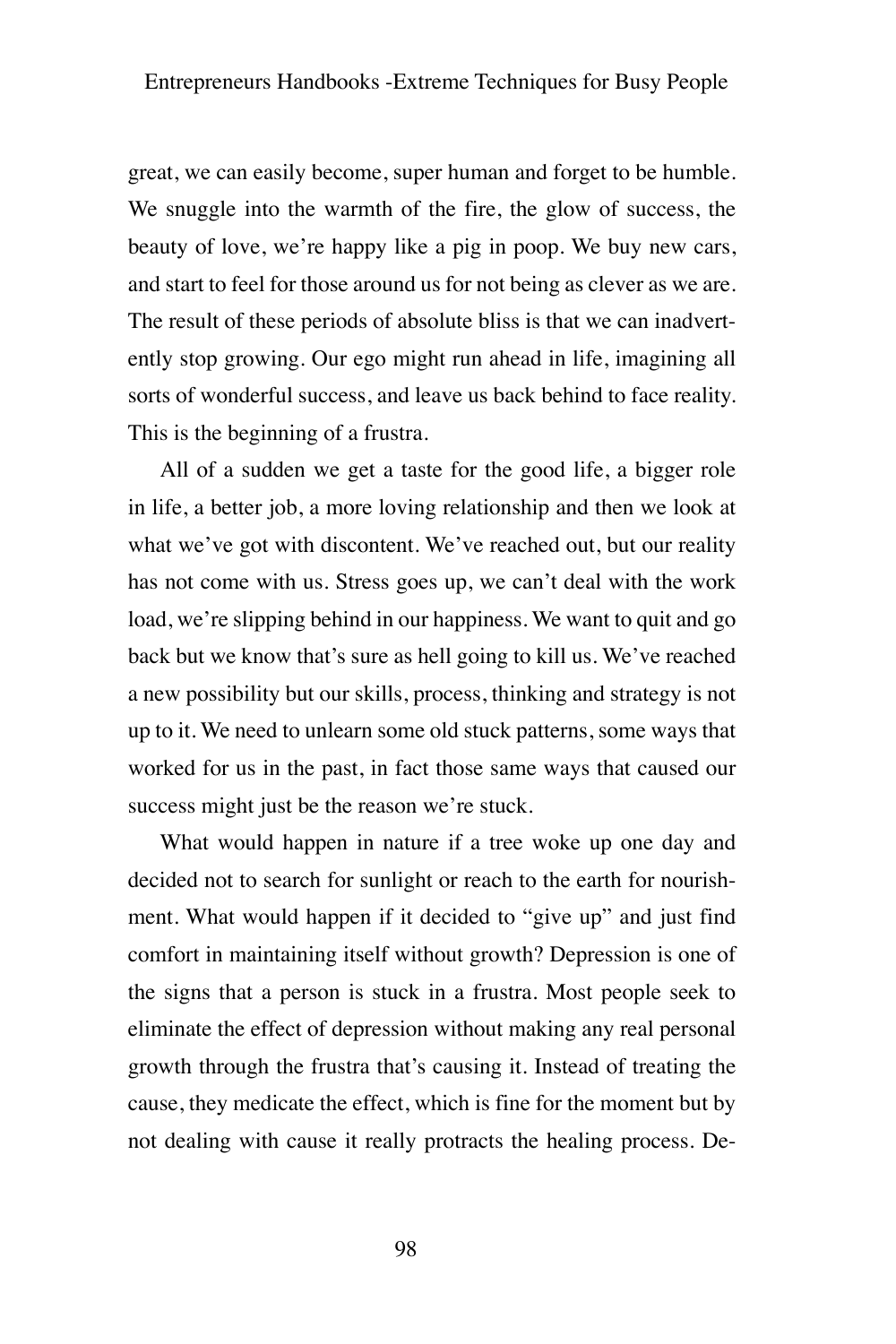pressions come to cause a change in thinking, and they only come when we've been stuck under a fixed way of thinking, a frustra, for a very long time.

Staying stuck under a frustra is really painful and so, it's understandable that instead of expanding and growing through a frustra, we can often search for ways to avoid it. Those are the four substitutes: Food and substance, greed, sex and spirituality.

On the walk in the mountains we stay in tea houses that, due to the growth in tourism, are not tea houses anymore. They are beautiful lodges with beds and rooms and clean kitchens and dining rooms with menu's which include beer, pizza and spaghetti. In other words, they've evolved. But it wasn't easy. When I first went to Nepal, lodges were people's homes where the kitchen, bedroom, and dining room were all one room. No chimney, no individual rooms, no separation from the family. We crammed into these smoky, rooms grinding our way through a night huddled together in dormitory style with people coughing, farting, puking and the foul smell of old sox stuck in equally foul, rotting trekking boots. The family would huddle on the floor by the fire, having given up their bed for income.

The transformation of this trail in such a short time, the evolution of it, has been an extraordinary thing to watch over 20 years. Each evolution reflects a growth through frustra not only for the lodge, but for the villagers and like in our careers and relationship, the lodges have had little choice. Each village is a potential eating and resting place competing with between 5 and 50 others depending on the location. One tea house owner will expand their humble home into a very nice lodge and of course, this sets a chain reaction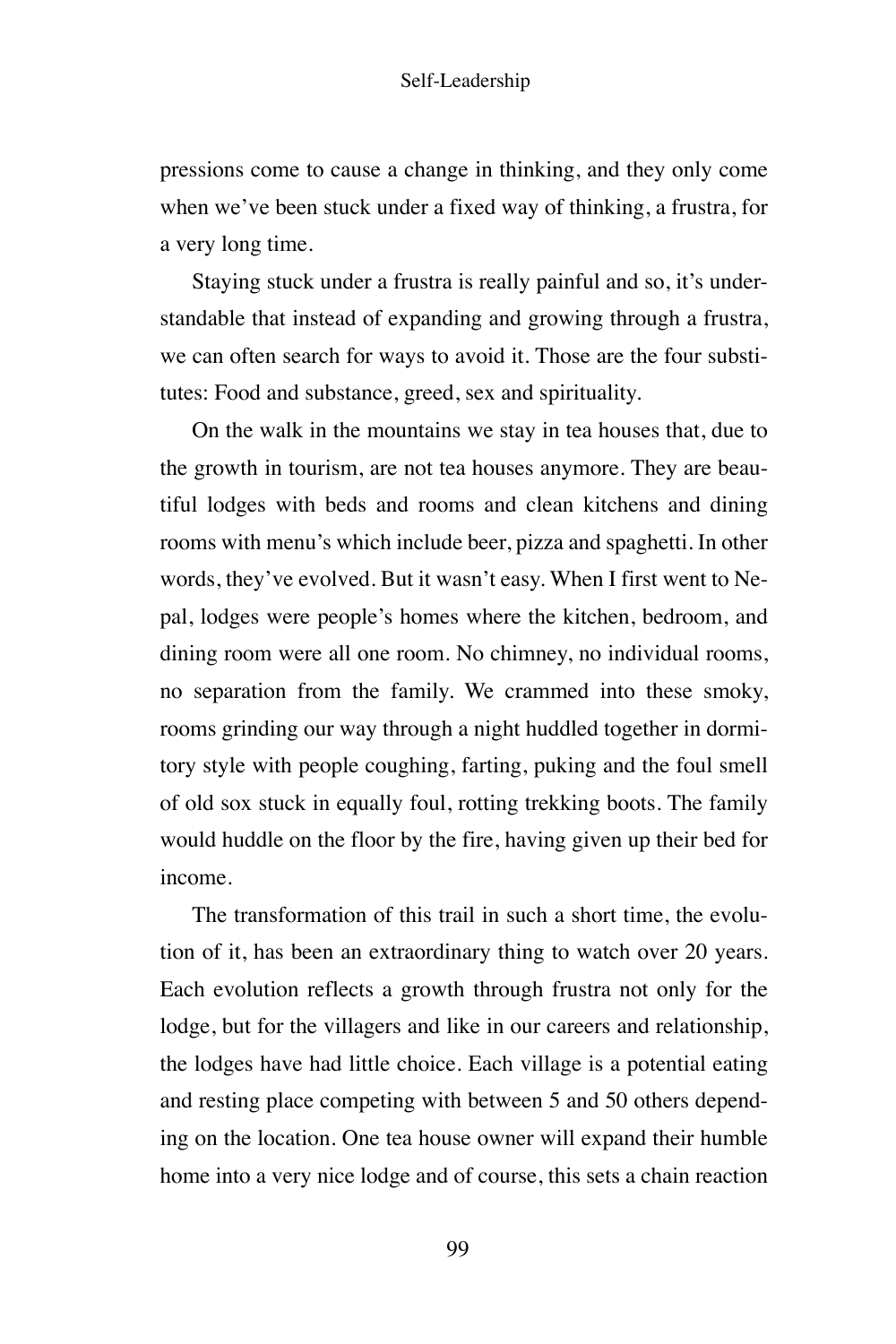in place. Their neighbour starts to lose business. They too expand and within 5 years 50% of the village has expanded into lodges, the other 50% might have stayed in the old way, and they continue to serve the local trade, hippie tourists and porters. Those who expanded, had to break through massive cultural boundaries in order to start flourishing in this new world of tourists.

Those lodges that expanded had to see the world differently. They had to expand their perspective, let go of the old ways. They needed skills and a vision for the future. They responded to the demands of their environment encourages, rather than discouraged by the complaints of their clients they adapted. Each of these expanded tea houses serves in helping Nepal move away from its unhealthy status as the second poorest country on earth, with one of the highest infant mortality and child slavery on earth. The whole nation benefits from each lodge owner expanding their frustra. Just like a family or business depends on individuals to do the same.

Tourists come to Nepal for a second walk and can't believe their eyes. Villages are completely transformed into fancy hotels and lodges. The luxury of some of the villages is remarkable and as the lodges improve the tourist keep coming. Many of the children of these lodges are now overseas becoming educated in ecco tourism, some doing MBA's to handle the growth. The ability of the Nepali and Sherpa people to adapt to ever increasing responsibility is truly remarkable.

Side by side with visionaries from other countries they see the possibilities, they expand. There is even one hotel supported by a Japanese visionary that is designed for the market 100 years away. A 5 star hotel, (the highest in the world) sitting on it's own hill with a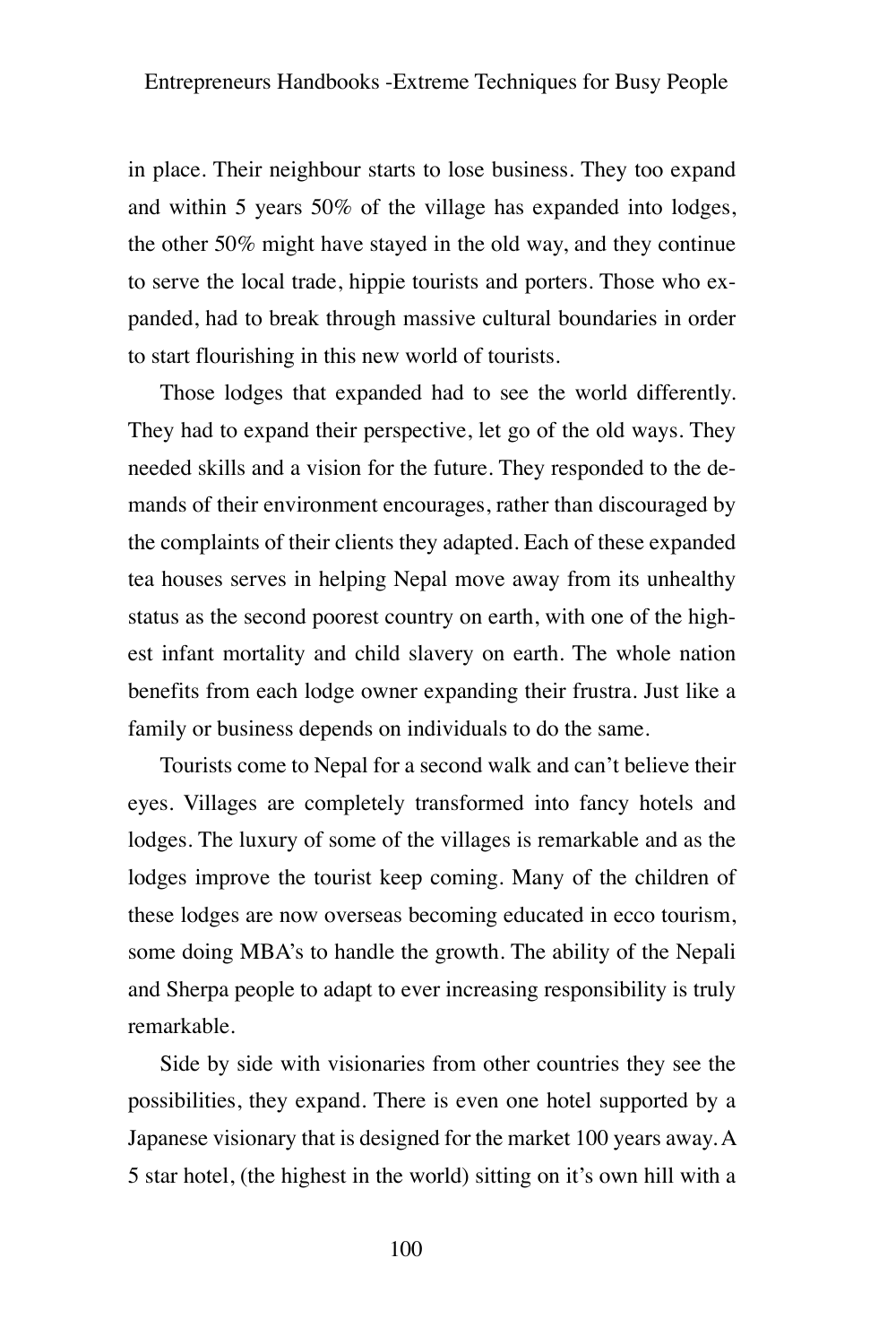magnificent view of Mt Everest, with oxygen piped into each room. At US\$300 - \$500 per night most guests arrive by helicopter. They don't even need special clothes, it's all behind heated glass. All their water is hand carried by villagers from 3 km away. The floors are Italian Slate. Many tourist complain that this is spoiling the rustic mountains, but I'd guarantee these are also depressed individuals stuck under their frustra, trying to justify their choice to stay stuck in the past.

Our life, self-leadership is like this Himalayan story. Yes, there were benefits in the past that are lost to the future, but, there are benefits to the future too. It is not a matter of choice, nature demands growth, and when we don't we struggle. We are here today, no use living in the past, all we can do, is learn from it. We can see it in all areas of life. Tiger Woods sets a new standard in Golf, or Ian Thorpe in swimming, and suddenly somebody has expanded the frustra, and we're stuck under our self set thinking limits. We either have to unlearn and move on or stay stuck and try to survive.

If I offer the world the same skill level I had last year, the same technical capability, if my speaking skill is the same, my leadership skill is the same, I've gone backward. There's no sitting still and what transformed my life last year, may even be blocking it this year.

### *Nature's Law: Understand Human Nature - People don't change, they evolve.*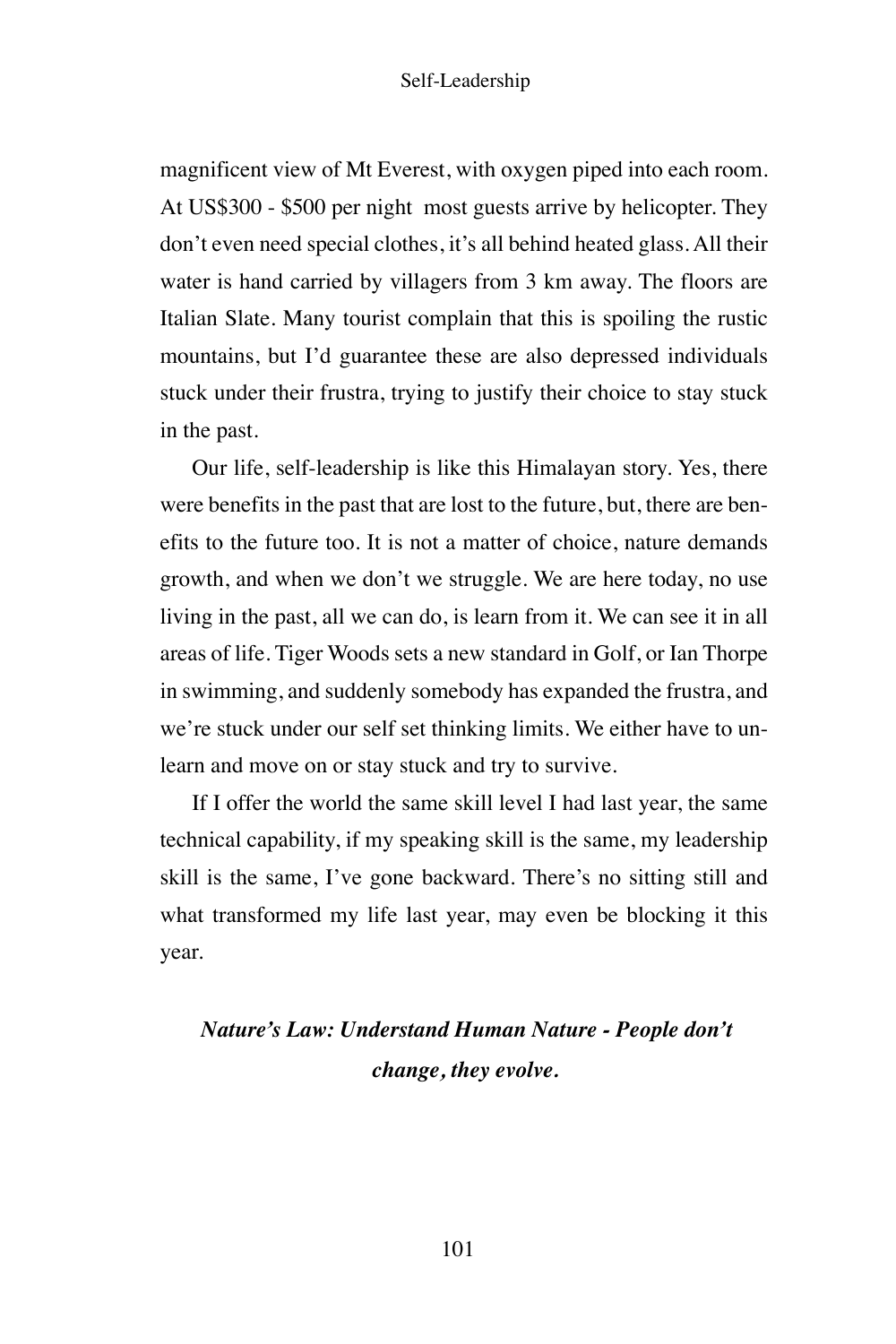## Xtreme Skill 19. Letting go Skills

When the wealthy tycoon died, someone asked, "how much did he leave?" And the answer came, "everything." I think we forget this and in the course of our lives start to worry about the livelihood of those we leave behind. This is nice.

In a seminar in the US I asked 500 people, "who thinks this organisation needs to change" I got 500, no 600 hands in the air, (some people put both hands up with enthusiasm), then I asked "OK, who's going to go first?" Nobody. Not one hand.

We're very attached to our ways. Even if they don't work, they're ours. We get proud, committed and intense about it. Some people even fight about it. Peaceful people become violent in the name of peace. Anti globalization protesters, protest the might of multinational organisations by becoming a multinational organisation and abusing people in the street. Can you see?

Letting go means not judging resistance to change but also not being blocked by other people's resistance. We need to respect that some people are highly attached and nature is going to "wrench" them from their place, we don't have to do it.

### *Nature's Law: What we appreciate grows. What we depreciate*

*- goes.*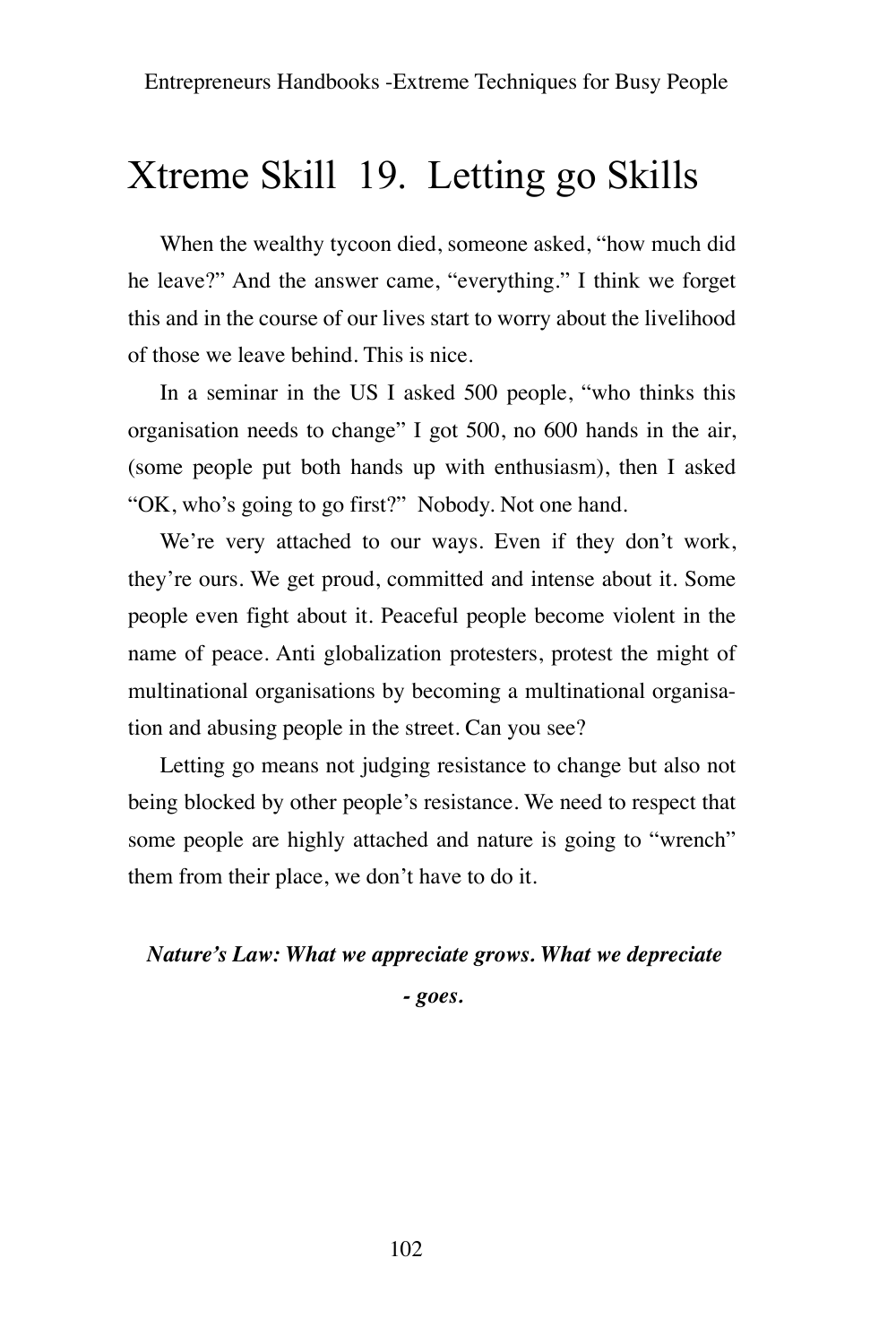# Xtreme Skill 20. Dealing with Difficult People Skills.

My clients are often faced with very difficult choices as leaders and partners. As a leader, what do we do with people who need employment for their survival and yet, refuse to learn? What do we do with people who are obsessed with the past, and who have made it their life mission to resist change of any description? Whose vision is stuck in a model that they refuse to change? What do we do if we are married to someone who is really fixated on one model of self important or family focussed thinking, and yet, we expand and see increasing opportunity?

There are a few important points to remember in answering these questions:

1/ There's no right way

- 2/ There's no use running away from today
- 3/ Create perspective be aware of compensation
- 4/ Don't react to cycles
- 5/ Trust yourself.

### **1/ There's no right way**

The first is the that there is no right or wrong way. The second is that there's a difference between evolving into the future and running away from the past. We have to be careful that we are not escaping our current reality by creating some fantasy about tomorrow, it's the greatest anti depressant on earth, but it doesn't work. Too many people get angry at those who are growing slowly because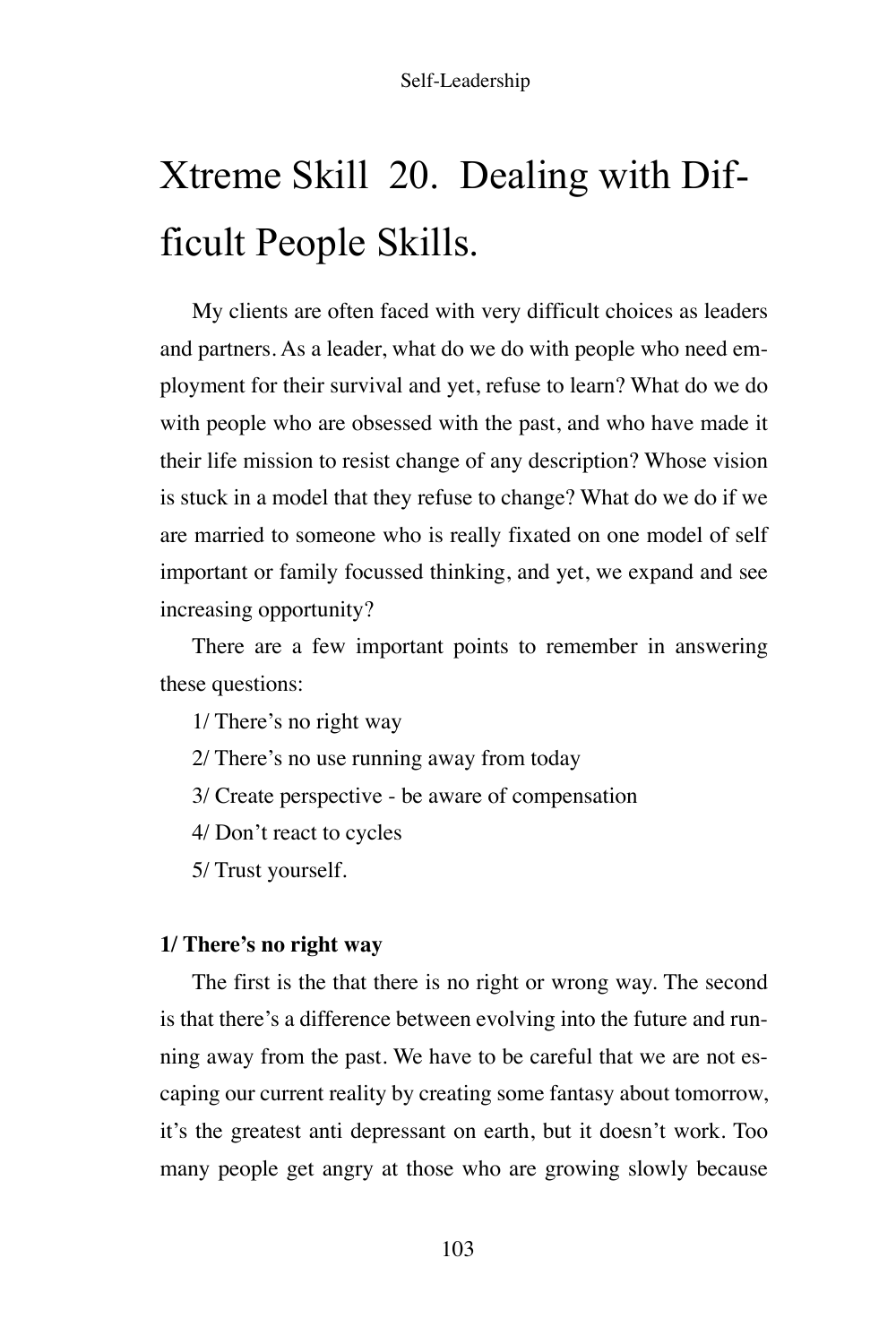they just can't wait to get into the future, they hate their circumstances and want to get somewhere else. This is called infatuating the future and it always breeds resistance.

### **2/ There's no use running away from today**

In a relationship, at work or at home, when one person gets greedy and wants to grab onto the future or some future ideal, and they become obsessed about it, their partner automatically puts on the brake. It's like two people on the tandem bicycle. The one at the front so keen to get up the hill, the one on the back starts being cautious. At the top, the person on the fronts says, "Oh, my goodness that was hard!" And the person on the back says, "yeah, I know, I was so afraid we were going to roll backward, I kept the brake on." So that's the second point, as a leader we have to become content in the now, happy with the status quo, in order to really inspire people to want to invest in the future.

### **3/ Create perspective - be aware of compensation**

The third thing to recognise is that in a group or team people balance each other and if you are too close to the fire, you can't see it. Stepping back from your team or group is really important. As a leader there's a need to step away far enough from the group dynamic so that you can really "SEE" it. This is why friendships and relationships at work make things just that little more fragile. It's hard to really have an objective opinion about team and group dynamics if you're immersed in a personal relationship with one of the members. It draws us into the dynamics, rather than lead them.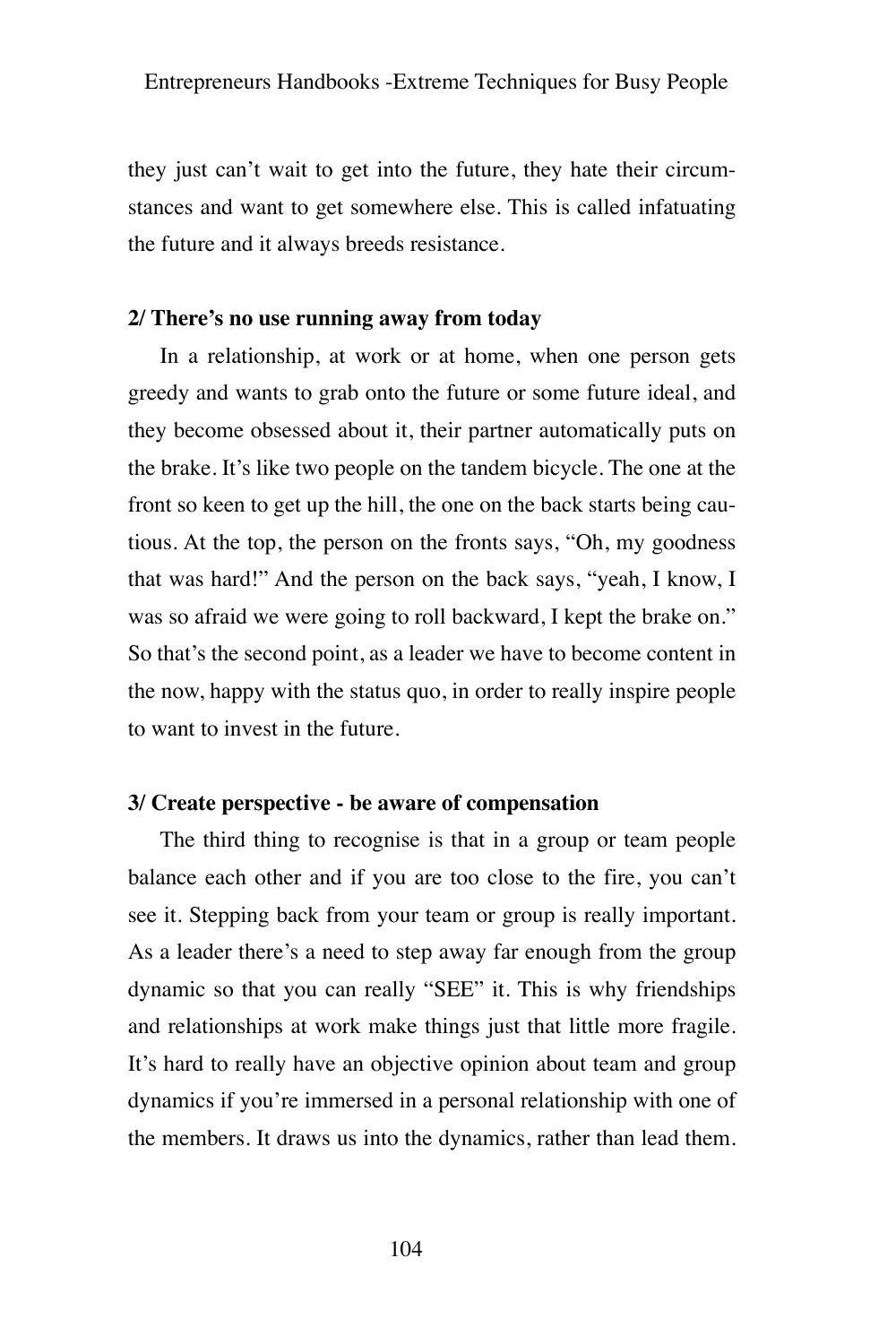It's not impossible, just fragile. There's an old quote, "be friendly, not friends."

### **4/ Don't react to cycles**

Fourth key, in dealing with resistant people is to observe them over time. Nature never grows in straight lines. She, and we, grow in cycles. So, sometimes a person resists at work because they are in a growth cycle at home. If they have chaos at home then they'll beg for peace at work, if they are in chaos in their health they may want peace everywhere else. It's the way we compensate, balance our chaos and order in life.

The problem is, that you may need growth from them at work but they are in chaos at home. If people have chaos in both areas, they might not cope. So, some growth resistance at work can be cyclic, and some can be counterbalancing uncertainty at home. You need to have compassion for the whole story, not just the fraction you can see this month. This is another important skill that comes from stepping back far enough from the team or group dynamic to see what is taking place.

We need to know people.

The best way to maintain this broader perspective is to really know, in your heart of hearts that there are two sides to everything, and everyone. We rarely get to meet, a whole human. We've got so many balancing acts going on, the person at home is even balancing their opposite at work. If you really want to meet someone you'd have to get inside their head, then watch them work, eat, sleep, exercises, love and do their social life. We bring diverse aspects of ourselves to each area.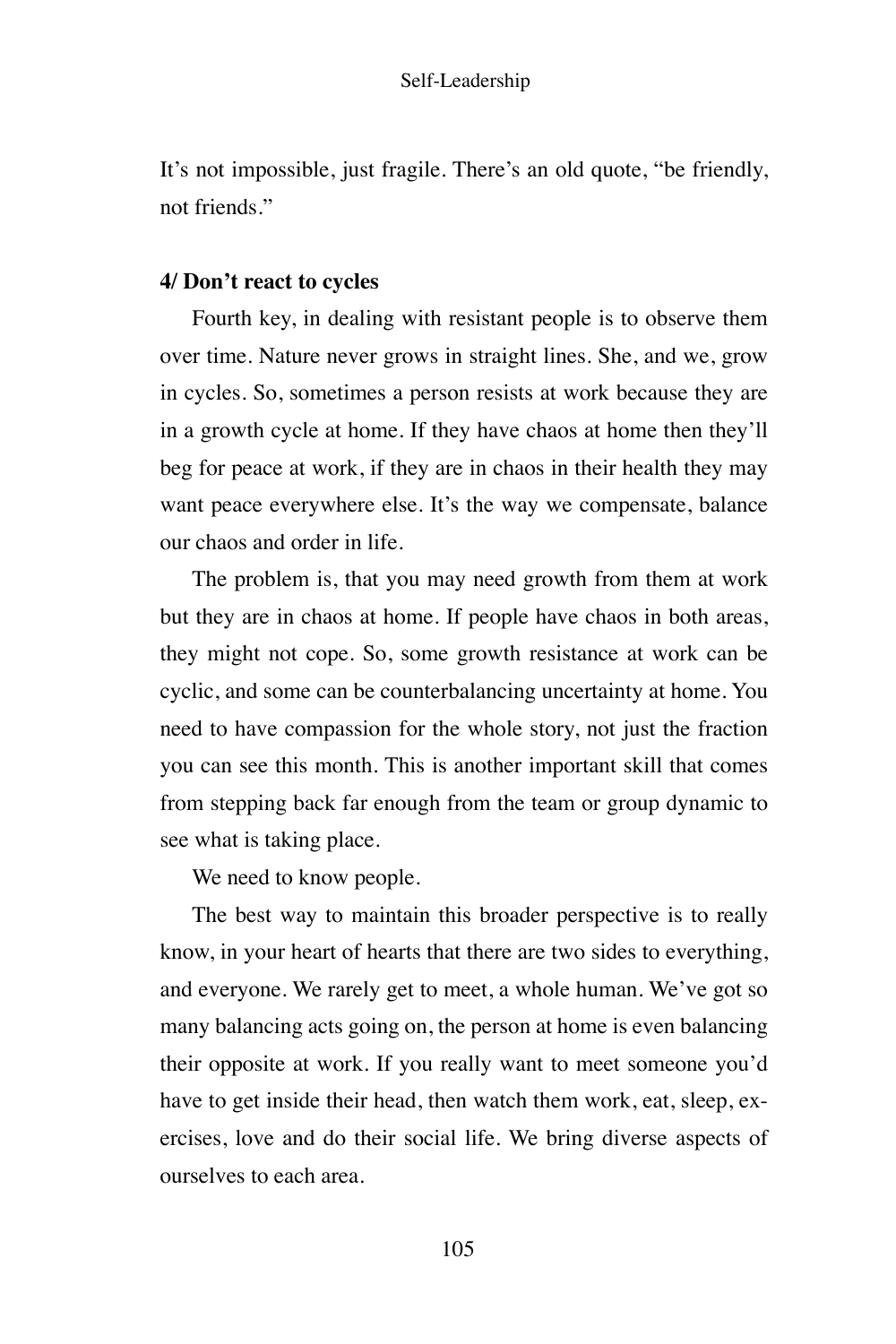When I first started leadership, in my first job, nobody told me that I'd like my job and dislike my job, all at the same time. When I fell in love no one told me that one part of me would enjoy it and there would be another part that wouldn't. I was led to believe, or wanted to believe, that when we're in the right job, right relationship or right body awareness I'd be 100% content with it but this doesn't happen. There are 90% of the world who admit this duality, and 10% who lie about it.

That's why we need perspective on life. If we act on the day when we're on a high, we do one choice. If we act on the day, month or year when we're on a low, we do another choice. So, how do we choose anything? We balance the upper and downer without the use of time.

### **5/ Trust yourself.**

Time heals everything, but who wants to wait a lifetime to get over a relationship or a drama? I don't. For me, I'd rather have a tooth extracted faster than slower. I don't want to be in that dentist chair any longer than I have to be. Do it, learn from it, get the pain over with, and get on with happiness. So, I compress time. Instead of waiting for natural cycles I simply compress those cycles into the now. I take all the good news and all the bad and keep adding them until they are both completely balanced, so much so that I know there's really no greater benefit in going left or going right. Total Balance. Now what?

With this perspective there's a silence, a stillness, a quietening of the mind. Our ego can't function in this balanced state, and below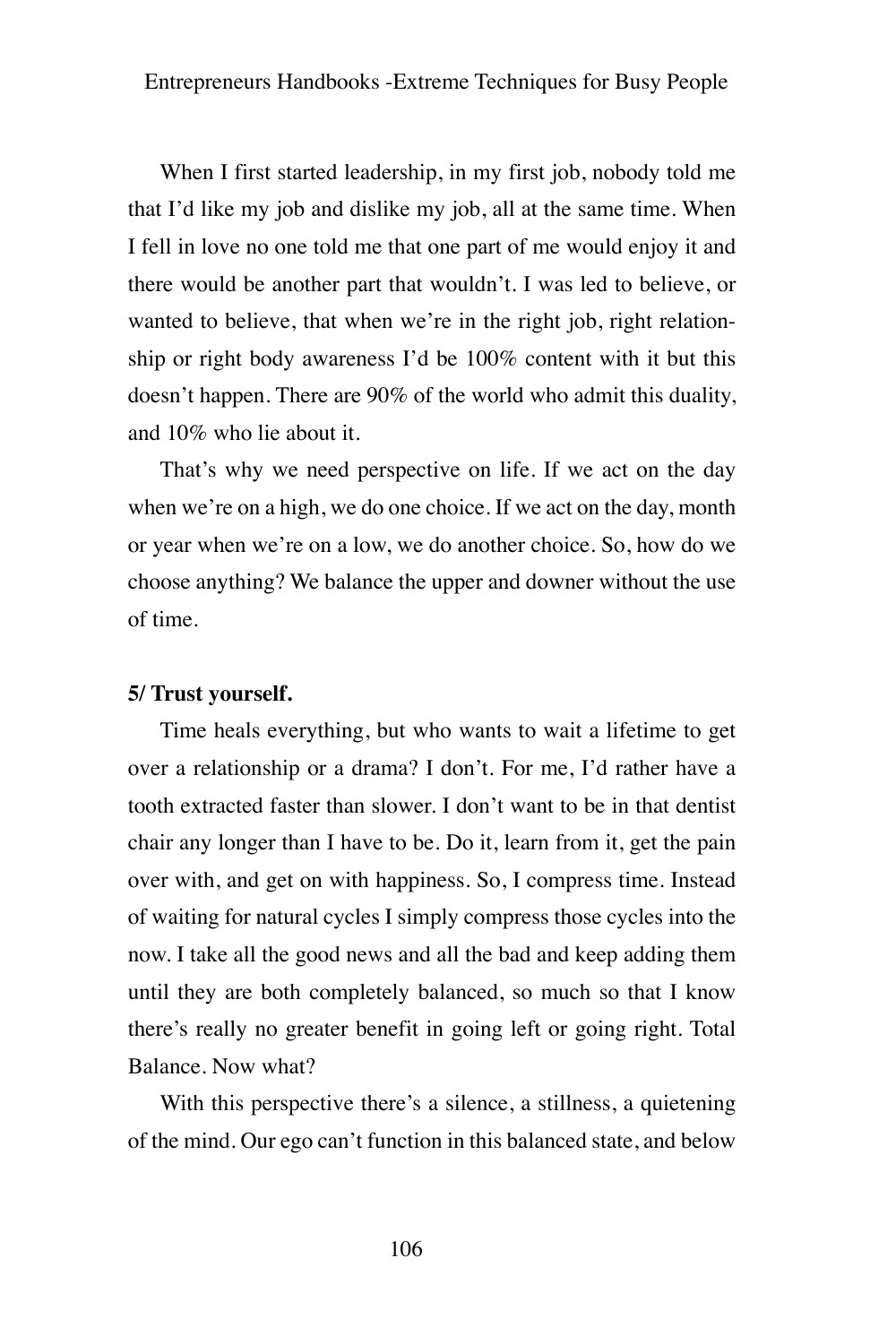that mind ego, lives the invisible world of higher intuition, inspiration. This is the mark of the awake individual. To quieten their mind with dual information (real world balance) and then, with stillness, trust their inner voice to make the call. It is not a right or wrong decision that comes out. It's your decision. Your educated decision. Your wise decision. Not right, not wrong, a collection of a great deal of research, that, in the end adds to Perfect Balance, leaving only your intuition, inspiration.

When children ask why, parents do not say "I don't know" often enough. They're always trying to give rational answers and therefore feed one side of the duality equation. It's wiser from time to time accept that it doesn't matter.

When we walk along the mountain path, clients ask, "what's the name of that mountain?" - my answer is always the same, "I don't care." It peeves people that I don't feed their rational brain, it deserves to be fed, but I am trying to help my clients trust their intuition, inspiration more. This type of question just feeds the opposite. I am trying to help my clients feel the power of the mountain, rather than know its name.

In my life, the worst decisions I ever made were made when business and life were booming. I thought I was bullet proof, my ego got ahead of me and I forgot to be humble and thankful what I've got. In those times, I made some choices, that, when I was humble, I regretted. When my life has been humbled by circumstances I've become thankful, more real, and the choices I made in those times were spot on.

This is how I step back from my groups and teams to lead them. I create a perspective that is bigger than my reactions, bigger than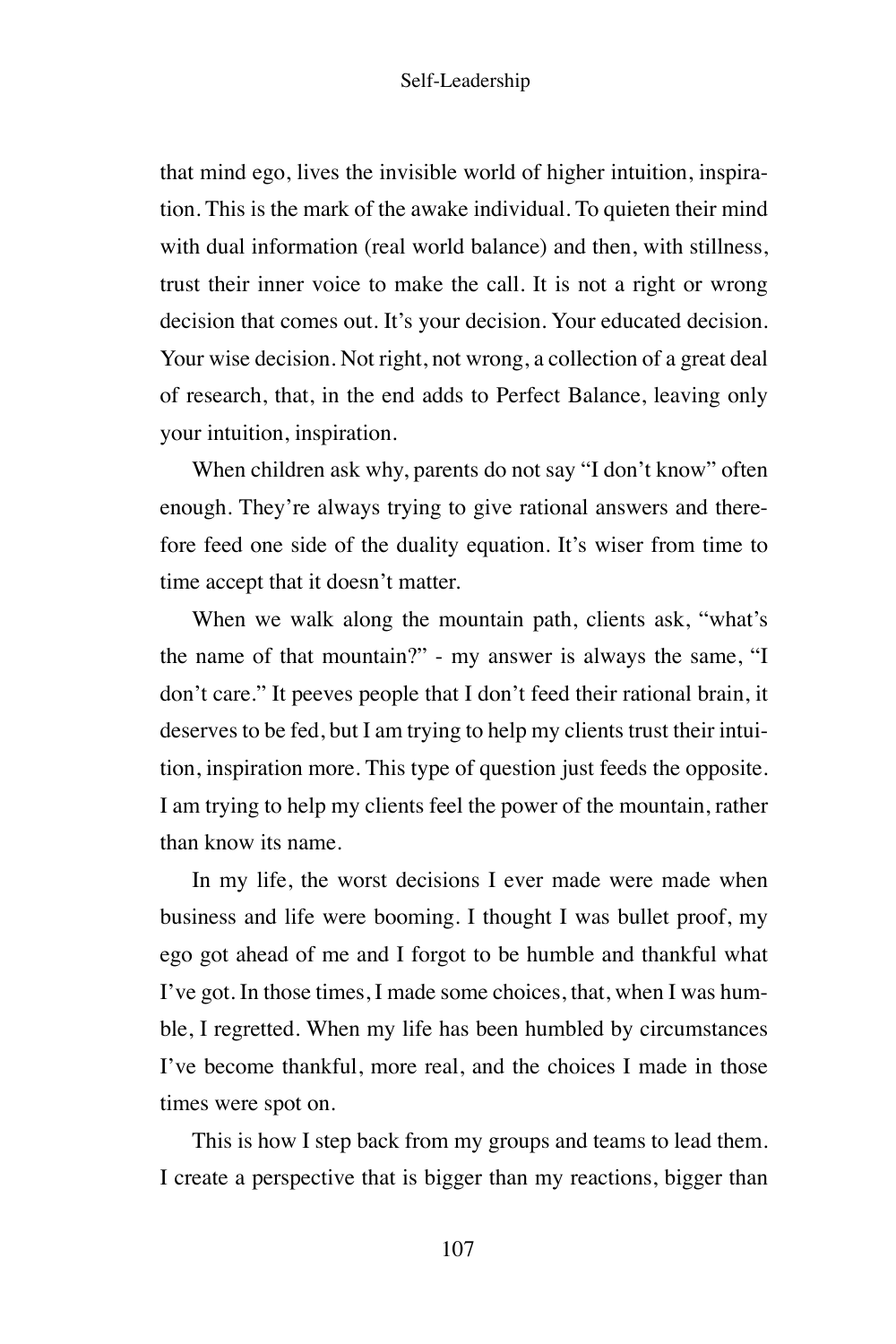people's emotions. I step back, not physically, I don't need to run to the mountain every time, I just make sure my perspective is not an emotional one. Balance is King.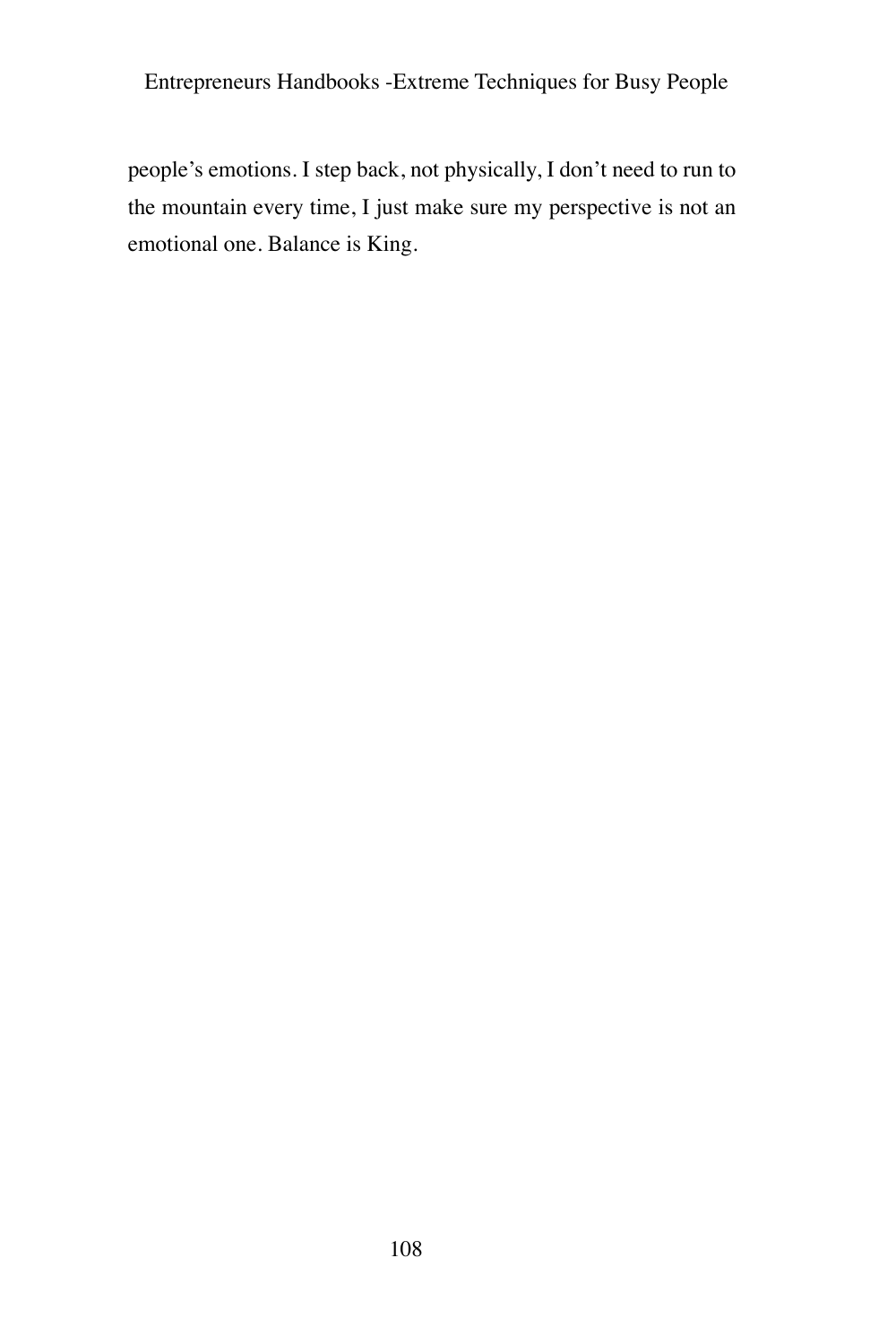## Xtreme Skill 21. Emotion Skills

- *\* Be willing to retell your stories of the past. Detach from them.*
- *\* Be willing to let go of your future expectations for a moment.*
- *\* Be willing to concentrate and focus.*
- *\* Be willing to be alone for a few moments.*
- *\* Be willing to whisper the Inner Peace poem.*
- *\* Be willing to observe the quality of your breathing practice.*

### *It's not what we think but how we think that makes the difference.*

Adaptive people think in step with Nature.

They get two big benefits. The first is the feeling of inner peace that comes through a deeper understanding of WHY things happen. It's a far healthier awareness than the anger, guilt, pain, hate, greed and suffering (Got to) level of motivation. The second great thing is that they give and attract great energy. This is proactive behaviour.

You can generate a better dynamic with those around you, including your clients, employees and friends by moving from dramatic thinking to inner peace. You will find that by thinking peacefully, you reduce the push and pull of emotional tides, some of which are highly abusive and self-destructive.

Inner peace is not an ambition to remove challenge from your life. Many people make the mistake of trying to sanitise their life and make themselves immune. That doesn't work because support and challenge are life and business. If we try to sanitise the world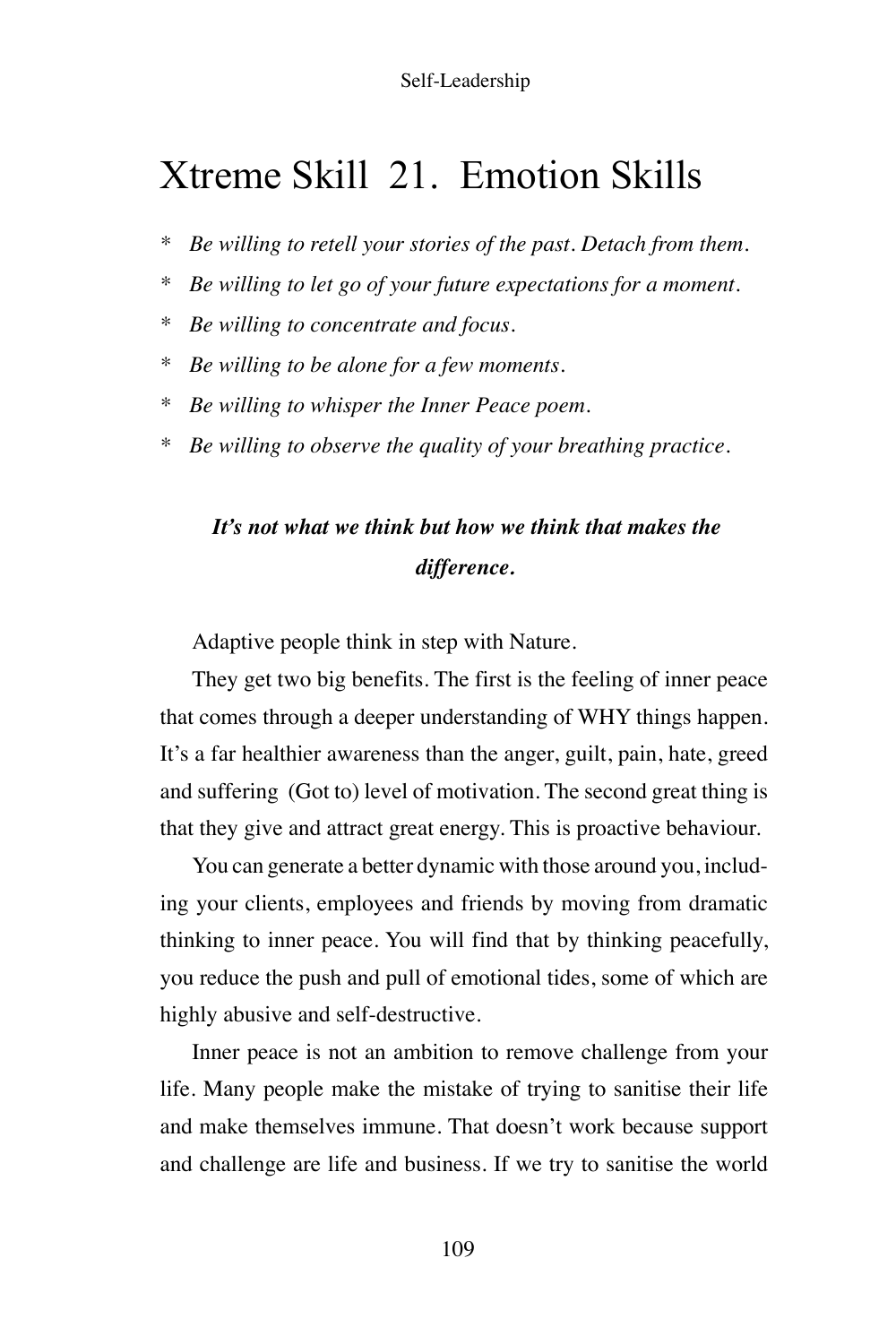from challenging us, we don't grow, we die. And it's the same with business. If we sanitise a business from challenge, it dies. Just look at any business in the world that has experienced an extended "no competition" period. They drop in efficiency, productivity and service quality.

Inner Peace means being able to roll with the punches. To enjoy the support and grow from the challenge. That's nature. It's natural.

Inner peace also affects health on a physical, emotional level. This is the list of modern ailments that can be directly traced to "How people think, rather than what they think," and, therefore, be helped significantly by inner peace thinking.

- *\* Depression*
- *\* Chronic Fatigue*
- *\* Self-Abuse*
- *\* Domestic Violence*
- *\* Addictions*
- *\* Obesity*
- *\* Mental Ill-health*
- *\* Rage and Hate*
- *\* Youth Suicide*
- *\* Poverty*
- *\* Divorce*
- *\* Stress and Workers Compensation*
- *\* Grief and loss*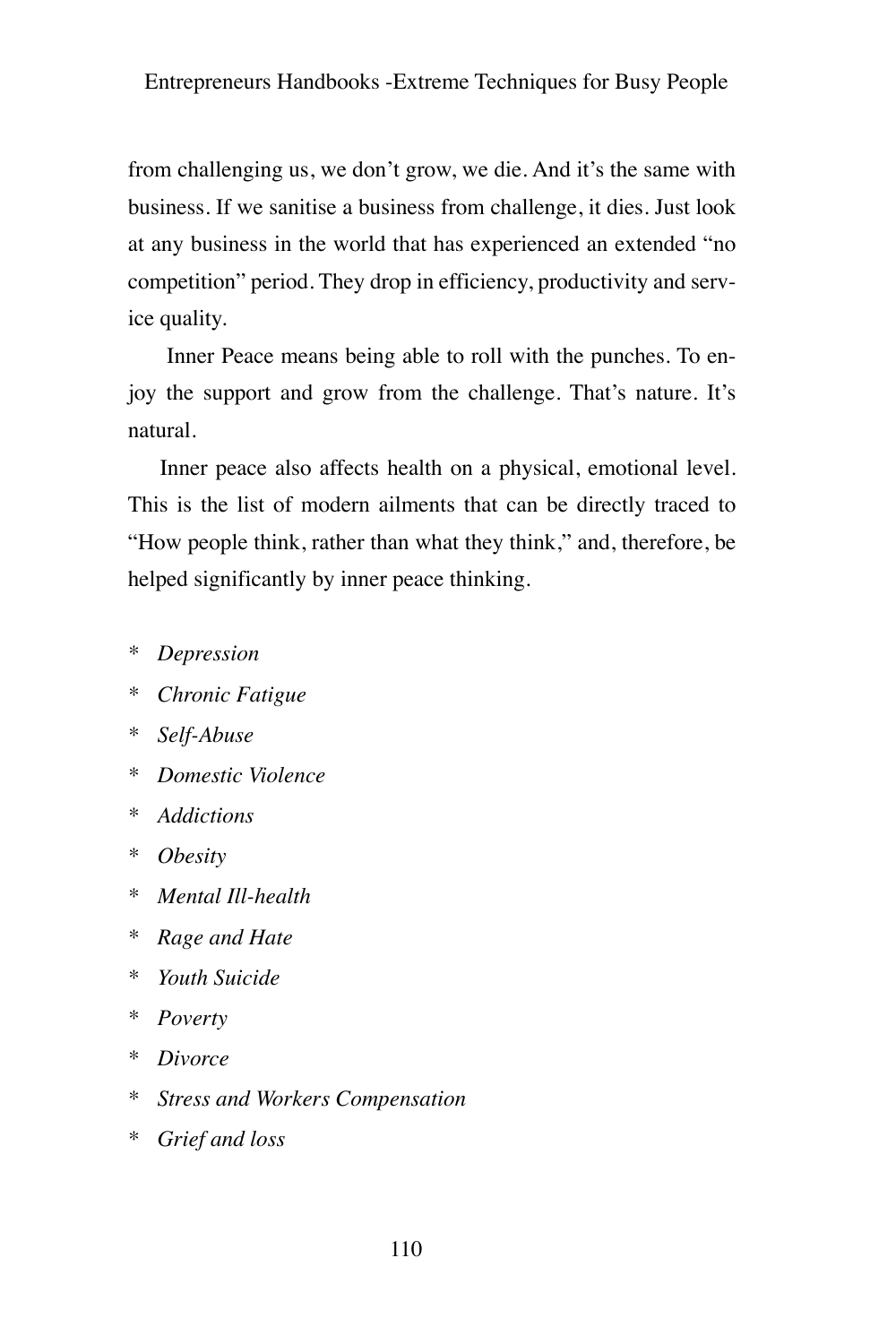#### *\* Terrorism and Fundamentalist violence*

An inner peace business is simply not aggressive. It welcomes challenge and support. People rise to their level of incompetence and that's the key to growth, not violent condemnation. Stress for example is a sign of incompetence, and an urgent need for skill development, not medication.

If you are to be a leader in helping reduce the massive social cost of these ailments and more - and prefer to make your mark in a way that is sustainable rather than the old kick and run style - it will require courage.

## *For those who are ready no words are necessary. For those who are not, no words are possible.*

*"Nothing can cure the soul but the senses, just as nothing can* 

*cure the senses but the soul." -Oscar Wilde.*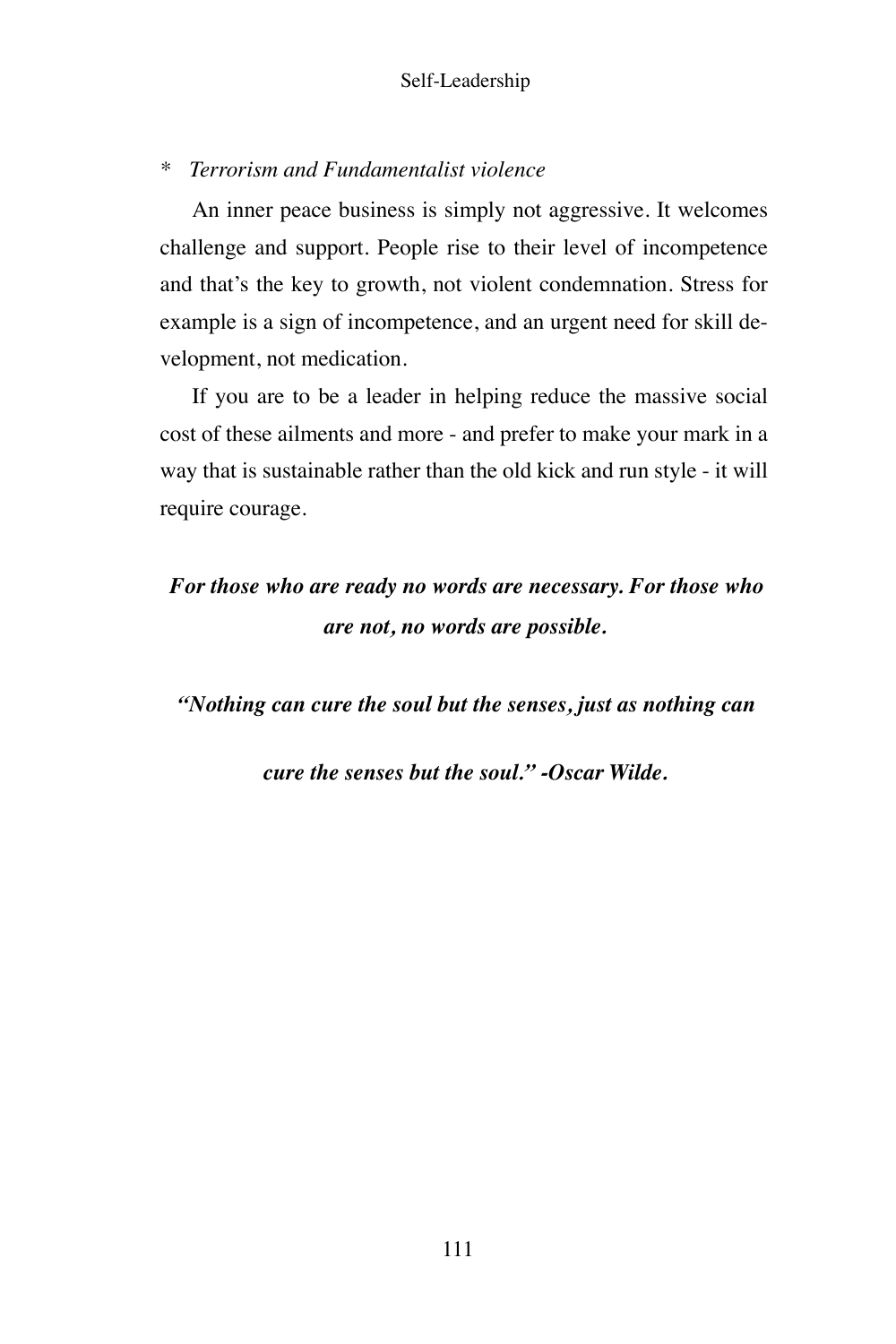## Xtreme Skill 22. Authenticity Skills

I started a management-consulting firm, BGBW. I merged the talents of four unique individuals and their resources in order to create one of the first complete service turnaround consultancy in the world. Strategy, Finance, Culture and Structure. Within six months, we had order books bulging with 12 months advanced bookings.

I hated it. Tried to change, couldn't. Tried to change the others, couldn't.

The last time this happened to me, I persevered until it broke my relationship. This time I would not need the same encouragement. I didn't "Love it", couldn't fix it, so it was time to go.

There were many people who advised me to bare it and stay with BGBW - they were right, if only I knew how to change my head space so that I could love it. But at that time, I couldn't.

Staying is not an option. Corruption at this level of personal integrity leads to severe depression. My heart went out, and there was no visible way to fix it, so I went out.

When we stay in a place our heart has left, we make an enemy with a very troublesome adversary: Nature.

Nature destroys anything that does not fulfil its purpose.

And no matter how much we substitute energy, how many training conferences we attend, psychological profiles we construct, cars we buy or holidays we take, eventually we're going to sabotage it, unless we grow through it.

 *"I would rather have the whole world against me than my own soul." What is success if it doesn't embrace this integrity?*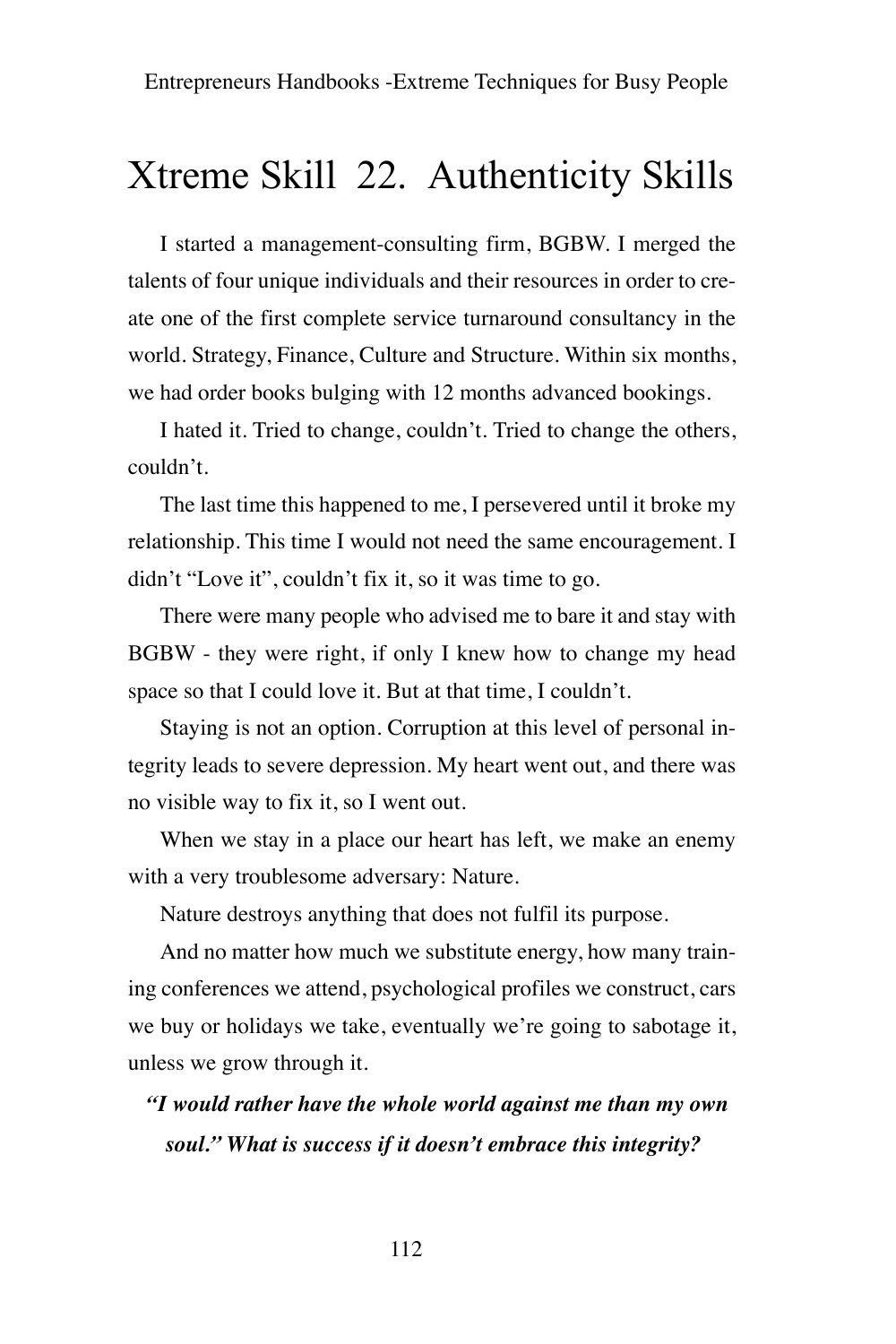## Xtreme Skill 23. Relaxation Skills

An organic meditation.

Bring all of yourself out there in nature. Not just your body. To achieve this, you'll need to bring your mind into this moment of time. You do that by thinking about what you're doing right now. Look where you walk, look at the flowers, smell the roses, taste the sweetness, hear the waves. Draw yourself into this moment in time by activating all of your senses.

Find a beautiful place, somewhere safe but awesome, like at the lake edge perched on a rock and I just sit there. Repeat the mantra, "I want nothing, I need nothing, and therefore I have everything." I might watch a bird or a fish, or a frog going about it's life and automatically I am empty.

Do not close your eyes during meditation, this is not meditation, it is relaxation. Observe with all your senses. Eyes, ears, nose, taste, feeling. Do not move a muscle or become obsessed with thinking. Let thoughts be like the clouds let them come and let them go. Just listen, observe, smell, taste and feel.

To be clear, you cannot meditate. All you can do is to put yourself in a place where meditation might happen. By sitting still and observing your senses, you increase the probability of meditation happening by 99%. If your mind is full of thoughts that are repetitive and worry based, then, plant another thought in your mind to replace them.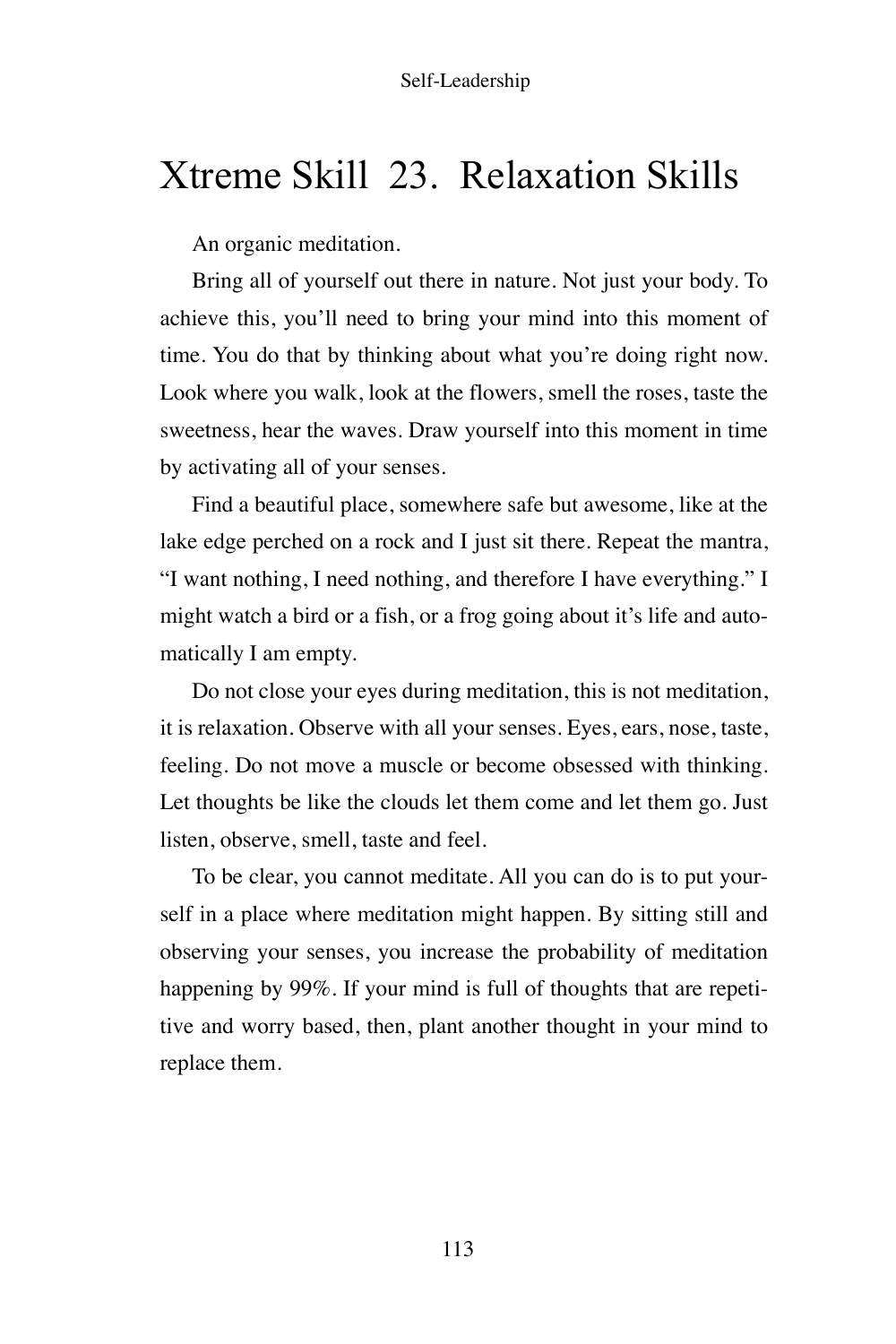# Xtreme Skill 24. Ethical Marketing Skills



Every person sells something. To be a leader we must sell our ideas. To be a good friend we must sell our trust. And to be an employee we must sell our capacity. Just to get the job in the first place we had to sell our potential. Entrepreneurs sell ideas, concepts and possibilities and service providers sell change and results. Doctors sell trust and, of course, manufacturers sell products.

Yet, ethical marketing is an oxymoron. It's hard to explain, but every time we sell something we're telling a "white" lie as it was once called. We're selling a half truth.

For every product or service on earth, there are benefits and drawbacks. Those are a perfect balance. There can never be more benefits than drawbacks. It there were, the whole universe would collapse in an instant. If there was one single place where the uni-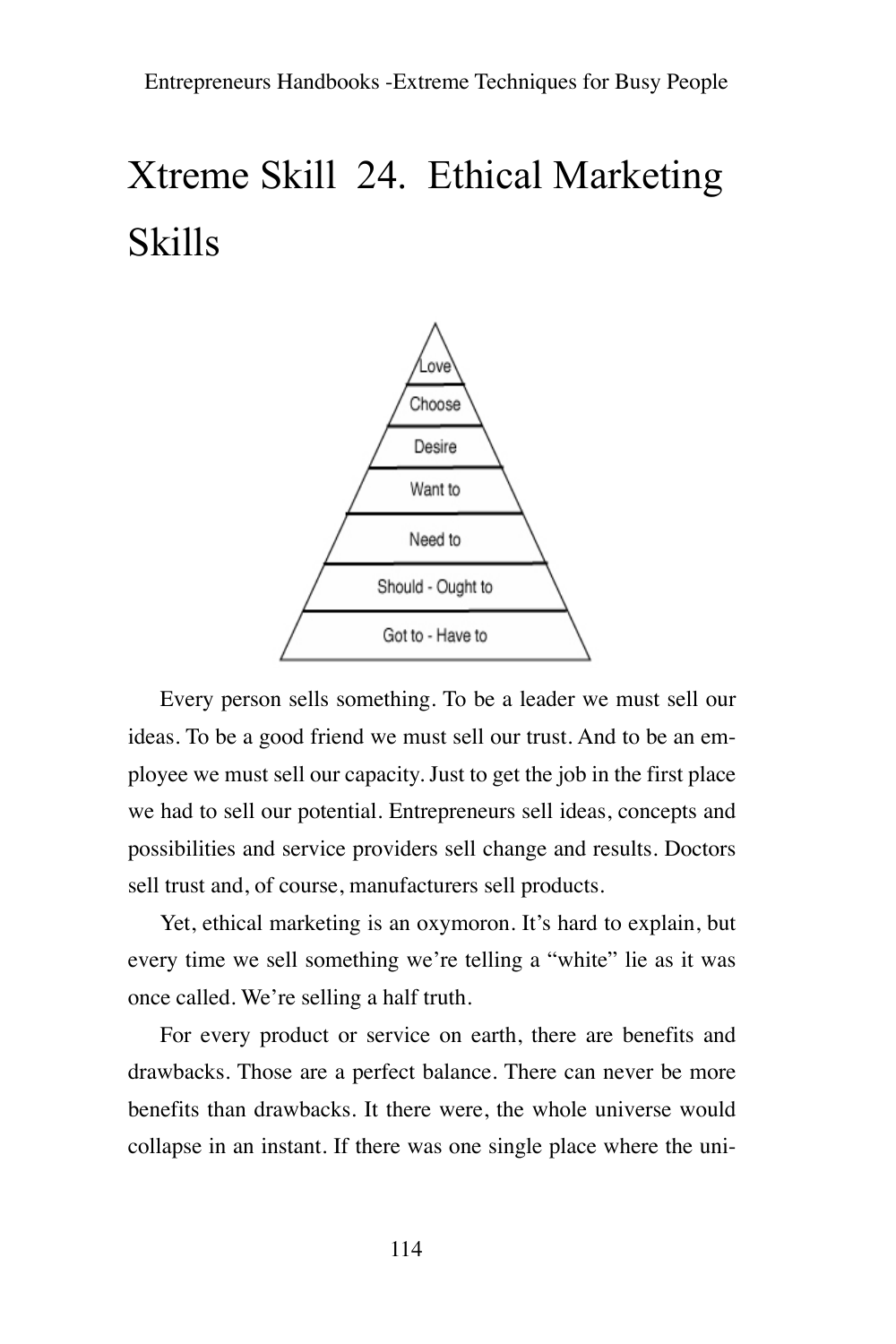verse was capable of being imbalanced, it would rattle like an old car for a few seconds and then BOOM. Good-night.

Yet, to sell a product we present its benefits. To sell ourselves is to present the upside, to get investments we try to present a "benefits that outweigh the drawbacks" scenario. In other words, to be in marketing (which even a parent does with their children) we lie.

Marketing people have been notoriously unscrupulous in the past. The snake oil salesman, the rogue insurance salesman and the scam artist have all been the blatant exponents of trickery.

The ex-CEO of IBM once said, "There's one born, every minute." He flipped the whole thing around. His premise is that the most authentic people are the marketers, because they know there are two sides to everything, but the clients don't want to hear it.

You have no doubt seen or be audibly assaulted by one of those screaming ads on TV where they offer the "Wait, there's more" promise. Buy this now, and you get the Stay Sharp knives, the kitchen sink, a set of million dollar saucepans and half the national gold all for \$9.95.

Hope is a strange thing to sell. The more desperate a person thinks the more emotional their choices - and with that emotion comes impulse. The "Got to" person is the most impulsive. Not only do they make snap decisions based on an overwhelming imbalance of information, they make highly emotive choices based on the extreme potential of pleasure or the extreme reduction of pain. Hence, the mind of the drug user, the alcoholic, the manic depressant or the desperate buyer watching the TV set are all on the same quest. "Give me upside without down. Sell to me."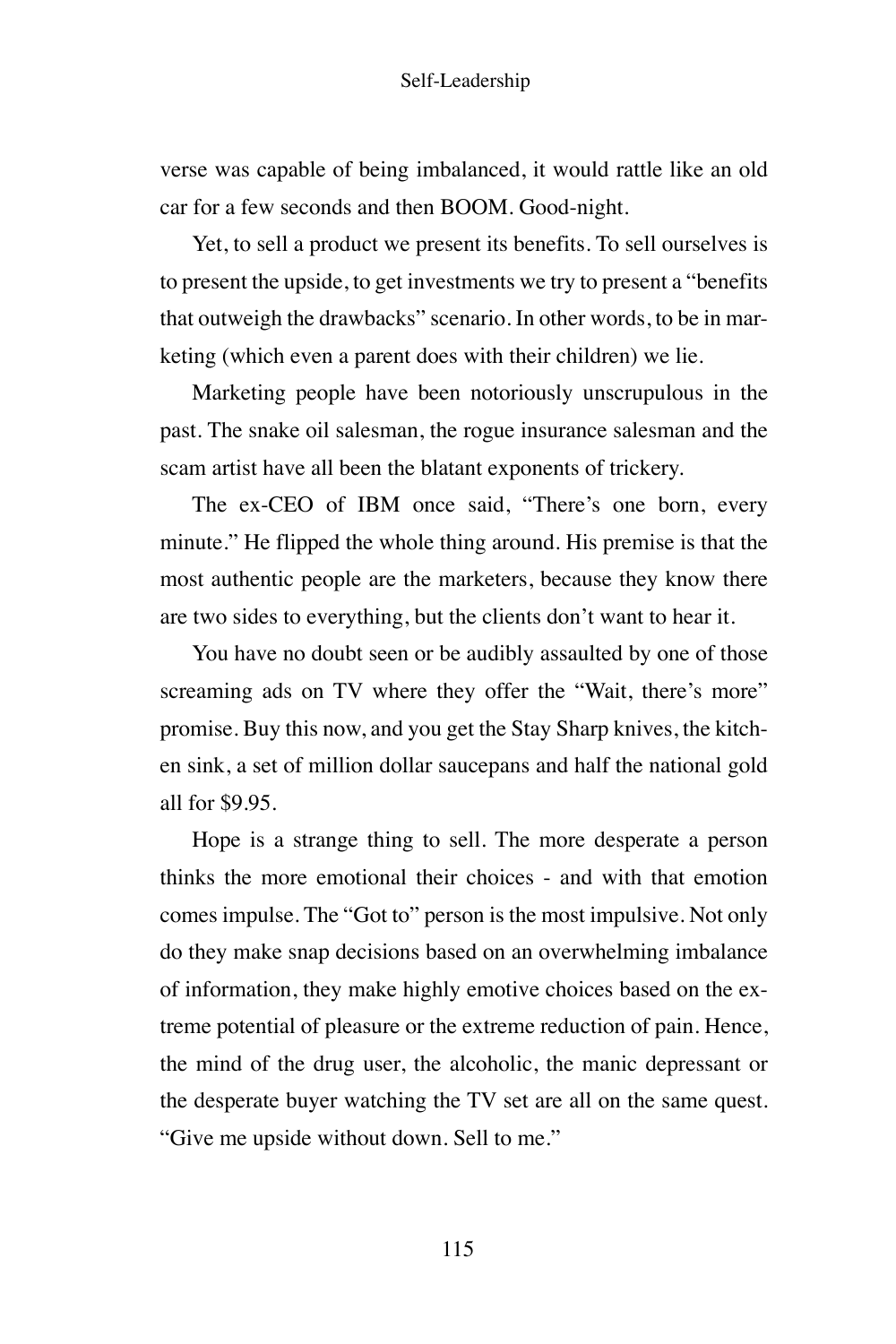As we rise up through the scale of motives, people become less desperate. However, it's important to point out that there are seven areas of life and seven levels of motive in each. The lowest of all these dictates the motive of the rest.

So rather than get into the blame game and accusing the marketers of being bad, or the buyers being dumb, it's most important to see that this "Got to" to "Love to" head space is the fabric of our entire humanity. And the individual in a "Got to" head space calls this Reality. They may be a billionaire and still feel poor. They may be in love and married, but still feel unloved.

No, the intent was not to run away from people of lower consciousness, but to be able to serve them.

There are seven areas of life - health, social, career, financial, relationship, mind and spiritual - it's a dream come true for one person on earth to be in "Love to" head-space for all seven areas. That's the saint.

Even if we do "hit that target" of "Love to" in all seven areas of life in a Church or Ashram, sustaining it 24/7 would mean an acceptance of the balance of every event on earth, and that's a big ask, given the amount of "unfinished business" we can judge in humanitarian abuse and environmental mismanagement. Even though there's a perfect balance in all these areas, having the consciousness to see it takes a huge leap out of convention.

To serve, provide service to, support and help a person in a "Got to" head space, we need to be in a "Should" head space in our marketing. Hence, a religious group might minister to desperate and emotionally bereft people with a "You should do this" or "You should do that." This is good marketing.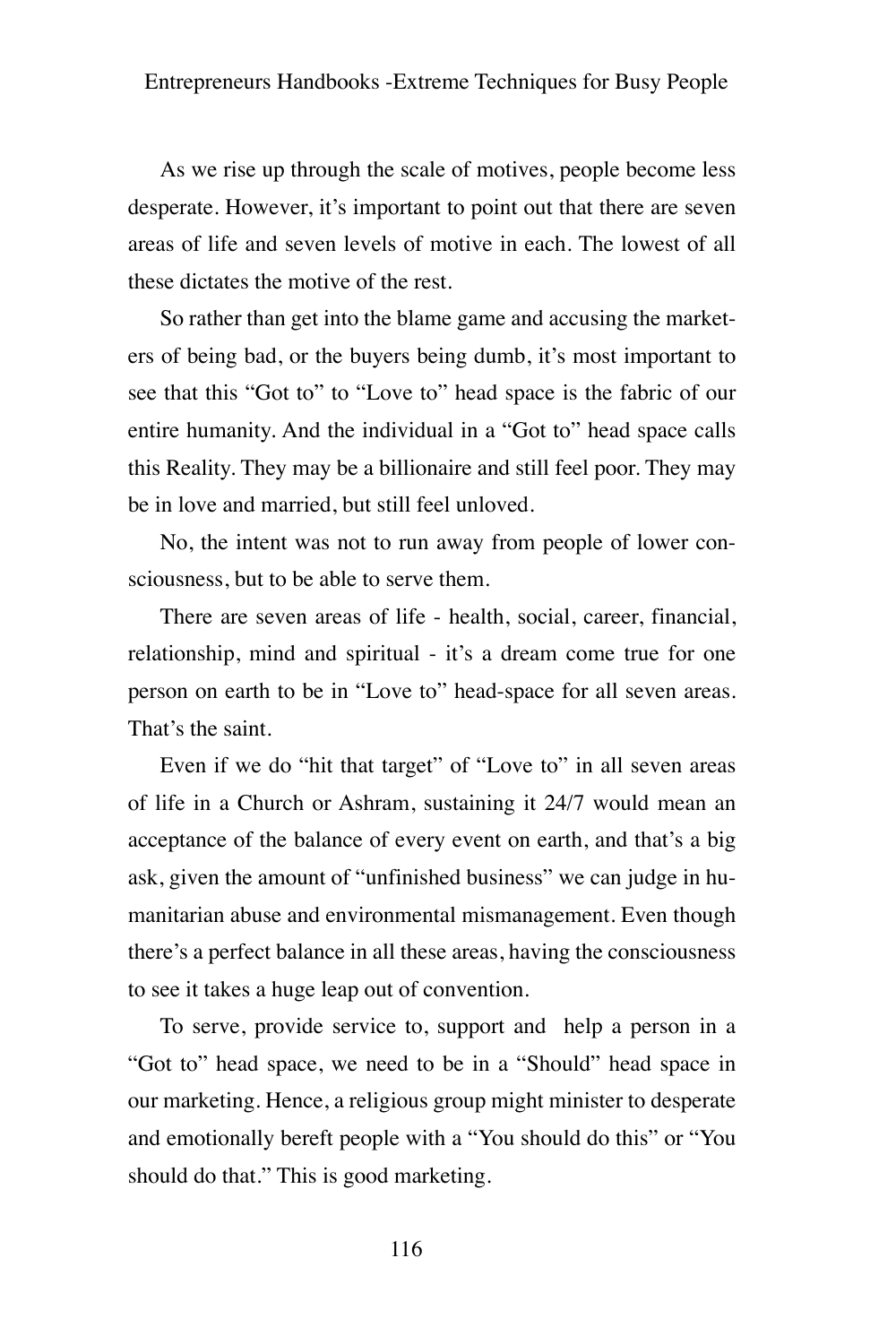However, if there's an individual in a "Want to" head space, quite evolved and conscious, then that religious group will need to change their message in order to provide service to that person. Telling a "Want to" level person that they have "Got to" do something is repulsive and degrading. There will be push back.

For the success of a product or service there must be compassion. This includes a seven layered marketing process from "Got to" consciousness all the way to "Love to"

Many "New Age" people start to want to change others, or they want to stay isolated from the "Got to" consciousness. And because of this, they start to shrink and their business or service becomes a boutique.

The higher up the consciousness tree the service or product is targeted, the less people it will attract. For example, imagine a Naturopath who thinks they only want to service those who believe in the merits of naturopathy. In a city of 10 million people, they've now reduced their services to 10,000 at the most, because naturopathy is a "Choose to" service in health. This is OK, no problem with boutique services but boutiques are very competitive. Only a few key providers will survive in a flooded market place.

In my management consulting firm we had seven levels of offering, each under its own brand.

I created a water based air spray product range with three different scents for offices. Create, Think, Relax. I had them manufactured under license and sold thousands of these to clients wanting to make their office a better place to work. Most corporate people are willing to buy "Got to" products because there is a lot of "Got to"

117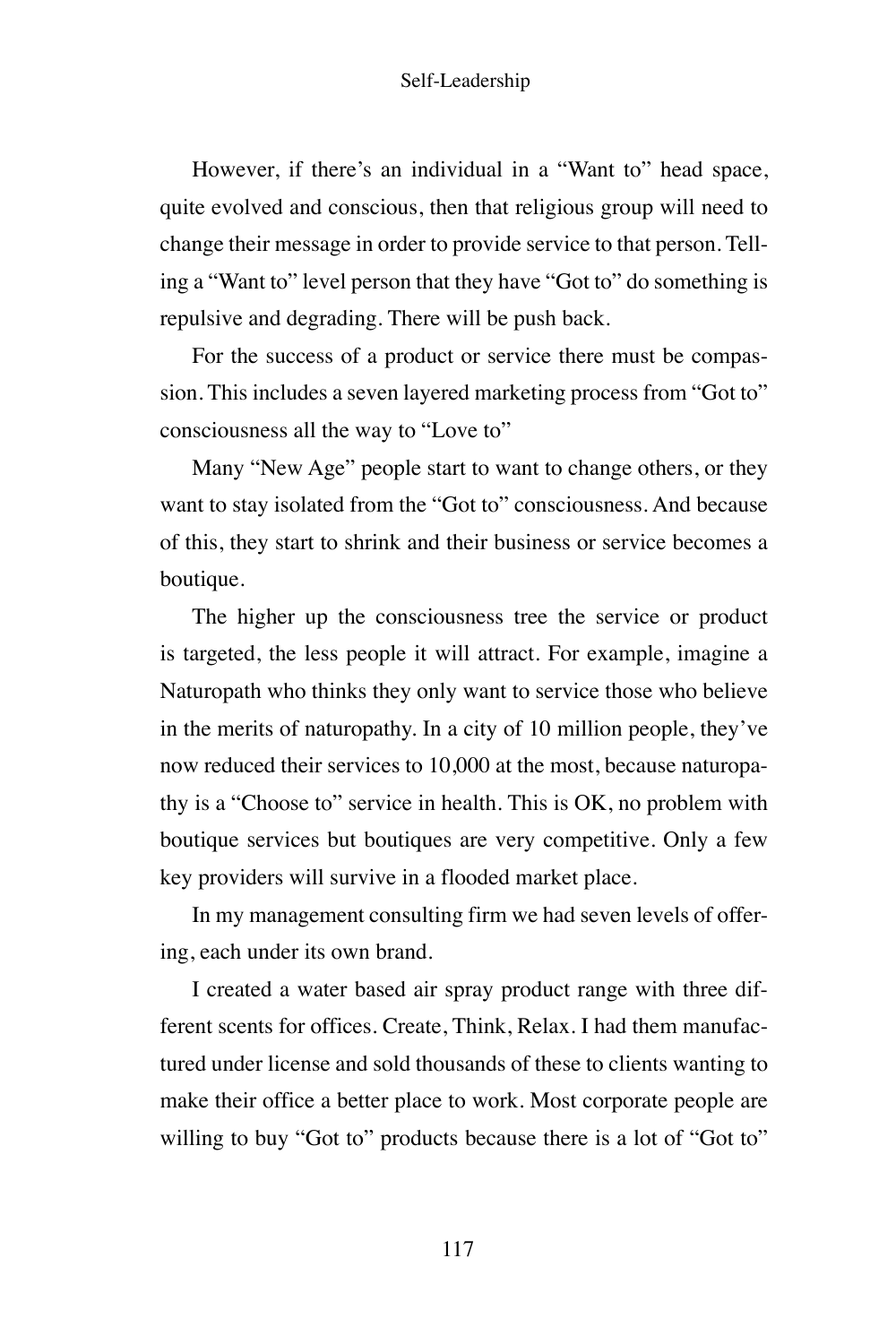head-space in schedules, deadlines and time-lines in corporate life. So, those products were my "Got to" layer.

I created a book, Innerwealth, which was meant to be the "Should do" level of corporate intervention. However, I made a big mistake. I wanted the book to sell to the "Should" level of consciousness, but I wrote it about the "Love to" level of consciousness. It's a big mistake to target one group of client consciousness and create the product to a much higher level. People only buy at, or one step above, their consciousness.

If I put the book in the hands of a relatively conscious "Choose to" person, they loved the book. If I put the same book in the hands of a "Got to" or "Should do" person, they would use it for a door stop. I was appealing to the "Should" mind-set, but completely lacked the compassion to talk to their reality. Even the title of the book, Innerwealth, alienated the "Should" mind-set.

My consulting firm also offered "Need to" services which included a fast 24-hour turn around consulting overview for advice in challenging circumstances. In this, I would meet owners of business or division heads in private, then do a walk through, and give them a snap shot of the options for rapid turn around. This was our most popular service.

The "Want to" level of consulting was the most challenging because when people get to this level of business management consciousness they are thinking longer term intervention, training and investment in their staff. This market in the consulting industry is jammed packed with retired business people whose networks are deep and penetrating. The competition in this "Want to" area of corporate training was absolutely cramped. In particular the American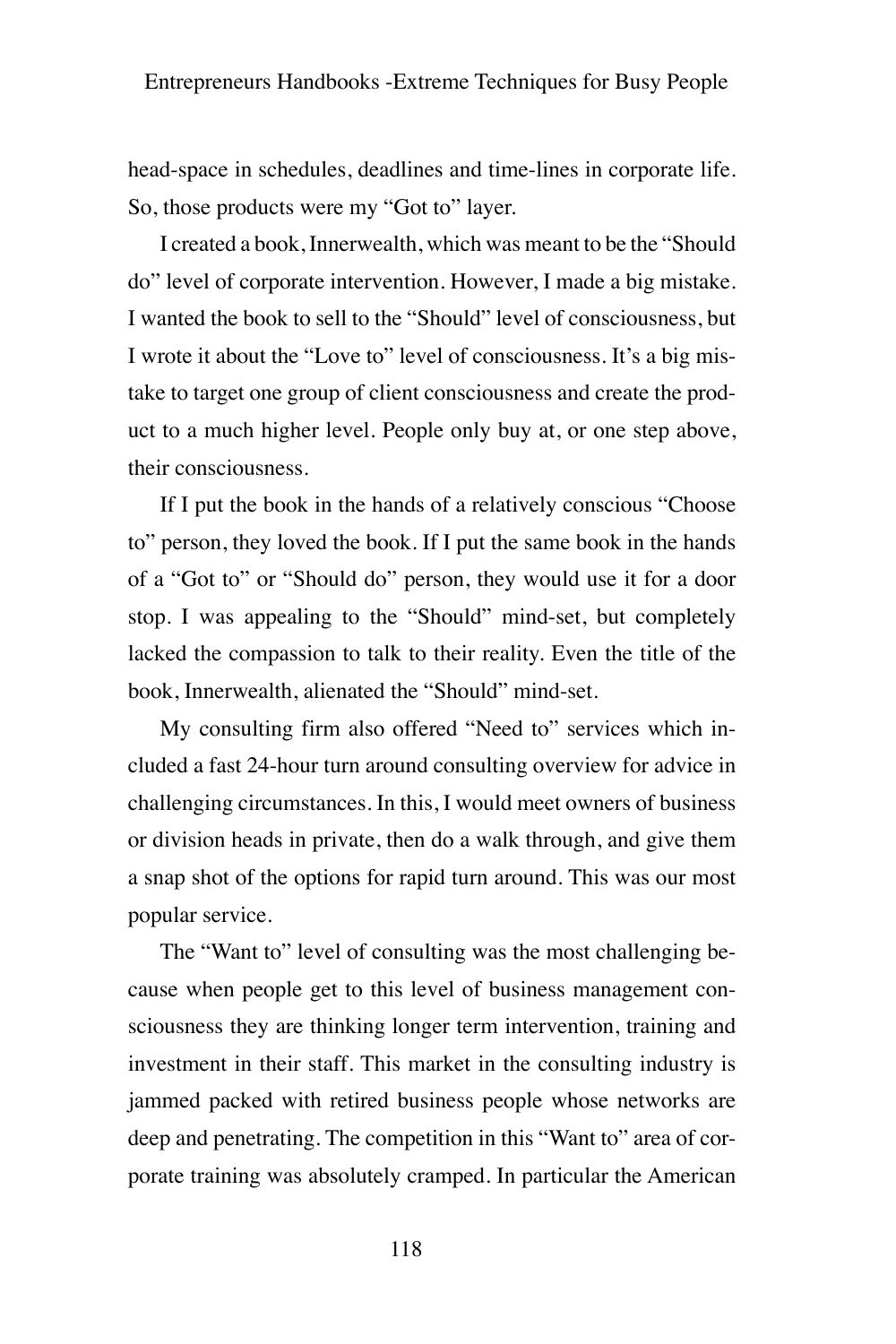Guru books and conferences dominated the larger corporate market, while local networks dominated the small business market. This "Want to" level was our most competitive area until the late 80's recession hit and business people went from "Want to" back to "Need to" in a six month period.

Within months I went from a backlog of 10 "Turn around" projects a month to 60. Suddenly, instead of me mastering the "Want to" corporate market, the market came down to meet my services.

This is a very important part of the book. And it's going to be a great place to finish until we meet again.

I was not competitive in the "Want to" service provision. It means that the "Want to" level of consciousness is where I was stuck in my seven levels of life. I was at "Want to" so I could only lead and service, "Need to" "Should do" and "Got to" clients.

My consciousness dictated the success of my business. How about that?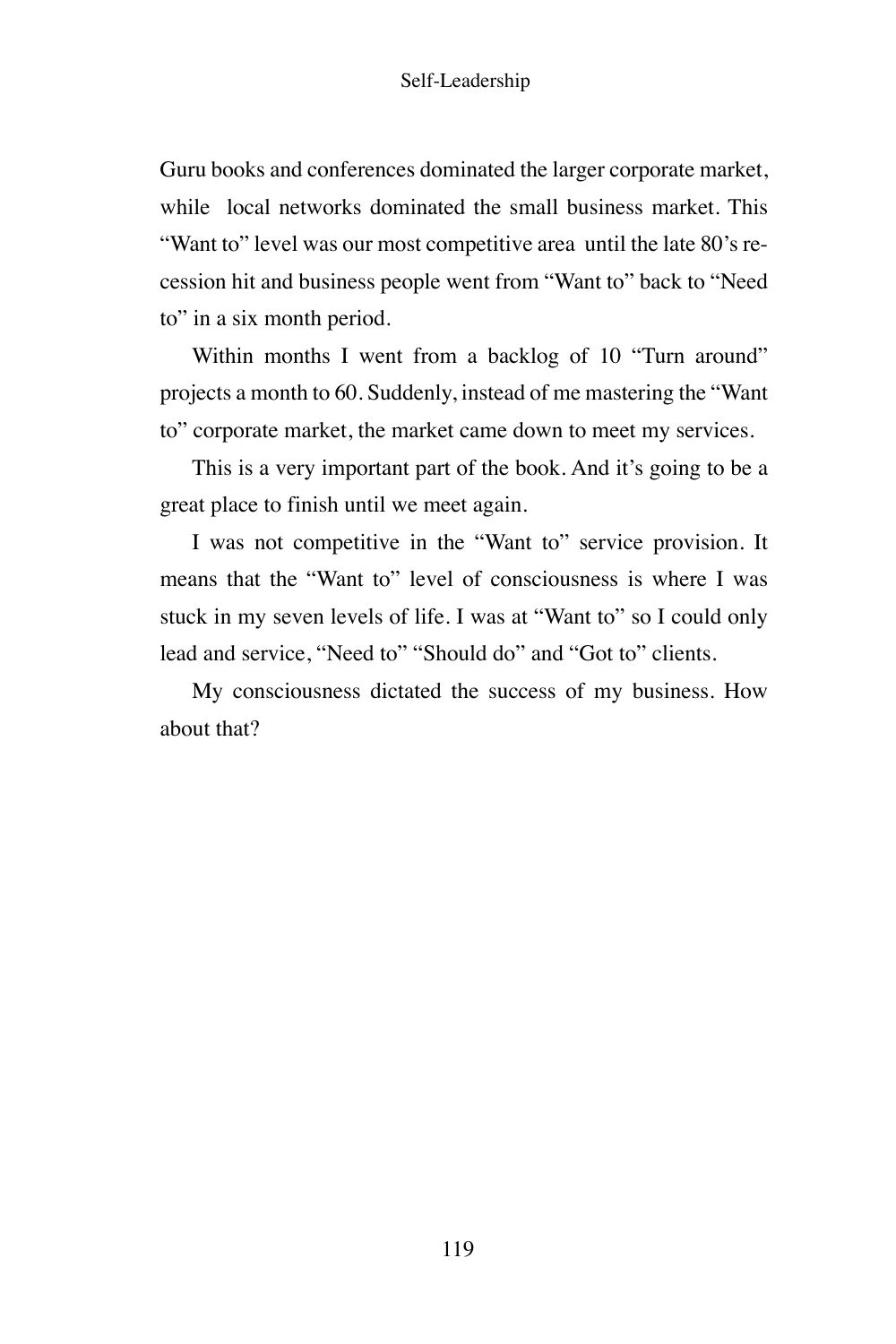## Xtreme Skill 25. Strategic Skills



Take a look at a tree, what do you see? If you look closely you'll see the whole mastery of competitive strategy explained. You'll see branches, leaves, trunk and roots all competing for supremacy.

On this tree you'll see bugs, birds, worms, possums and more. You'll see suppliers competing for a place in the market.

You'll also see a bunch of healthy branches, and some dying ones. You'll witness the attrition of a marketplace in which competition determines winners.

You'll also see birds, with thousands of trees to choose, taking roost in certain trees that taste good, and leaving others that don't. Even certain parts of trees get the birds and others don't.

You'll also see tree trunks that rot and the whole market falls. Like floppy discs, butcher shops and two dollar hair cuts.

There are storms, financial crisis and economic shifts like war, politics and cultural changes that challenge the tree, and grow its roots deeper into the ground.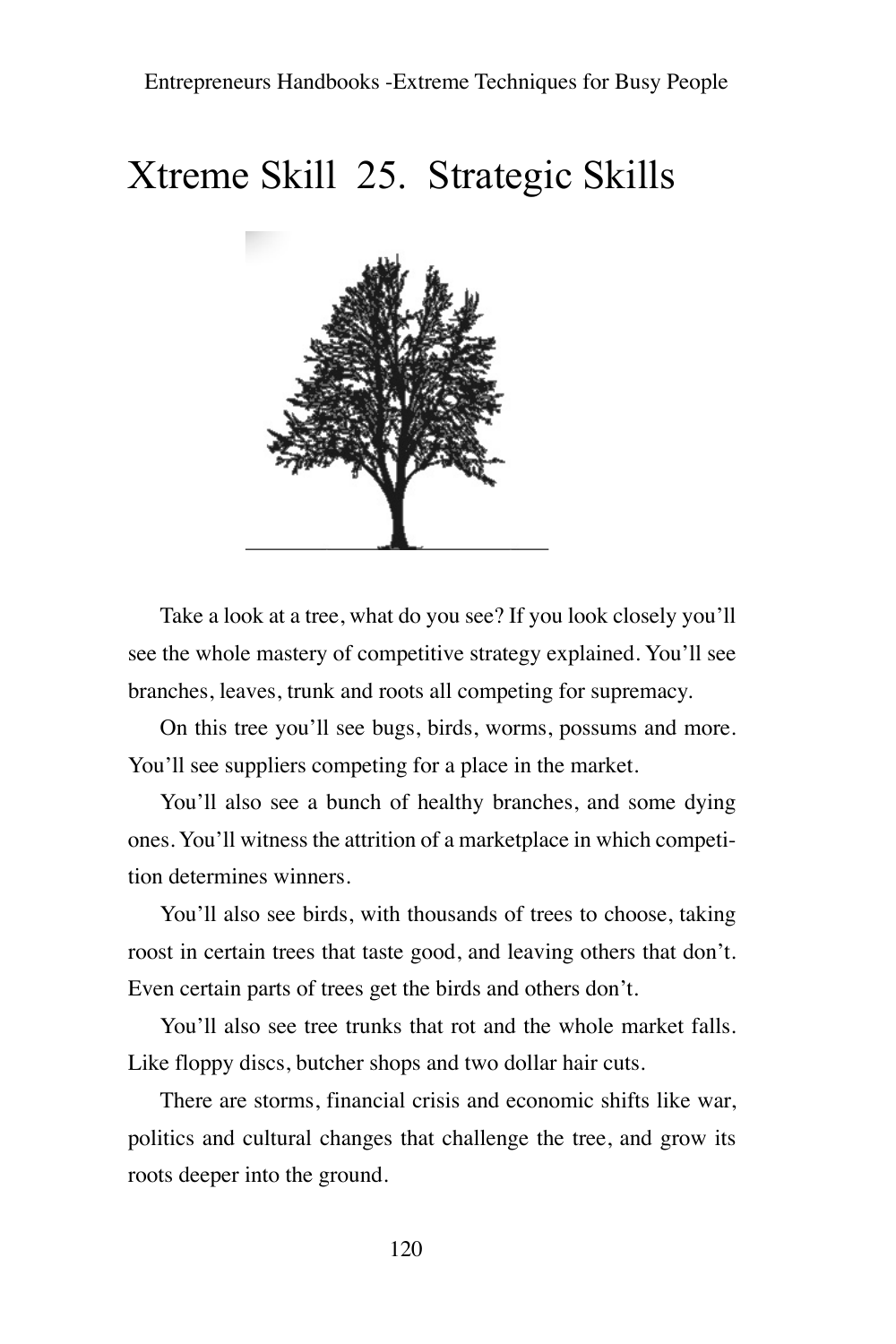Your business is a branch on that competitive tree, reaching to get its leaves to the sun. The top branch gets the most.

Competitive strategy is about sunlight. Sunlight is a metaphor for gold and gold is a representation of energy. The company or service who reaches the top of the market (tree) gets the most.

How it converts that sunlight into profit, down to the roots, is a completely different topic. If the branches are so poorly arranged, you'll see a tree drop one or two in the interest of survival and in order to get the most gold down to the roots.

If the branches are so thick that they consume the sunlight on the way down, then, the roots starve and the whole branch dies.

If you don't anchor strategy in deep roots, then you become a leaf, without a branch and a branch without a trunk. Trees are all about competitive strategy.

Take this further. Branches can be departments, different areas of the business competing for space. That's healthy. It evolves the whole tree.

Two trees side by side can be competing for turf, for birds, for sunlight. It's healthy, both trees push each other to grow. This is nature at her absolute best. And its the perfect model for any competitive enterprise.

Shrubs and smaller tress catch the fall out from the bigger trees. Many small animals and birds like the smaller tree. They survive on less sunlight, but they're also more vulnerable. They need to adapt faster, be more attractive, have better flowers and sometimes low lying fruit.

There's nothing new. Business just models nature. If your roots are not strong, the first wind will blow you out of the ground. That's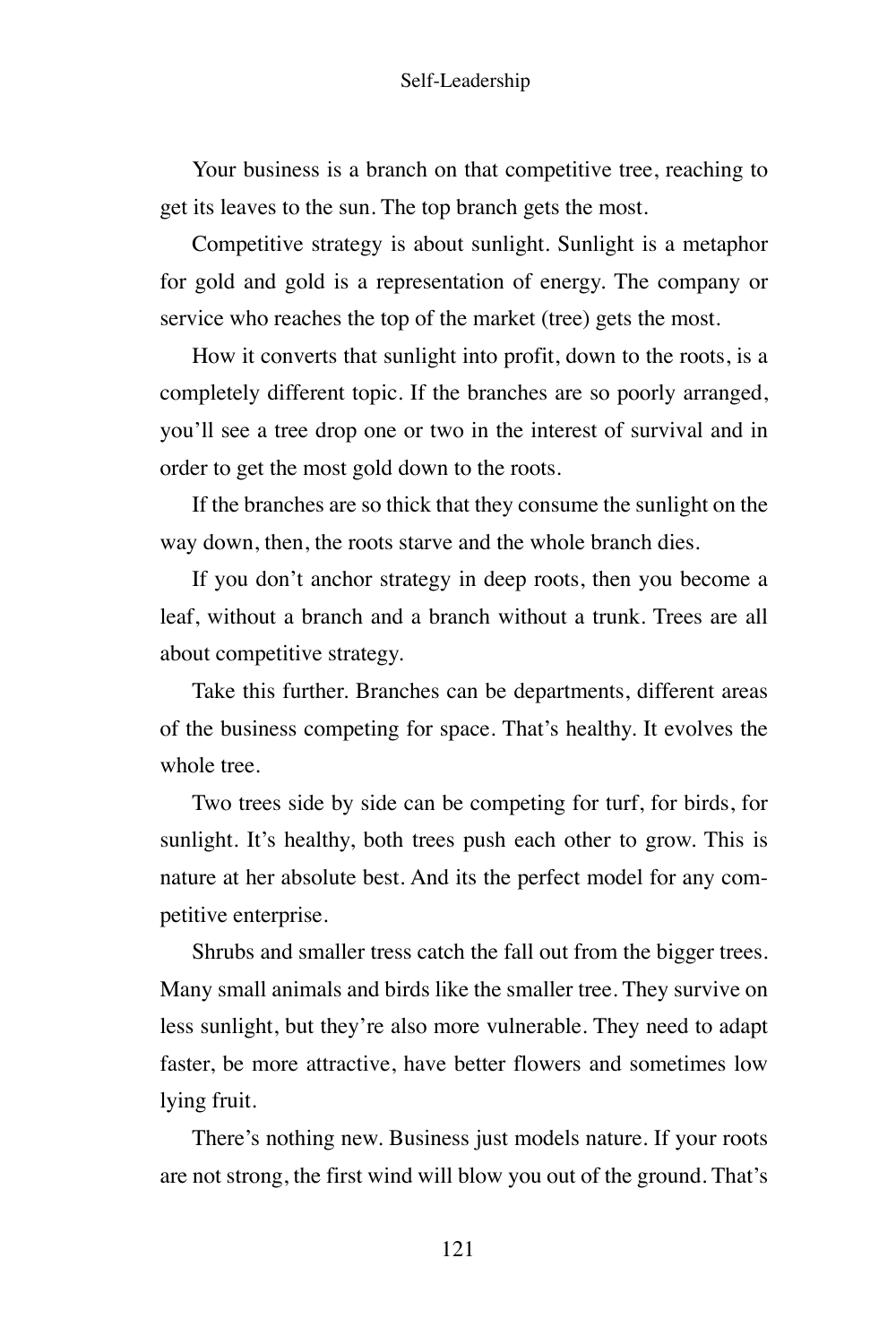financial and product strength. If your trunk is not thick - systems you'll be unable to feed your strength as you grow, remember, the taller the tree, the deeper the roots.

Bugs get in trees, diseases get in trees. When one branch becomes separate and tries to grow too fast it weakens the whole tree.

Nature, and therefore trees, grow in cycles. Four seasons to a year, products have cycles, and so, competitive management is more than maintenance. It's a continual cycle of reinvention based on the storms, the other trees, the environment. Everything adapts.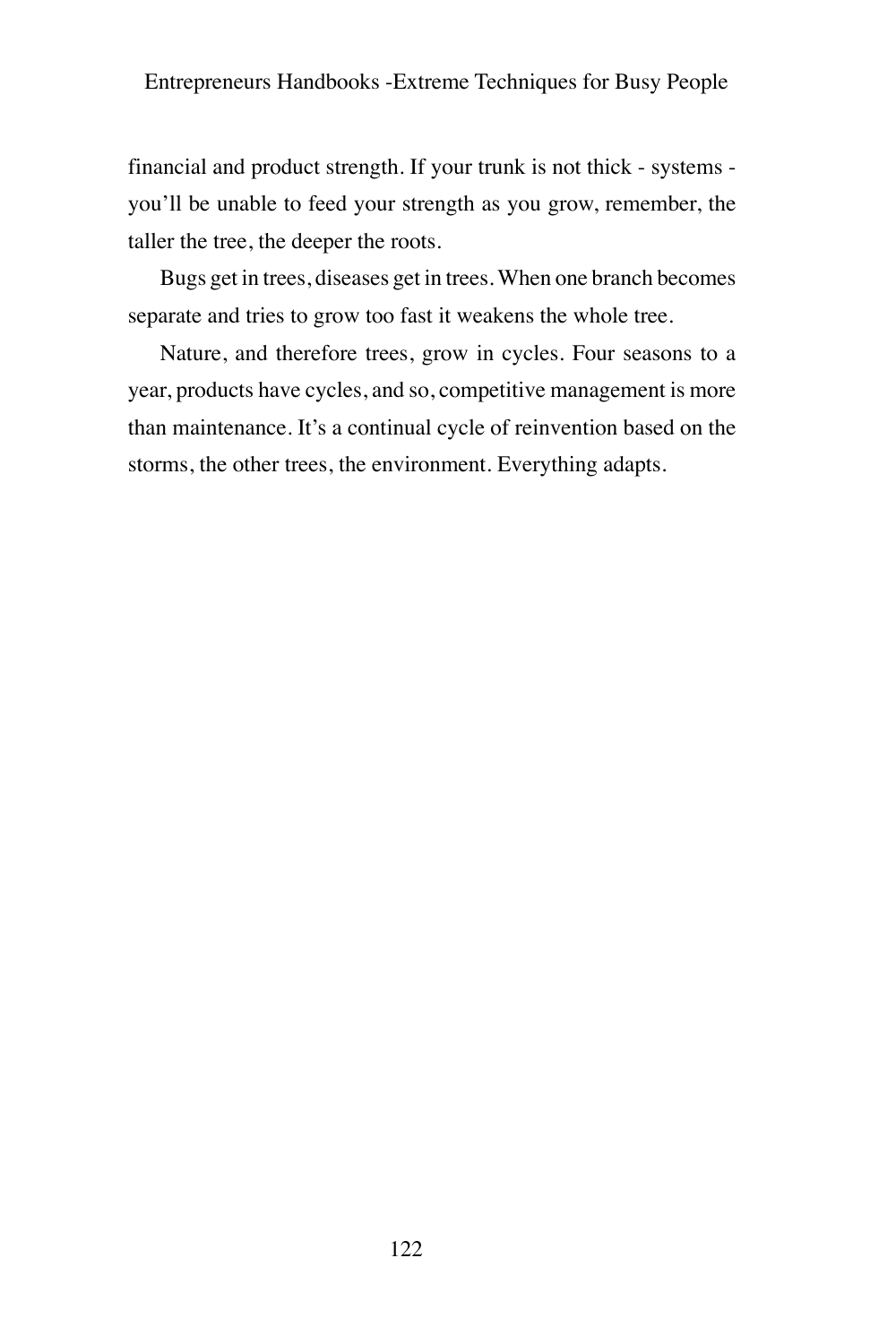# Xtreme Skill 26. Ethical Leadership Skills



Structures in business are not always real and therefore a less aware person can be put in charge of a more aware person because of age, tenure, persuasiveness and more.

The result is an organisation that is hard to lead. Interpersonal conflicts, nail biting, back stabbing, stress, incongruity between departments, poor communication, low customer service quality and more all stem from a potential mismatch between the "paper structure" of a business and the "real -ethical structure."

Because of strong religious overtones in our social fabric, we often mistake the awareness of an individual for their moral and ethical fibre. So, we might think, "those at the top are more ethical people, or more loyal" but this is not the criteria nature would use to determine a hierarchy. (Of which there are trillions in nature).

Awareness is, in another language, consciousness and consciousness is rarely, if ever measured in the language of moral and ethical conformity.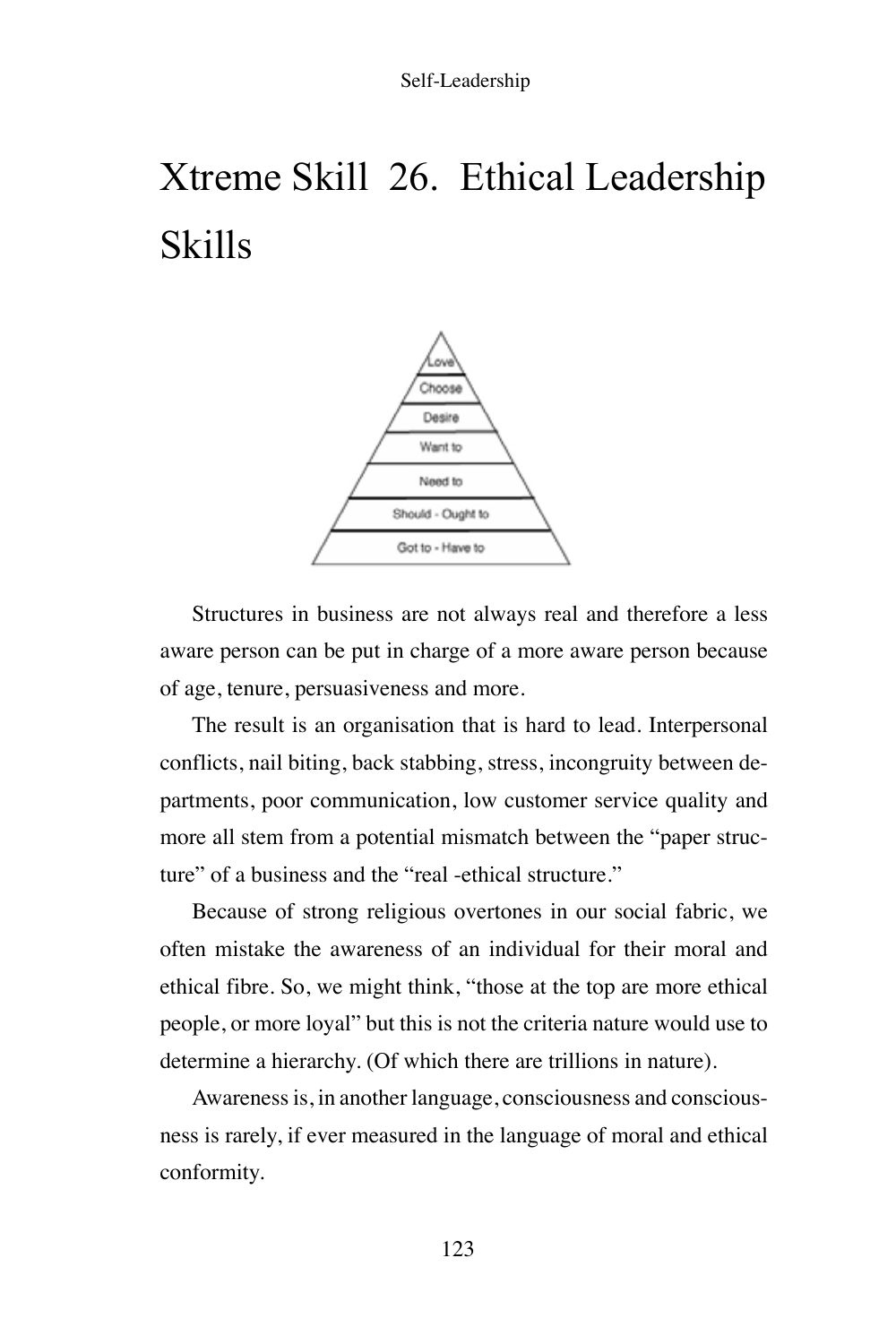Here's why. The person at the bottom of the consciousness tree on the left, is a "Got to" person. They are most often, staunch, always right never wrong people. All or nothing.

All or nothing is often highly driven, motivated and extreme. It looks and feels great however, it is only half truth. The always and never individual is always covering up their other side, disintegrated they may be a real moral crusader at work and a villain at home.

This has little to do with business structure except that people are not all so desperate. Some are more moderate - meaning more authentic. Their two sides are more on display. We'd label that higher consciousness even if, that individual had no religious affiliations.

The real impression consciousness makes in a business structure is the process of leadership. Lower consciousness is extremely suitable where simple, repetitive and non complex tasks might involve large numbers of highly unskilled workers doing repetitive tasks. This was, up until 1970 the majority of business operations and 50% of all service (non technical).

Higher consciousness leadership is, on the other hand not steeped in the all or nothing model. There is a greater awareness of boundarylessness, multiculturalism and a greater respect for diversity. This in turn delegates greater individual freedom to teams and generates greater innovation, creativity and independence. It's a terrible leadership model where teams are doing low skill repetitive work but a perfect one where innovation and creativity are needed such as in customer service.

The important thing is to be aware that people have consciousness. You can't change it, unless they want you to.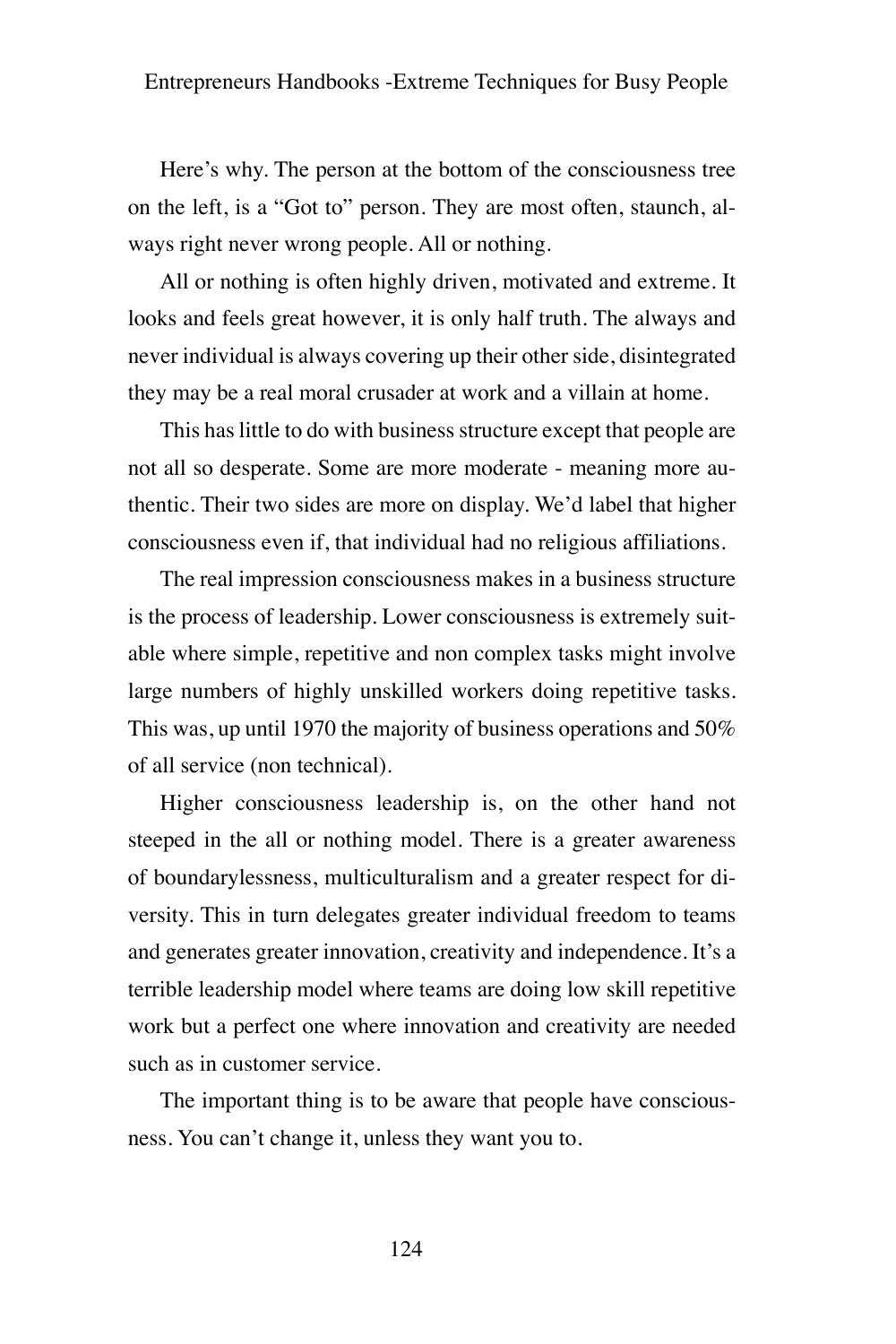People in "GOT TO" consciousness are perfect for repetitive type work where there is little need for innovative thinking. That in turn means they need a "GOT TO" or "SHOULD DO" type of leader. Please remember that it's good to define the type of consciousness that suits the task, and then choose the consciousness of the person who suits the job. This is vital.

If we put a GOT TO person in a higher consciousness role, they will bring the whole structure down to GOT TO.

The other key factor here is that a GOT TO person, promoted to a WANT TO job level, will not be able to manage or lead those below them. We can't manage anything or anyone we can't see the balance in and consciousness is, simply the ability to see the balance (order) in the chaos.

If your team has a higher order than you then you are in the most awful cage, an oppressive, counter-productive, stress causing, heart breaking and nerve destroying situation.

If you promote a person above their consciousness, even though they may be qualified in every way, if their consciousness is stuck in the lower realms and those they lead are in higher realms, then that person will not be competent at an emotional, communication and reporting level.

We place so much emphasis on psychological profiles and ambition to help people rise in jobs, sometimes we even promote people because they need the money or would seek other employment if we don't but this is a real catastrophe at a human level.

A person who thinks "Got to" because their mortgage is overdue, or because one of their children need a heart transplant and they can't afford the bills, deserves compassion. They need help, but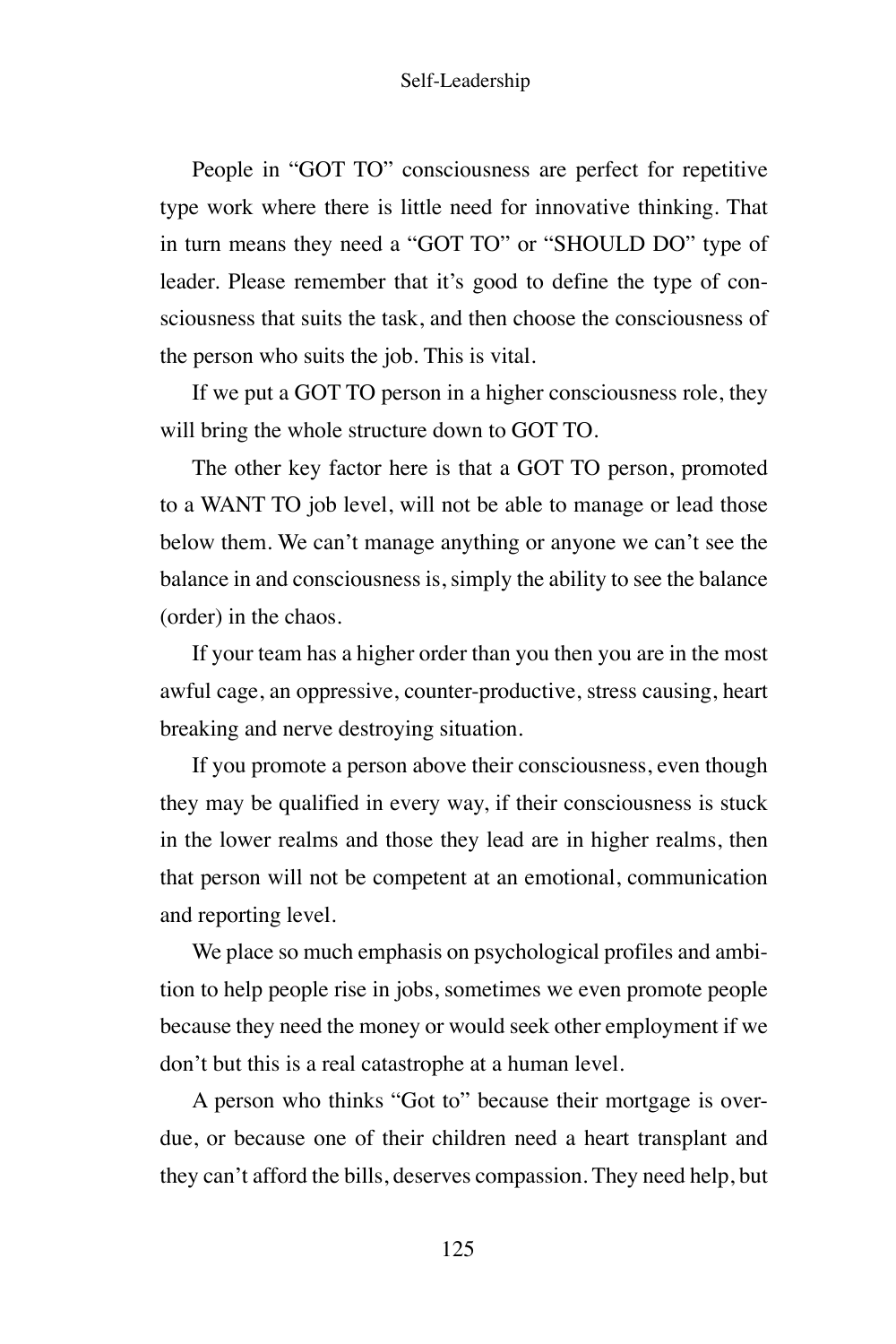promoting them to supervise others is a poor leadership choice. It's simply better to pay them more for the same job.

People will not be led by a person who has a lower consciousness than them. Trying to make such structures work is a nightmare, it defies every law of nature, humanity and good human practice.

Fundamentalism is often misinterpreted as being conscious. It might lead to very strict moral and ethical values but it certainly does not lead to good leadership in business.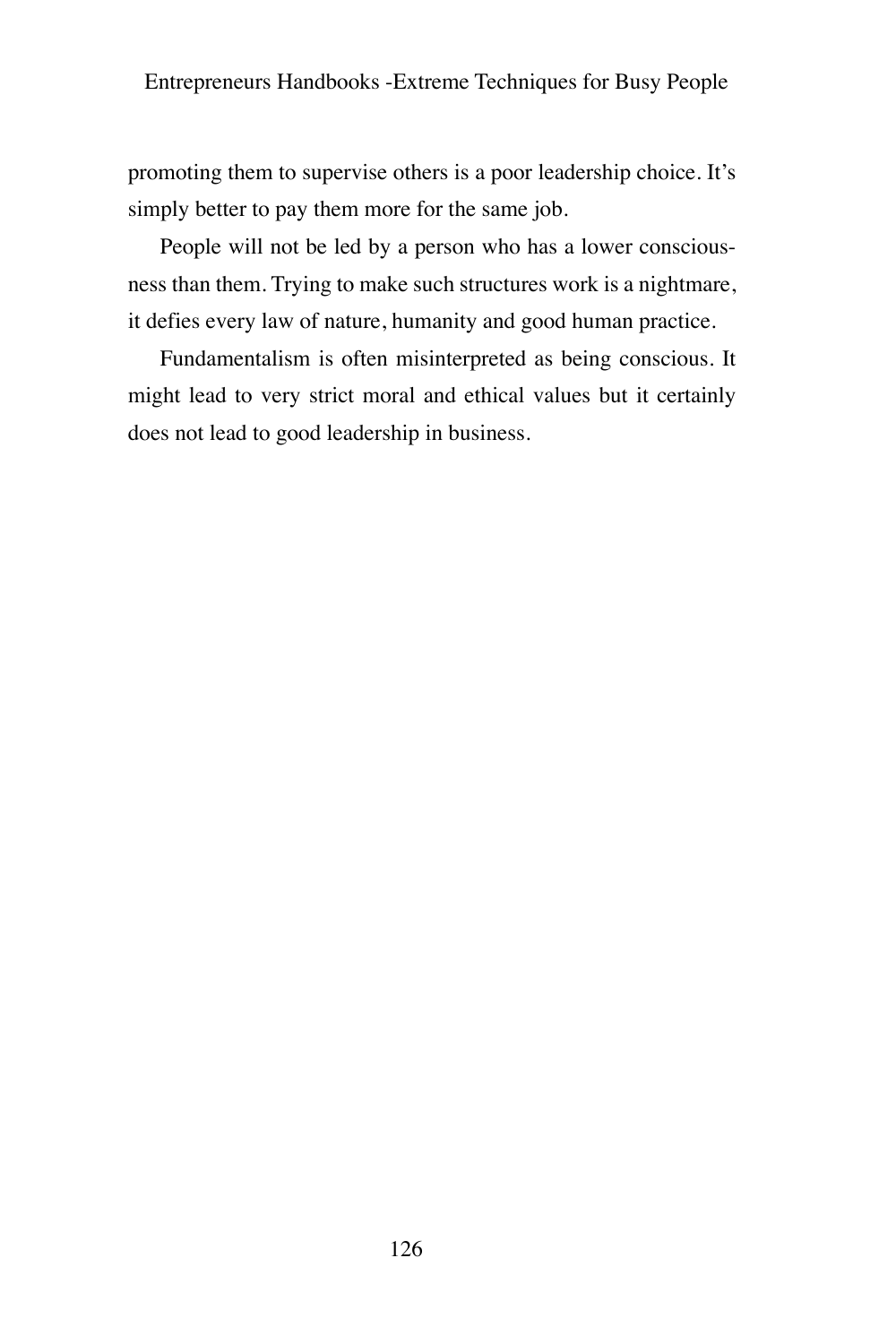## Xtreme Skill 27. Truth Skills

Sitting at your desk, answering calls, responding to emails, writing that report, getting your marketing done, sorting out the problems from yesterday, thinking about choices for tomorrow, you can be excused for feeling a bit overwhelmed from time to time, it's like conducting an orchestra without a baton, or arms.

Gradually, you start to spin, it's exciting, the adrenaline pumps, you feel on top of the world, you pat yourself on the back and go home. You walk in the door, the phone rings, it's work, something is screwed up. You forgot something...

Productivity and motivation are not the same topic. Hyperactive people rarely go deep. Deep people rarely get productive. It's a balance between going fast enough to enjoy what you're doing, and yet deep enough to stay under the stress threshold above which we are sure to sabotage the quality and fun of what we do.

The skill you need is to turn up, 1,000%.

It works like this. I went skiing. I'd seen the brochures and my friend was good at it. It looked easy. Why not?

He was an elite athlete and a master skier. He lent me his skis and left the bindings in their high release state. We went to the top of a slope and raced each other down, I'd never been on skis before. About half way down this "Black run" slope I began to see a bunch of people waiting in line for the lift in the distance. It suddenly dawned on me, "How to I stop these bloody things? Now!"

My mate had shown me snow plow, but at this speed, there wasn't enough control of my bladder, let alone snow plow...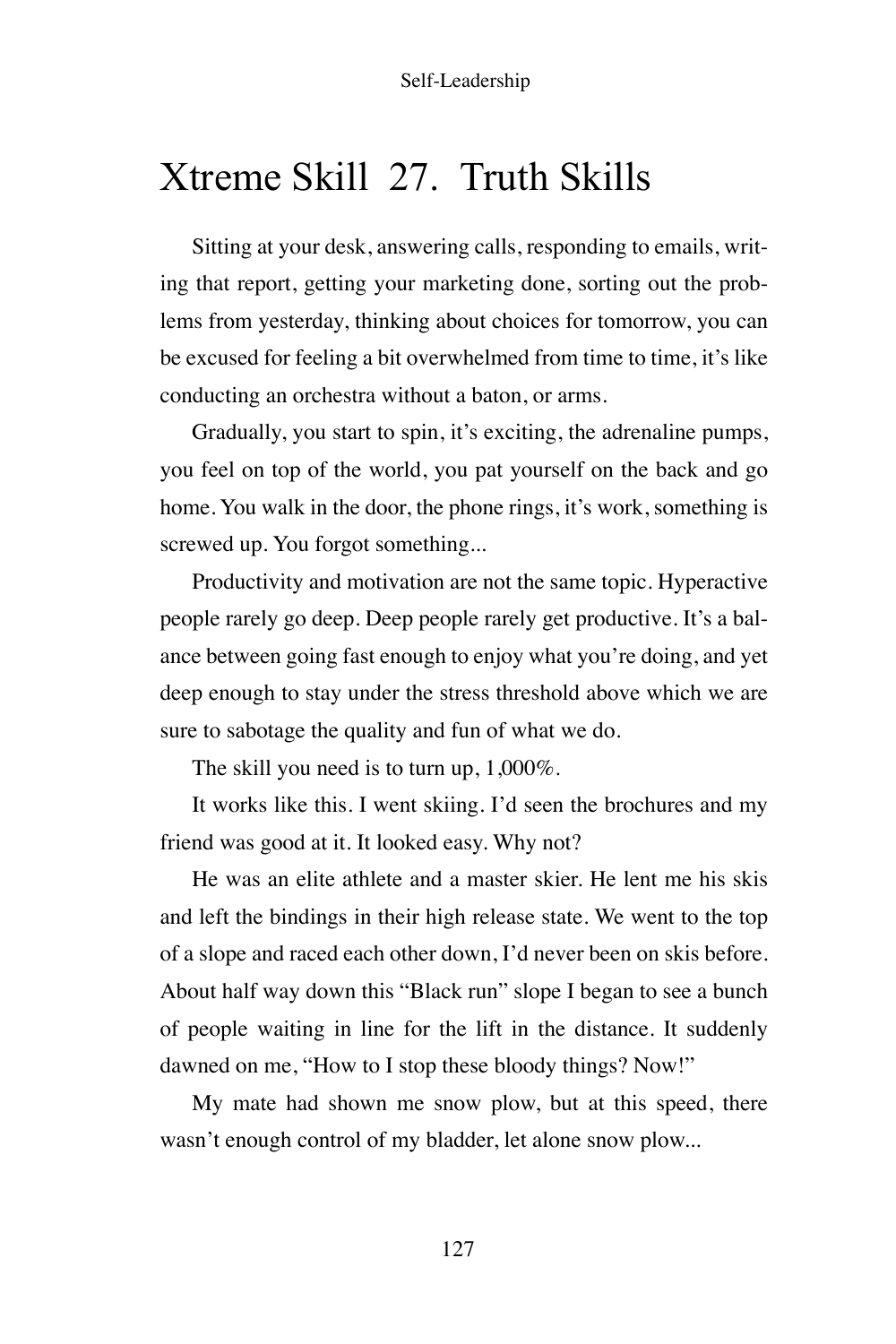Instead of having fun, I was terrified. Instead of being on the skis, my head was 30 seconds away. I was not in the moment, so out in the future visualising myself bowling 50 people down like dominoes at break neck speed (literally), I wasn't skiing, I was worrying. BOOM!

Six weeks later, when the plaster came off my legs I decided that if ever I did things like that again the first thing I'd learn would be how to STOP.

I think there are two powerful points of focus that are essential to a good business management. Firstly, the willingness to go down that slope and enjoy the totality of commitment, and, secondly, the capacity to stop, anytime you choose.

Balanced people live balanced lives. The first step in maintaining that balance in the reality of life is knowing how to process emotions and then turn-up 1,000%.

You know when you are turning up. You'll have buckets of energy, feel more complete and you won't get caught in the middle ground of physical and mental ill-health.

Turning up means: Arrive already inspired. Know how to STOP Find contentment Learn how to separate your ego from you. Enjoy your own company Have self respect. Stay busy. Do your homework.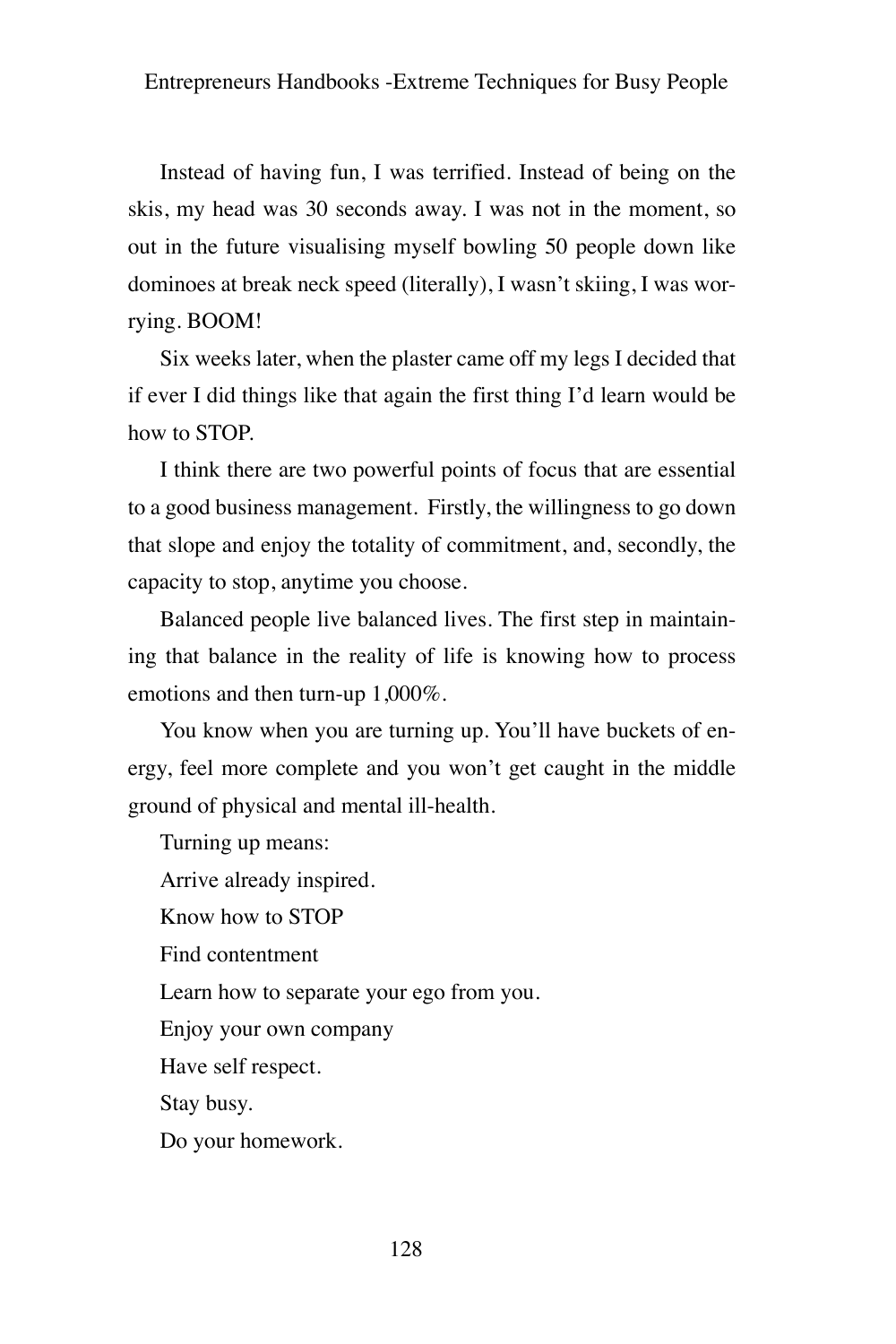# Xtreme Skill 28. Meeting **SKILLS**

Value hesitation as a sign of maturity and good self-leadership skill. Use hand signals, rather than verbal ones, to allow people to know that you are in a time out zone. Be polite (don't use one finger salutes). Usually an open palm held gently facing the other person at face level is a universe signal that you are choosing, at this moment, not to engage.

If you get agitated, create physical space between yourself and the trigger - time and distance create perspective.

So, if you start to spin, or feel compelled to react, step back, move away, give yourself the benefit of time and space instead of spontaneous reaction, contemplate your choices. Save your dignity.

 Walk away from verbal, emotional angry situations. Anger is also a physical toxin so, make sure you have good techniques for clearing your own and other's anger from your body. Accept that a person angry at you is just a reflection. Give yourself space to sort it out.

Seek a balanced view. The more balance you can see in any view, the more wisdom and the less dramatic emotion you'll experience.

Don't be one sided. One-sided thinking is blind thinking. One sided thinking causes counter-attack. Being right on your side, forces the opposition to be right on theirs. Be both right and wrong.

Seek more information. Half data is imbalanced data.

Have compassion. Maybe by stepping into the other person's shoes you can see, from their view, things look different.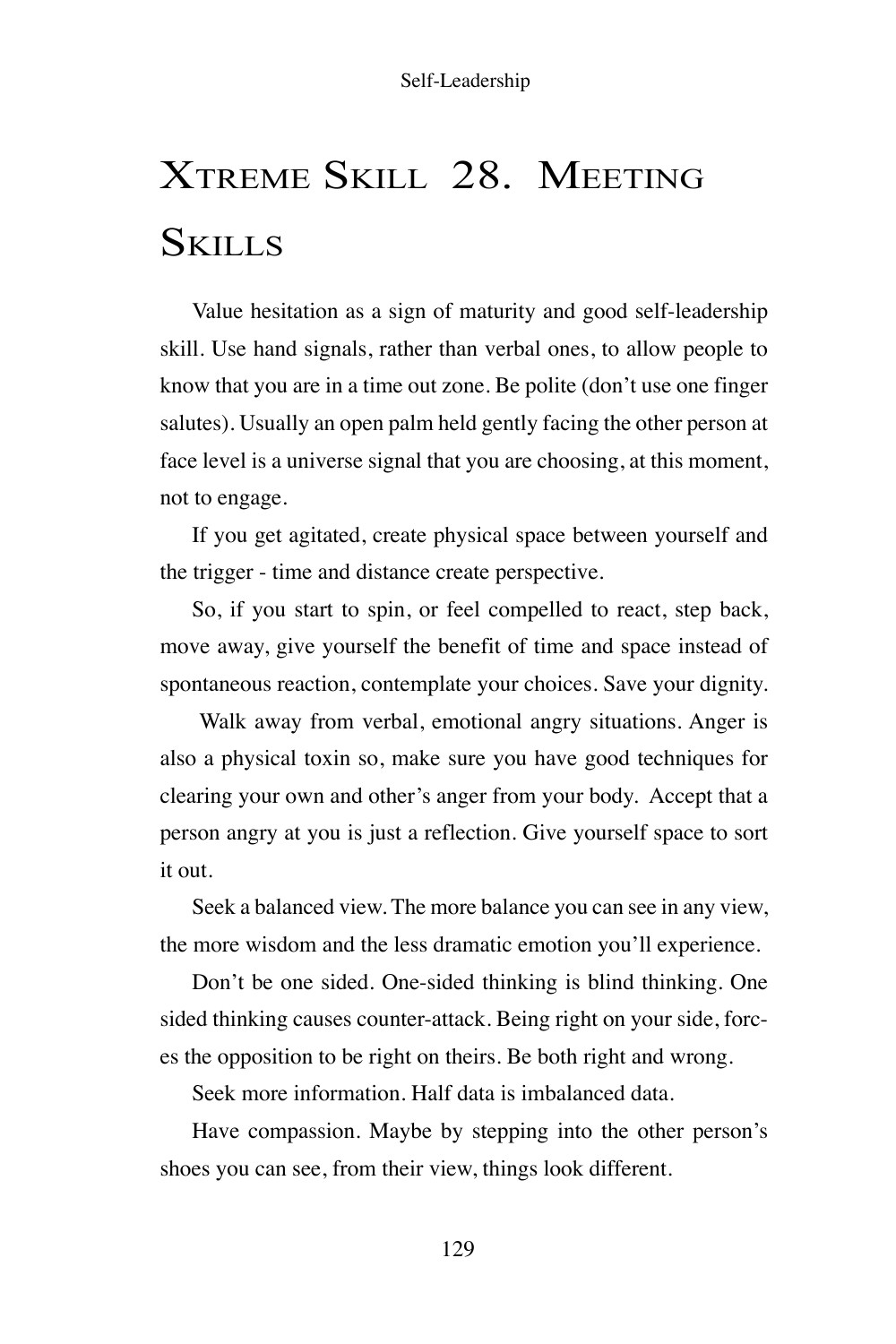## Xtreme Skill 29. He/She who Hesitates - Wins

Spontaneous decisions are rarely accurate. Information rarely arrives in a complete form. Once there was a great emphasis on this willingness to hesitate and gather facts, it was natural for those who lived close to the land. They knew that emotion was never accurate, they thought before acting.

We've lost this skill and as we become more city structured and web based, hesitation, thinking before acting, seems to be a dying art.

I've found that hesitation is so essential to leadership. Instead of measuring life in steps, kilo-joules, payments and schedules, it's better to reflect on nature, balance your thoughts and celebrate steadiness throughout the meeting.

 This is the fast-track to staying focused, centred, balanced and grateful in meetings.

There is less and less time for hesitation. Doing, getting, wanting, going, being, sharing, caring, travelling, working, loving, giving and taking are all part of life. Meetings are getting shorter and more intense. We roll from one space to the next. One activity merges, in fact overlaps, the next. There is less and less time to come back to centre so it's wise not to lose that centre in the first place.

When I'm at the airport heading to a meeting, I wait for the flight with everyone else, but unlike most of my fellow travellers, I hesitate as much as I can. I might just sit down and do total emptiness for 10 minutes. No TV, drink or paper. Sometimes I get on flights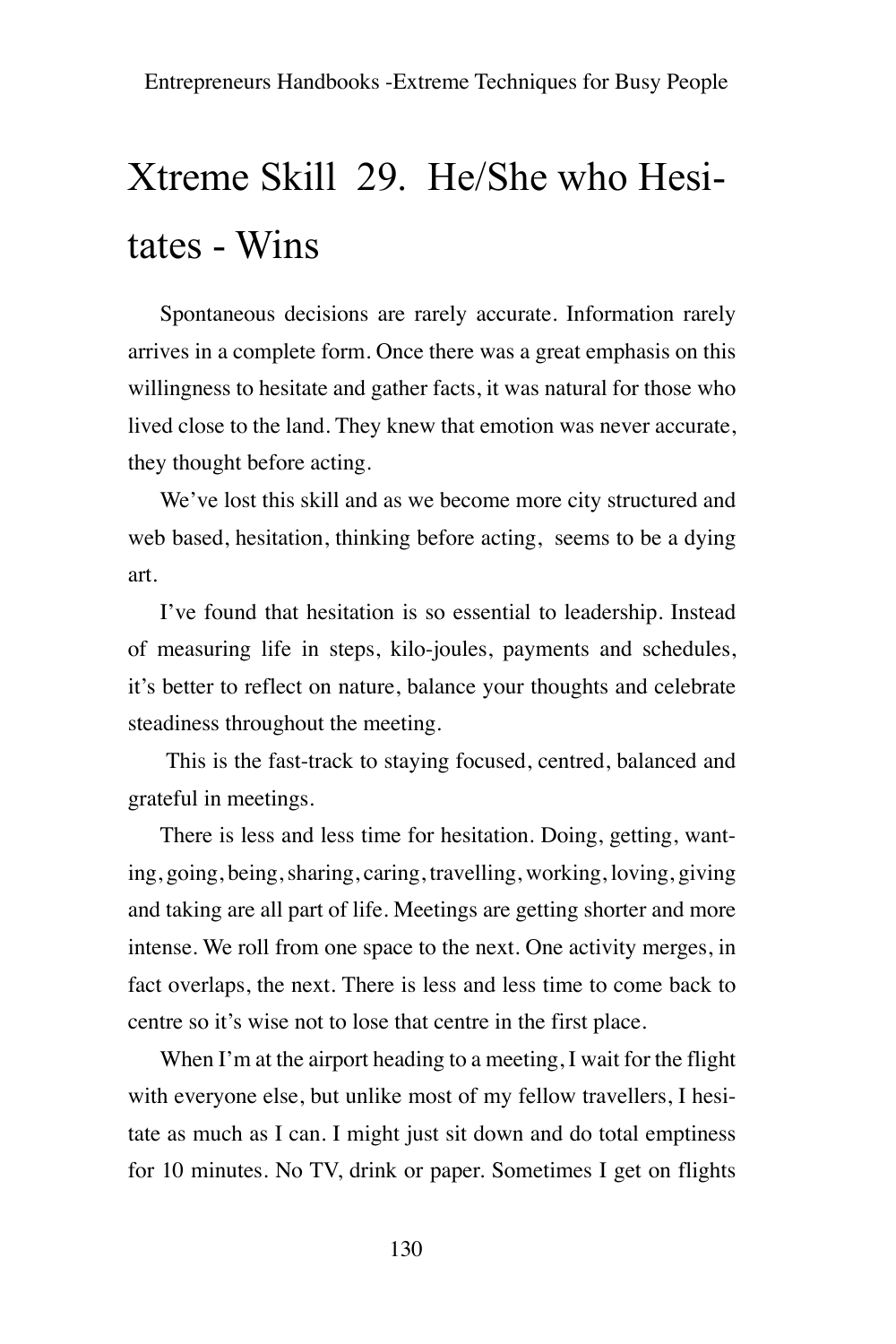and just do nothing. I empty my mind onto paper and then just sit and look at the video without earphones or rest.

Hesitation is how we find stillness on the run. Try it in the meeting, at home, at dinner. If you're not turning-up, try hesitation. Simply become aware of the space between the in-breath and the outbreath. That's where you turn up.

The "breathing space" is not outside the room, it is the fraction of time between breathing in and turning that breath around to breathe out. Awareness of this space becomes automatic after a while.

In meetings it's better to stay balanced, stay focussed and shorten the meeting than to extend time, reduce intensity and subsequently take time off to find balance.

#### **Notes for Hesitation**

- *\* Hesitate for a few seconds between each major decision and thought, release it, and turn up 100% present for the next one.*
- *\* Don't do things that you don't love doing. Either get over them or delegate them, but don't persevere with low priority things.*
- *\* Touch nature everyday with your bare hands. Feel texture, smell, look for beauty, listen to the sounds of life, taste it all at once.*
- *\* Greet people with 100% connection.*
- *\* Take every chance to fall silent and do the IPM.*
- *\* Your hesitation helps others calm down.*
- *\* Don't react, it only magnifies itself.*
- *\* This moment is the best moment.*
- *\* One action done mindfully is worth a thousand done in panic.*